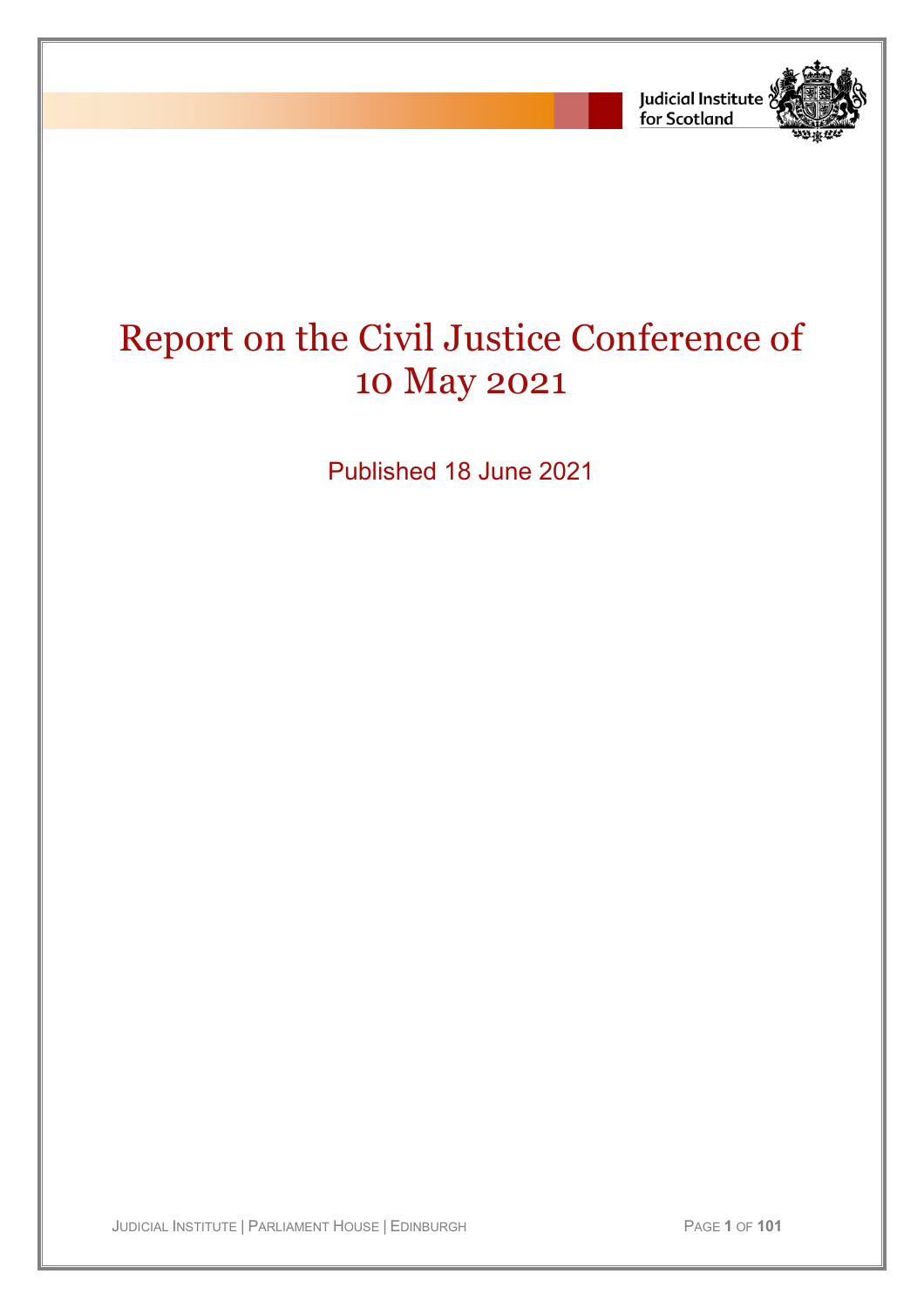# **Contents**

| The Future of Courts (recorded presentation): Professor Richard Susskind OBE  9                                                                                     |
|---------------------------------------------------------------------------------------------------------------------------------------------------------------------|
| The future shape of business and property litigation after the pandemic: The Right Hon<br>Lord Justice Flaux, Chancellor of the High Court of England and Wales  16 |
|                                                                                                                                                                     |
|                                                                                                                                                                     |
|                                                                                                                                                                     |
|                                                                                                                                                                     |
|                                                                                                                                                                     |
|                                                                                                                                                                     |
|                                                                                                                                                                     |
|                                                                                                                                                                     |
|                                                                                                                                                                     |
|                                                                                                                                                                     |
|                                                                                                                                                                     |
|                                                                                                                                                                     |
|                                                                                                                                                                     |
|                                                                                                                                                                     |
|                                                                                                                                                                     |
|                                                                                                                                                                     |
|                                                                                                                                                                     |
|                                                                                                                                                                     |
| 51                                                                                                                                                                  |
|                                                                                                                                                                     |
|                                                                                                                                                                     |
|                                                                                                                                                                     |
|                                                                                                                                                                     |
|                                                                                                                                                                     |
|                                                                                                                                                                     |
|                                                                                                                                                                     |
|                                                                                                                                                                     |
| Gordon Dalyell, Partner, Digby Brown, and Past President of the Association of                                                                                      |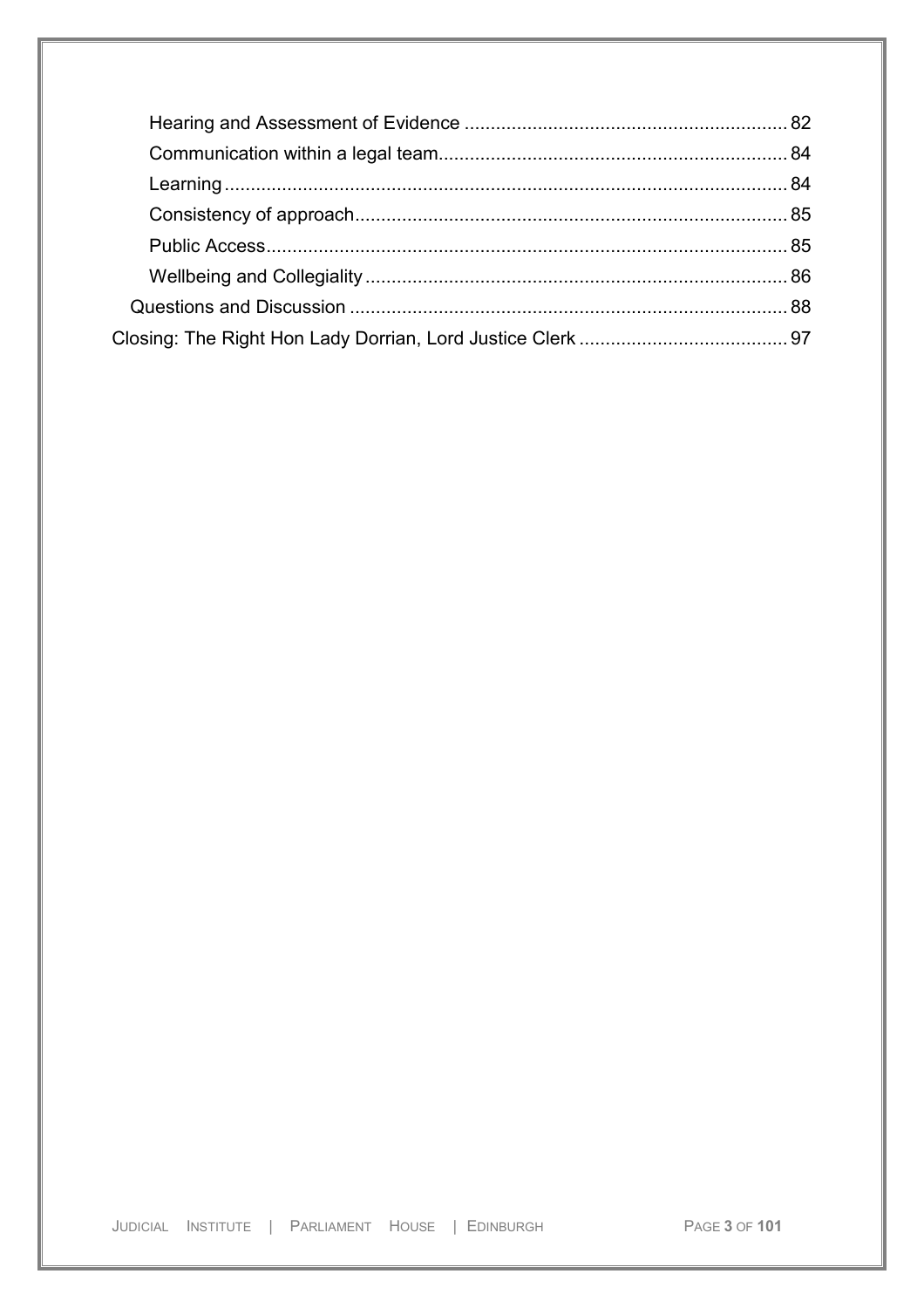# **Report on the Civil Justice Conference of 10 May 2021**

### <span id="page-3-0"></span>**Introduction**

In early 2021, the Lord President asked the Judicial Institute to organise a Civil Justice Conference to provide a forum for discussion amongst interested parties about how Court of Session and sheriff court civil business might be conducted once the pandemic is over or manageable and a return to in person hearings is feasible.

The conference took place on 10 May 2021 and was the first to be held remotely by the Judicial Institute. Members of the public, the legal profession and judiciary were invited to attend. Those who spoke were the Lord President and Lord Justice Clerk; The Right Hon Lord Justice Flaux, Chancellor of the High Court of England and Wales; The Right Hon Lord Pentland; The Hon Lady Wise; The Hon Lord Tyre; Sheriff Principal Aisha Anwar; Sheriff Wendy Sheehan; Professor Richard Susskind OBE; the Dean of Faculty, Roddy Dunlop QC, Dean of Faculty; Amanda Millar, President of Law Society of Scotland; Vikki Melville, Managing Partner of Clyde & Co (Scotland); John MacGregor QC; Ruth Innes QC and Gordon Dalyell, Partner, Digby Brown, and Past President of the Association of Personal Injury Lawyers. All of the speakers provided papers in advance of the conference and there was also available the results of three surveys of the judiciary and the professions carried out by the Judicial Institute, the Faculty of Advocates and the Law Society.

The conference was chaired by Sheriff Alistair Duff, Director of the Judicial Institute and Sheriff Susan Craig, Deputy Director of the Judicial Institute. A number of attendees submitted questions in advance of the conference by email and on the day, participants made full use of the chat function on Cisco WebEx Events by posing a large number of questions. Sheriff Susan Craig posed a selection of these questions to speakers throughout the day.

This report provides a record of what the speakers said on the day. The programme and all pre-conference papers, including the film of Professor Susskind, can be found on the [Civil Business Post COVID 19](http://www.scotcourts.gov.uk/about-the-scottish-court-service/civil-business-post-covid-19) page of the scotcourts.gov.uk website.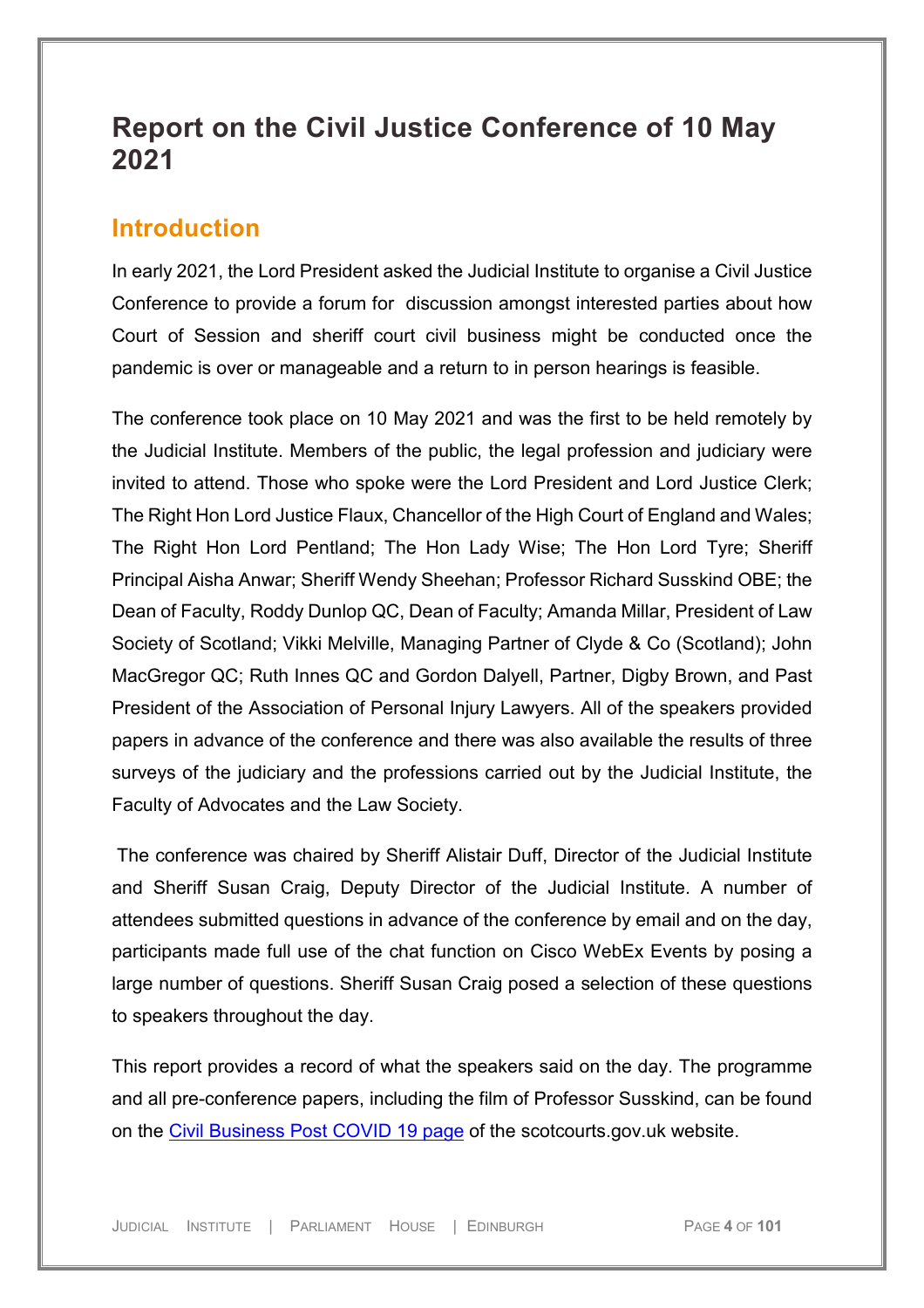For those speakers who in essence delivered their pre-conference papers, the text of these papers has been included within the body of report as representing their contribution. Some speakers delivered unique presentations and have subsequently provided the text, so that that text has been included in the paper as their contribution. For those speakers who delivered a unique presentation but have not provided the text, we have included a hopefully verbatim note of what was said by them at the conference, being over- rather than under-inclusive at this stage.

Finally, we have sought to include an indication of the free discussion which took place during the sessions.

The Conference began with a short introduction by the Chair, Sheriff Duff.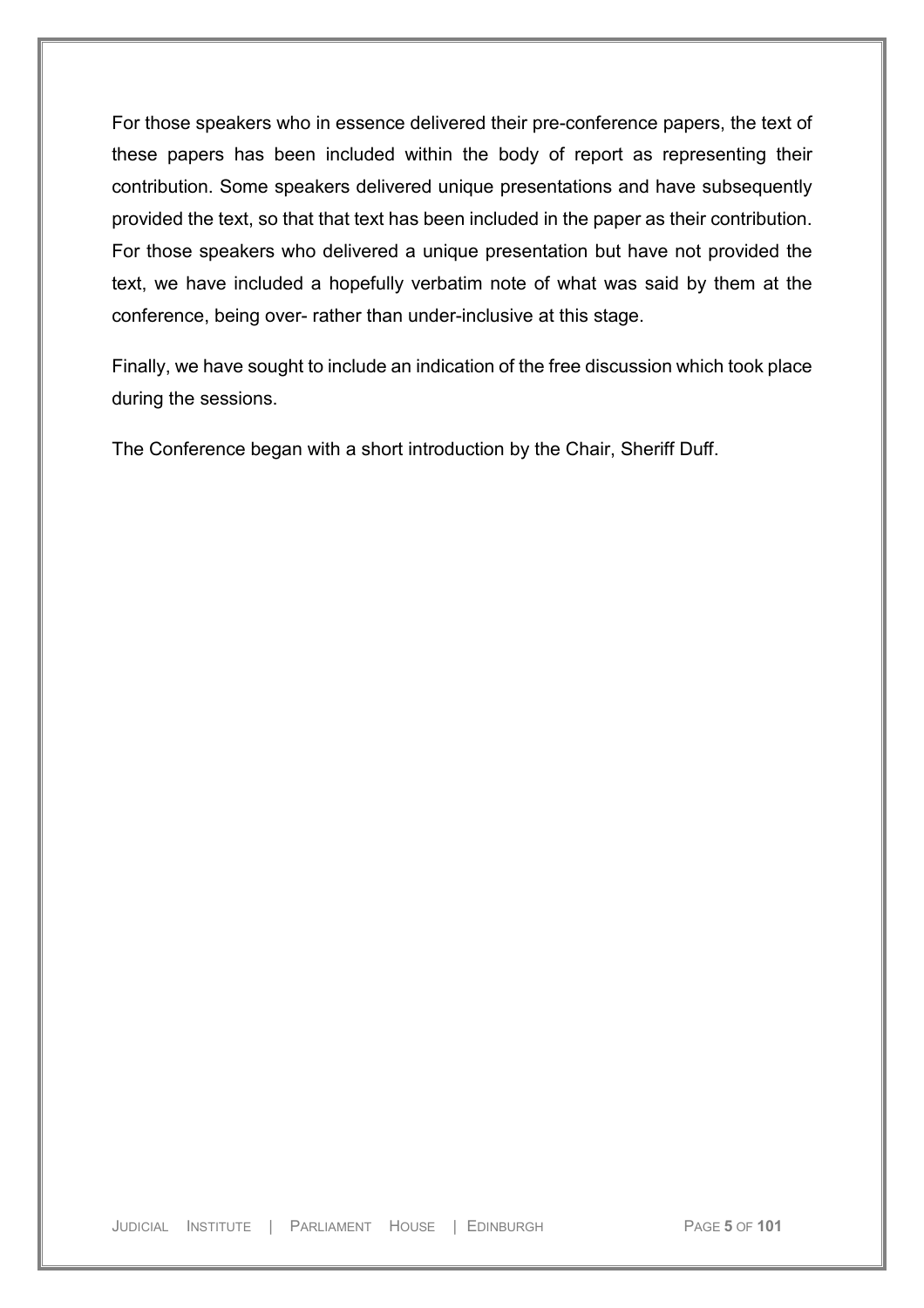## **Keynote: The Right Hon Lord Carloway, Lord President**

Thank you Alistair, and to all at the Judicial Institute, for organising this conference. I hope it will be obvious, at least by the end of the day, that the conference has not been set up to achieve a particular object or to satisfy what some have referred to as my own agenda. I do have some ideas, but this is not the time to express them; even if they were in anything resembling concrete form, which they are not.

The subject matter is civil justice after the pandemic. The purpose of the conference is a broad one. Comment on the impact of the remote hearing, whether by Webex or telephone, from professional bodies and court users has been regular and helpful, but sometimes anecdotal. Proceeding according to perceptions of mood music is inherently unreliable in our current circumstances. Open discourse has been largely stymied by the absence of in-person gatherings, whether in Parliament House, the sheriff courts, at lectures, seminars and even social receptions and dinners, where ideas and experiences have traditionally been shared in person. This virtual conference cannot remedy that, but it can be a focal point for beginning to consider the central question of what Covid-instigated methods of working should be retained and/or improved and which pre-Covid procedures, notably the in person hearing, should be reinstated.

The conference starts from what I hoped is an uncontroversial premise; that in certain situations, the use of technology, which has been adopted because of the urgency brought about by Covid, is so advantageous that it should be maintained as the default system. The discussion should be about its scope and extent. A preliminary delineation may be suggested by the titles of the three sessions, but even that is not the intention. Those general distinctions are far from clear cut. Different practice areas will also have their individual characteristics which will need separate consideration.

Reasonable people from inside and outside of the legal system will disagree on the direction and distance of travel. There are opinions to be expressed and challenged, and facts to be ascertained. What are the opportunities, in respect of access to, and the openness of, justice? What has been lost, in terms of in person courtroom deliberation, professional and personal collegiality and visibility? What problems are inherent in the use of virtual courts? What were the consequence of their rapidly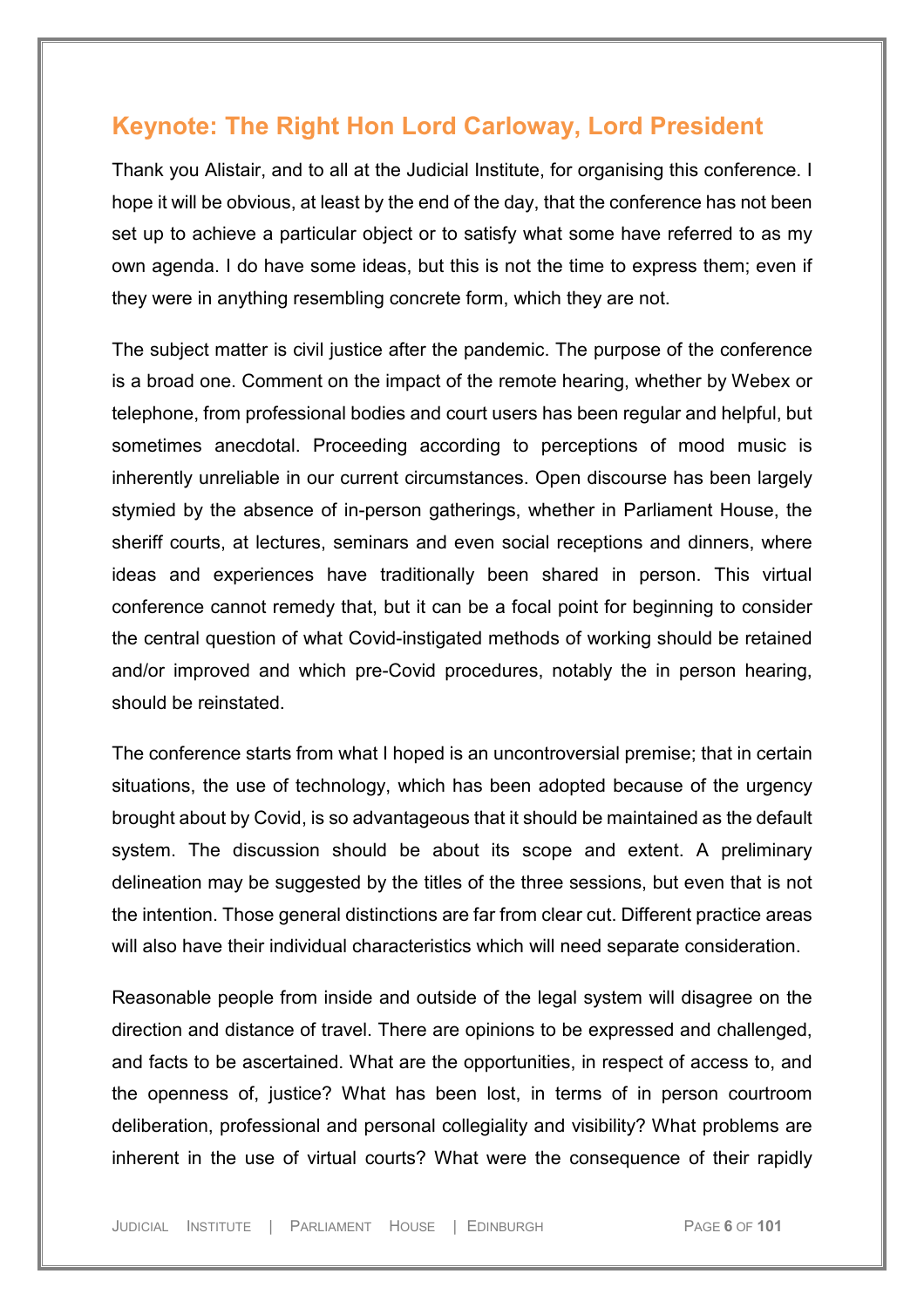accelerated rollout? What considerations are universal and which are contextspecific? Should the working methods of solicitors and advocates mirror the permanent adaptations made by other professional services providers? These are all intended to be open questions. There has been no time, until now, for broad collective reflection and deliberation in an organised form that will guide the decisions that have to be made for the future.

The conference is a forum in which the judges, sheriffs, members of the professions and other interested parties can be listened to by those who will ultimately have to take those decisions. None of us has a panoramic view of post-pandemic justice, not least because of the diminished opportunity to share our experiences while stuck at home. This conference will allow decision makers to grasp the central elements of others' perspectives.

We do have an increased understanding, that we would not otherwise have had, on what can be achieved in the virtual or remote world. Trial and error has been imposed upon the court administration and the professions. This is then an opportunity. There are already some statistical measures against which experience can be tested. More are needed. Any significant change to Court of Session or sheriff court rules will be the subject of consultation through the Civil Justice Council, users groups, and national and local bar associations. Today's conference, in combination with other material, including the surveys carried out by the Judicial Institute, the Faculty and the Law Society, will allow us to extract a detailed framework of the perceived and actual advantages and disadvantages of digital justice.

Against the various perceptions held by the judiciary and the professions, a range of other imperatives will have to be balanced. The justice system, like the political system, cannot be the claim only of its direct participants. The legal system is not our preserve. Few sane citizens, administrations or corporations wish to litigate. When they do, they want the dispute to be resolved as quickly, fairly and effectively as possible. The transparency of the court process, which is generally achieved through media coverage, is vital. If there is an opportunity to advance those interests, with the use of remote or virtual systems, it has to be given serious consideration.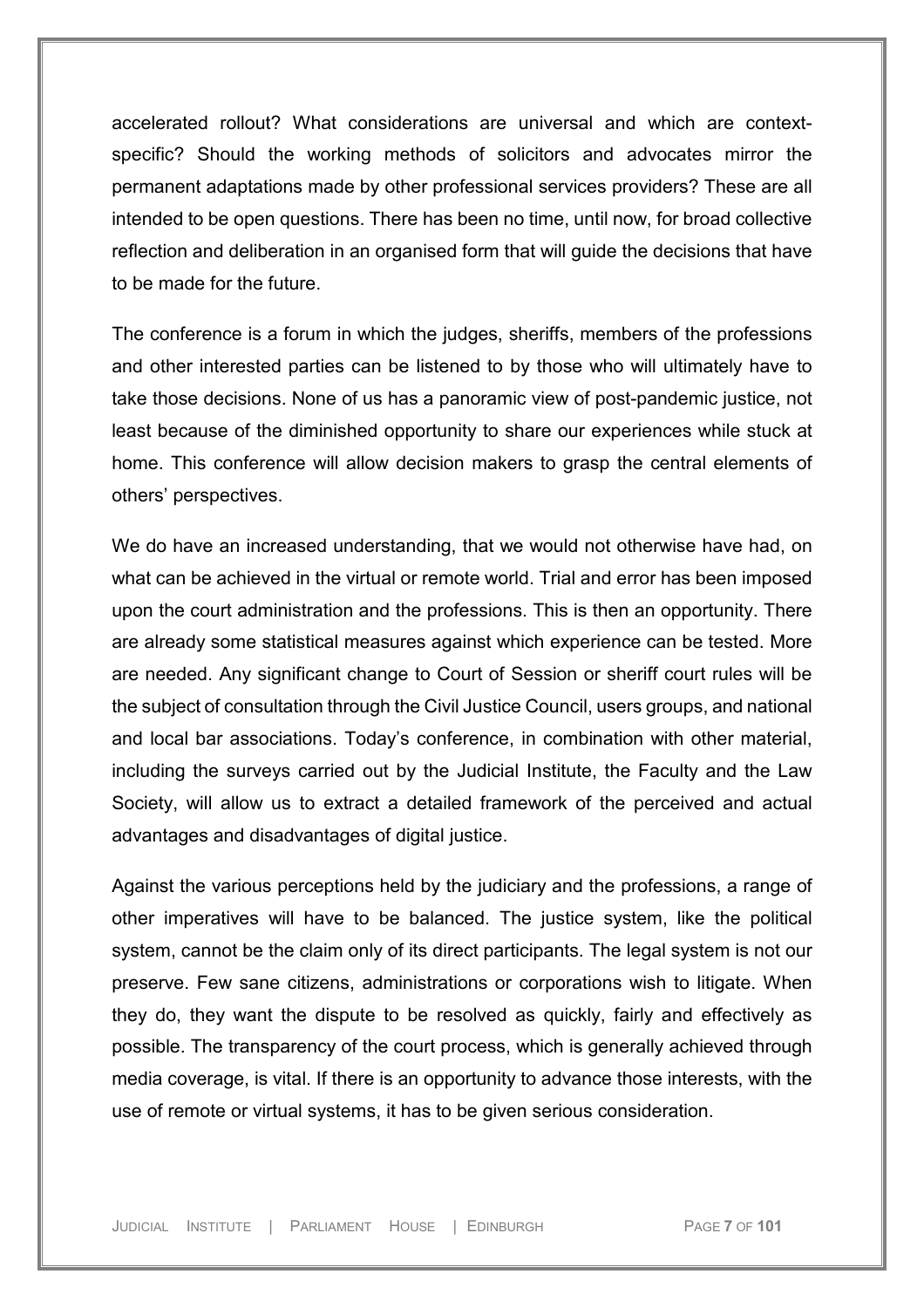I have had sight of some the questions and comments which some of you have submitted in advance, so I can provide a few preliminary comments in advance of further discussion. First, online broadcasting is something which has been allowed, at the discretion of the court, for some time. Media outlets have been allowed to do so, generally for high profile cases. Making it more widespread has cost implications and there are differing views on whether it is always a good thing. It should feature in any wider consideration of moving hearings online, as a possible extension of the open justice principle.

Secondly, several of the questions touch on the monitoring and review of the changes adopted during the pandemic and ask how, were these to continue, the impact on outcomes could be measured. The conference is part of the information gathering exercise. A need for reviews, and how regularly they would take place, would be determined by the nature of any change. We are at a stage beyond where we would otherwise have been. Today is a chance to hear views on what has been a success and what has not, or at least what should not be retained.

Thirdly, the mass of technology, which the SCTS digital teams have so ably provided and mastered since March 2020, has been obtained and deployed at a considerable cost; a large proportion being on the criminal side in setting up the remote jury centres. If savings are accrued in the long term, and the use of remote systems is not about cost, they will be deployed elsewhere in the court system. For those seeking a reduction in court fees, that is not in my or SCTS' gift but in that of the Government.

We have nearly 300 attendees. I am extremely grateful to you all for taking the time to participate. This is indeed a unique collaborative moment. I thank in advance all of our speakers for their energy and effort in presenting and preparing their papers. I extend a particular welcome to the jurisdiction to Lord Justice Flaux, whose insights, from a court operating at the heart of global commerce during the pandemic, will be invaluable. I always enjoy listening to the innovative and constructive views of Professor Richard Susskind. I am sorry that we will not be able to quiz him as we might otherwise have done.

We are going to hear from a wide range of speakers, some with markedly different views. Thank you and enjoy.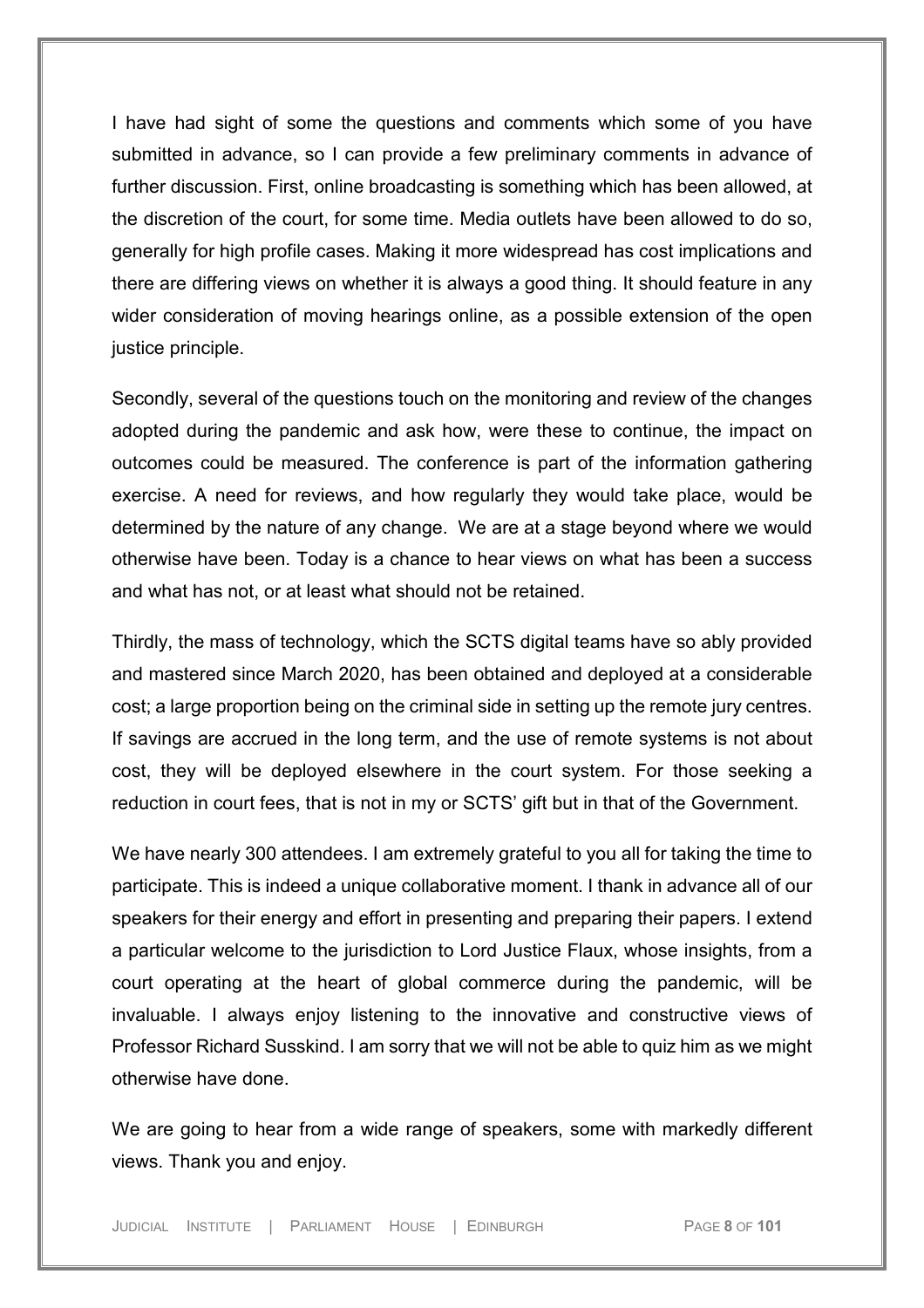# <span id="page-8-0"></span>**The Future of Courts (recorded presentation): Professor Richard Susskind OBE**

Good morning. My purpose today is to speak to about the future of courts. I will do so under six headings. First, I will summarise the problems we face. Second, I will suggest a mind-set for thinking about the future of courts. Third, I will discuss Covid-19, and the extent to which it has accelerated the acceptance of technology. Fourth, I want to say a little bit more about technology by giving a flavour of how it is developing in society. That will set up what I believe are the five future trends we should be looking for in the future of our courts. Finally, and most important, I want to say something about justice.

There are three problems. First, because of Covid, many hearing rooms around the world are sadly closed. Second, and relatedly, large backlogs are building up across court systems. The third problem is not, in fact, new. It is the problem of access to justice, whereby even in our most advanced legal systems civil disputes cost too much and take too long. The process is excessively combative and intelligible unless you are a lawyer or a judge. The justice system is in my view increasingly out of step with our digital society. There are staggering backlogs, such as 80 million in Brazil and 30 million in India, but the most alarming statistic of all, from the OECD, is that only 46% of human beings on the planet live under the protection of the law. Less than half of the people in the world have realistic access to legal guidance and to dispute resolution.

What mind-set should we have in thinking about how we might improve this? Since the 1990s, I have been asking: is the court really a place, or in fact a service; do we really need to physically assemble in the same location to resolve our differences or does digital society offer different ways of resolving legal disputes? I suggest there are different ways. Another mind-set exercise is rooted in the story of Black and Decker, the world's leading manufacturer of power tools. Apparently when they recruit new executives, they sit them down in a room and show them a slide of a gleaming power drill and say, "*this is what we sell isn't it*?" The executives are surprised and say, "*of course that's what we sell*"; we're Black and Decker, the world's leading manufacturer of power tools. The trainers with a flourish put up a new slide saying this is actually what our customers want. The new slide shows a hole neatly drilled in a piece of wood.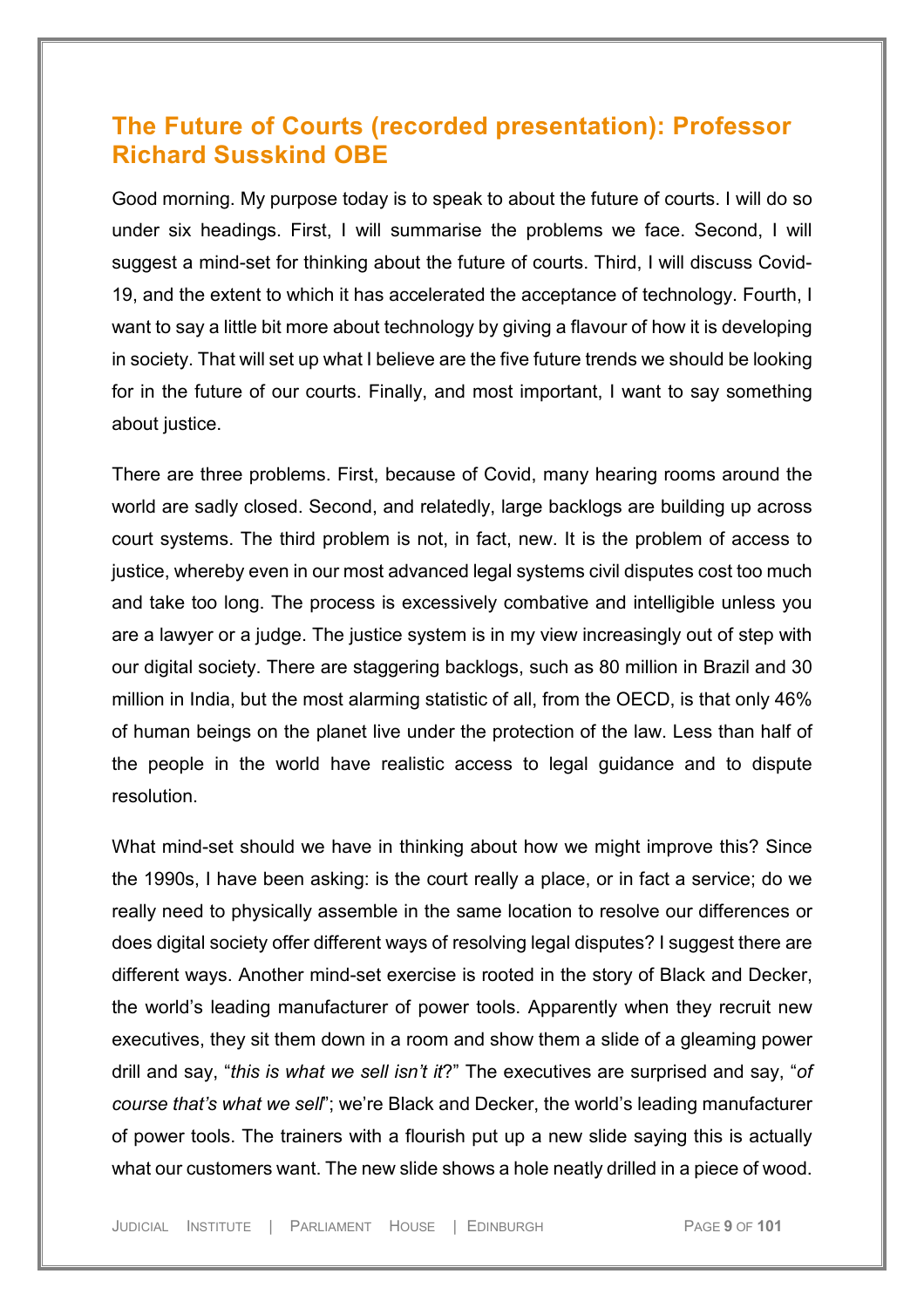The executives' task is to find new, imaginative, creative ways of giving customers what they want. This is a lesson; we have to move away, metaphorically speaking, from the power drill mentality; of thinking how can we make things a bit cheaper, quicker, lighter or better. Instead, take a step back and ask: what is the fundamental value we bring to those we serve? What is the hole in wood in the world of corporate services? The big issue is whether might we deliver that hole in the wood the in a new way in the digital society. My final observation about mind-set is that it is absolutely vital to distinguish between two different conceptions of technology. I call these automation and innovation. Automation is what most people think of when they think of computer technology. You take some kind of task or system or process, and systematise it, streamline it, optimise it or turbo charge it. We are not, however, changing what's going on fundamentally; we are taking current ways of working and grafting technology on top. This has been the dominant approach for court technology and legal technology over the last 60 years; we've automated past practice. The real opportunity of technology lies not in automating what we have always done, but in using the power of technology, the reach of the internet and mobile devices, to allow us to deliver court services in ways that are not possible without technology. Many will say Covid-19 has resulted in transformative technology. It is certainly true there has been the emergence of what I and others call remote courts. I've been involved in the running of a service called remote courts worldwide: [https://remotecourts.org/.](https://remotecourts.org/) We have been providing a facility to help you understand what progress has been made across the world, in moving under emergency conditions from physical courtrooms to remote alternatives, to keep access to justice alive. It would not be melodramatic to say remote courts have kept the rule of law alive, by keeping courts functioning and using technology to do so. As of today, we have 168 different countries represented, each to a greater or lesser extent using technology. Some audio, i.e. telephone conferencing. Others use video conferencing, like the technology used at this event. Finally, there is the hearing, where evidence and arguments are submitted in electronic form followed by some kind of online discussion, and the judge delivers his or her decision in electronic form.

The dominant technology has been the video hearing. I want to make five observations about this, because some people believe that the transition to video hearings is the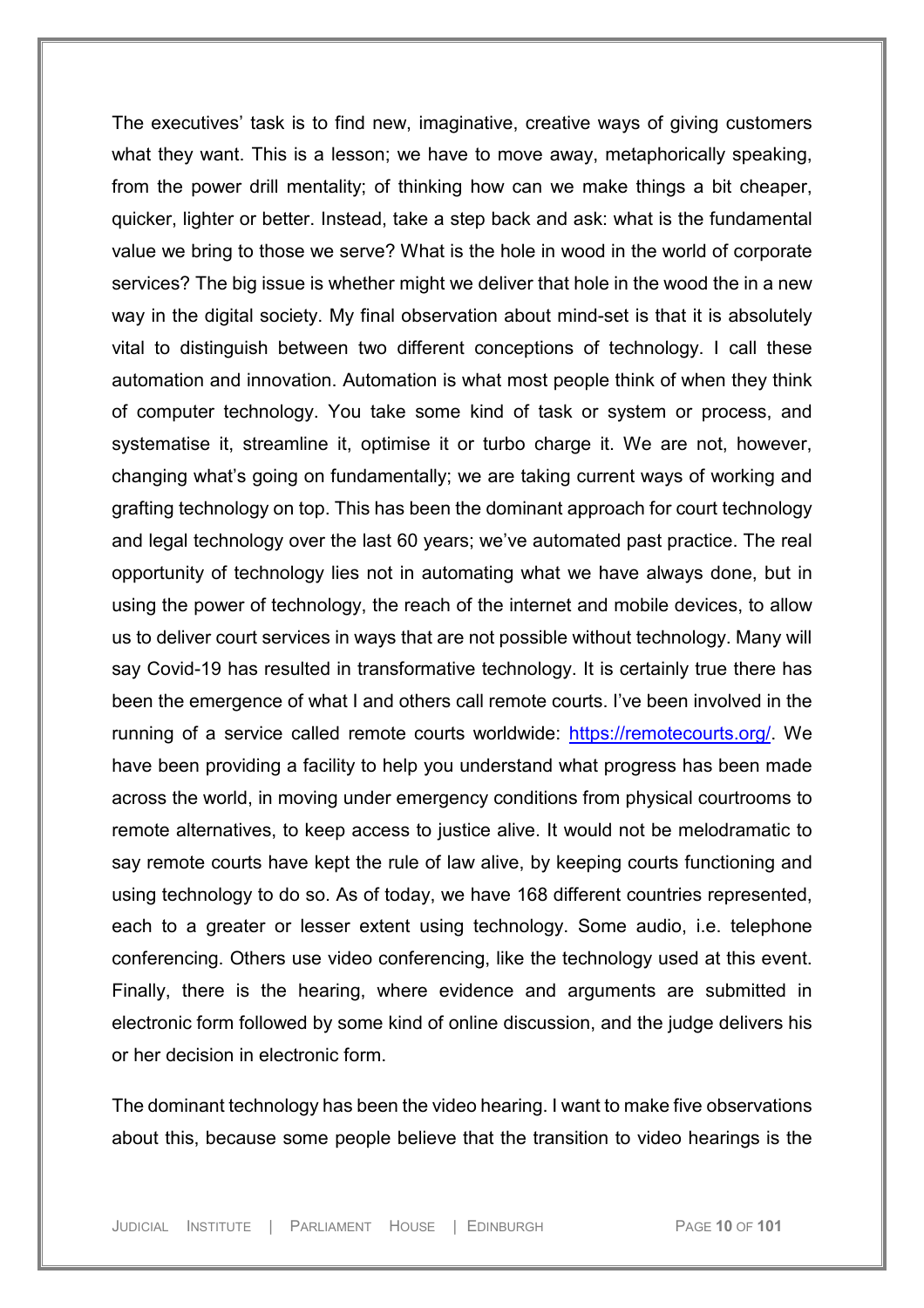endgame for the technological transformation of courts, whereas we are in fact still warming up.

First, video hearings are working. Not in all cases, but in those where they are regarded as appropriate, they are working rather well; far better than any lawyer or judge would have anticipated 14 or 15 months ago.

Second, the old trope that judges and lawyers are conservative and never adapt has not proved to be true. When the platform was burning, the iceberg melting, the reality is that judges and lawyers adapted very quickly to new working methods.

Third, we are in an interesting time psychologically. Some minds at least are open to new ways of delivering court services. Some minds have been changed. This is a good springboard to develop more advanced uses of technology.

Fourth, but more difficult, I have seen a polarised reaction to video hearings. Some say we should never go back; some say they cannot wait to go back. There are not many in between. It is not clear what post-Covid legal life will look like, so there needs to be more public debate and discussion about the advantages and disadvantages of what we have seen.

Fifth, Covid-19 accelerated some technologies, but decelerated others. The common observation that Covid has accelerated technologies over-simplifies things. It has accelerated technologies used to communicate, collaborate and cooperate online, but more advanced technologies like artificial intelligence in most organisations, and certainly in the legal and court system, have been put on the back burner. Understandably the focus has been on keeping the service alive, rather than doing anything fancier. This is an acceleration in automation, but a deceleration in innovation.

People write to me to say "*your future has arrived*", suggesting it is time for me to step aside and retire. I don't actually think that this move to video hearings is the long-term future. Home working is not a full transformation of the operation of courts. Dropping hearings into Zoom is not a shift in paradigm. The people, the rules, the processes and the problems remain much the same. It's best to regard Covid as some kind of experiment. We need to gather data about what's gone well and what we need to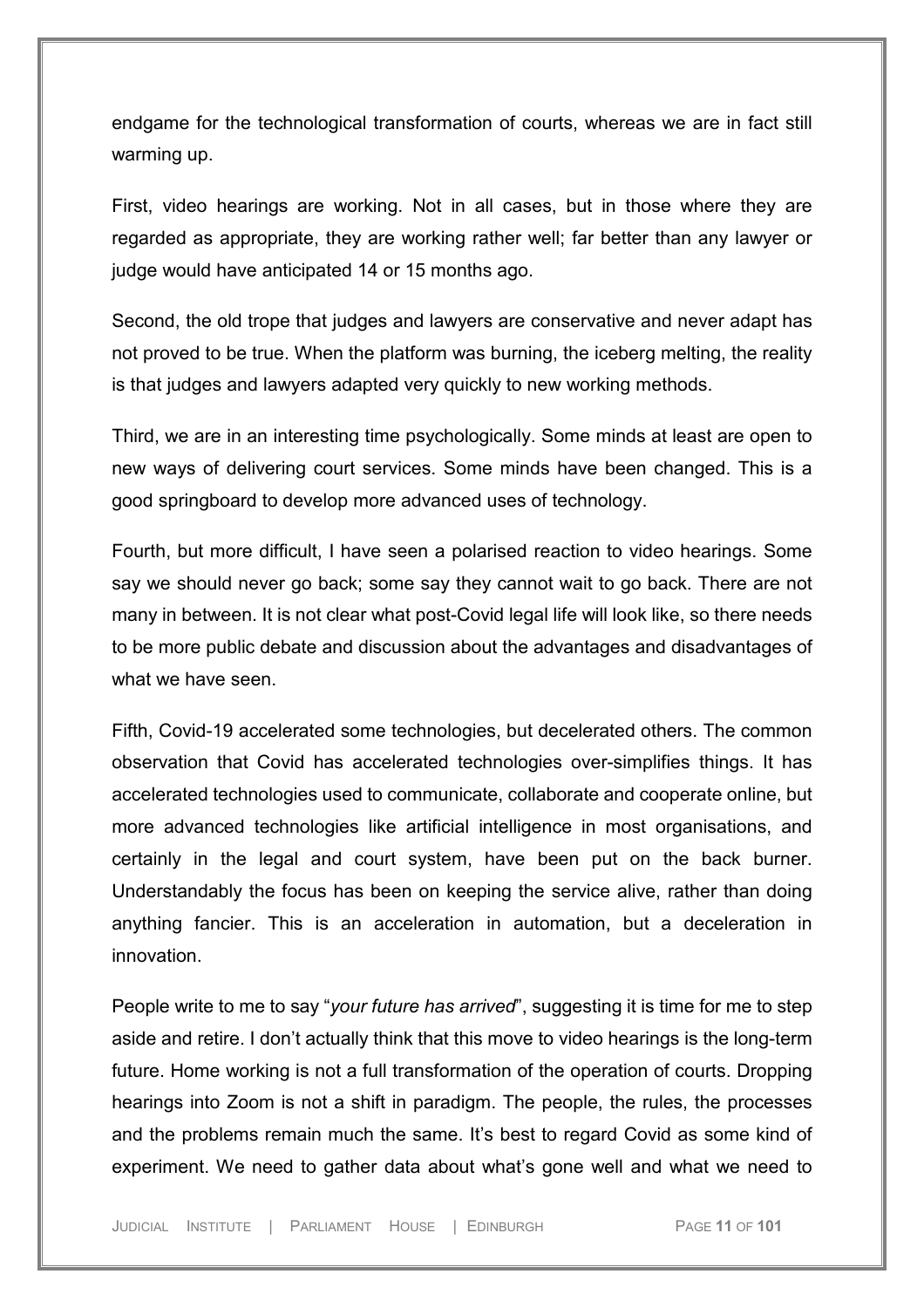industrialise, and identify areas that are not susceptible to technology. Covid, therefore, is a springboard event for more advanced uses of technology in our court system.

What does the future look like? In my book "Online Courts and the Future of Justice", I suggest is that technology is moving at a fearful pace in wider society. Barely a day goes by that we don't hear of some system, app, technology or breakthrough; and there is no finishing line. No one in Silicon Valley, China or South Korea is settling. Quite the reverse: the pace of technological change is actually accelerating. It is remarkable that more people today have access to the internet (59% of the world) than access to justice according to the OECD (46%). In that context I want to suggest a way ahead. I'm not suggesting that we eliminate the current court system, but we are going to see five important developments.

First, asynchronous hearings or online judging. Communication is synchronous when people need to be available at the same time, such as in a phone call, a meeting or a video call. These are all forms of synchronous communication for which you need to be available at the same time. Asynchronous communication is the text message, email or WhatsApp, where you send and receive messages at your convenience. It turns out that asynchronous communication is often considerably more convenient than synchronous communication. The idea of asynchronous hearings is one we want to pursue. It is a little like the paper hearing I mentioned earlier. The idea that we developed originally in the Civil Justice Council in 2014/15, when we first recommended online courts, is that particularly for large volumes of low value civil cases, it would be more convenient if evidence and arguments could be submitted in electronic form. There would be some kind of online discussion, and the judge delivers the decision in like form. No one would have to take a day off work and we could have a far more diverse judiciary because judges would not need to be available during normal working hours. It would be quicker, lower cost and more convenient.

Second, extended court services. I don't believe in a digital society, where there is very little public legal funding, that the court should stop at what is its undoubtedly primary function of delivering binding, authoritative decisions. Court users need more help trying to understand the legal position and their entitlements, in identifying what options are available to them, and in organising evidence and arguments. They need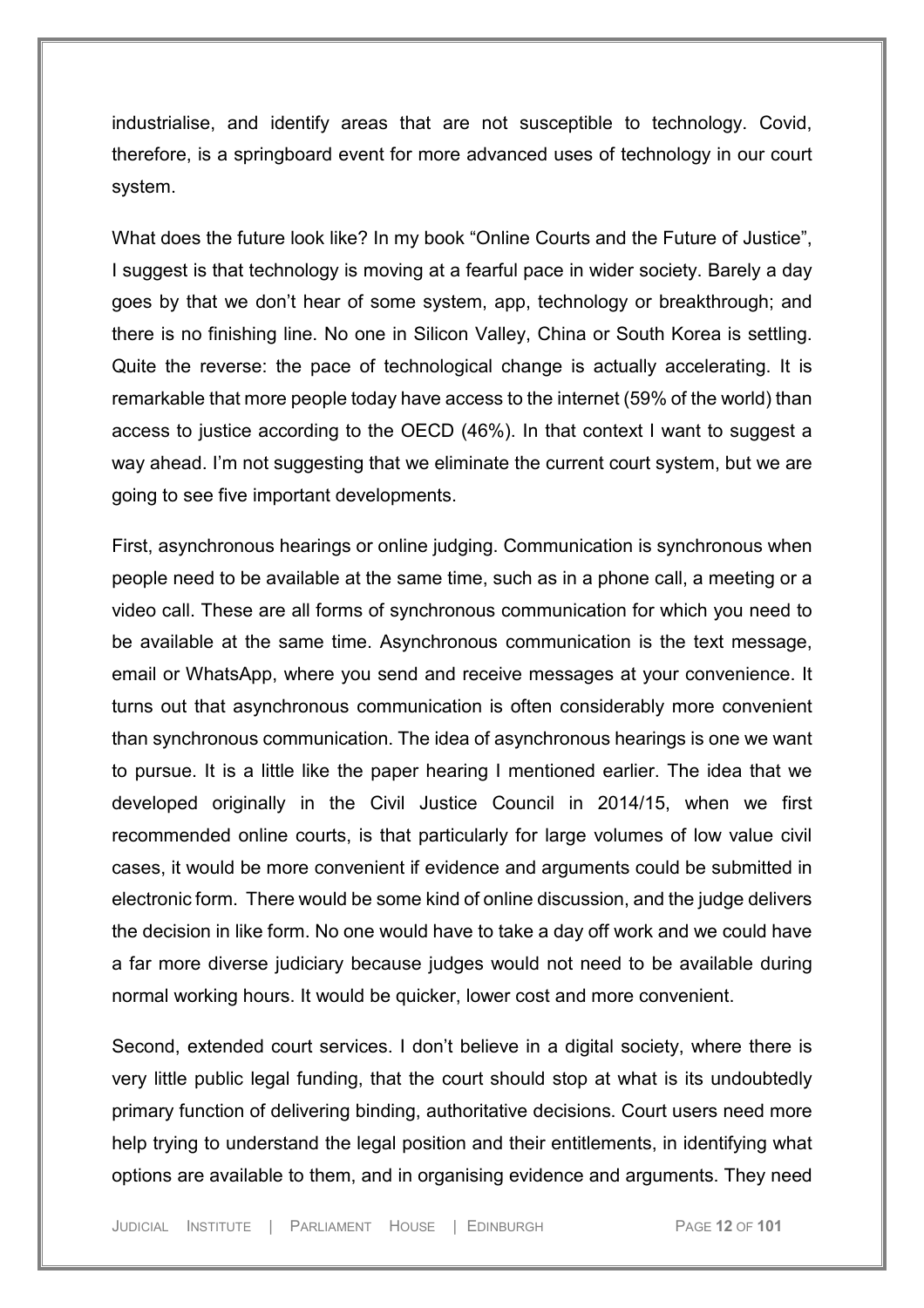facilities to encourage them to a non-judicial settlement. All of these forms of support and ADR are not a private sector alternative to the court system, but are actually baked into tomorrow's court system. I call this extended court services, encouraging dispute containment dispute as well as dispute resolution. This is not a pipe dream, if you look at the Civil Resolution Tribunal in British Columbia, for example. On eBay, every year 60 million disputes arise between traders. Almost none are sorted out by courts and lawyers, but by a variety of forms of online dispute resolution. I accept, however, that post-Covid the idea of extending the court function with budgets are already limited is a rather naïve one. I have refined my thinking in a paper published by Harvard Law School, supporting the idea, explored in England and Wales, of a front-end where the extended functions are embedded in a kind of public-private partnership model. You may have ombudsmen, charitable organisations or educational bodies creating online dispute resolution mechanisms that help people understand their entitlements and options, to help them prepare their case. This would not be part of the court system, but somehow linked to it. If a dispute is not resolved, there would be an automatic transfer of the documentation into the court system. Perhaps these front-ends or plugins can be regulated and authorised, and approved by the court system. It is a new form of relationship, but the key point is to divert some cases away from the court system and, indeed, to dissolve some cases altogether where they do not merit judicial attention.

Third, artificial intelligence. I wrote my PhD in Oxford in the 1980s on AI in law. I started my working life thinking about AI in law in my dissertation as an undergraduate at Glasgow. I have been thinking about this for 40 years, but it is only now for the first time that I can say that this decade will be when technology, in the form of AI, plays an increasingly important role. Systems providing online legal guidance will use a form of AI. The technical details are for another time. Another form of AI which gets people nervous is the idea of systems that can predict the outcome of decisions. People were doing this in the 1950s under the heading of judicial behaviourism, but there is concern about the gathering of data enabling people to predict the outcome of disputes. These systems prove to be very useful. I believe they will become part of the armoury of the online dispute resolution package, whereby people will be able to understand the likelihood of their dispute being decided for or against them. There is often discussed, almost science fictionally, the idea of computers replacing judges. I would like you all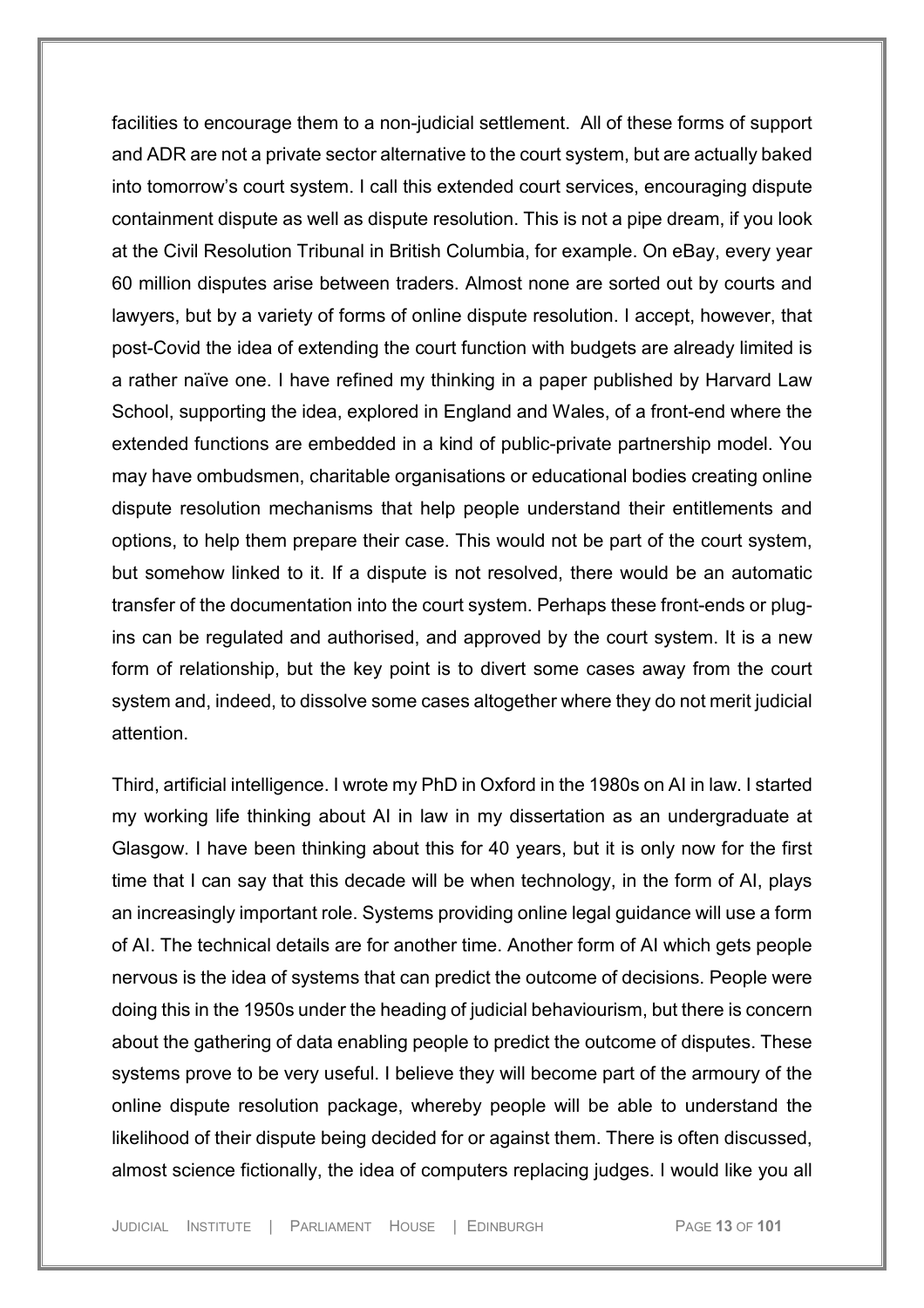to relax about this. I first raised this in the early 1980s. If the proposition is that machines can somehow reason and think like judges, and provide explanations in the way they do, we are many years or decades, if not longer, away from that. There is a model being pursued, for example in Brazil and Singapore, which I have put forward as a thought experiment, namely the idea of a prediction as a determination. You can imagine that in Brazil, with its backlog of 80 million cases, where with all the will in the world none will be sorted traditionally in the short term, you could propose to parties a decision by a prediction based on the past behaviour of the court as to the likelihood of the outcome. Would parties accept that prediction as a binding determination if the degree of certainly was, say, 95% or higher? I am not suggesting or advocating this in the near future, but if we do use AI that is the kind technology that will be deployed. The issues raised by this are discussed in my book. The worry with machine learning and AI is that the system relies on data or software engineers that may be biased. These systems often don't offer explanations of their lines of reasoning because they don't have them in the way we understand. The opacity of the data troubles people. AI need not be of concern in the short term, but it is only fair to highlight it is as a possibility.

The fourth additional feature is a re-emphasis on dispute avoidance; from legal problem solving to legal risk management - putting a fence at the top of the cliff rather than an ambulance at the bottom. I've never met a client who preferred a dispute wellresolved by judges and lawyers to not having a dispute at all. We need to take dispute avoidance seriously, as with public health. We supplement clinical health with the idea of health promotion with the idea of preventive medicine. This same idea needs to be baked into the justice system.

What about justice; justice without lawyers and courtrooms? I understand the criticism but it is interesting both proponents and opponents of online justice invoke concepts of justice. I identify seven conceptions of justice that all systems should meet, whether physical or virtual.

- 1. First, decisions that are fair; that is substantive justice.
- 2. Second, the process needs to be fair; that's procedural justice.
- 3. Third, transparency; that's open justice.

JUDICIAL INSTITUTE | PARLIAMENT HOUSE | EDINBURGH PAGE **14** OF **101**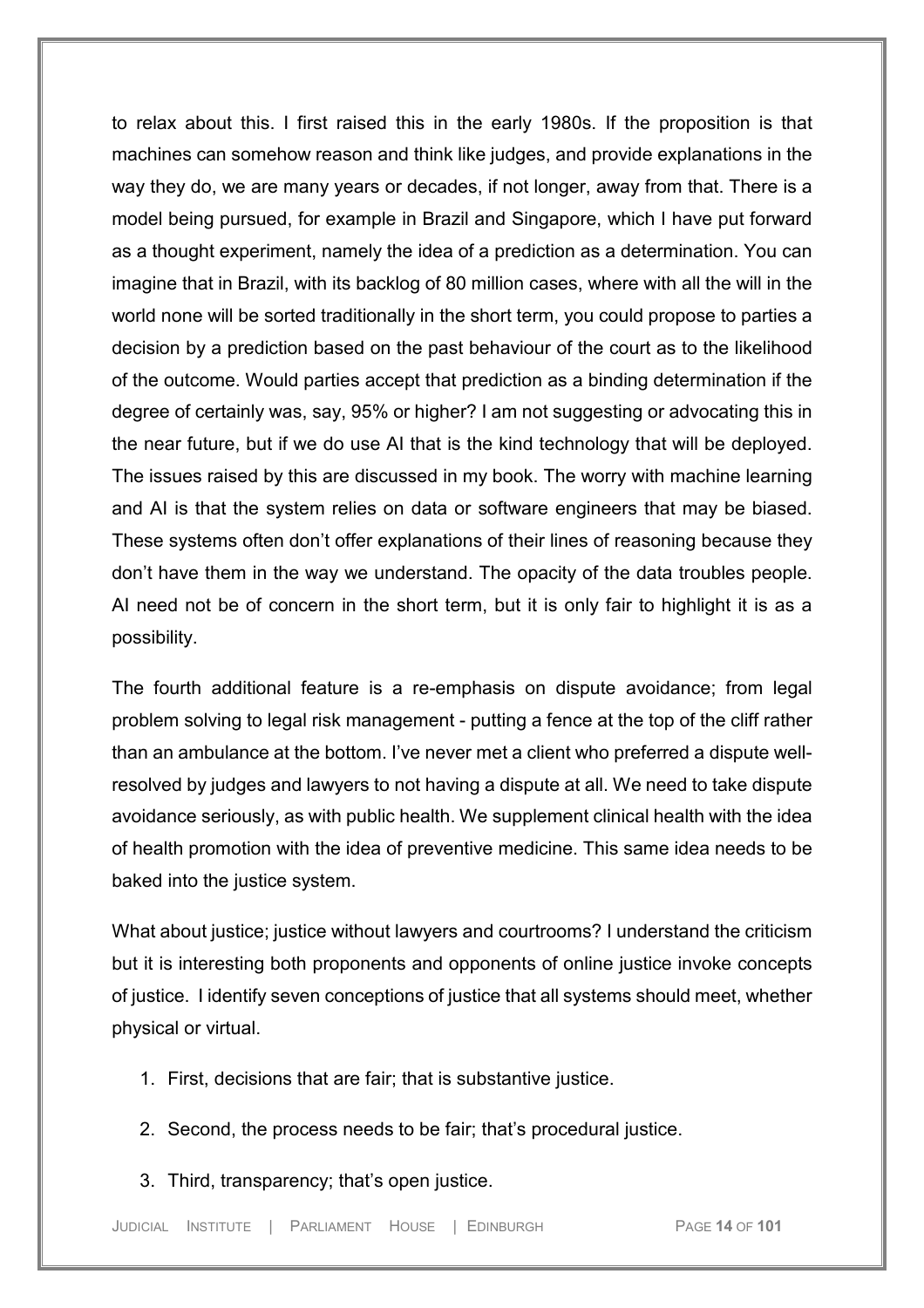- 4. Fourth, accessibility; that's distributive justice.
- 5. Fifth, the service needs to be at an appropriate cost relative to the issue; that's proportionate justice.
- 6. Sixth, the service needs to be backed by the state; that's enforceable justice.
- 7. Seventh, sufficiently resourced; that's sustainable justice.

The key issue, if the concern is genuinely access to justice, is not whether online courts will replace physical courts or are superior to them, but whether they can take on some of the work traditional courts do not or cannot do. My main issue is distributive justice. In the name of justice, I am afraid many critics are missing the chance to reduce that manifest injustice of inaccess.

I often conclude presentations with a slide of the rear view of a person sitting in a comfy deck chair at the seafront wearing a hat. It has two possible messages. Some see it as a judge hoping to hold out to retirement before any of this engulfs us. The other is a judge sitting on a deck chair sitting during an asynchronous hearing with a laptop, delivering justice in an entirely new way.

Apologies I could not be with you in person to answer your questions but I wish you well for the rest of the conference. Thank you for listening.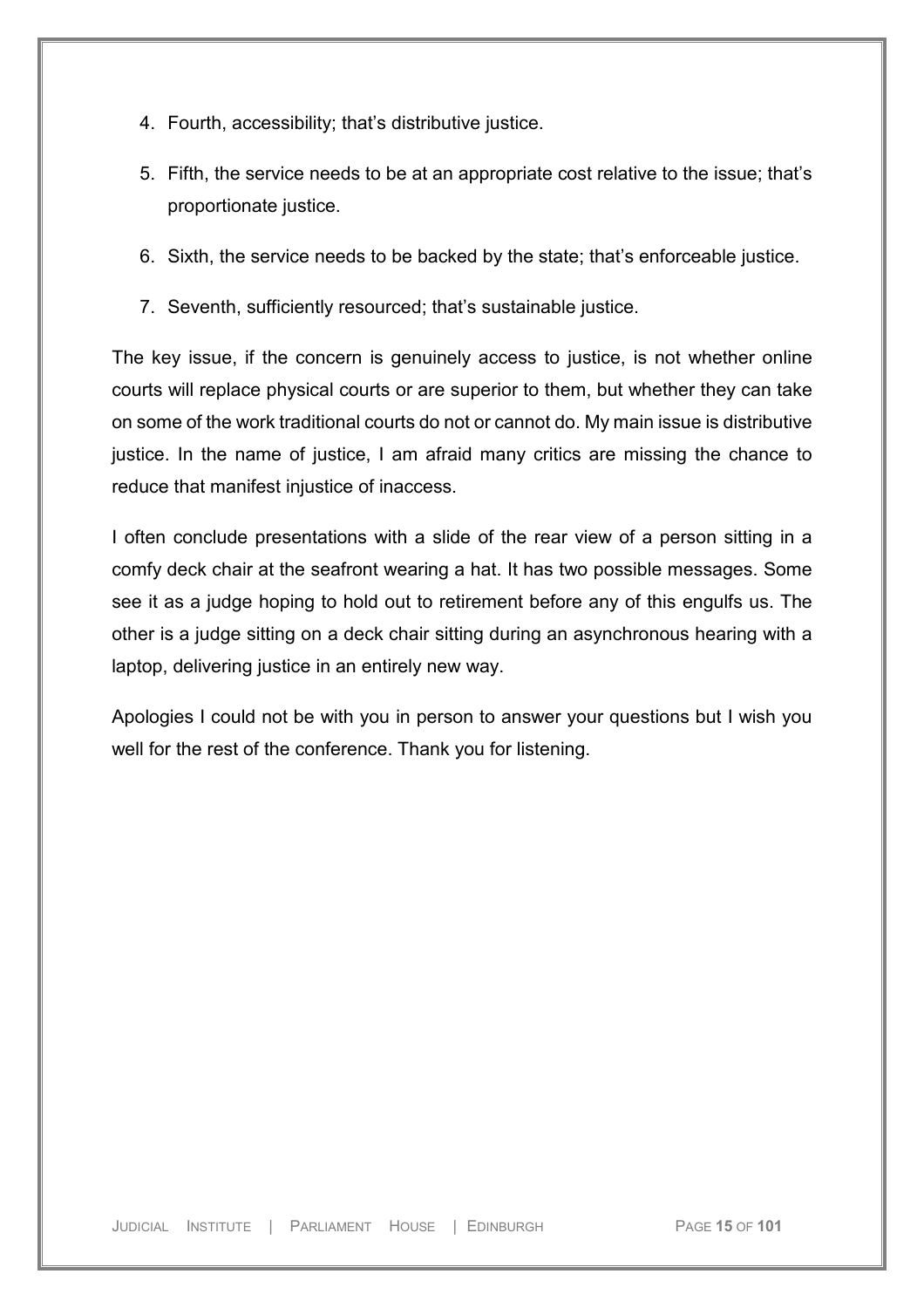# <span id="page-15-0"></span>**The future shape of business and property litigation after the pandemic: The Right Hon Lord Justice Flaux, Chancellor of the High Court of England and Wales**

### <span id="page-15-1"></span>**Presentation**

#### <span id="page-15-2"></span>**Introduction**

Good morning everyone and thank you for inviting me to speak at today's virtual conference. Some of you I know already, but it is good to meet you all and to exchange ideas about the important challenges which litigation in our respective jurisdictions faces. Of course, I speak to you as an English judge and so that is the experience that I will share. I look forward to hearing the perspective of Scottish judges and lawyers.

As the Chancellor of the High Court, I am the head of the Chancery Division which deals with the resolution of many different types of dispute ranging from business, intellectual property and competition disputes to insolvency and company law, partnerships, mortgages, land and trusts. I am also responsible, in consultation with the President of the Queen's Bench Division for the day to day running of the Business and Property Courts ("B&PCs") which include the Commercial Court and the Technology and Construction Court.

Today, I would like to share my thoughts about the challenges which face us in litigation in the B&PCs in the context of the global pandemic that has not recognised any land border! The future course for the resolution of disputes in the B&PCs has been irrevocably affected by our experiences over the last year or so and the rapid changes forced by the pandemic. So, before I look forward, I am briefly going to look back.

#### <span id="page-15-3"></span>**The past 15 months**

New ways of working have developed. By necessity, we saw a rapid adaptation of the B&PCs to the changes required by lockdown. In the early weeks of the pandemic, 85% of B&PC work continued without any need for adjournment. And as we have developed different ways of hearing cases with a live element – or hybrid hearings – cases requiring adjournment have become increasingly rare with, waiting times for listing some hearings in the Rolls Building actually decreasing.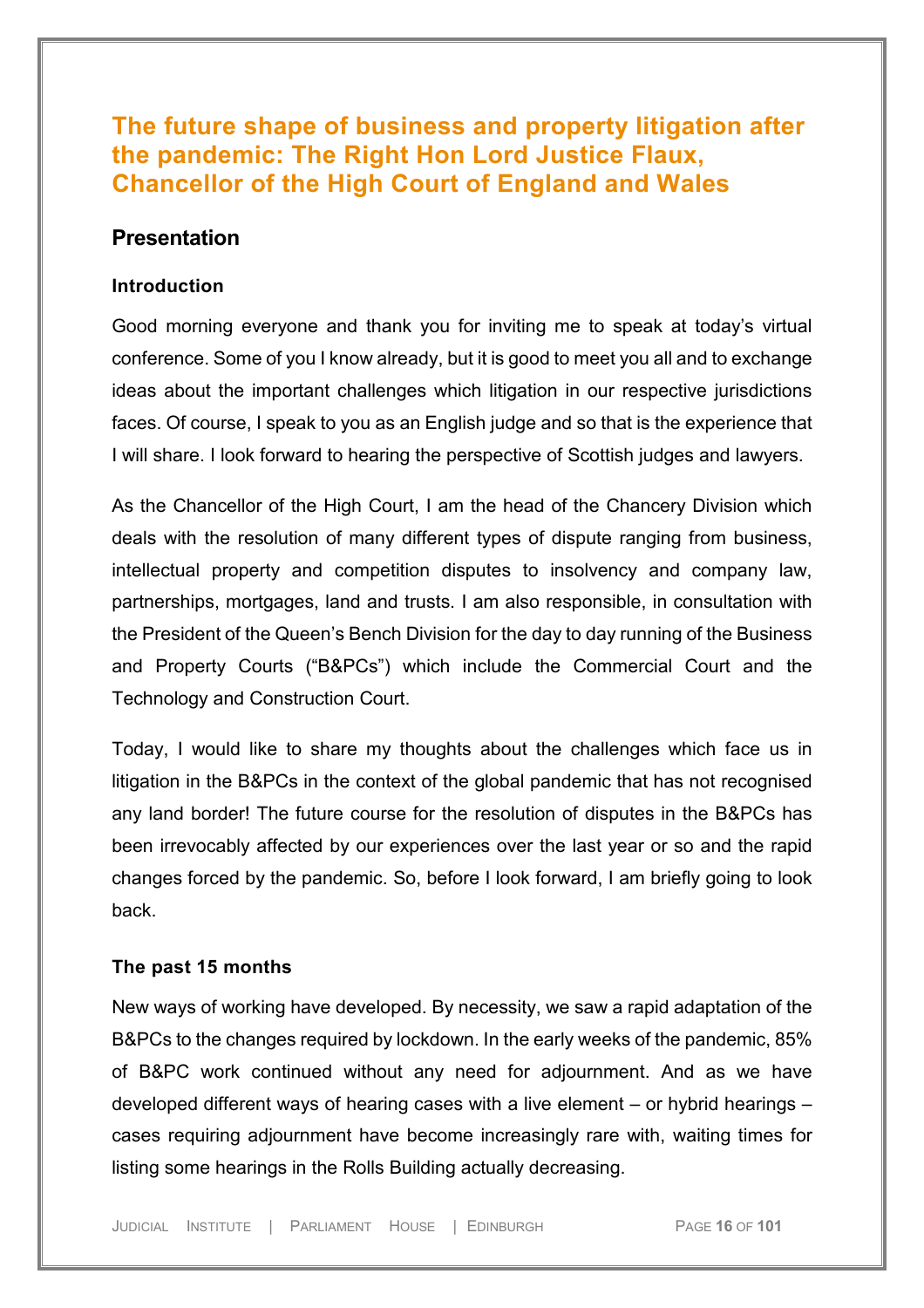In fact, there was a unity of approach from the start across the B&PCs in England and Wales, with work in London and in the regions continuing largely unimpeded and with a generally smooth adaptation to remote, and later hybrid, hearings guided by the early adoption of a remote hearing protocol and practice directions. It is difficult to understate the seismic change that occurred, over a year ago, when almost overnight we moved from in-person hearings to remote hearings and from predominantly paper bundles to electronic files. Our experience – and I am sure yours too – has been that practitioners have played a large and important part in that and in helping to maintain the provision of the highest quality of legal services in the most difficult and uncertain of circumstances. Likewise court staff who have to adapt to these changes, often at short notice.

A new etiquette has quickly emerged in hearings with a remote element. Within a few weeks, judges adapted their introductions. We acknowledged that video conferencing felt informal, but emphasised that a virtual court was still a court and that all those present should behave accordingly. Some judges continued to wear robes for the same reason. Sometimes referring to the principle of open justice, we have explained that links to the open hearing had been provided to members of the public and press but on the basis that they still comply with the rules applicable to hearings in court. Attendees are reminded that recording or taking photographs of the proceedings is prohibited. That introduction has also often become the place to ask for tolerance when faced with inevitable technical hitches.

As it has turned out, the main change in the judicial approach to B&PC hearings since those first weeks has been in our confidence that the system will work properly. In the early days, we were in uncharted territory and did not know to what extent the technology and format would work or prove sufficient. There is a higher degree of confidence now that it will. Technical glitches occur, but are relatively uncommon. And the frustrations that one encounters during a remote hearing are often similar to or the same as would have emerged in court.

However it is clear that even if a remote hearing is a more efficient way of justly and fairly resolving a dispute, it has its price. The infrastructure – screens, bandwidth, and cameras – needs to be in place, and even if it is, conducting remote hearings is more tiring for all concerned. We have, in the past, done it, and done it well, but at some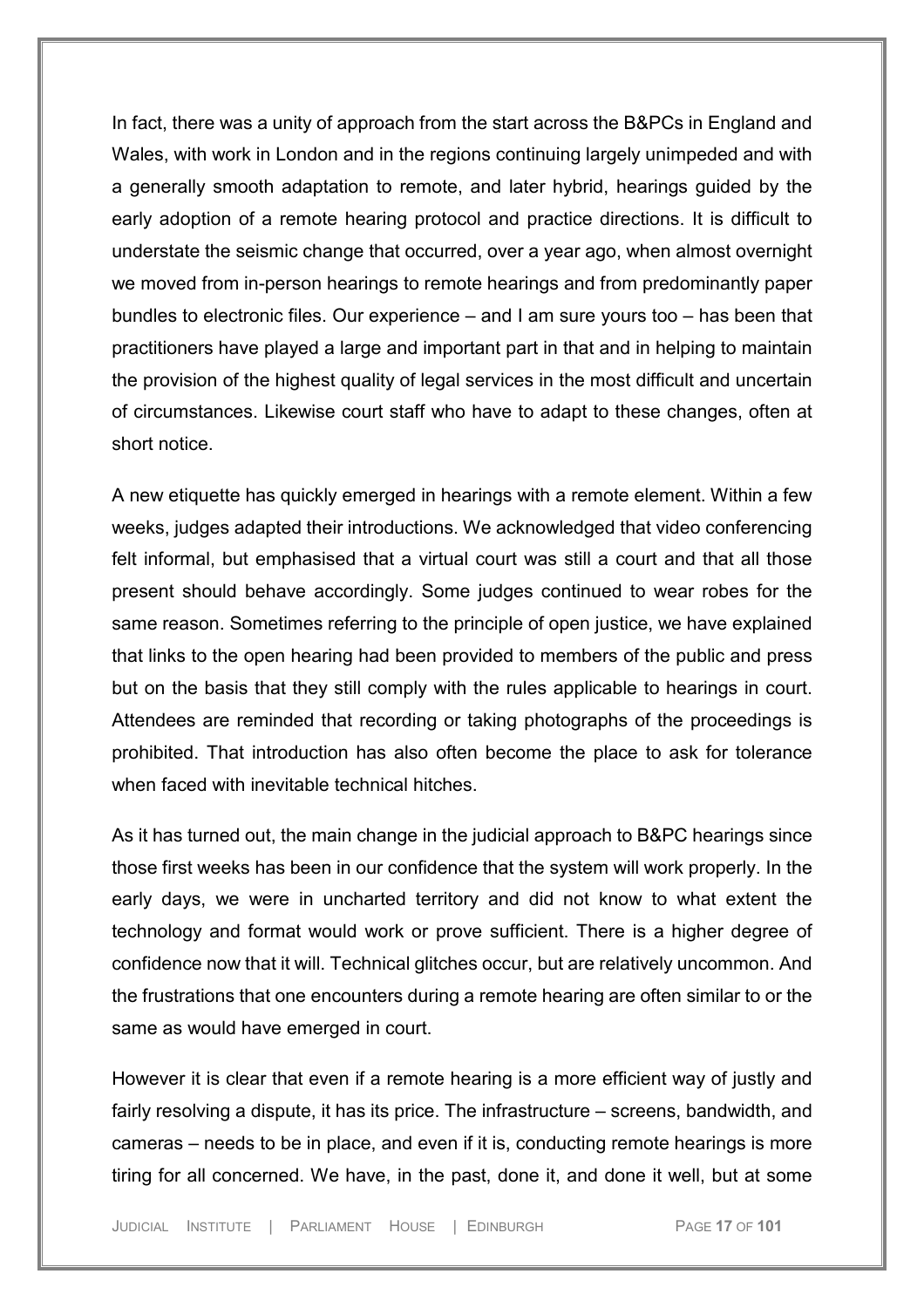personal cost. These impacts have been felt far beyond the judiciary, and I am sure we all have a story to tell of the difficulties of working remotely. I think many of us, judges and lawyers alike, have been working at a pace and intensity greater than before. I have been struck by the experience of our district and circuit judges during conversations I have had with the regional B&PC centres. The impact of the transition to remote hearings has not been felt evenly across all levels of the judiciary in England and Wales, and has further compounded the heavy workload of our district judges who are often having to manage a full day's list of hearings in family and lower-value civil work with minimal administrative support. To continue to work in that manner is unsustainable and raises important questions about well-being.

### <span id="page-17-0"></span>**Trials in future**

During the pandemic trials have continued in the B&PCs, albeit to a large extent remotely or on a hybrid basis, with some advocates or witnesses in Court and others via video link or a virtual platform. As restrictions are hopefully lifted and courtrooms can return to something resembling normality, an issue which will undoubtedly arise is the extent to which we as judges should permit evidence to be given remotely using these methods. In the B&PCs for some years, we have adopted a flexible approach and, using the powers in CPR 32.3, allowing witnesses from abroad, who could not for some good reason come to London to give evidence, to give their evidence over video link. However, during the pandemic, this has obviously expanded to many, if not most, witnesses giving evidence remotely, not just from abroad but from within the UK. When restrictions have been lifted, it seems likely that there will continue to be pressure from parties for some witnesses to give evidence remotely, even when the witness in question is within the jurisdiction.

The extent to which a judge accedes to such an application will be a matter of judicial discretion, but it might be helpful to devise some criteria which judges can use to assess such applications. One possible criterion concerns the assessment of witness credibility. Before the pandemic, I would say that the generally held view and belief was that it was not easy to assess the credibility of a witness remotely, but a number of recent decisions suggest that the position may be more nuanced.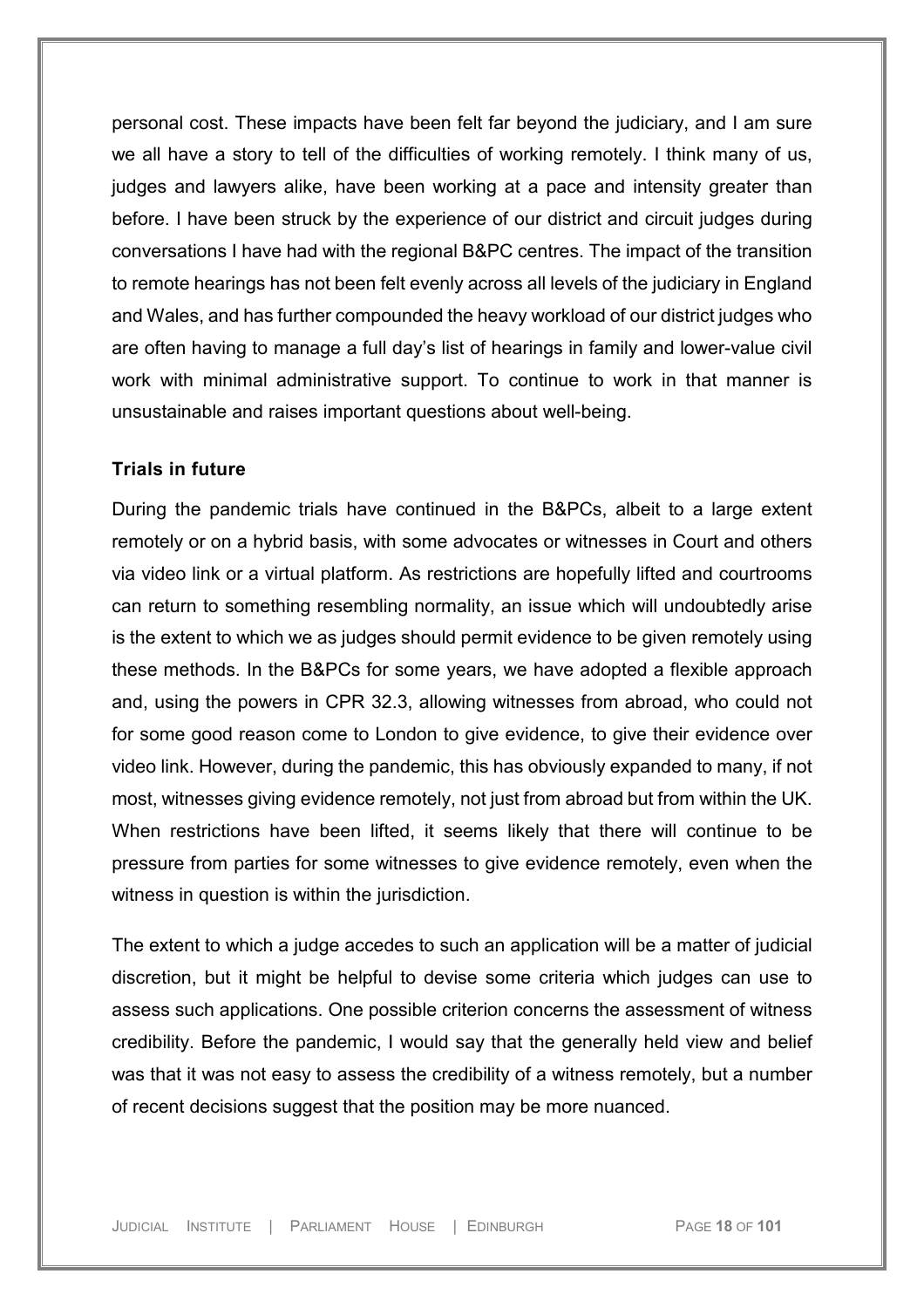A recent example of a (five week) fully remote trial that worked well from the perspective of the judge, is found in *Re One Blackfriars Ltd* [\[2021\] EWHC 684 \(Ch\)](https://uk.westlaw.com/Document/ID954EA208CA711EBB624B907CB72CC86/View/FullText.html?navigationPath=Search%2Fv1%2Fresults%2Fnavigation%2Fi0ad73aa500000179f5f027382a841adb%3Fppcid%3D22db14de2ad14e579ee4124ae3ba4d9c%26Nav%3DUK-CASES%26fragmentIdentifier%3DI46C71E908CA111EB965BE7175ABC0C89%26parentRank%3D0%26startIndex%3D1%26contextData%3D%2528sc.Search%2529%26transitionType%3DSearchItem&listSource=Search&listPageSource=cab6907ab550702ee26ff51807d4de00&list=UK-CASES&rank=1&sessionScopeId=25f9c183e71d666fca74bc9f02df1a42e8e82f887a5c5a39678ccea66189ac64&ppcid=22db14de2ad14e579ee4124ae3ba4d9c&originationContext=Search%20Result&transitionType=SearchItem&contextData=(sc.Search)&comp=wlukgroupid=linets)  where it was said that the judge's ability to assess the reliability or credibility of the evidence was not in any way diminished during a fully remote trial. The judge (a Deputy High Court Judge) noted that his view of most of the witnesses was confined to their head and shoulders. This meant he was less able to see their full body language and demeanour. However, he found that this was not a significant disadvantage. It is worth quoting what he said about this:

*"I did not feel in any way disadvantaged in my ability to assess the reliability or credibility of the oral witness evidence. If anything, the opposite was the case. The engineer host provided by Sparq not only ensured that the internet connection was sufficiently good and stable to enable remote crossexamination (well before the witness appeared) but also helped to ensure that the witness was generally positioned at a reasonable distance from the camera and in optimal light conditions. The result was in most cases as if I were sitting about 1.5 metres directly opposite both the witness and the cross-examining advocate with the trial bundle open in front of me. This permitted me to follow the ebb and flow of a cross-examination very well. If anything, I was in a better position to observe the witness's reaction to the questions and documents being put to them than if the trial had taken place in a traditional court room. In a typical Rolls Building court room, I would have been positioned behind a bench looking for the most part at the side of the witness's head from a distance of three or four metres while her or she either looked down into a paper trial bundle or at cross-examining counsel."*

In *[A Local Authority v Mother & Ors](https://uk.westlaw.com/Document/IE15ED9008FBA11EA874CCF129F4CF80A/View/FullText.html?navigationPath=Search%2Fv1%2Fresults%2Fnavigation%2Fi0ad73aa500000179f5f168062a841bb5%3Fppcid%3D45343efcfd74424b9e800d882b6a28b4%26Nav%3DUK-CASES%26fragmentIdentifier%3DIE13C45908FA911EAAFAB98E4C2E22076%26parentRank%3D0%26startIndex%3D1%26contextData%3D%2528sc.Search%2529%26transitionType%3DSearchItem&listSource=Search&listPageSource=ab0bc0b7ba30c39254db5c10ebd0c20f&list=UK-CASES&rank=1&sessionScopeId=25f9c183e71d666fca74bc9f02df1a42e8e82f887a5c5a39678ccea66189ac64&ppcid=45343efcfd74424b9e800d882b6a28b4&originationContext=Search%20Result&transitionType=SearchItem&contextData=(sc.Search)&comp=wlukgroupid=linets)* [2020] EWHC 1086 (Fam) Lieven J considered whether to hold a fact-finding hearing remotely or not in light of the Covid pandemic. She said that *"having considered the matter closely, my own view is that it is not possible to say as a generality whether it is easier to tell whether a witness is telling the truth in court rather than remotely."* 

I read with interest the Outer House decision of *YI v AAW* [2020 Fam. L.R. 126,](https://uk.westlaw.com/Document/IBC7ADBF00F0A11EB9409A61C8FB1CB9F/View/FullText.html?navigationPath=Search%2Fv1%2Fresults%2Fnavigation%2Fi0ad73aa500000179f5f239452a841c0e%3Fppcid%3Dc47942c56f7a43ffadbf07ed2fc155c4%26Nav%3DUK-CASES%26fragmentIdentifier%3DIBC7ADBF00F0A11EB9409A61C8FB1CB9F%26parentRank%3D0%26startIndex%3D1%26contextData%3D%2528sc.Search%2529%26transitionType%3DSearchItem&listSource=Search&listPageSource=315bbe3604be7eec85411e4b6655e842&list=UK-CASES&rank=1&sessionScopeId=25f9c183e71d666fca74bc9f02df1a42e8e82f887a5c5a39678ccea66189ac64&ppcid=c47942c56f7a43ffadbf07ed2fc155c4&originationContext=Search%20Result&transitionType=SearchItem&contextData=(sc.Search)&comp=wlukgroupid=linets) where the judge said: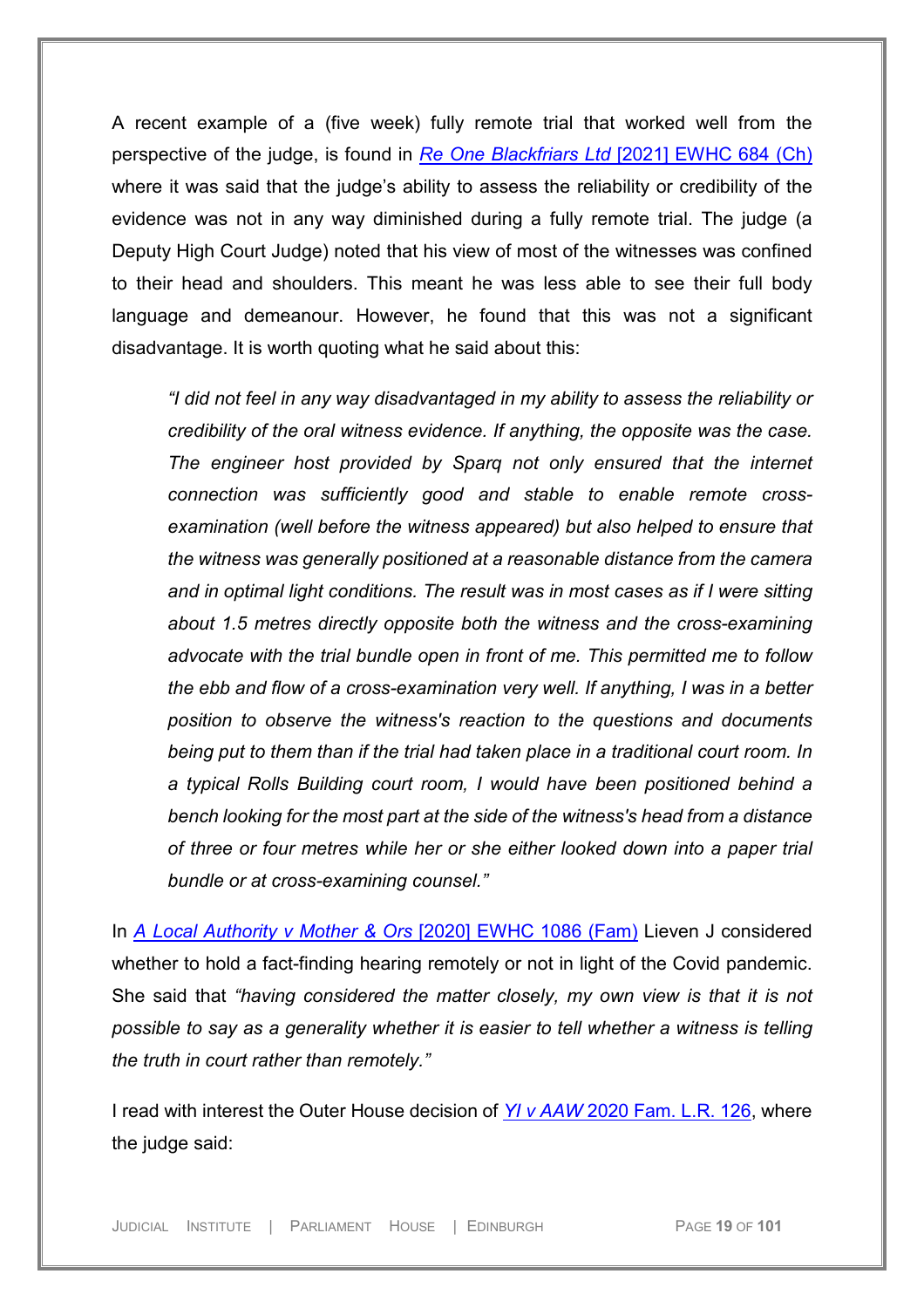*"It was submitted on behalf of the defender that it would be particularly difficult to assess credibility of the parties and their witnesses in this case because the proof had been conducted remotely on video screens. While there were some technical difficulties from time to time with witnesses' wireless connectivity and/or sound quality, I have no hesitation in rejecting that submission."*

These are examples in each of our jurisdictions of judges who are clear that their ability to assess the credibility of a witness giving evidence remotely is not impeded. However, my own view is that this is only part of the picture. Particularly in cases which involve what is sometimes called hard swearing, acute conflicts of oral evidence, or cases of fraud, it seems to me that attendance of witnesses at court remains an important aspect of the administration of justice. There is an issue here of what might be called, I hope not pompously, the authority or solemnity of the court, which also corresponds with what Lord Pentland describes in his talk as the court as "place".

This view, that there are certain categories of case where an in-person hearing with witnesses giving evidence in court is what the interests of justice require, is borne out by the recent decision of the Court of Appeal in *Bilta v TFS* [\[2021\] EWCA Civ 221,](https://uk.westlaw.com/Document/I1C5D14B0751411EB843CCBA03F2706BC/View/FullText.html?navigationPath=Search%2Fv1%2Fresults%2Fnavigation%2Fi0ad73aa500000179f5f35cd22a841c78%3Fppcid%3D0cc0f221585e4d8793f71c0267475041%26Nav%3DUK-CASES%26fragmentIdentifier%3DI5E2A90B0750B11EBA265E5A44512570A%26parentRank%3D0%26startIndex%3D1%26contextData%3D%2528sc.Search%2529%26transitionType%3DSearchItem&listSource=Search&listPageSource=eb93482c4795a2f335d7580eba9c6664&list=UK-CASES&rank=1&sessionScopeId=25f9c183e71d666fca74bc9f02df1a42e8e82f887a5c5a39678ccea66189ac64&ppcid=0cc0f221585e4d8793f71c0267475041&originationContext=Search%20Result&transitionType=SearchItem&contextData=(sc.Search)&comp=wlukgroupid=linets) which ruled that the key factor in deciding whether to adjourn a case because a party or major witness would not be available was whether a refusal to do so would lead to an unfair trial. The judgment described hearings concerning allegations of dishonesty as 'paradigm examples' of cases where live cross examination would assist the trial judge. The first instance decision in that case also includes helpful guidance by Marcus Smith J on the factors to be taken into account by parties seeking to agree directions for trial while social-distancing measures remain in place. They include the importance and nature of the issue (whether interim or final), whether there is a need for urgency, whether the parties are legally represented and a lay party's ability to engage with the remote process and the source of evidence such as whether it is written or oral, expert or lay and the extent to which it is contested. Those all seem to me to be important factors or criteria to be considered by a judge in determining in future whether a hearing should be remote or in person.

One view which I have heard from certain judges is that enabling witnesses to give evidence remotely from home means that they are more relaxed and at ease giving their evidence, which in turn improves the quality of the evidence. That is all very well,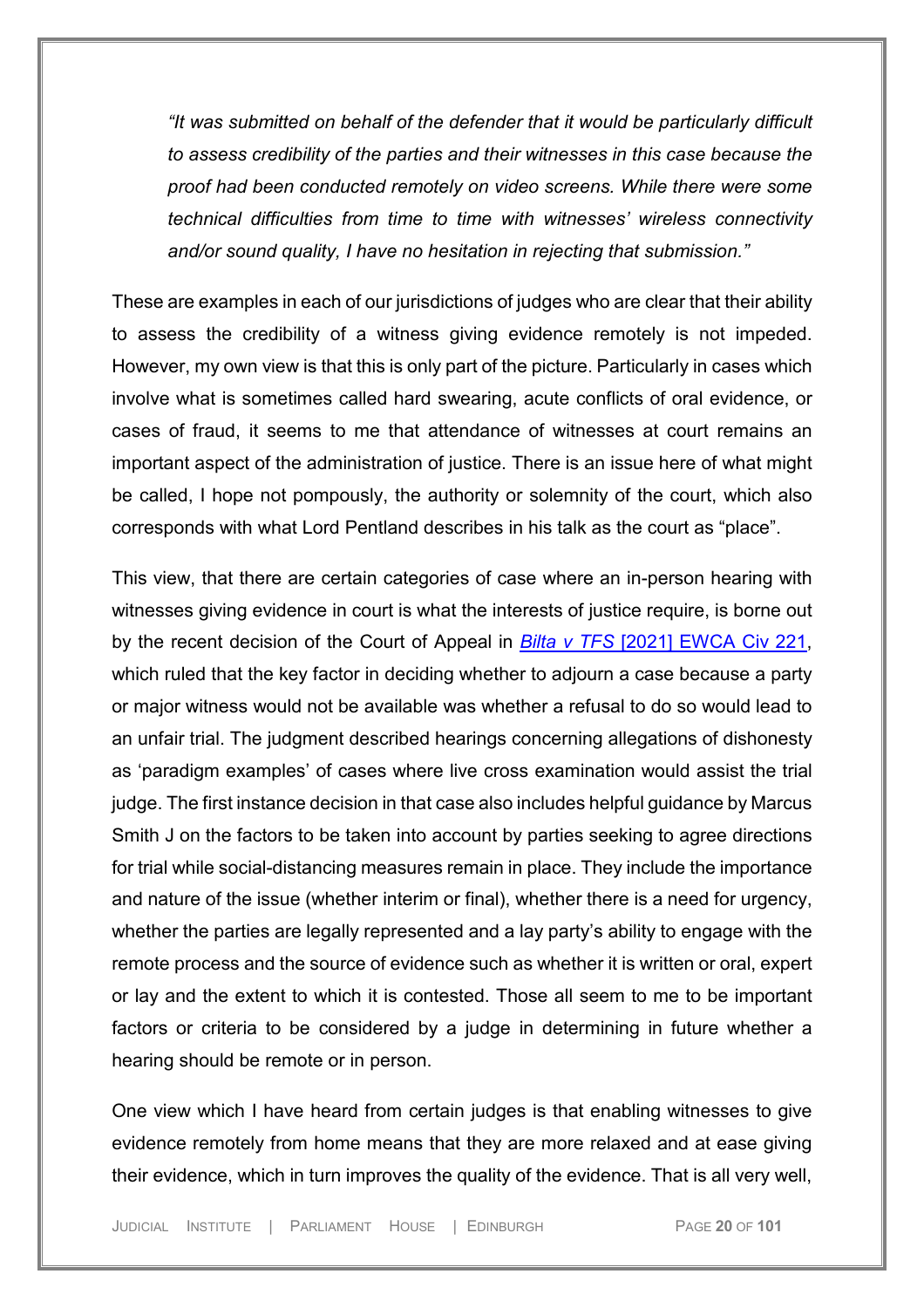but in a sense, it overlooks that the purpose of live evidence with cross-examination is not to make the witness feel more at ease, but, so far as possible, to arrive at the truth about the particular dispute. It also overlooks that not all witnesses come from homes where they can feel at ease. Surely the future should not involve the repetition of one instance of which I was informed, of a witness giving his evidence over his mobile phone from the street, although no doubt that problem could be addressed by ensuring that evidence was given from a solicitors' office. It is important to have in mind that, although in one sense, a witness may find giving evidence in court somewhat daunting, the courtroom does provide a neutral location where the dispute can be heard and resolved.

Another dimension to what will undoubtedly be a continuing debate about whether witnesses should give evidence remotely is provided by what I have been told by counsel are greater difficulties in cross-examining witnesses effectively, particularly in document-heavy cases.

#### <span id="page-20-0"></span>**Other hearings**

As well as cases that do not suit a remote hearing, it has become apparent that there are hearings that suit them well, and where a speedier, less expensive format seems more proportionate. Generally speaking, these are the shorter preparatory and interim hearings that are often to an extent a collaborative exercise between parties, like directions hearings. It does seem distinctly possible that, going forward, the default position in short interlocutory hearings of, say, two hours or less, will be that they should be dealt with remotely, but I have been at pains to emphasise when discussing these matters with the judges for whom I am responsible that ultimately, the decision as to what form any hearing should take is one for the judge, albeit taking proper account of the representations of the parties and their lawyers. In other words it is a matter of judicial discretion.

The use of technology to conduct remote hearings has undoubtedly provided the B&PCs with some additional flexibility. It has opened the possibility of specialist judges 'sitting' outside London more easily and more swiftly, being able to deal with short applications and hearings that require a High Court Judge in circumstances where those High Court Judges who are out on circuit are not free.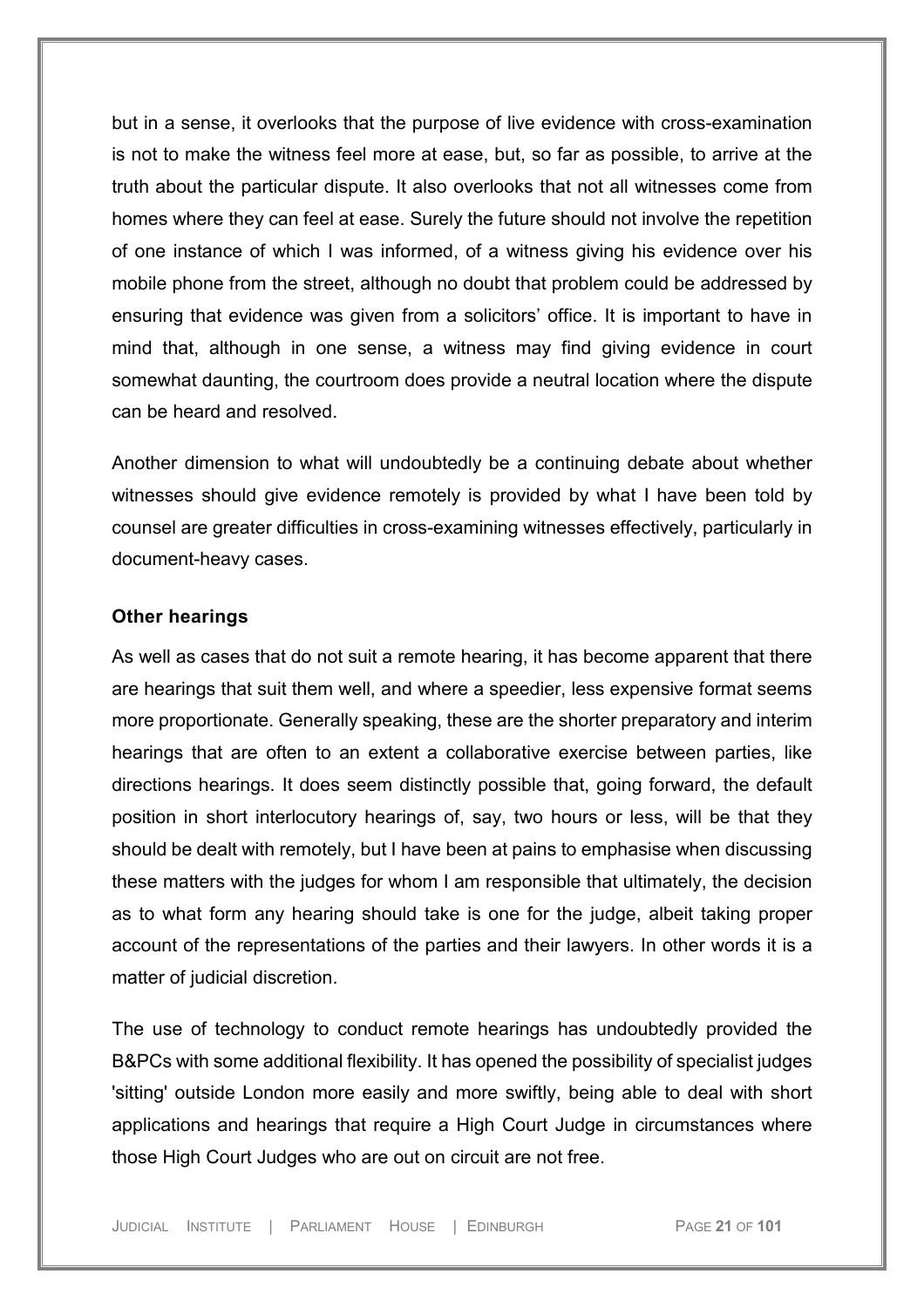One area where that is now being put to good effect is the extension of Intellectual Property Enterprise Court (IPEC) multi-track hearings to the seven B&PC centres outside London. The speedy resolution of disputes before that court relies on firm case management by one of a small pool of expert judges and a short timeframe between CMC and trial by a docketed judge. The ability to conduct even just the CMC remotely will mean that those often London-based judges are more likely to be able to hear cases that have been issued in one of the regional centres – probably Manchester or Newcastle – with the same level of service whilst allowing parties to have their dispute heard in a local court.

This ability to hear certain cases remotely supports the move away from Londoncentric business and property litigation which really began with the reforms to civil justice recommended by the report by the then Lord Justice Briggs some five years ago.

#### <span id="page-21-0"></span>**Taking stock**

Now that the end of restrictions is possibly in sight, we have breathing space in which to take stock of what has worked and what has not worked in the last year or so, which should inform what we want from our court system in the future. My own view is that we must seize the good things that have come out of this terrible crisis – the efficiencies and the things that we have learnt to do better – and jettison the bad, including the erosion that working from home has caused to our perception of the work/life balance. There is no doubt that we have been offered an opportunity to do things differently, and we should grasp that firmly.

It is clear that we will not be returning to the position as it was in early 2020. For example, if the relevant provisions of the Police, Crime, Sentencing and Courts Bill, pass into law in England and Wales, there will be power for the temporary provisions in the Coronavirus Act that enabled the observation of remote hearings to be made permanent. I think this could only benefit the B&PCs and make them more competitive, as it would maintain the ability of clients and witnesses to participate in hearings remotely and enable the press and members of the public to observe hearings remotely. This would give the B&PCs an opportunity to build on the better elements of this method of resolving some disputes.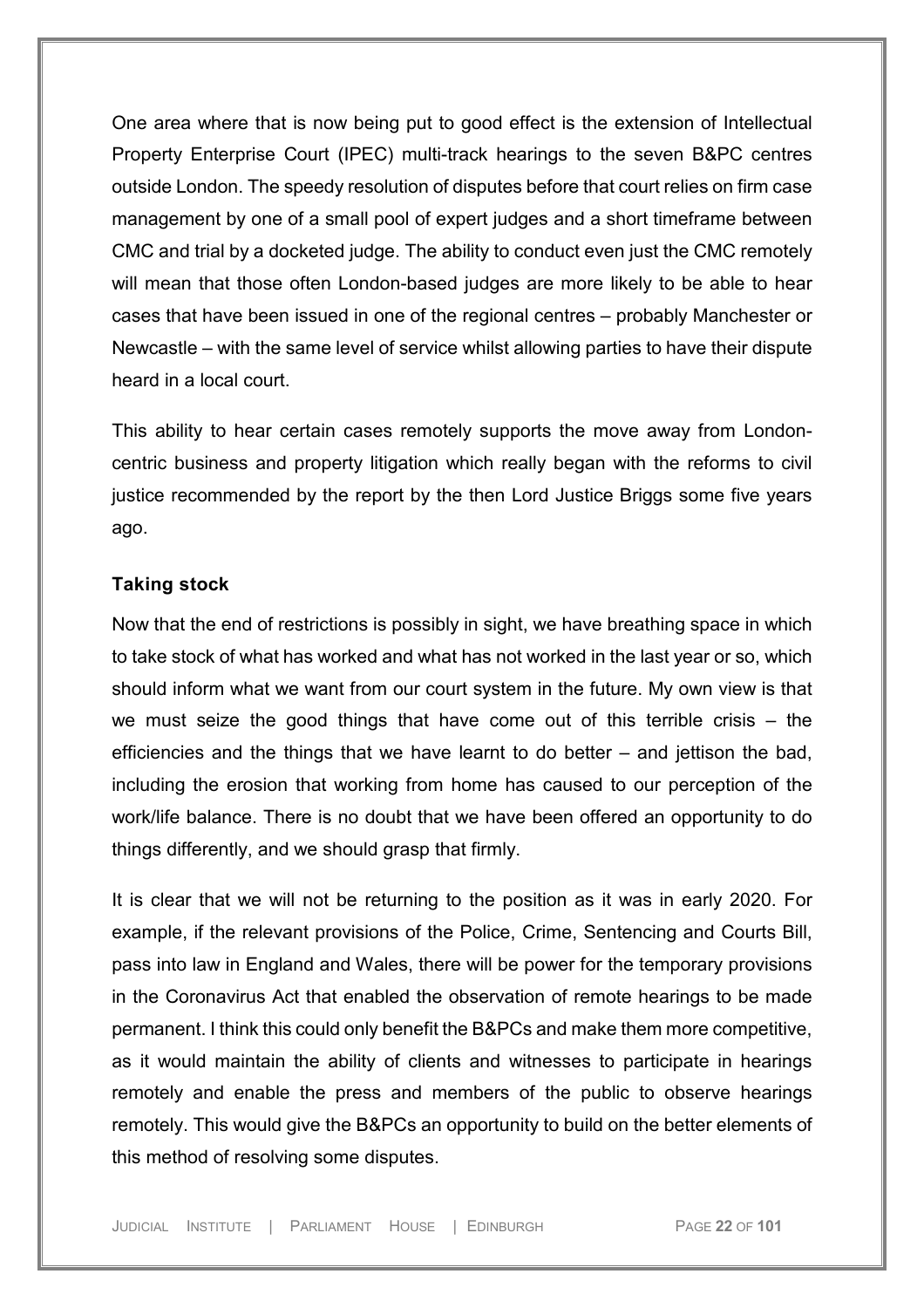In looking at how we move forward, the experiences and opinions of all B&PC practitioners and regular court users should be actively sought and taken into account as part of this process, as we know that success relies upon cooperation.

#### <span id="page-22-0"></span>**The authority of the court**

Returning to the point I was making a moment ago about the authority or solemnity of the court, in considering those parts of the new way of working we have used during the pandemic, that we wish to retain, we must not lose sight of the benefits of many of the formalities attached to the system based on hearings in courtrooms that has existed for so many years.

We have all experienced the informality that can creep in when we are conducting cases from our kitchen tables or studies. We have had to become tolerant of those interruptions: bad Wi-Fi connections, rings on the doorbell, noises from others in our family or in my case the barking dog. Counsel taking instructions via WhatsApp and parties speaking more freely among themselves or litigants in person, perhaps feeling disinhibited and behaving less appropriately, or even on a more mundane level having to remind those who are not speaking to put themselves on mute to avoid feedback, can be distracting for the judge and participants.

Those informalities have been a small price to pay as we worked to keep the justice system operational and judges have been able to work with the assistance of practitioners who have an accrued sense of what is proper in a courtroom. However, as we start to think about the longer-term use of remote hearings, we need to guard against the unintended consequences of informality.

It seems to me that an element of formality in court proceedings is important, and serves to demonstrate the seriousness of the decisions being taken. Particularly in cases involving individuals and the economically disadvantaged, the outcome of a hearing can, and frequently does, have life changing consequences. When the court is making a compulsory order, it is compelling someone to do something that they do not want to do, and the person who is subject to the order needs to understand the consequences of not complying with that order. I believe that the authority of the court needs to be maintained whilst ensuring that courts are neither inaccessible nor hostile to those who are infrequent users. Indeed, that authority is the way of ensuring fairness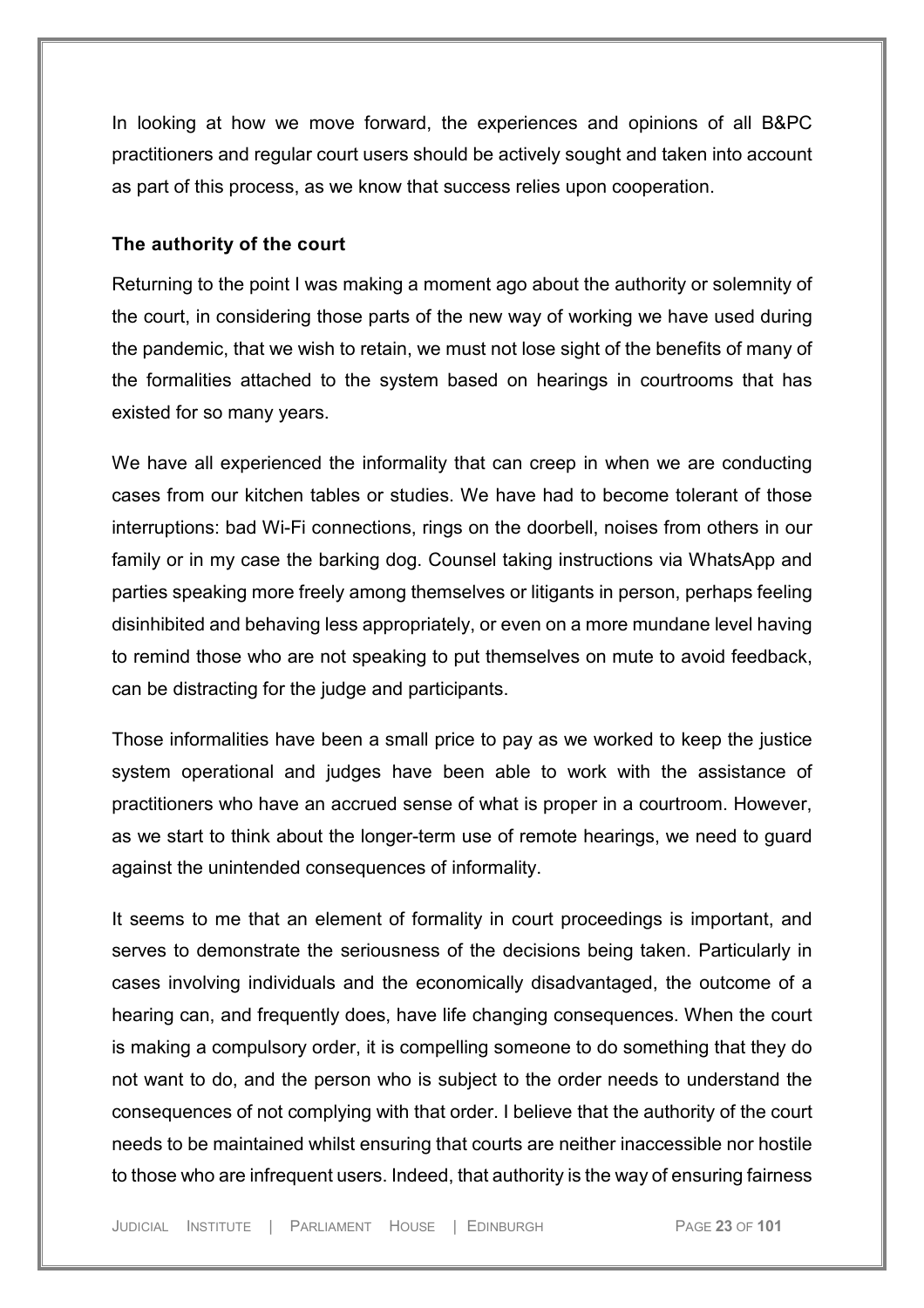and justice, so that in hearings that are inevitably stressful with much at stake, all can be assured of courtesy, respect and, above all, a fair hearing – and the perception of a fair hearing - of their case.

How do we maintain formality and thus the authority of the court in a more flexible future system which will undoubtedly involve an element of remote or hybrid hearings? One important aspect of this as I see it is ensuring that we have robust and efficient technology. Advocates need to know that judges have access to enough screens to allow them to have the video and audio link and multiple documents open at the same time (a point made by the judge in *In re One Blackfriars*) and that judges will have access to sufficient bandwidth to be able to access the e-bundles with which we are provided. This is only one example of the way proper formality within remote or hybrid hearings might be achieved. What is clear is that, as we start to consider how to incorporate remote and hybrid hearings more permanently, the purpose and benefits of a degree of formality should be part of the discussion.

#### <span id="page-23-0"></span>**Other unintended consequences**

We must be sensitive to the fact that technology has an exclusionary angle, particularly for litigants in person. Respondents to a Civil Justice Council Report on the impact of COVID-19 measures in May 2020 cautioned against the use of remote hearings involving litigants in person as it risked undermining trust in the justice system, especially for those who still want their 'day in court'. It would be interesting to know if their views have changed, a year later, with the wider use of remote hearings.

Speaking to B&PC judges who do conduct cases involving litigants in person, they often describe how litigants in person can struggle with the technology and are sometimes faced with a combination of inadequate technology and the daunting prospect of a court hearing which is unfamiliar territory. In such cases, the only fair way of proceeding may well be to have an in-person hearing.

One possible consequence of remote hearings which concerned both judges and practitioners at the outset of the pandemic when we embarked on remote hearings was the potential impact on the junior Bar who practice in the business and property field. The concern was that a solicitor who could conduct the advocacy remotely from the office would be much less likely to instruct a junior barrister than they would be if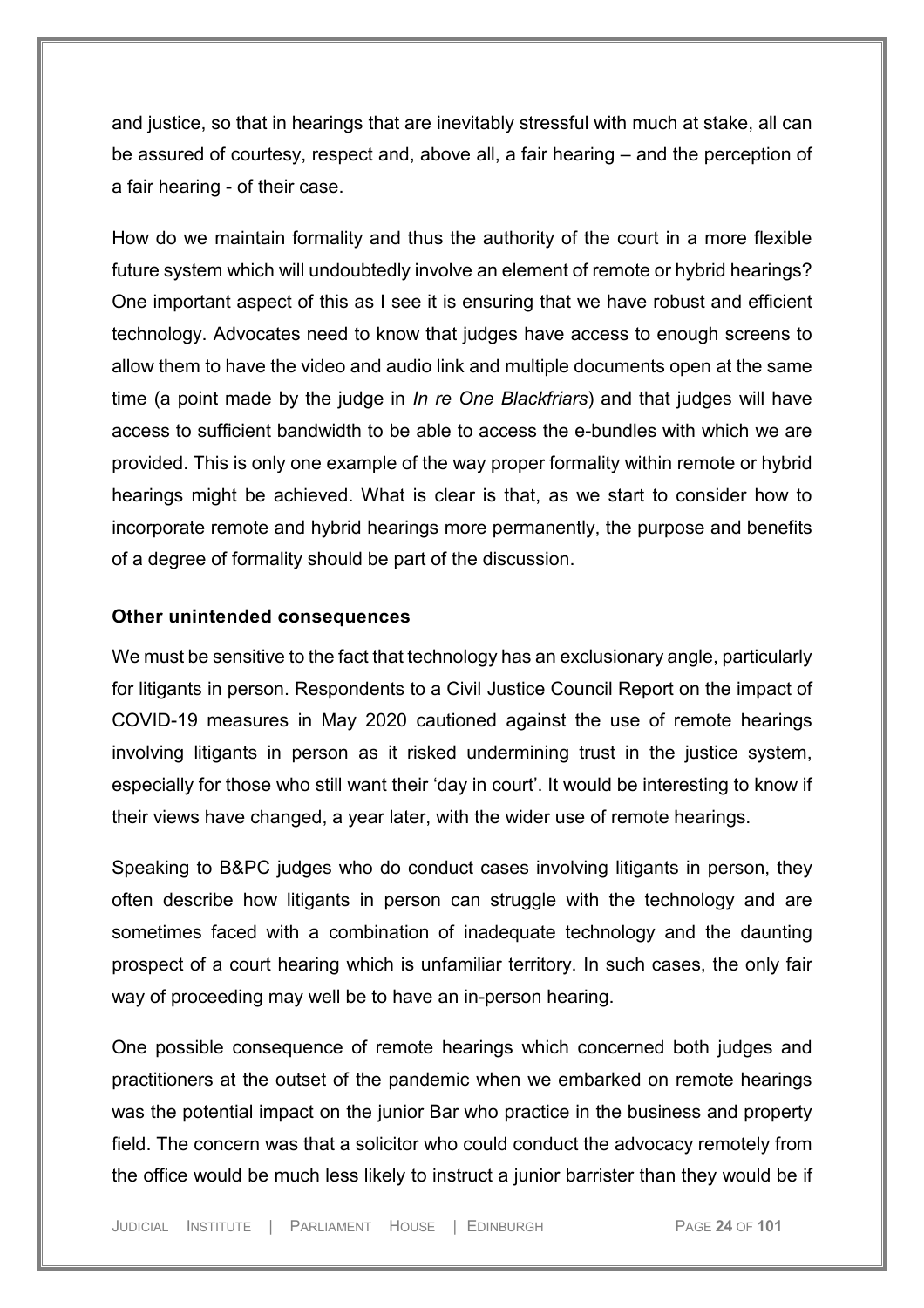the hearing were in a court room, possibly in another city. From the feedback I have had recently from both the Chancery Bar Association and the Commercial Bar Association, it appears that the concern may have been unwarranted. Early indications have been that there has not been a downturn in work at the junior bar as a result of the pandemic.

However, there does remain a concern, not specifically pandemic-related about how much advocacy junior barristers at the Chancery and Commercial bars are getting. It has become very much the norm, even in relatively straightforward case management conferences, to instruct leading counsel, so that junior counsel do not get the advocacy experience from interlocutory hearings which was available thirty years ago. If, like me, you consider that oral advocacy is an essential bulwark of our justice system, it is important to encourage the junior Bar, as they are the advocates of the future and thus an integral part of the justice system of the future.

Whilst there can be no question of judges dictating how parties wish to present their cases or by whom, in the Commercial Court at least the judges are encouraging parties and solicitors to use junior counsel more to do the advocacy in interlocutory hearings. Another way in which the B&PCs are able to help junior barristers, albeit not financially, and at the same time provide legal assistance to litigants in person is through the so-called CLIPS scheme under which in the Chancery Division interim applications court, junior barristers act pro bono for litigants in person. This gives the barristers advocacy experience, helps the litigants in person to present their case and also helps the judges to deal with matters more efficiently and fairly through having arguments presented cogently and clearly.

#### <span id="page-24-0"></span>**Open justice**

Looking forward, an important factor in relation to remote hearings is how to achieve open justice. This is an issue on which opinions differ. The judge in *Re One Blackfriars* recorded that the remote hearing proved to be "*more than a second-best work around in the face of the Covid 19 pandemic*". His overall assessment was that not only were the inevitable challenges overcome by appropriate and mutually agreed adjustments on the part of counsel, the parties and court but that the trial was conducted more efficiently and far more conveniently as a fully remote trial. It was also more accessible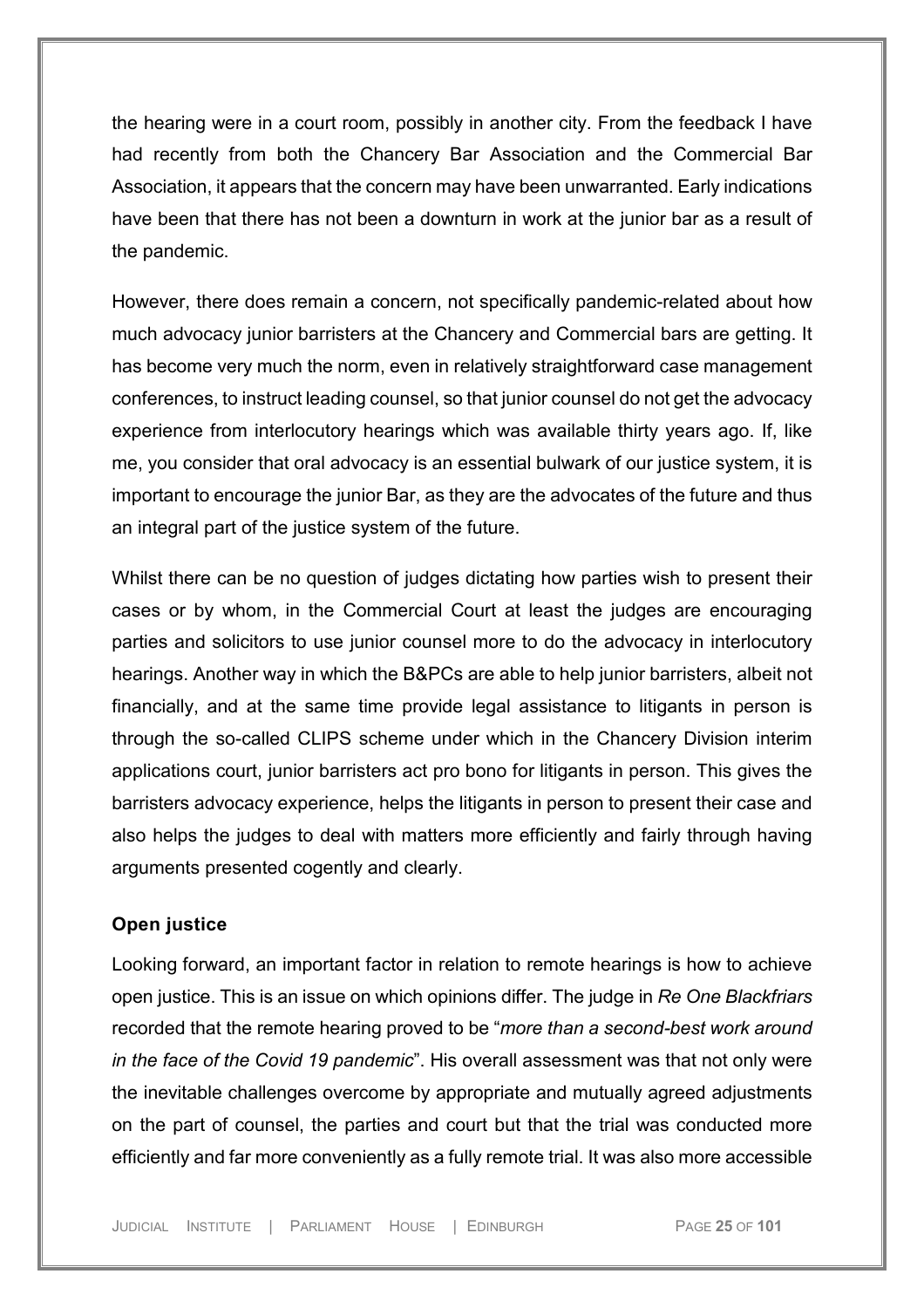to the public than it would have been had it taken place in a traditional court room in the Rolls Building.

On the other hand, the provision of access to remote hearings to members of the public from the comfort of their own homes can present challenges if that access is abused. It is important that access is only given on the same basis as would be the case if the persons in question were sitting in court. Thus, at the outset of every remote hearing the judge or the judge's clerk states expressly that unauthorised recording of the proceedings is a contempt of court. However there have been cases where abuse has arisen, with access to proceedings being given to persons abroad who have not complied with limitations imposed by the Court. We are all concerned that, whilst open justice is essential, remote and hybrid hearings should not lead to the court losing control over the proper conduct of its process.

#### <span id="page-25-0"></span>**Conclusion**

We cannot know what the immediate future or the medium term will bring. Departure from the EU and the continuing impact of Covid are both bound to have an impact on our work, with an increase in work in some areas. As the times change, so too must the legal system adapt to remain fit for purpose. This cannot be achieved by simply returning to where we were before the pandemic but requires fresh thinking on flexible ways of working.

Thank you for inviting me to speak and for your attention. I look forward to hearing more about the challenges you have faced and how we might solve problems which I am sure we share.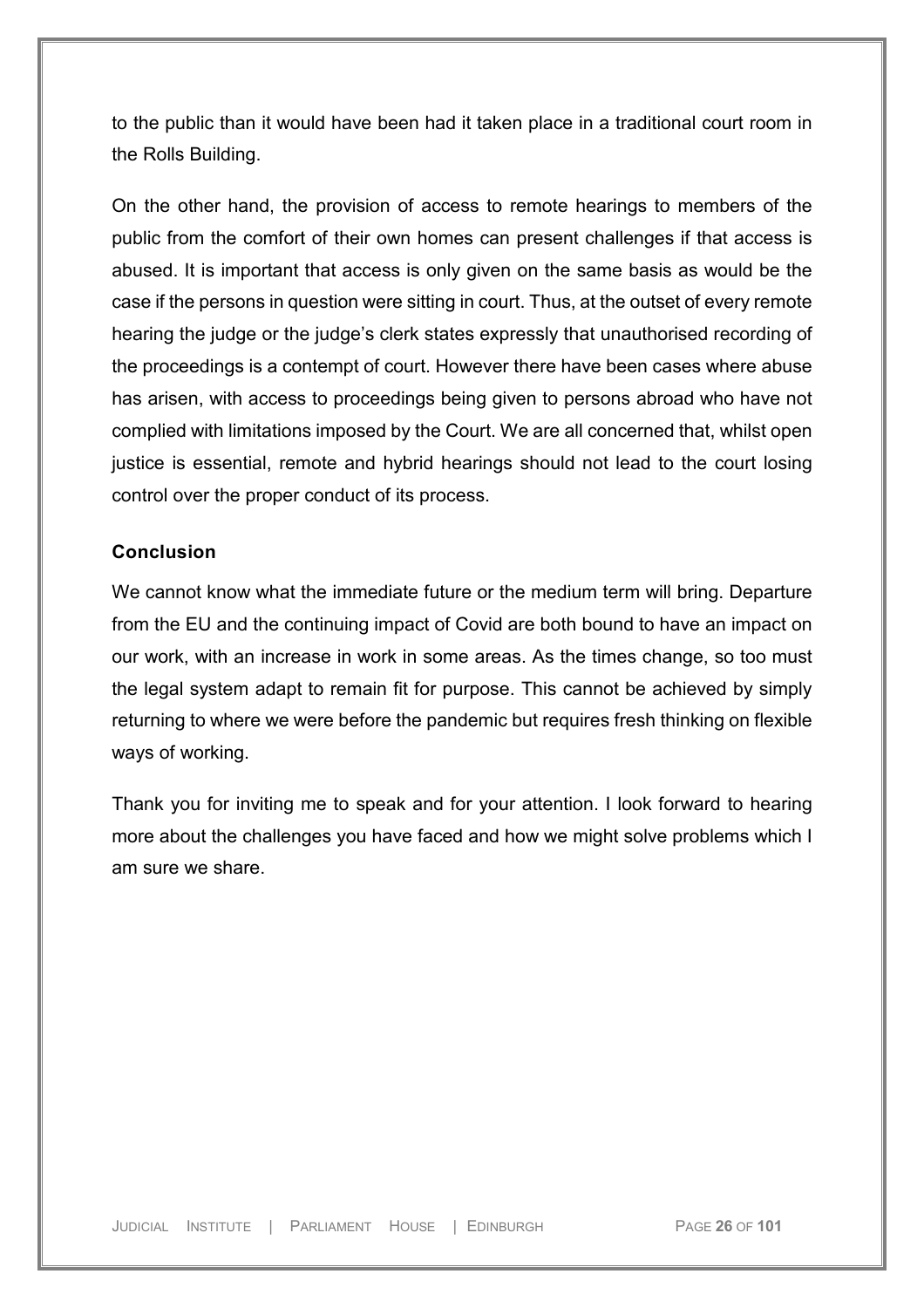### <span id="page-26-0"></span>**Questions and Discussion**

Q. You spoke about jettisoning the negative points which have arisen as a result of remote working, including the erosion that working from home has caused to our perception of the work/life balance. Will working from home (perhaps on a hybrid basis) continue to be an option for judges post-pandemic?

A. LJF: Yes, that comment arose from an interesting point that Richard Susskind ['RS'] made. There is an amount of polarisation amongst the judiciary on this issue. Some judges can't wait to get back to court and others are happy to do everything from home. Some judges I know haven't been in the court building for months. My own view is in an effort to maintain a good work-life balance, a mix of working from home and from court is probably a good thing. The Chancery court sit on Tuesdays, Wednesdays and Thursdays. Historically I would go up on the very early train on a Monday morning and take the late train home on a Friday night. I'm not going to do that again, and instead will go up on a Monday evening and come back on a Thursday evening. That is assuming my hearings are in-person. It may be that some hearings continue remotely. Interestingly, the Lord Chief Justice's view is that judges should conduct remote hearings from a courtroom or offices in court building rather than from home.

Q. You made a comment about an evidential hearing where a witness was attending the hearing from the street. Would a potential solution be for the witness to attend from their solicitor's office? Linked to that question is the challenge of engaging unrepresented parties or those who have poor or inadequate access to technology. Is there a risk that such parties might be excluded in the remote court model and how do the courts address that?

A. LJF: It is a genuine problem. I gave that example, but another is a person giving evidence from McDonald's because it had better Wi-Fi than where he was living. That is totally unsatisfactory. If possible, unrepresented parties should be giving evidence from a formal location and this is an issue that judges will need to be acutely aware of. Arguably, if there is any issue about a witness' access to technology, hearings should be conducted in court and not remotely. It should be said that while there are litigants in person who have access to great technology, they are in the minority. From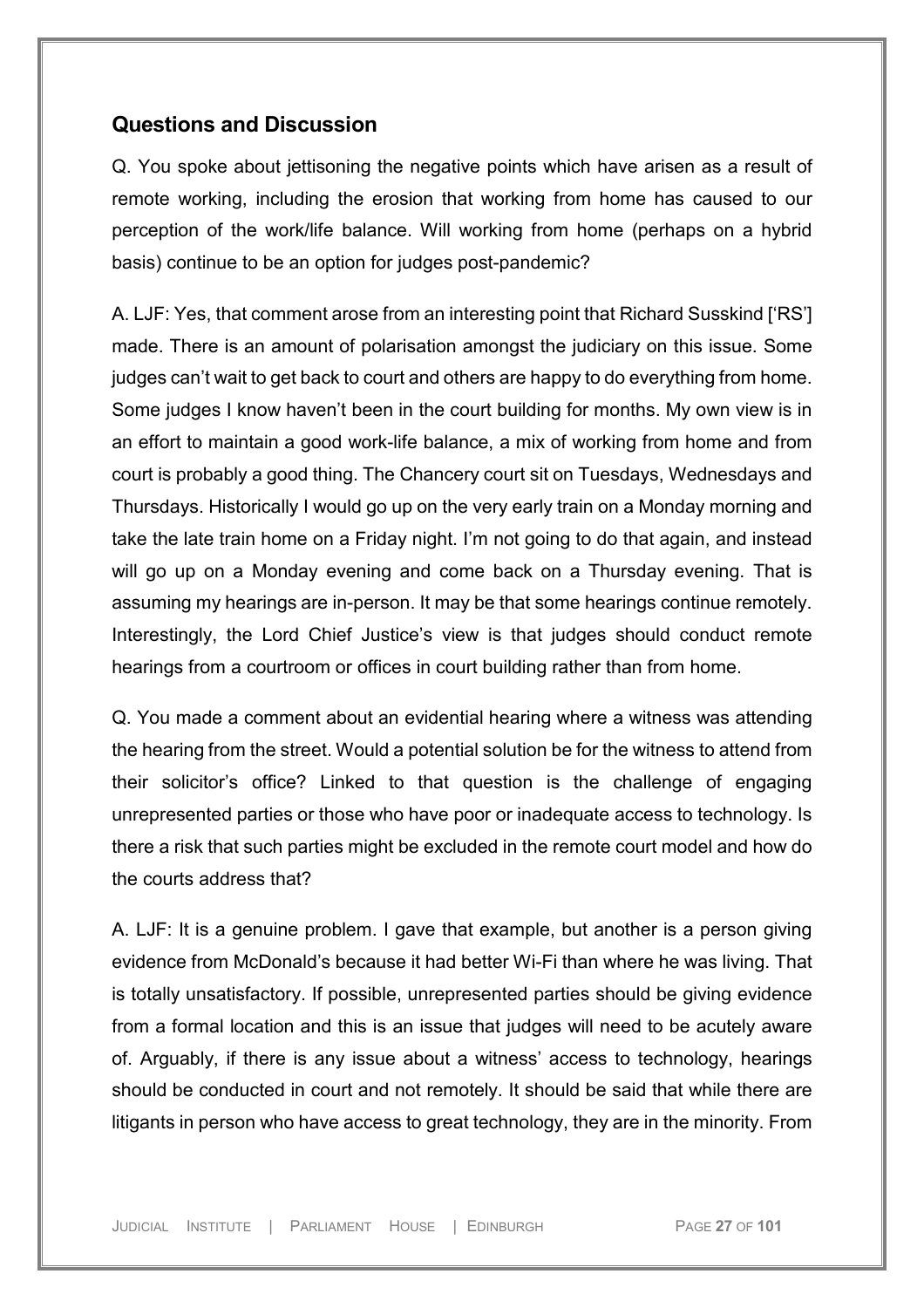my own point of view, the judges I'm responsible for are always watching out for litigants in person.

Q. A related question is this: if an in person hearing had been arranged but a party or witness tests positive for COVID-19, what happens then and how can a judge prepare for that?

A. That situation has in fact come up in a Chancery matter where the judge had ordered an in person hearing to accommodate a chaotic witness. The witness then tested positive for COVID-19 and the hearing had to be adjourned until it could be heard in person, because it couldn't be dealt with over the internet. The witness apparently tested positive two or three time and then turned up at the eventual hearing wearing a gas mask and so there might have been a certain amount of game-playing going on. The only way of dealing with the situation would be to adjourn. Fortunately, that is a relatively unusual situation. My background is commercial law and I was presiding over an inheritance case in which we managed two days in court with witnesses giving evidence in person. One of the witnesses then tested positive so we had to switch to a remote hearing.

Q. Some judges take the view that a witness giving evidence out with the court environment can be more relaxed which can improve the quality of evidence. You said that overlooks the fact that the purpose of cross examination is not to make witness at ease but to get to the truth of the matter. Equally, giving evidence not supposed to be torture. For years in Scotland, crucial witnesses have been giving evidence remotely. There has been very little said about that reducing the quality of evidence. Is there a mistaken notion that remote cross examination is not good cross examination?

A. LJF: There is quite a sharp division of opinion on this topic in England and Wales. Perhaps a more important point is about the seriousness of the exercise of crossexamination and the taking of evidence. The witnesses require to appreciate that they are in a court environment, a solemn place where justice is resolved. Cross examination does emphasise from a witness' perspective the importance of what is going on. The jury is out on whether remote cross examination makes a difference to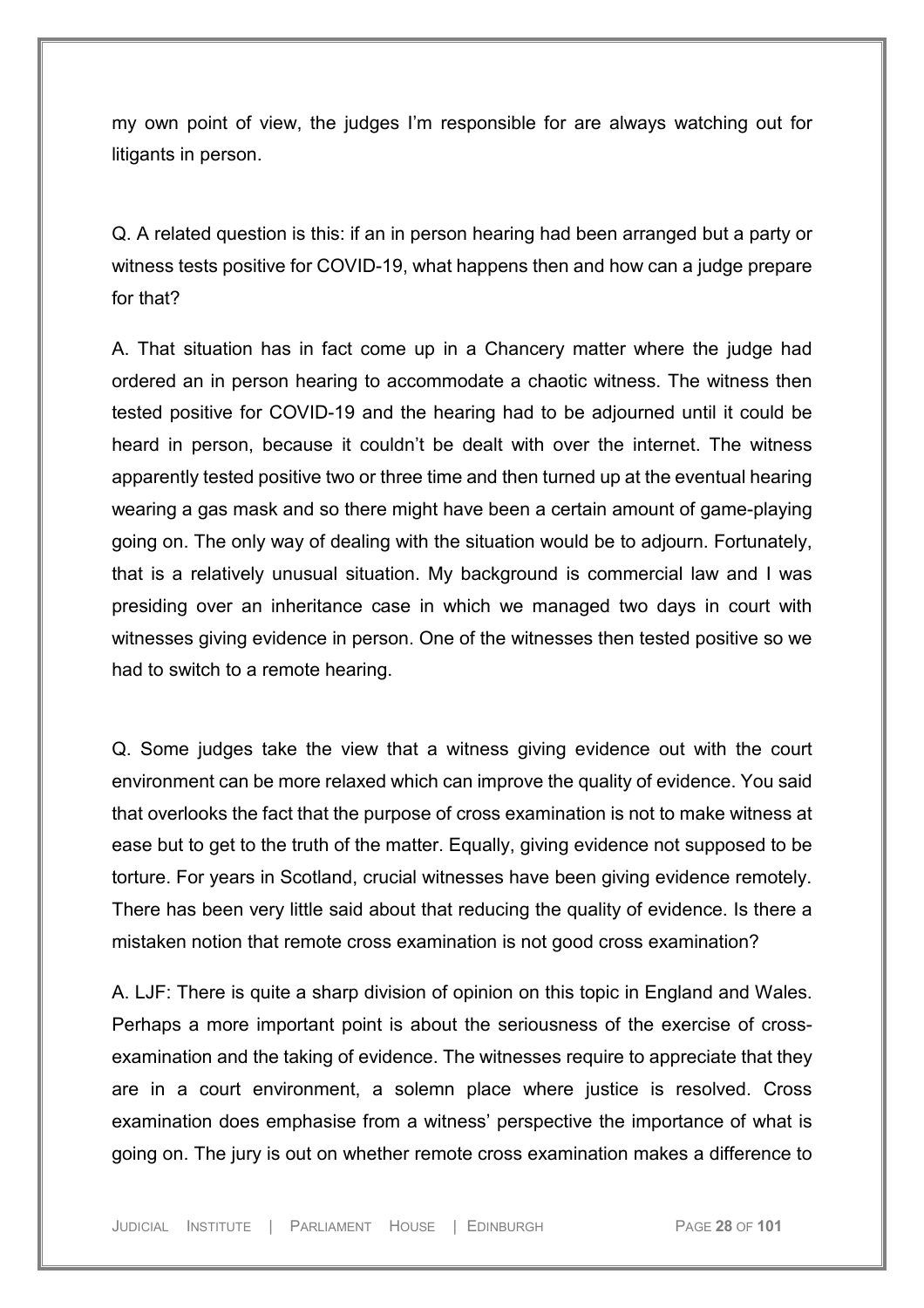the credibility of witness. There is also the related debate about demeanour. One judgement of Lord Justice Leggatt says that one should not try and assess credibility by reference to demeanour, because of, for example, cultural differences and diverse social backgrounds. I would say that this is all part of the same debate.

SSC: Interestingly, I note one comment made by an attendee to the effect that their client thought cross-examination conducted remotely was more intimidating as counsel was closer to them on the screen.

Q. The final question was one around the solemnity of court and the unintended consequence of remote courts in making the court environment more informal. I think you already dealt with that in your previous answer.

A. All I would say, is that there is a case I had in mind where attendees on a remote hearing started interrupting, shouting and swearing and flashed up pornographic images onscreen. The judge said, "*either behave yourselves or you will be taken out of the hearing*", as he would have in a hearing in court. The important point is emphasising that the remote hearing is just as formal as an in-person hearing.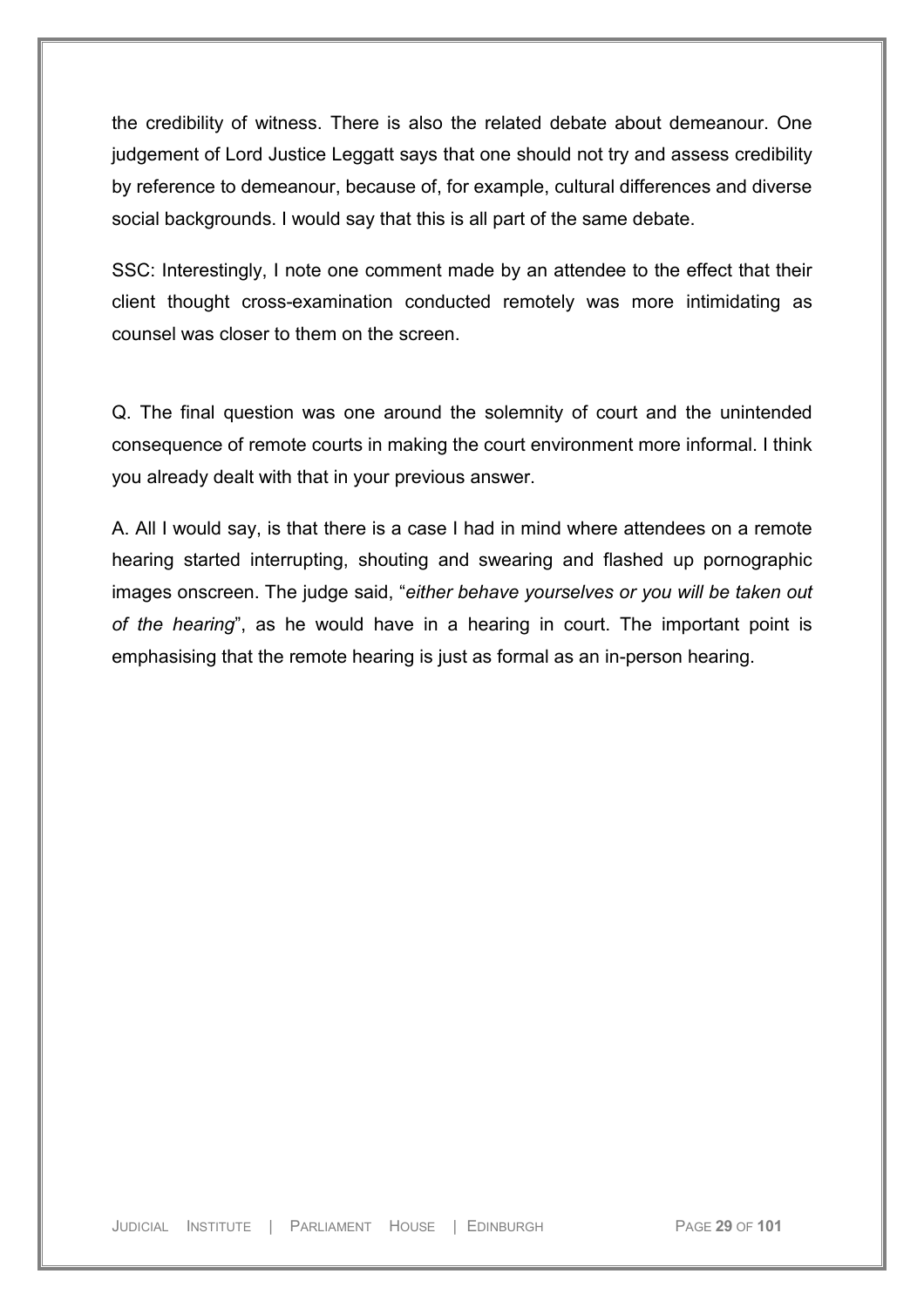# <span id="page-29-0"></span>**Session 1: Procedural Hearings and First Instance Debates**

### <span id="page-29-1"></span>**The Hon Lady Wise**

Good morning everyone. It is perhaps trite to remark that from disaster, opportunity can emerge but in a real sense that is why we are here. We are all aiming I think to look at civil justice from the perspective of its having survived the crisis and to look ahead at what we must all hope will be a better and successful future. Where we may differ during the course of these discussions is in how that bright future may be achieved. What I will be suggesting is that the opportunity we now have should not be characterised as exploring which aspects of the progress made to keep the civil courts operating over the last year we should retain. Rather we should ask what image of a modern civil justice system would we draw if we had a blank sheet of paper – or, I suppose, a blank screen?

I have been asked to consider the options for the future in two areas of court hearings, procedural and substantive hearings or debates in first instance work. But I am not convinced that we can compartmentalise civil court hearings into neat boxes and those of you who have read my paper will have seen that I consider there are significant issues that straddle all types of business about what we do when we convene a court for a hearing. So while I will focus on hearings without evidence, I hope that my remarks may feed into some of the ideas that will emerge in the later sessions.

First instance civil work in the Court of Session is, I am pleased to report, in a healthy state at present. We are operating very much on a "business as usual" model in terms of the amount of business and our ability to dispose of it. The manner in which we are disposing of Procedural Hearings and Substantive Hearings is that currently when matters call in court they do so using WebEx Meetings and WebEx Events respectively. Whether that should continue absent a public health imperative raises a number of core issues. These include:-

(i) Access to Justice and the principle of Open Justice

(ii) The effect of remote hearings on oral advocacy

(iii) The essential differences between virtual and physical courtrooms

JUDICIAL INSTITUTE | PARLIAMENT HOUSE | EDINBURGH PAGE **30** OF **101**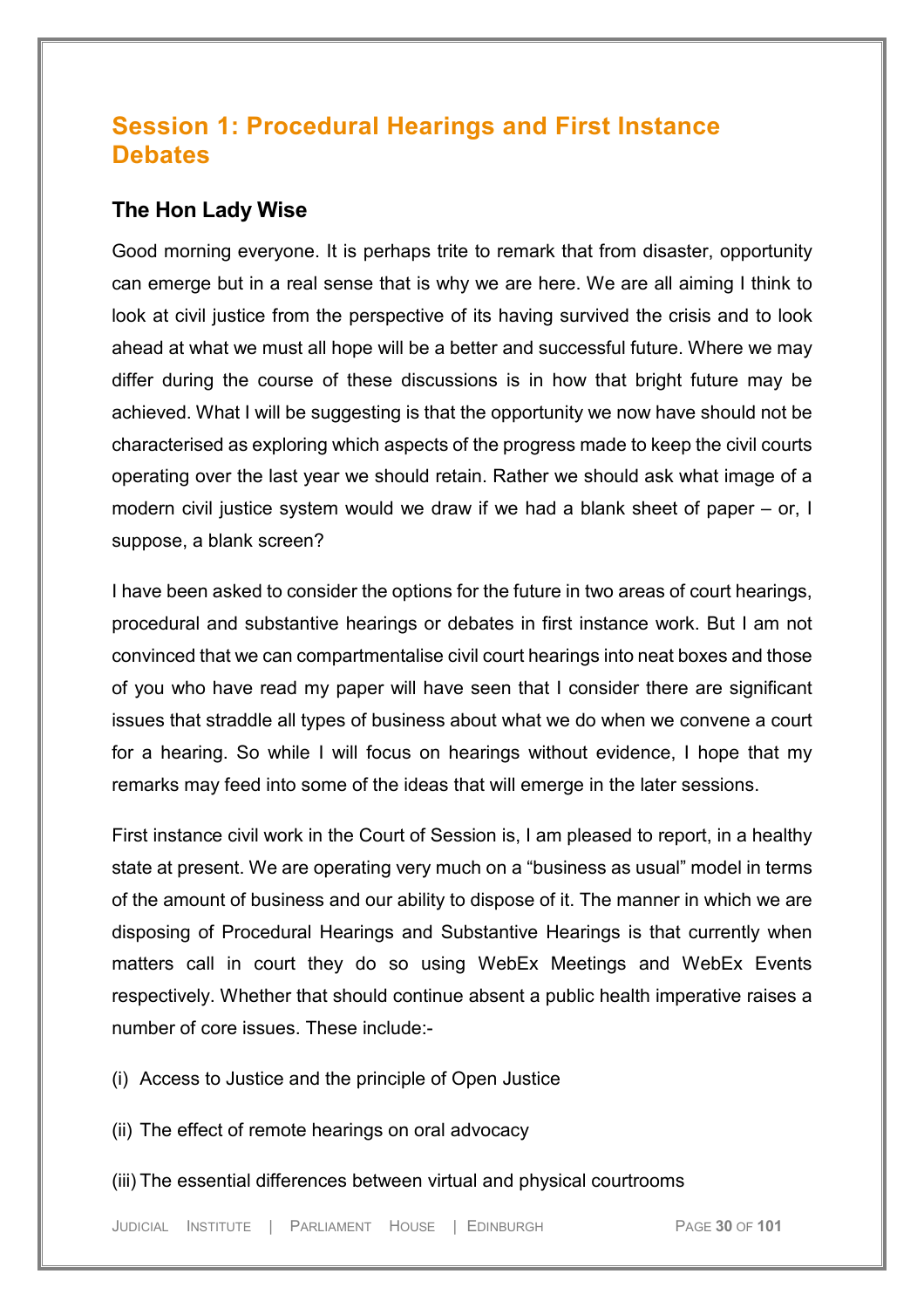#### (iv) Welfare issues for all court users

The principle of open justice is very dear to all of us with an interest in court work. It demands that the work of the courts be open to scrutiny, both during and subsequent to the determination of disputes. In my paper I discuss how our understanding of concepts of transparency and public scrutiny have necessarily evolved and adapted for current times. Whether virtual hearings increase or reduce access to the courts is debatable. Those who benefit from significant technological resources enjoy the ability to view and participate in hearings remotely where appropriate. Reducing the need to travel has obvious environmental advantages if it does not impede access to the courts. But some others, those with inadequate access to suitable software systems may struggle. What will be important as we move forward is to ensure that public access to court hearings is undiminished. That should be possible regardless of whether the dramatis personae convene in the courtroom with suitable technological support or are joining a hearing from remote locations.

One of the central issues raised by practitioners in commenting on the debate about virtual hearings is the impact on the role of oral advocacy. From the judicial perspective this is a real challenge. Where hearings are relatively uncontentious and short, no difficulty arises with this; one doesn't expect a jury style speech when discussing case management issues about the scope of a dispute! But as I explain in my paper, hearings that might be regarded as procedural can involve contentious and important issues. In my experience this is particularly so in family actions where the outcome of opposed interim orders can be effectively determinative of the substantive dispute. And this can also be the case in general civil work where decisions in a contested hearing for and interdict ad interim or perhaps suspension of a decree will influence whether a litigation proceeds any further. I think the nadir of my experiences over the last year was a three hour telephone hearing to dispose of the post-opinion issues in a case where there was argument about the terms of the orders to be made, timescale for payment and expenses. While thankfully we have we have moved from telephone to WebEx meetings as the appropriate method for such hearings in the Court of Session, it seems to me that the impact of oral argument can still be hampered by a hearing of such length and complexity being heard remotely. So if we are looking for an optimal method rather than one that just gets the business done, I would suggest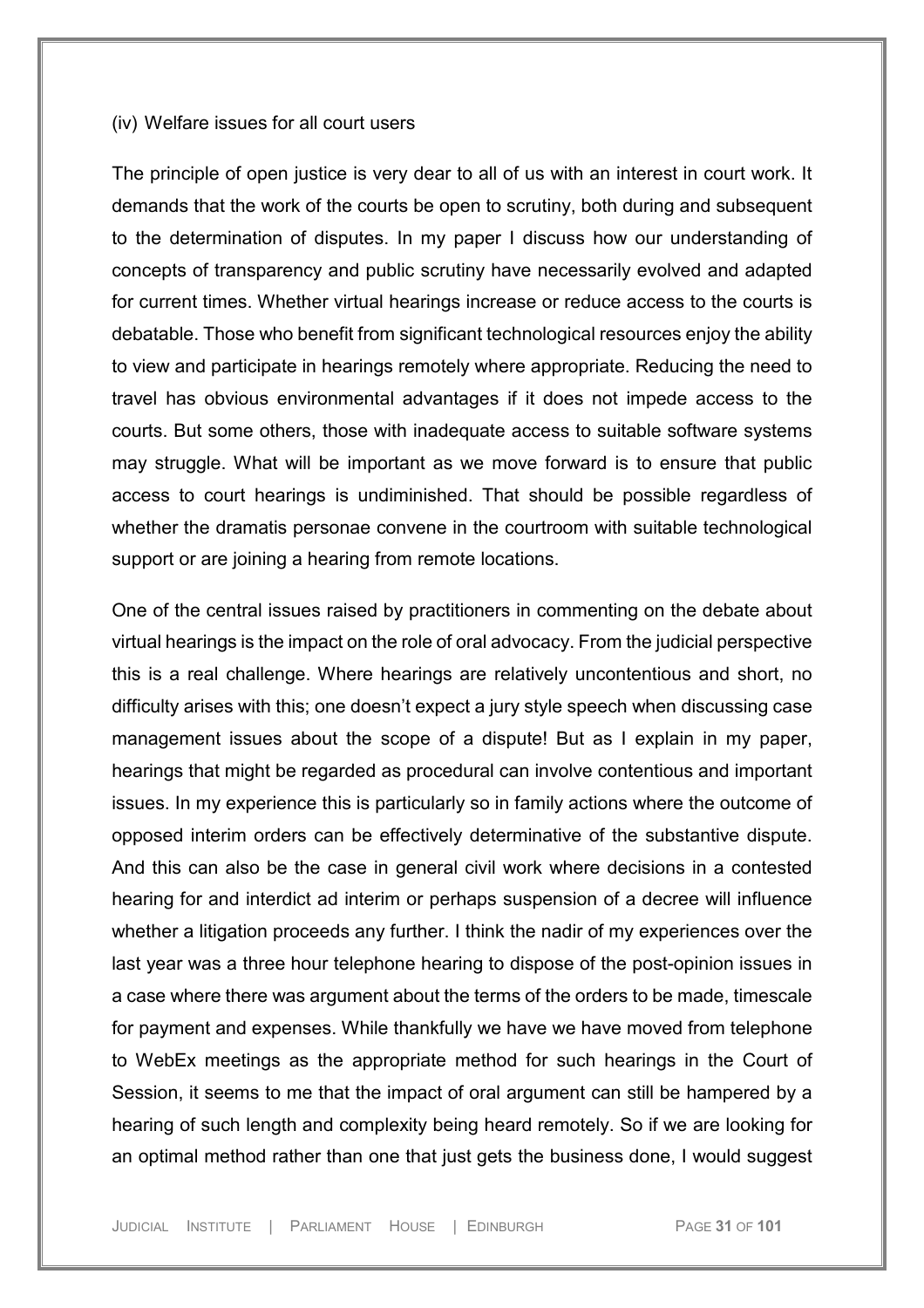that features such as the length of the hearing, the extent to which there is likely to be interaction between the bench and the pleader and the importance of the outcome should all be factors in determining whether a hearing should be in a physical or virtual space.

That said, as I have observed in my paper, there are positive developments that have emerged or been developed through the use of virtual hearings. I have benefited from receiving far more written submissions or speaking notes in advance and these have been more focused and helpful than any I tended to receive before a physical hearing. The value of oral advocacy tends to be enhanced rather than diminished by having a framework for the discussion in advance. Similarly, the use of electronic pleadings and bundles of documents is usually the most efficient way to access the relevant material and maintaining that benefit will be essential going forward. My personal view is that there is no particular tension between harnessing the immense technological capabilities we now have and maintaining our centuries old tradition of oral advocacy. The courtroom must modernise and evolve, but the face to face engagement between bench and oral pleader need not be seen as in contradiction to digitisation. The use of live link in civil court rooms is but one example of how we have already combined the traditional physical space and the use of technology. There are and will be others.

Much of today's discussion will focus on the virtual court room as a concept. This is the third issue raised in my paper. When we no longer require to create a virtual court room, will we continue to do so anyway or will we choose to convene physically? Convening in public for important events is what humans do and being present physically for a significant life event is regarded by most of us as critical. What will litigants think if they are never physically present when their case is litigated? This problem would be particularly acute in family cases. As one party put it to a judge in a virtual hearing "*Are you going to take my child away from me on an iPad"*?, a searching question that has led some judges dealing with sensitive family cases to doubt the viability of remote hearings.

Of course we must not allow considerations of form to triumph over substance. Richard Susskind sometimes uses the analogy of celebrating the ceremonial Rolls Royce rather than working towards ensuring transport for all. Where a virtual hearing can replicate a physical hearing in all material respects it may do the job just as well. But I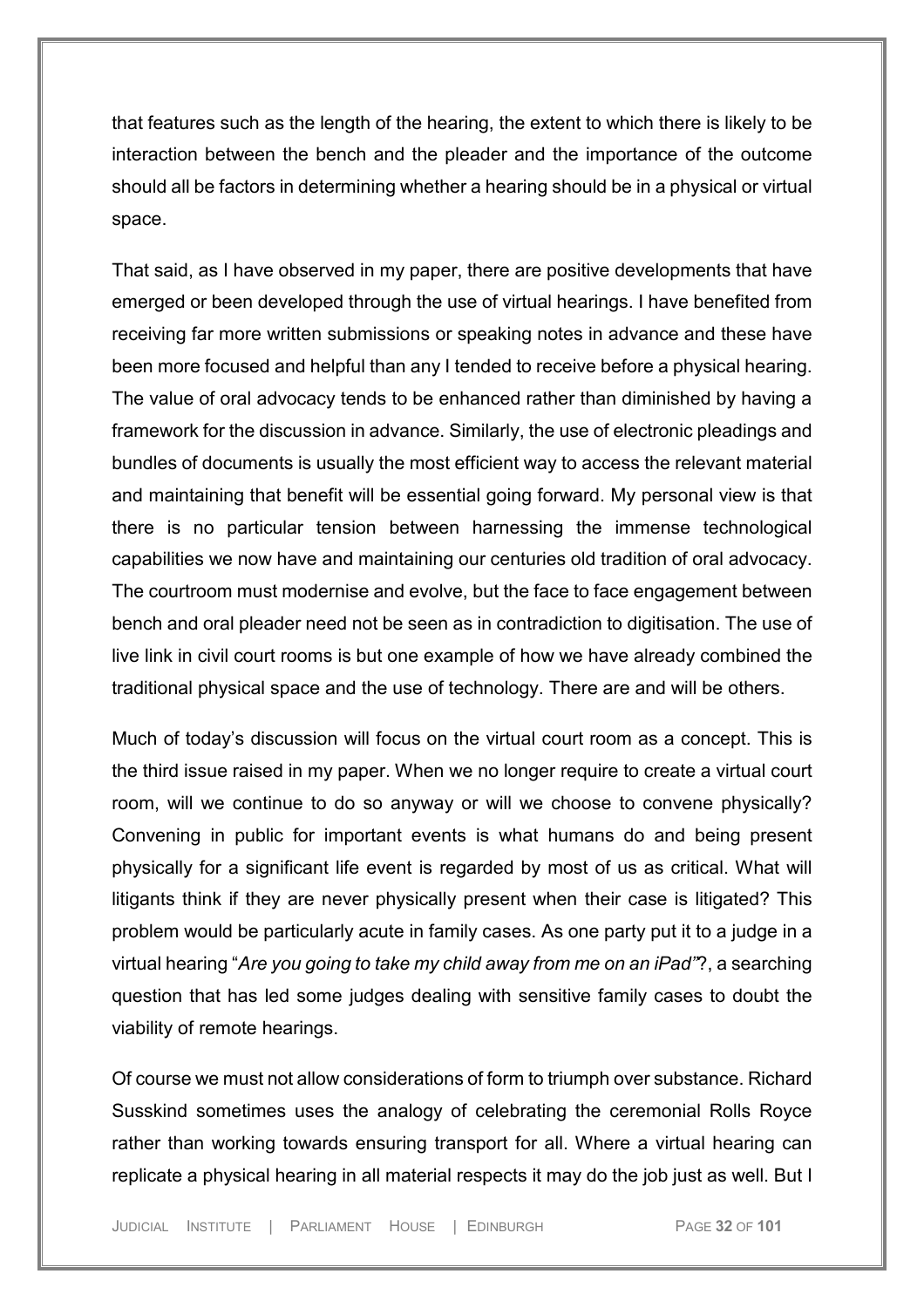reiterate my view that we must caution against an acceptance of just 'getting the job done'. In my view we should aim for hearings that convey the standing and legitimacy of the court and impart to the litigant the sense that their case is being dealt with seriously and appropriately. In many cases it will be easier to do that by being in a physical space. In others, where parties agree and the matter is a low rather than high octane dispute, virtual hearings may meet the requirement of justice being seen to be done perfectly well. At this early stage in our evaluation of remote hearings, it seems unlikely that a one size fits all approach will be appropriate.

Of course a completely ad hoc approach to the method of hearings would be unworkable from an administrative perspective and a middle ground between there being no default rule on the mode of hearings and an absolute requirement for virtual courts will I hope emerge. This could take the form of a Practice Note or similar highlighting the considerations that must be taken into account when a hearing is being fixed in relation to whether it will be held in the courtroom or not. Views may differ on whether that is practicable and if so how and when such a decision would be made and I hope that this will be included in discussions today. It was interesting to hear Lord Justice Flaux's view on this and I agree that that the adoption of criteria in terms of which applications for physical hearings may be determined is one possible way forward. What seems clear to me is that the ultimate decision on mode of hearing should always rest with the individual presiding judge.

Which leads neatly into the last of my topics, that of welfare of all court users, even the judiciary. It seem to me that even if one accepted that a default position that hearings be virtual would satisfy the requirements of open justice, preserve the tradition of oral advocacy and replicate the gravity of the court setting, early reports suggest that there are welfare concerns arising from the radical change in work methods required during the course of the last 14 months. The pressure on practitioners, judges and particular court staff has been considerable. Just as many judges have reported the strain caused by constant work looking at a screen rather than at the personnel in the court room, so too have court staff felt under greater pressure from the intensity of the workload involved in the administrative aspects of preparing virtual hearings. The teamwork and personal interactions that have always been a feature of court hearings could be undermined if these issues are not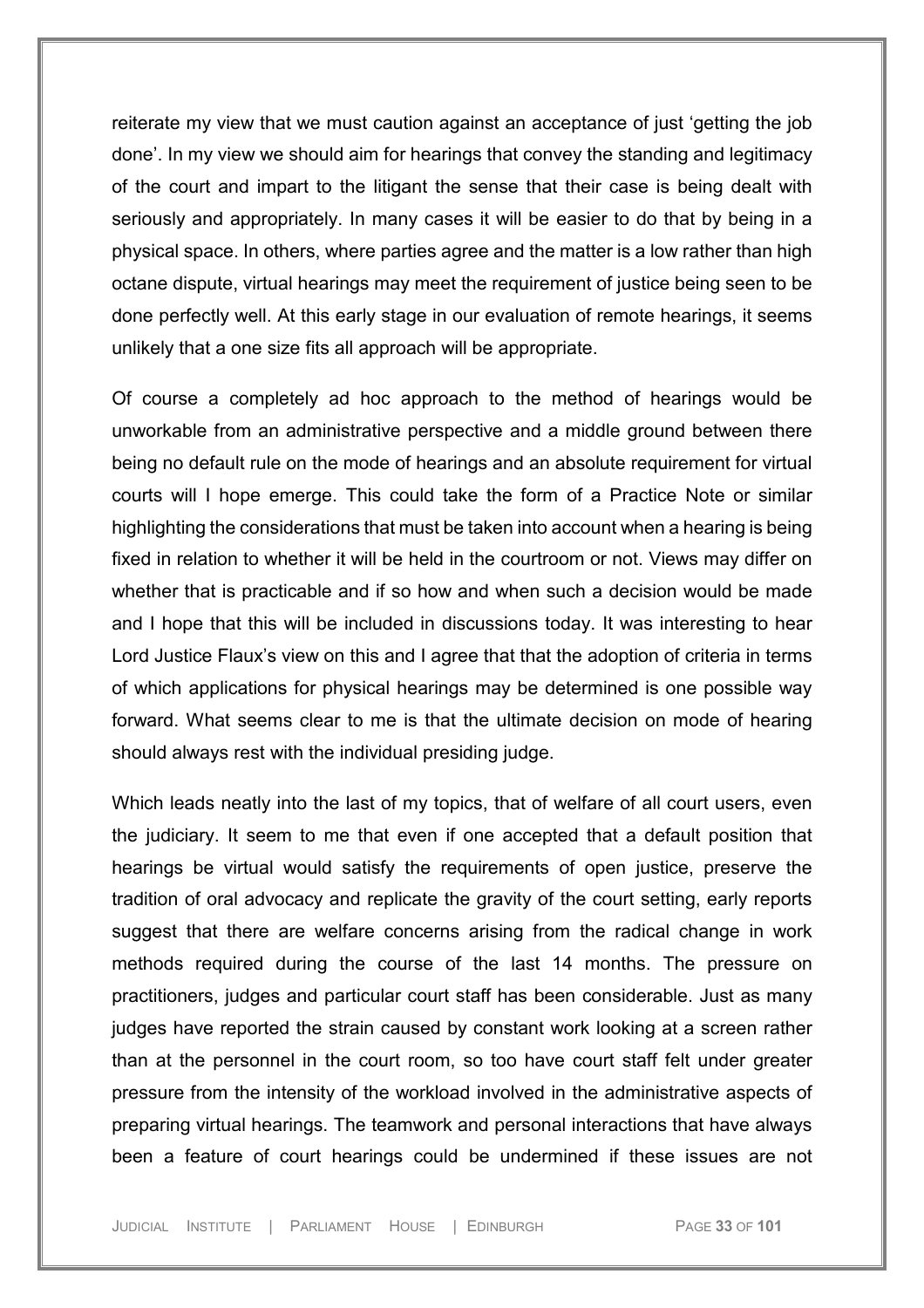addressed. Many of these difficulties have arisen because of the unavoidably unplanned way in which we were all thrust into remote working. But our blank sheet will remain empty if morale is so low that it impedes the improvements in efficiency of the court system that we all desire.

In conclusion, I express a hope that all those with an interest will engage in the debate about the future of civil justice with the aim of achieving all round excellence and not merely efficiency. As the Lord President has emphasised, today is an information gathering exercise, a unique and collaborative one. In my view much more evaluative work requires to be carried out before anything approaching a final decision can be made. For my part I have an intuitive inclination in favour of face to face interactions, but I can and do embrace enthusiastically the positive aspects of digitisation and I would never commend a return to the inefficient paper based methods of old. So I propose that we fill in the blank sheet with the best of the old and the new. Virtual hearings will be one part of that but I suggest that they are not a panacea in the search for efficiency and they should complement rather than replace our established ways of determining disputes in the interests of justice. Thank you for listening.

### <span id="page-33-0"></span>**John MacGregor QC**

The pandemic has had a dramatic effect on the courts and tribunals system. Today's conference should be an important step in reflecting what has worked well, and in addressing what has been less effective. Fundamental questions have to be asked. Is the court a place or a service? What type of court system do we want? How do we assess the quality of a court hearing? How do we harness technology to promote interests of justice? The Faculty of Advocates welcomes the opportunity to contribute to that debate. I would propose to begin by making some general observations, then to address procedural business and, finally, first instance debates. Faculty does not see debates as similar to procedural business. Debates require a quality of discussion that is undoubtedly lost when dealing with a remote hearing.

Technology clearly has a role to play in modernising the civil justice system. Some of the debate is not intrinsically linked to remote courts. Electronic documents are an excellent example. Ensuring efficient and effective participation requires everyone to have the same versions of documents. A central platform allowing all judges, counsel,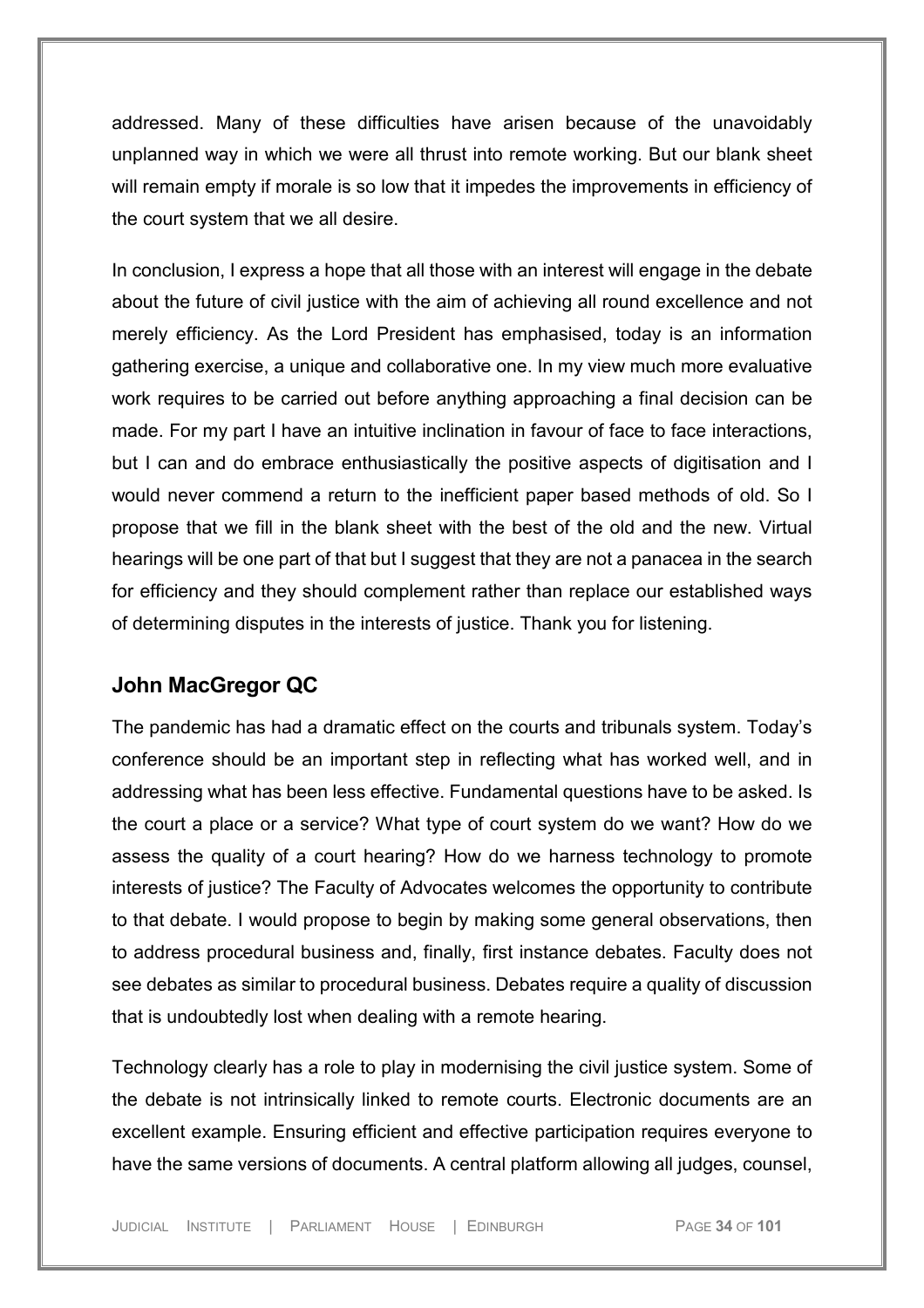solicitors and participants to be confident that the document they have is exactly the same as everyone else's.

What, then, about remote courts themselves? This is not a binary choice. Prepandemic, the system was not perfect. There were problems and inefficiencies, such as time spent travelling for short hearings. Technology can address a number of these issues, particularly with regard to procedural hearings. It is not a panacea, however. If one contrasts a preliminary hearing in the Commercial Court with what is currently happening with the Mental Health Tribunal for Scotland (MHTS), there is a balance to be achieved. The former lasts around 30 minutes, statements of issues are lodged in advance, there are specialist counsel and judges dealing with procedural matters in a collaborative way, such as fixing a timetable. This is a focused hearing well-suited to a virtual court. It is difficult to see any loss where such a hearing is held remotely. If that is contrasted with the MHTS, whereby vulnerable individuals routinely appear without representation from solicitors or counsel, expert evidence will be led, such as from psychiatrists. The individual can be detained for up to six months with compulsory treatment against their will. Currently, these hearings are taking place exclusively by way of telephone hearing. This is not appropriate other than in a pandemic situation.

The general view of Faculty's membership is that remote hearings do not work as well qualitatively. Only 7% considered a remote hearing was superior. One of the questions going forward is what is required in terms the quality of hearings, and what is proportionate in a given setting? There are clear benefits to remote hearings. Travel time and expenses are reduced for solicitors and counsel based outside Edinburgh attending the Court of Session for short hearings. Similarly, in sheriffdoms, particularly those covering large geographical area, travel time is cut to nil. Waiting time for a case to call is cut to nil, so that other business can be undertaken. For certain hearings there is real benefit or disadvantage to a remote hearing, particularly for short and uncontroversial hearings. There may well be an increase in access to justice in view of the expenses of instructing counsel in a remote sheriffdom. Counsel may not be instructed because of significant travel costs.

There are difficulties and disadvantages associated with the remote hearings. At a practical level, taking instructions is a very good example. WhatsApp seems to have fast become the default position in terms of how instructions are given. That is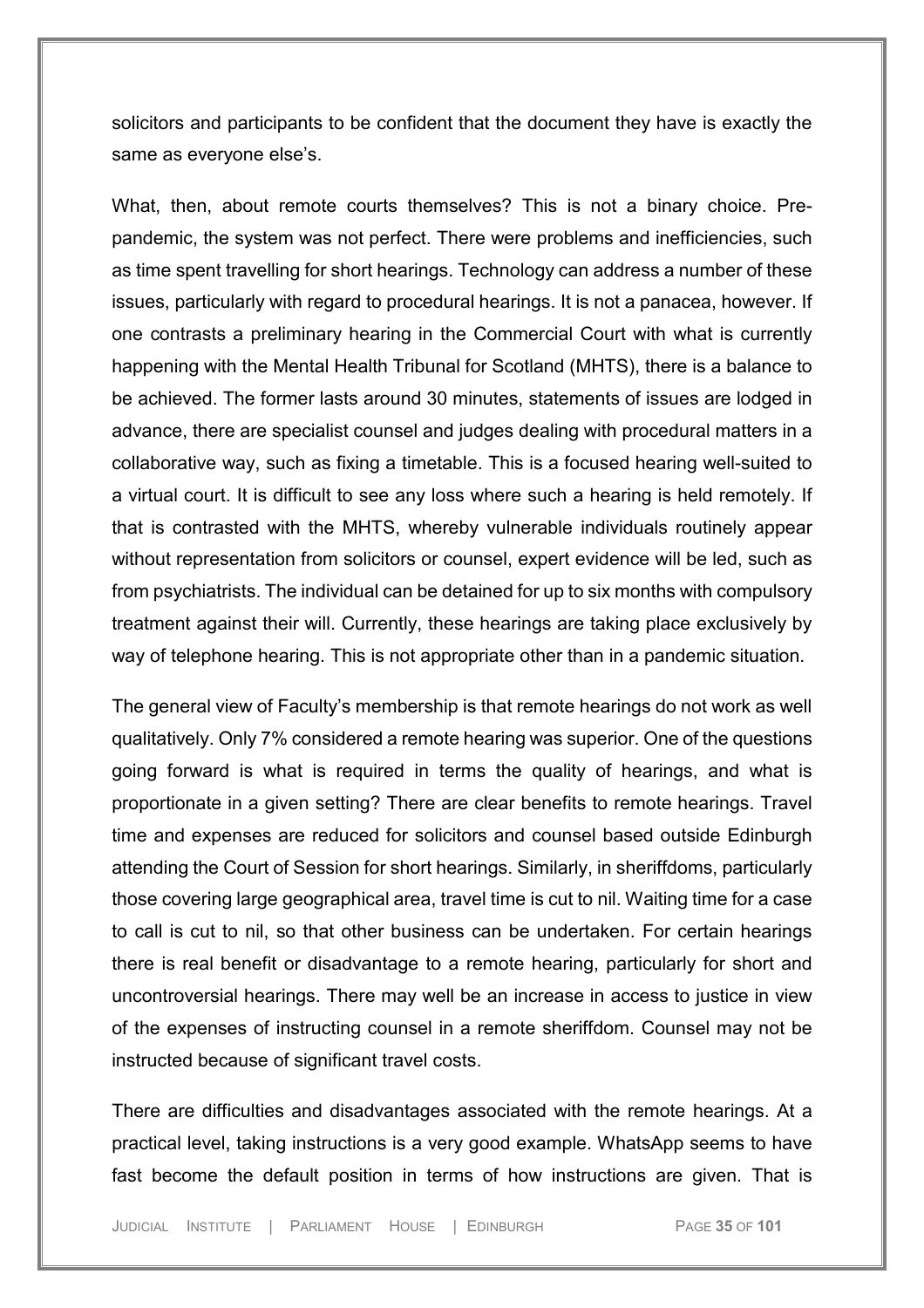unsatisfactory, where a response requires to be given beyond a yes or no answer. That can result in multiple rounds of calls from counsel to solicitor, solicitor to client, and back-and-forth, in order that a proper and informed submission can be made to the court. There is also the issue of open justice. One cannot simply walk in to an online courtroom. One must know ahead of time, and make a formal request to dial in. There is a loss of formality. There is a debate whether this is a good or bad thing, depending possibly on whether the court is a place or a service. The perception amongst many clients is that remote hearings are more akin to any other business meeting, rather than having the solemnity normally attaching to courtroom hearings. There are intangibles. Short hearings can be more than the sum of their parts. They are often the first time clients on both sides, with entrenched positions, realise they are part of a very formal process. They see that even at the procedural stage there will be a winner and a loser. The five minutes before and after court can be critical moments in cases in building bridges between even the most entrenched of parties. I would suggest that this is particularly important in a small jurisdiction, where strong bonds of trust exist between a relatively small pool of solicitors and counsel. It can be the start of a process that leads to wider dialogue, to resolve either aspects of the case or the entire case. This can be the grease that the oils the machine; it is undoubtedly lost in remote courts. Those types of discussions and dialogue have simply not taken place during the pandemic.

There are potential health issues associated with remote working. It is longestablished that long periods spent looking at computer screens can have an impact in terms of tired eyes, headaches and associated issues. Some of the literature, including that submitted by SCTS, acknowledges that there must be regular breaks in virtual hearings. This has not been my experience as a user of the court, such as in a substantive hearing in a judicial review, where the court sat straight through until lunch, or in a sheriff court proof, where we heard three days of evidence only with the lunch break. If we move forward with remote substantive hearings, there simply must be standardised guidance. It is also important to reflect on the potential mental health issues: the sense of isolation; camaraderie at the bar is simply not built up in the same way. A good example is this year's crop of devils, who have lived a remote existence whereby links traditionally formed have simply not come forth. We also need to reflect on how remote justice would impact on those at the start of their careers. It is perhaps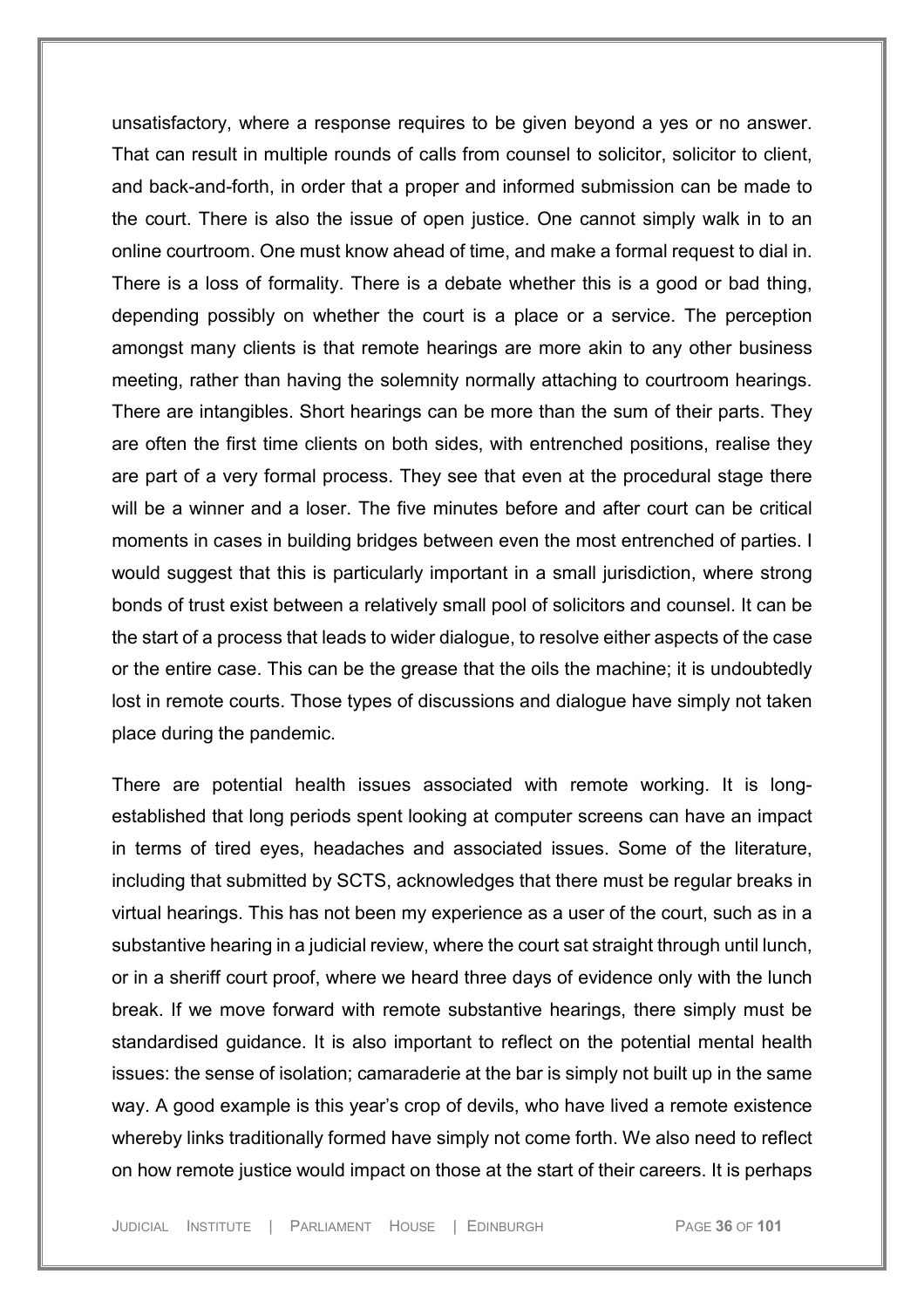acceptable for judges with chambers and more established practitioners, who enjoy a home with the benefit of study. More junior members may live in a shared flat, having to work from a bedroom or kitchen table.

The issue of infrastructure will be absolutely the critical; most counsel, solicitors and judges enjoy access to computers and broadband, but this is not universal for service users. This was my own experience in the Upper Tribunal, when acting for the government in a social security case. The appellant had neither a computer nor a telephone, and could not participate in the appeal hearing. It is very important that the debate today does not take place among lawyers or from a position of privilege. What we need to do is work out what has worked well and take that forward. There could think be curious examples, with counsel sat in Parliament House and judges in chambers, and they do not meet up to discuss the case itself.

Regarding procedural business, there will be certain types of hearings, particularly short and uncontroversial hearings, where there is no significant impact associated with having a remote hearing. With such hearings there may be a question of whether a hearing is required at all. If one thinks of reclaiming motions which would traditionally have a procedural hearing, where there is nothing that requires to be discussed of substance. There have been many procedural judges over the past 12 months who have simply dealt with matters without a hearing. For opposed motions, it is difficult to see, if there are simple issues to be dealt with, that there is any significant issue with moving to remote hearings. The devil will be in the detail as to which specific issues are regarded as routine or uncontroversial. If one takes a motion for specification of documents, that is a hearing always requiring a dialogue between the parties, often a dialogue with the bench. Instructions need to be taken in a dynamic way. These are difficult to achieve in a remote setting for the reasons set out.

There is also the issue of the commission itself. The experience I have had over the last 12 months is that they are not viewed by havers with the same degree of intensity. There are also issues associated with doing simple things, such as taking objections over a remote platform, where often to ensure it is taken timeously one needs to take it at an earlier stage than one would ordinarily do so. There are obviously areas in which technology must be harnessed. Interim interdict and interim suspension may be paradigm examples. An out-of-hours application, such as a plane-stopper judicial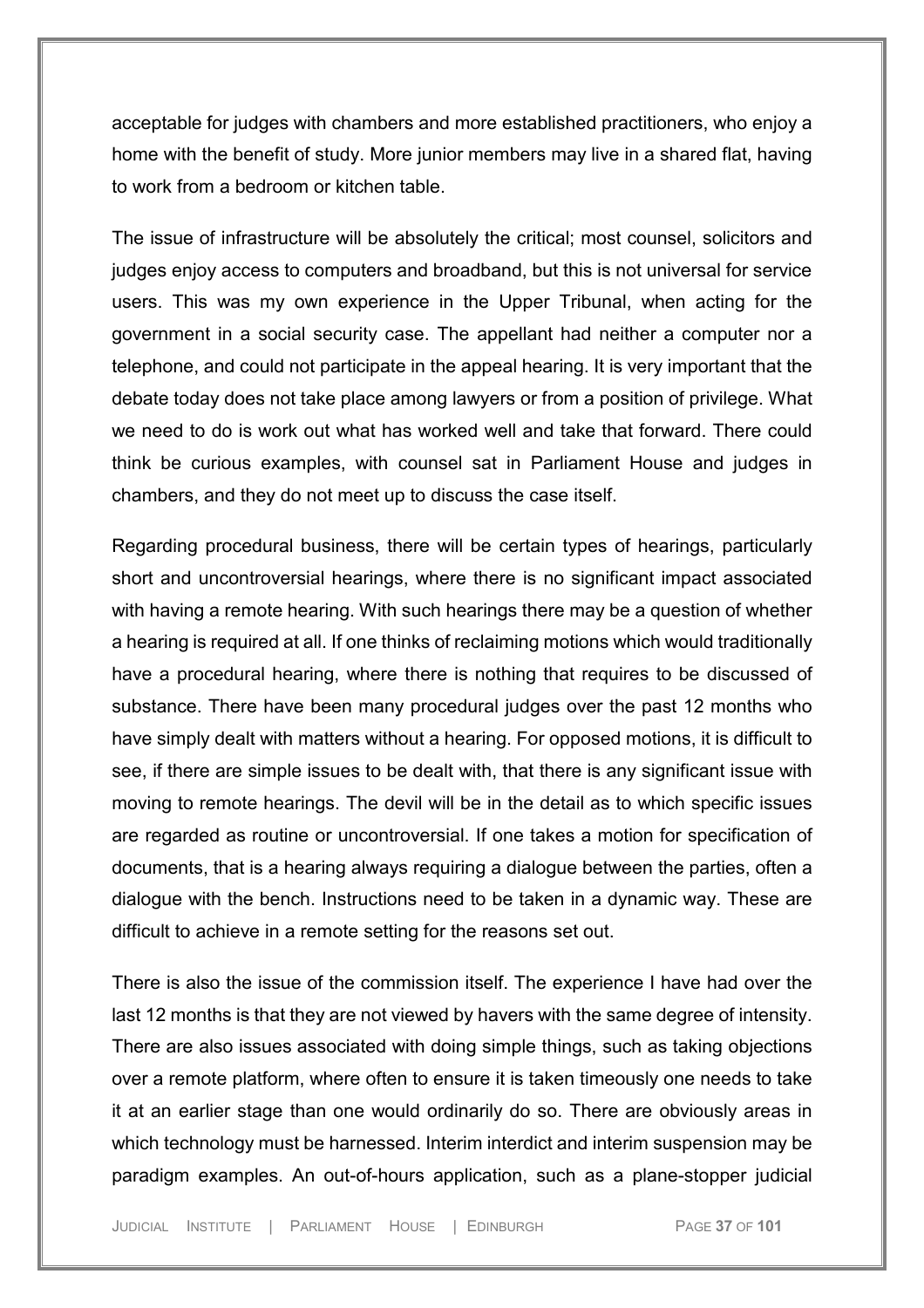review to suspend removal directions, the days of convening a Lord Ordinary, counsel, the clerk and solicitors for a short hearing late at night should be a thing of the past. However, what of situations where the interdict could take all day; where there are complicated arguments on whether there is a prima facie case? Where there requires to be complex submissions and a real dialogue between bench and bar, this is not well-suited to a remote hearing. Equally, consider an application for breach of interdict or contempt of court; that would be a challenge to the authority of the court itself. When we talk of the authority and solemnity of the court, such issues are important. That is part of the debate; that if the court loses its sense of place, will there be more hearings of that nature? The courts exist in a delicate equilibrium. If we seek to remove certain aspects, one needs to be sure of what those consequences will be.

I will finish up by saying that in relation to debates, I have already covered the qualitative requirements of the hearing. Thank you.

## **Amanda Millar, President of Law Society of Scotland**

Good morning everyone. I'm very pleased to be joining you this morning and want to thank the Judicial Institute for organising today's conference. For more than a year the Covid-19 pandemic has affected everything we do and, even as we cautiously re-enter what might be deemed normal life, we know the effects of the pandemic will have a long shelf-life.

The set-up of LawscotTech initiative by the Law Society in 2018 to stimulate legal tech innovation in Scotland and to deliver practical benefits for those working in the justice and legal sectors and their clients, showed foresight given the world change that commenced 14 months ago. In dealing with the many challenges thrown at us over the past year, the profession has had to adapt and in short, has done so very well. In a few short months we have changed our working practices, where in the normal course of events it might have taken years.

Among my colleagues here today, there will be a mix of experience and opinions. But by and large, there is agreement that remote hearings work for some aspects of civil court business and could offer more efficient ways of working in the longer term.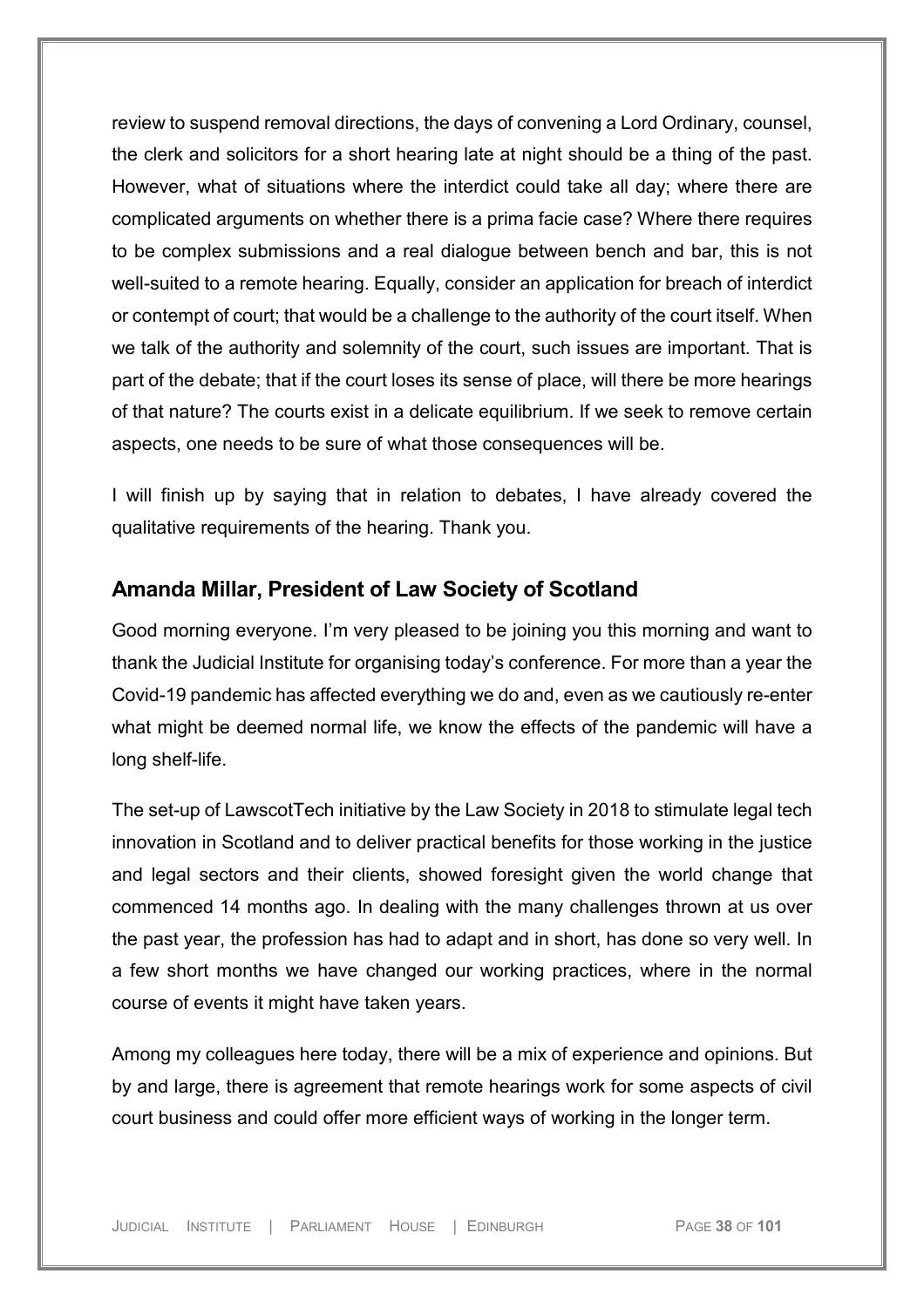However, we need to be clear that virtual hearings are not a like-for-like replacement and we should not disregard the drawbacks simply because it may seem expedient to conduct civil court business online. We do not, after all, want to create any new crises in our justice system.

Examining what has and has not worked well is essential to guide our choices going forward and today's discussions will help shape the future of medium-to-long-term practices.

You will know from the papers submitted in advance, the Society carried out a survey of our members earlier this year. The respondents were broadly representative of the wider profession undertaking civil court business, and from the findings we can draw useful insights on what has worked for solicitors and their clients and consider what aspects, if any, of remote hearings could or should be incorporated into the civil justice system.

You will see from today's agenda that I'm here to talk specifically about procedural hearings and first instance debates.

Let me start with procedural hearings. The findings from the Society's survey have indicated that remote hearings work well for procedural and non-contentious matters.

A sizeable majority of our survey respondents [78.5%] said they would like remote court hearings to continue after the pandemic, with the vast majority [91%] saying they thought procedural hearings worked particularly well, with almost all [99%] saying they would like to see them continue remotely.

Given the right technology and a broadband connection, they can work well, and feedback has generally been positive. The hearings are carried out on platforms such as WebEx and also by telephone - WebEx had the edge over telephone hearings, although it is accepted these could have a place, for example if there are broadband or connection issues.

Remote procedural hearings are usually over in about 15 minutes. The reduction in waiting and travel time makes them cost-effective and time-efficient - we can log on, and even if waiting for a case to call, can deal with other matters, with WebEx running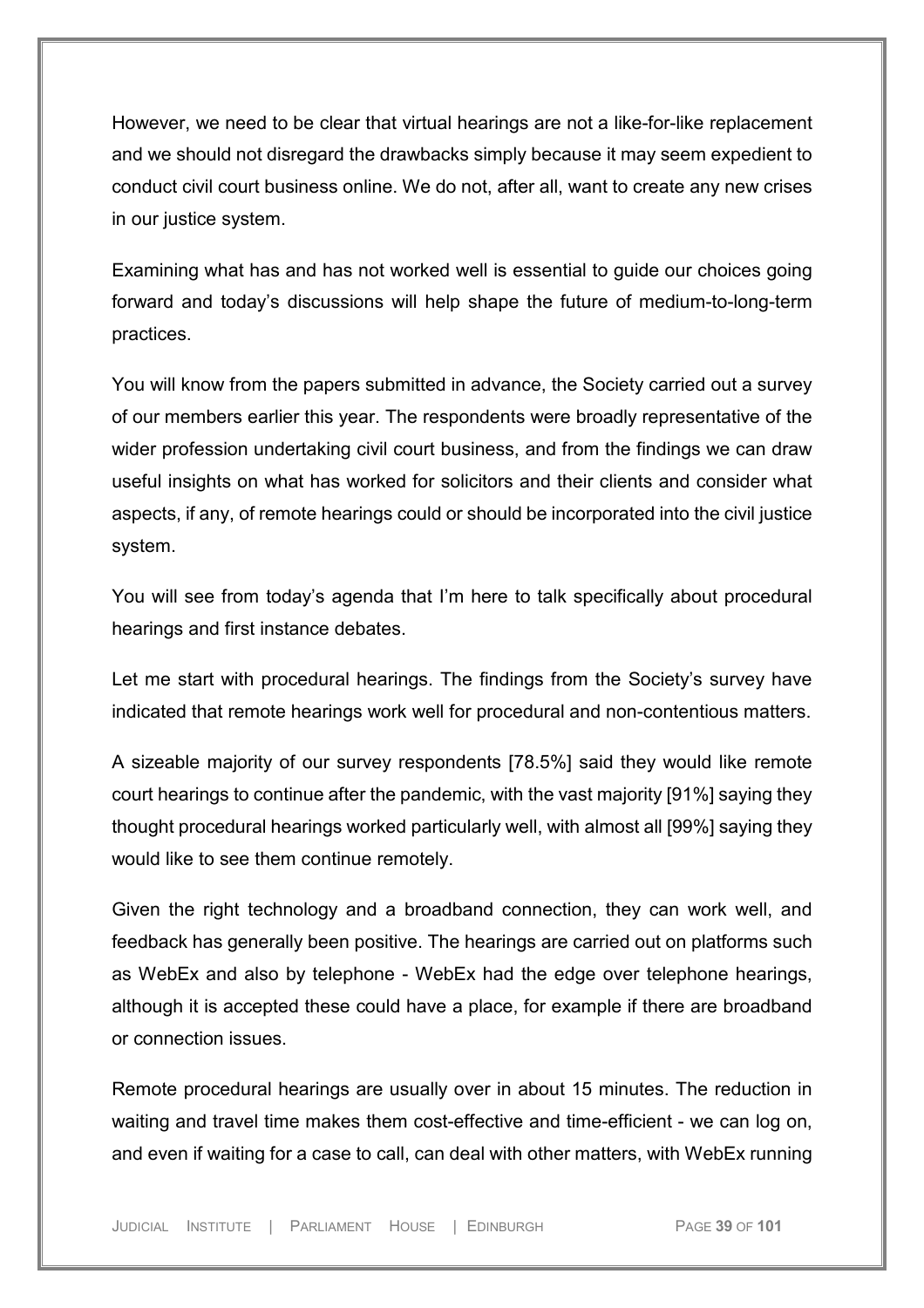in the background. But is it the right option for every case? Feedback we have received would suggest that there should be a distinction drawn between ordinary and family actions for procedural hearings. This seems appropriate given the subject matter of family disputes, and also the fact that separate court rules, specialist family judges and accreditation exist. Views from our members suggest that most family procedural hearings could be dealt with remotely, especially those relating to financial disputes or case management hearings, motions for commission and diligence and such like. However, there should be provision in the court rules for applications to be made for in-person procedural hearings on cause shown.

Are there benefits for clients? Remote hearings could help improve access to justice. It is much easier for clients to attend a hearing as there is no need to travel and taking time out of work is reduced. It also means they hear directly how the matter has been dealt with, rather than relying on a report from their solicitor afterwards. There are potential cost savings too, due to less waiting time for the solicitor. However this depends on the sheriff court, as some (e.g. Edinburgh) expect the solicitor to dial in at 10am and wait for the case to be called, as with an in-person hearing, while other courts give a nominated time for the hearing. Most courts still require written submissions for procedural hearings in advance - especially when the hearing is not disposed of based on written submissions alone - so any potential savings may be minimal.

We must also consider potential downsides of remote hearings. A client may not have access to a device or broadband – and issues with technology can affect the smooth operation of hearings. Feedback suggests that some clients do not regard an online hearing to be as serious as they would, if attending court in person - there is a danger that an online hearing is viewed as just another Zoom call. There's also a risk of there being potentially less scope for settlement. With clients and agents not in the same vicinity, the constructive conversations to narrow disputes and/or reach settlement that happen in person, are lost in a remote setting.

Issues have also been raised on how agents and counsel communicate effectively during a procedural hearing. Agents often agree on how they will communicate with one another prior to a hearing but, while there is a chat function on WebEx, there is a concern that an agent or counsel could, in the heat of the moment, send a message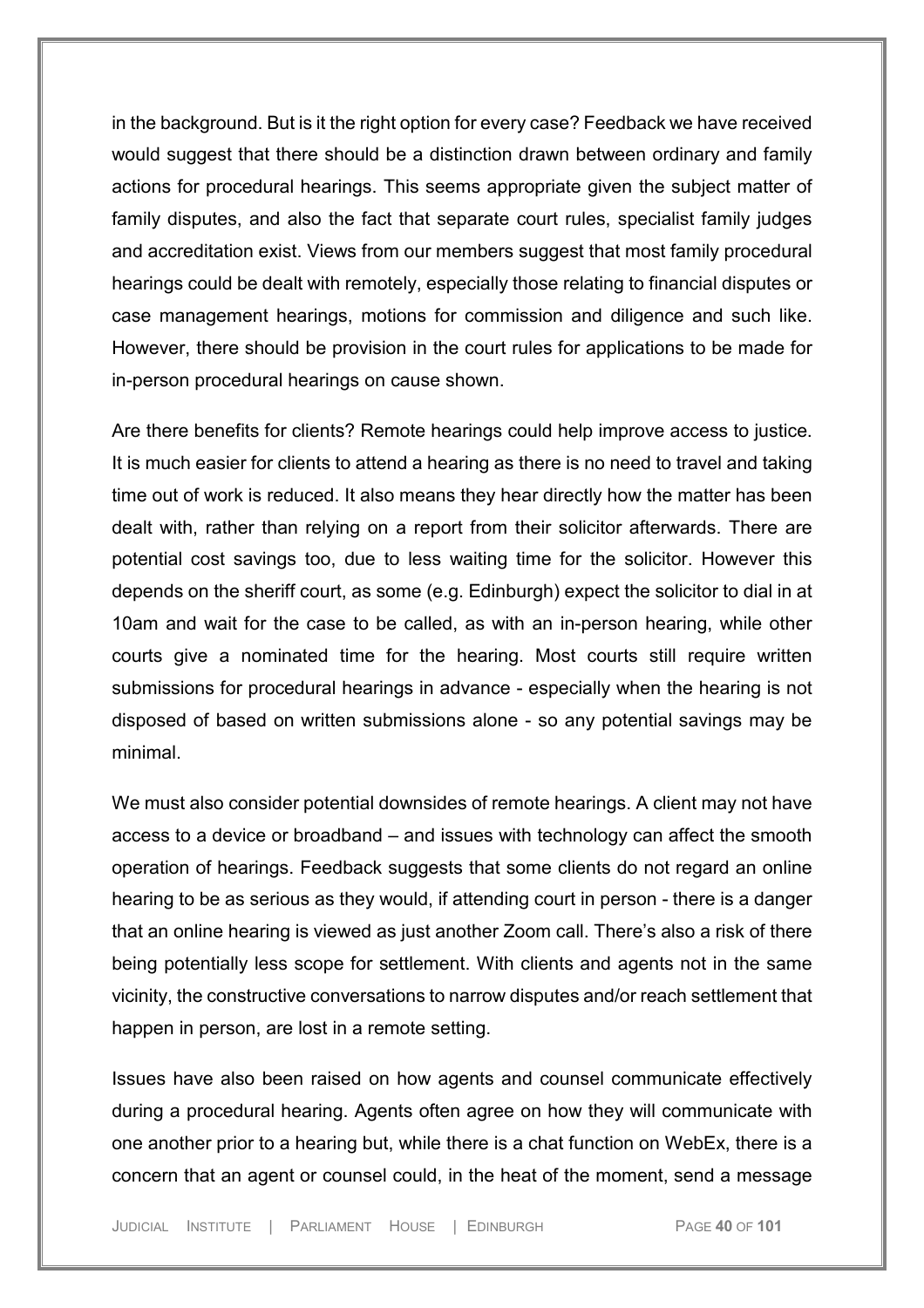to the wrong person during a hearing. This could be extremely detrimental to the client's case and care needs to be taken - this obviously wouldn't occur at an in-person hearing where the solicitor can tug on counsel's gown to pass on information. If remote procedural hearings are to become the preferred method, it is important that issues around communication during hearings are considered and a solution sought. Meanwhile solicitors and counsel must be alert to this.

The feedback we have had presents a different picture for first instance debates. In our survey just a quarter of solicitors [25%] said that first instance debates worked well remotely, and fewer than half [43%] wanted to see them continue remotely. Again, these types of hearings have been held by WebEx or telephone. While the dates are fixed in a similar way to procedural hearings, the parties involved normally make written submissions in advance, along with any additional documents that may be used during the debate.

Members of the Society's Civil Justice Committee have suggested there should be an amendment to the court rules to specify which written documents must be provided by agents for first instance debates to run smoothly - remotely or in person. For example, the sheriff could set out what written submissions must contain, how the joint bundle of authorities should be marked and highlighted, and the time allowed per submission.

Other suggestions include regular training opportunities and for judges and sheriffs to have the same standard equipment – a laptop with WebEx for the purpose of hearings.

While not exclusive to first instance debates, our survey respondents, highlighted drawbacks which include:

- client interests being at a disadvantage;
- credibility being harder to ascertain;
- difficulties with the examination and cross-examination of witnesses;
- technological issues; and
- clients being less able to understand remote procedure.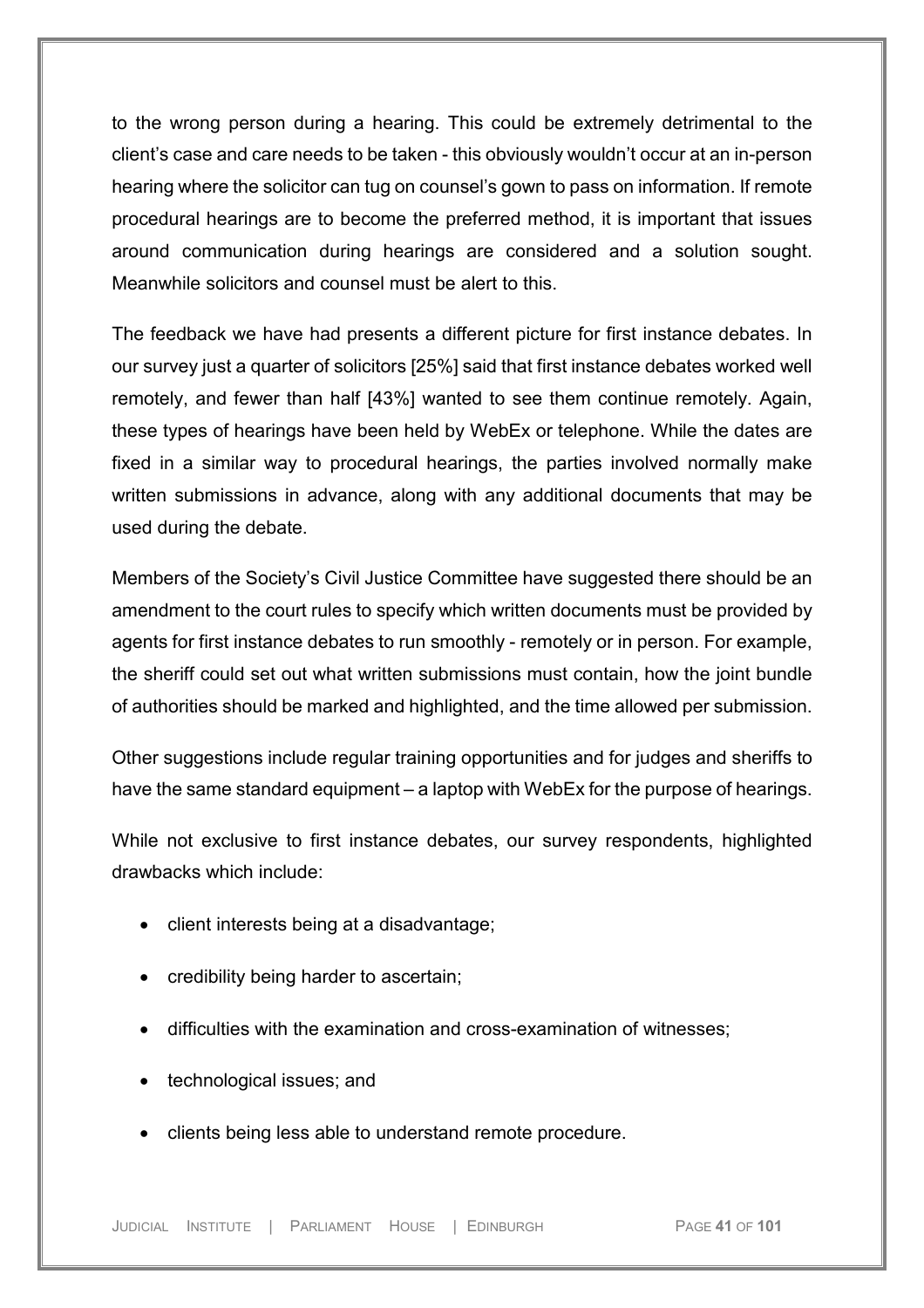And as I have mentioned previously, the limited ability to discuss and negotiate with other parties prior to a hearing, and a lack of formality.

Consistency has been another issue. Solicitors appearing in more than one sheriffdom have found approaches vary - in our survey just 10% said there had been consistency. Since the survey, new guidance for court users has come into effect on 1 April. It was prepared in consultation with the Sheriffs Principal to provide nationwide guidance, although further guidance may be issued locally in any sheriffdom. This is extremely welcome, and we hope future guidance can continue to be applied nationally where possible.

Concerns have also been raised around trainees and newly qualified solicitors not having opportunities to see their senior colleagues appear in court. Ordinarily, trainee solicitors would be taken to court to gain practical experience - from procedural hearings through to proofs. While we understand it is possible for new solicitors to observe an online hearing, it is not well publicised. In our view, there should be a clear method made available to allow this important aspect of learning to take place.

So, to conclude, Covid-19 has presented significant operational difficulties but has also brought a unique learning experience. It is important that we assess where there has been genuine progress and focus on improving our civil justice system. Remote hearings do offer benefits, and many solicitors think they should continue in some form. However we don't believe they should be the default, and think there should be provision in court rules for applications to be made for in-person procedural hearings on cause shown, such as in family cases. Given the relatively low numbers in favour of first instance debates being carried out remotely, we would suggest that while some may be held remotely, a hybrid model may be the best approach, depending on circumstances of each case.

I hope this brief outline will help to inform our discussions today and look forward to taking questions. Thank you.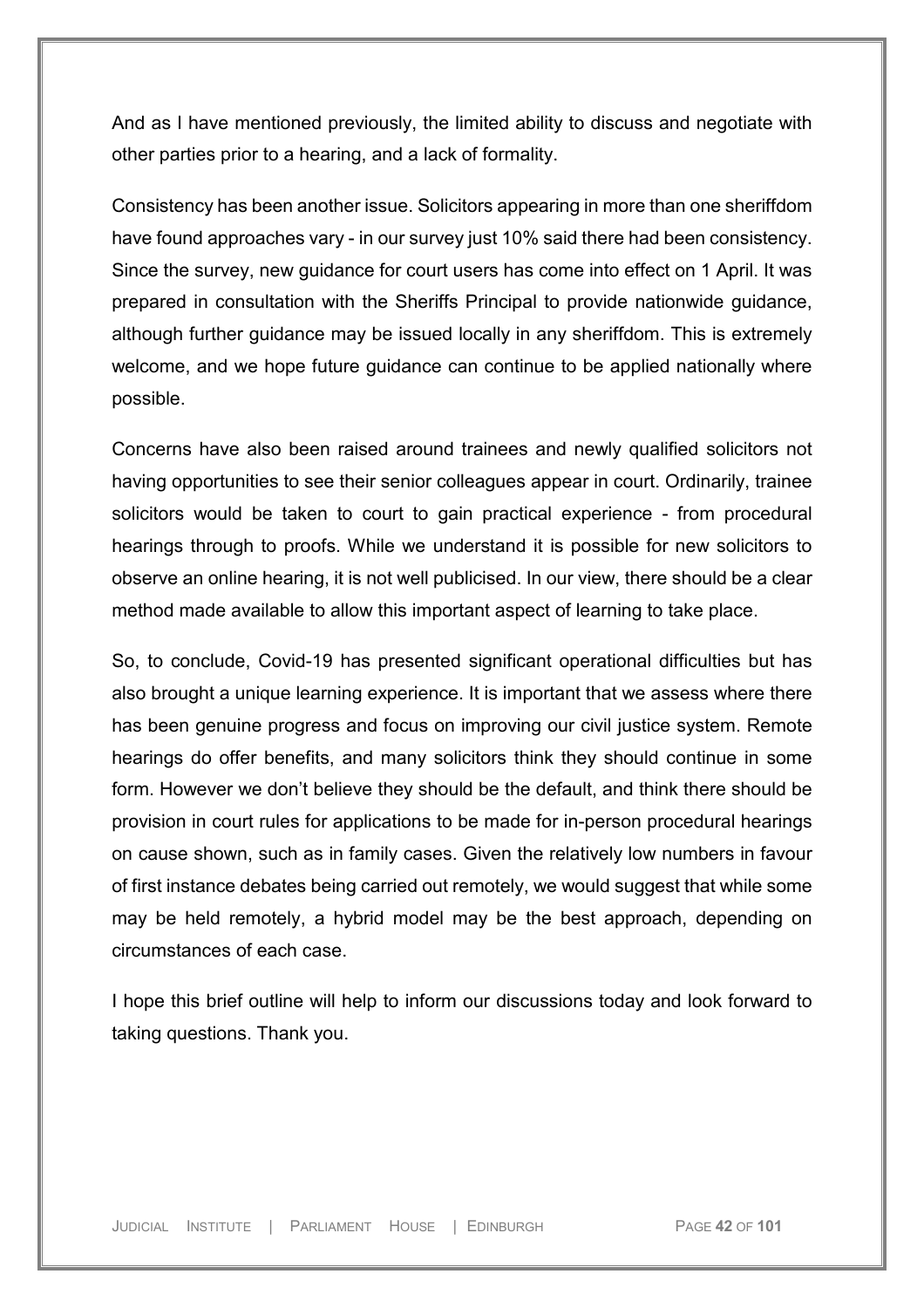## **Questions and Discussion**

Q. LW mentioned the seriousness of some family matters. How important is it for parties to be able to experience human interaction when life changing decisions are being made?

A. LW: The first thing I would say, and this was alluded to by the Lord President in his opening speech, is that a court determination, in any case, is really a last resort. In family cases it is important that parties know they have a range of options. In particular, I support the use of other forms of ADR, such as mediation and arbitration. However, I am assuming that the question posed is premised upon there being a court action raised. I think it is important to set the context. Much depends on the type of case. In my speech I gave the graphic example of a child being taken away from a mother via an iPad. At one extreme there is a duty on the part of the judicial office holder to actually eyeball the parties about whom they might be taking a fundamental decision in a physical courtroom. State interference in the form of depriving someone of parental responsibility is perhaps the most extreme example of where it is important that the parties to convene in the same room, at least at some stage in the process. While in some cases the ultimate outcome might be a written option, at the stage of the contentious hearing, it is important for participants to see the person making the life-changing decisions. In financial provision upon divorce cases, there are arguments both ways. Often there are very contentious procedural hearings for interim orders at which the parties, pre-COVID, would attend court to see how judges deal with that even though there was no requirement upon them to do so. I don't see any reason why that shouldn't happen in future. There are also international child abduction cases where, on the face of it, remote hearings are favourable, but if parties are all able to convene in court then they should. Where the decisions being made are so fundamental, the parties seem to gain something from seeing the decision makers in the flesh.

Q. There are a couple of questions directed towards the solicitor profession. Might increased use of remote technology be an avenue towards enhanced sustainability? To what extent is there a duty on the profession to promote climate change issues?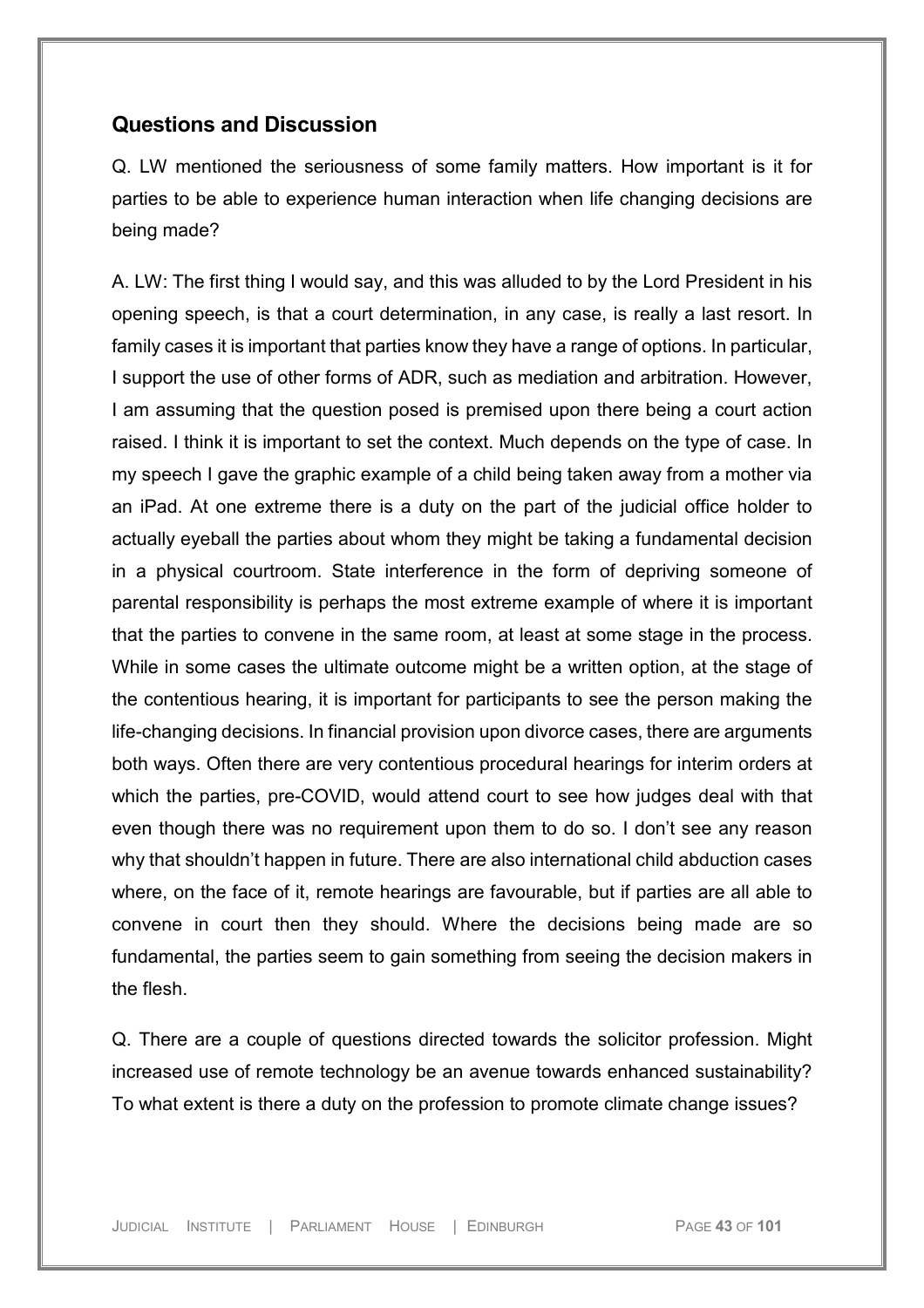A. AM: There is an argument to say we all have a responsibility to promote climate change, as long as it does not undermine the principles of what we do for a living, such as access to justice and that being seen to be done, either virtually or in courtroom. There are some climate change advantages arising from the restriction on travel as well as wellbeing advantages. Insofar as clients, online hearings may well benefit many clients and particularly those in rural areas. Prior to the pandemic, there were discussions relative to courts being closed and there being sheriffdoms where people need to travel quite a bit as their local court had closed. The virtual sphere opens up an opportunity for those individuals to participate. But the technology needs to be fit for purpose and we need to be conscious of the digital divide and ensuring people aren't excluded because of a lack of access to technology.

Q. It has been said that junior lawyers and students have found the ability to dial into hearings useful, that listening to more experienced lawyers is the best ways to develop advocacy and that remote hearings have been a boost to open justice and legal education. If that is correct, then is it a good idea for cameras and microphones to be installed in all courts? There was also an observation that young lawyers have been disproportionately affected by the changes arising as a result of Covid-19. We heard the example of devils managing from a shared kitchen table and concerns over young lawyers being impeded from building relationships with court staff, lawyers and counsel. Could that lead to a potential reduced interest in litigation?

A. JMQC: There are a few issues to unpick here. With regards more cameras in court, the gold standard is the UKSC with its live streaming, which allows observers to see the very best of advocacy in action. The reality is that if that is to be introduced in every court then there is a clear cost/benefit analysis to be carried out. Live streaming could perhaps be introduced for high profile hearings. For some individuals the ability to dial into remote hearings can be a welcome training opportunity. However, that comes back to what observers are seeing in terms of the quality of the hearing. There will be an impact on young lawyers and there has been a significant impact on the current crop of devils. This year's crop are the first I haven't met - I wouldn't know any of them. The structures by which junior lawyers would ask those more senior for advice haven't been fostered as they would have been pre-pandemic. The challenge solicitors and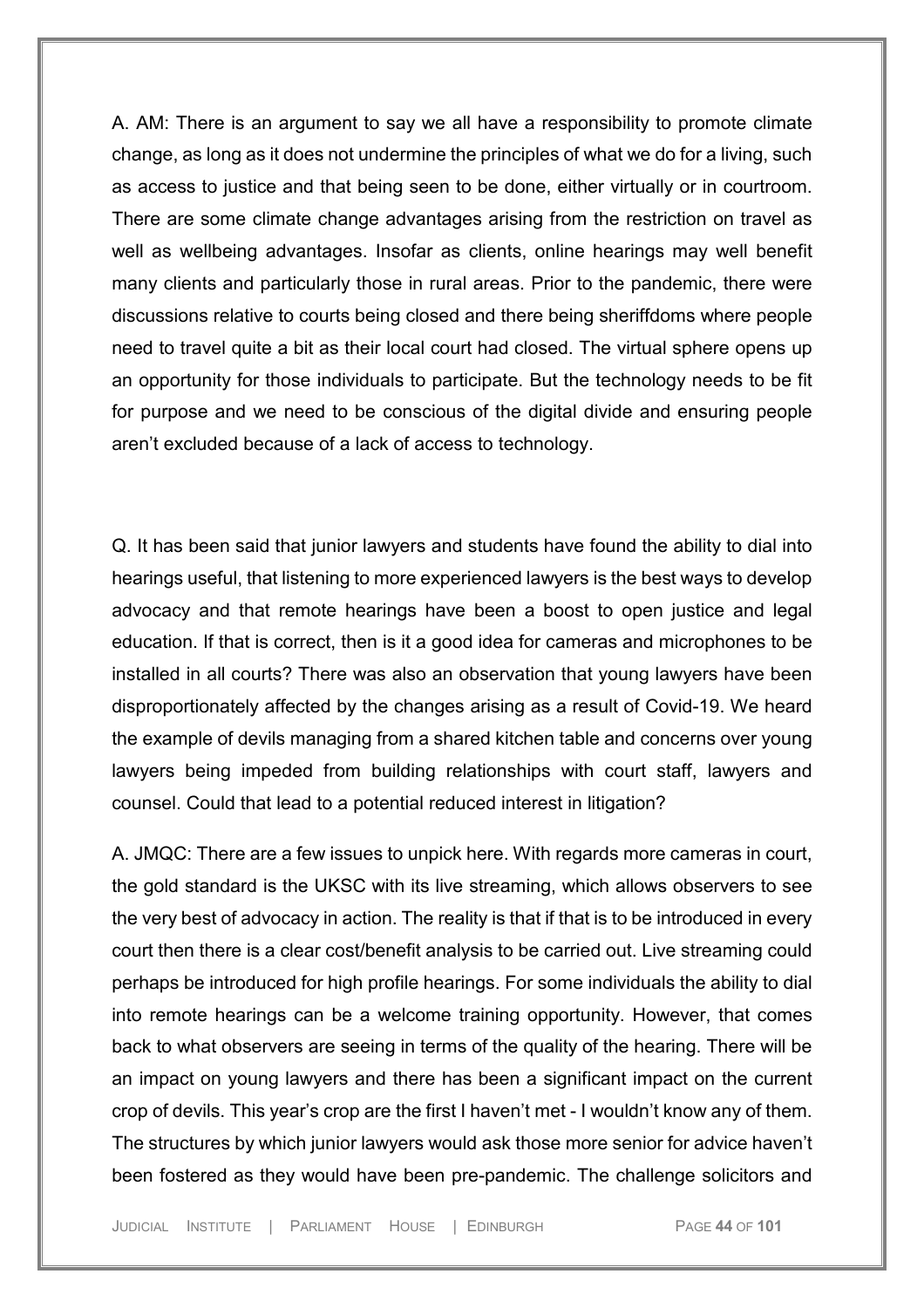advocates face is how to assist junior individuals and how we address that in the context of a move towards remote hearings.

Question posed by Sheriff Duff ['SD']: A further question in the chat raised the question of whether the Law Society of Scotland and the Faculty of Advocates will provide training to their members in terms of private communications during hearings and the use of technology. The Judicial Institute has already provided training to judges on this issue.

A. AM: The reality is, if you're having private communications, you need to look at the technological capabilities available to you in doing so. In terms of the concerns for trainees and more junior solicitors, there are in fact some trainees who will have had greater access in terms of advocacy skills as they're able to log in and view the hearings. The scope for learning by that method is potentially more than that would occur through osmosis in the office, as they are able to see counsel, solicitors and judges interacting. The ability to remotely view or listen to hearings is something that could be more readily publicised. While the Law Society has already issued guidance, that may need to be expanded relative to remote hearings.

A. JMQC: All that I would say is that a standardised approach to private communications during hearings would be welcome. The judiciary have a role to play in that in creating a dialogue with the individuals conducting remote hearings. There is not the same volume of 'tugging of the gown' in remote hearings. It is not that one option is right and one wrong but there should be a discussion about best private communications should be conducted.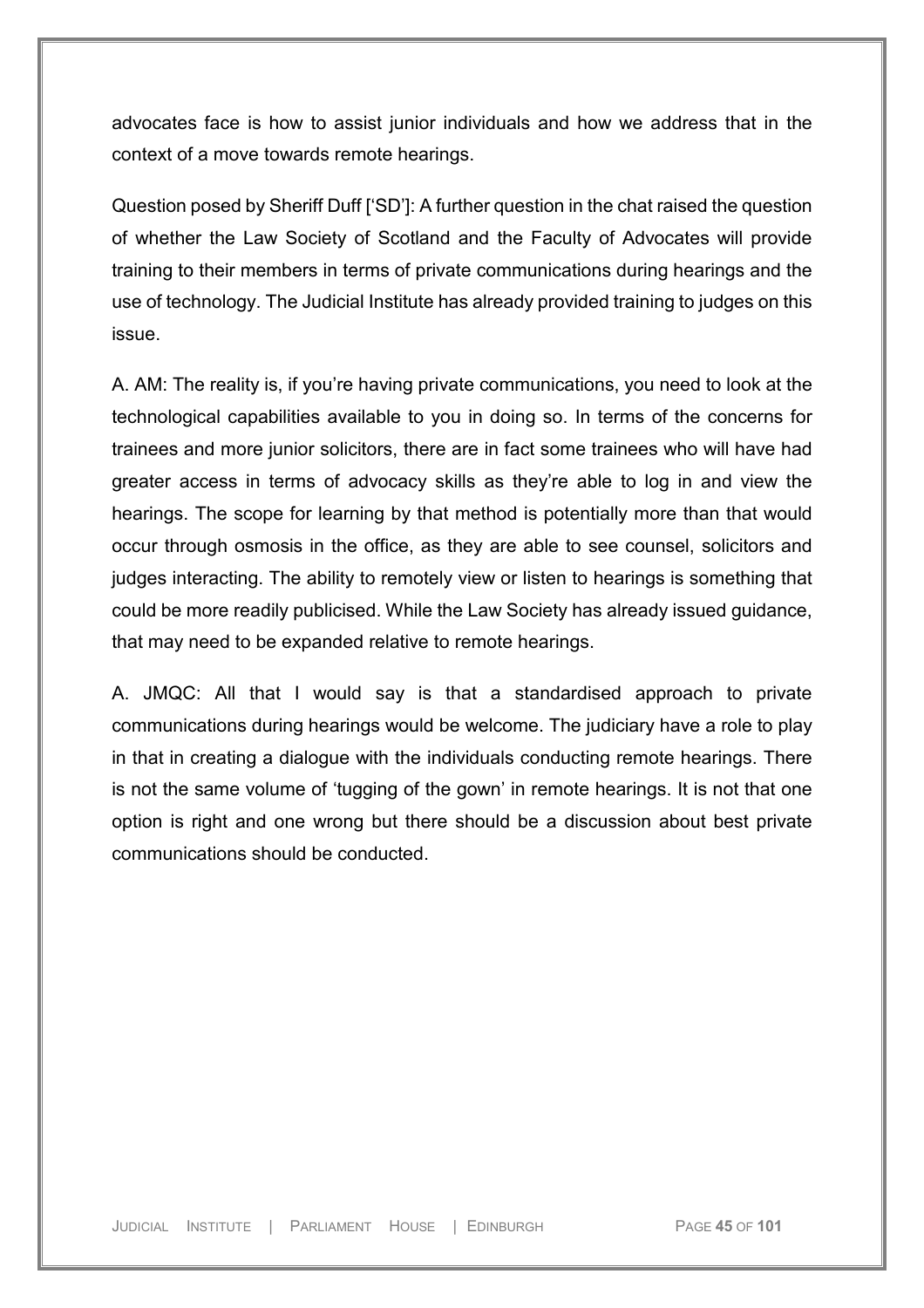# **Session 2: Appeals**

## **The Right Hon Lord Pentland**

Good morning everybody.

I am speaking from my chambers upstairs in Parliament House, Edinburgh. Downstairs Parliament Hall is deserted. The courtrooms are empty and locked. There are few people in the Advocates Library. In the weeks and months ahead, this will all change for the better. People will flow back into the building – to the libraries, to work in the court offices, to meet counsel. And I very much hope to take part in hearings in our courtrooms. I was reflecting that the original idea was to hold this conference in Parliament Hall, but unfortunately the lockdown of late December made that no longer possible. No doubt attendance in person would have been inconvenient for some. On the other hand, there would have been the attraction of meeting colleagues and exchanging views in person. There would also have been the familiar conference rituals. Registration and scanning the attendance list. Deciding where to sit – too near the front, best avoided. A squint at the programme – good, only 90 minutes till the coffee break. Then a chance to chat to friends, trash (I mean discuss) the speeches, share the latest gossip, and for the more serious-minded pursue business development and networking opportunities. Well, I could go on, but you take the point.

A video conference is fine – gets the job done. And you can tune in and out – so, in that way at least, not unlike a real conference. But there is something important and valuable missing. There are parallels here with court hearings.

In my paper I have set out why I consider that the court as a physical place is fundamentally important for the proper administration of justice.

The court as a physical place supports the public's acceptance of the legitimacy and authority of the court, and of the rule of law.

This is because the idea of a court as a place is rooted in society's collective knowledge. The idea of a physical courtroom resonates powerfully in a cultural and societal sense.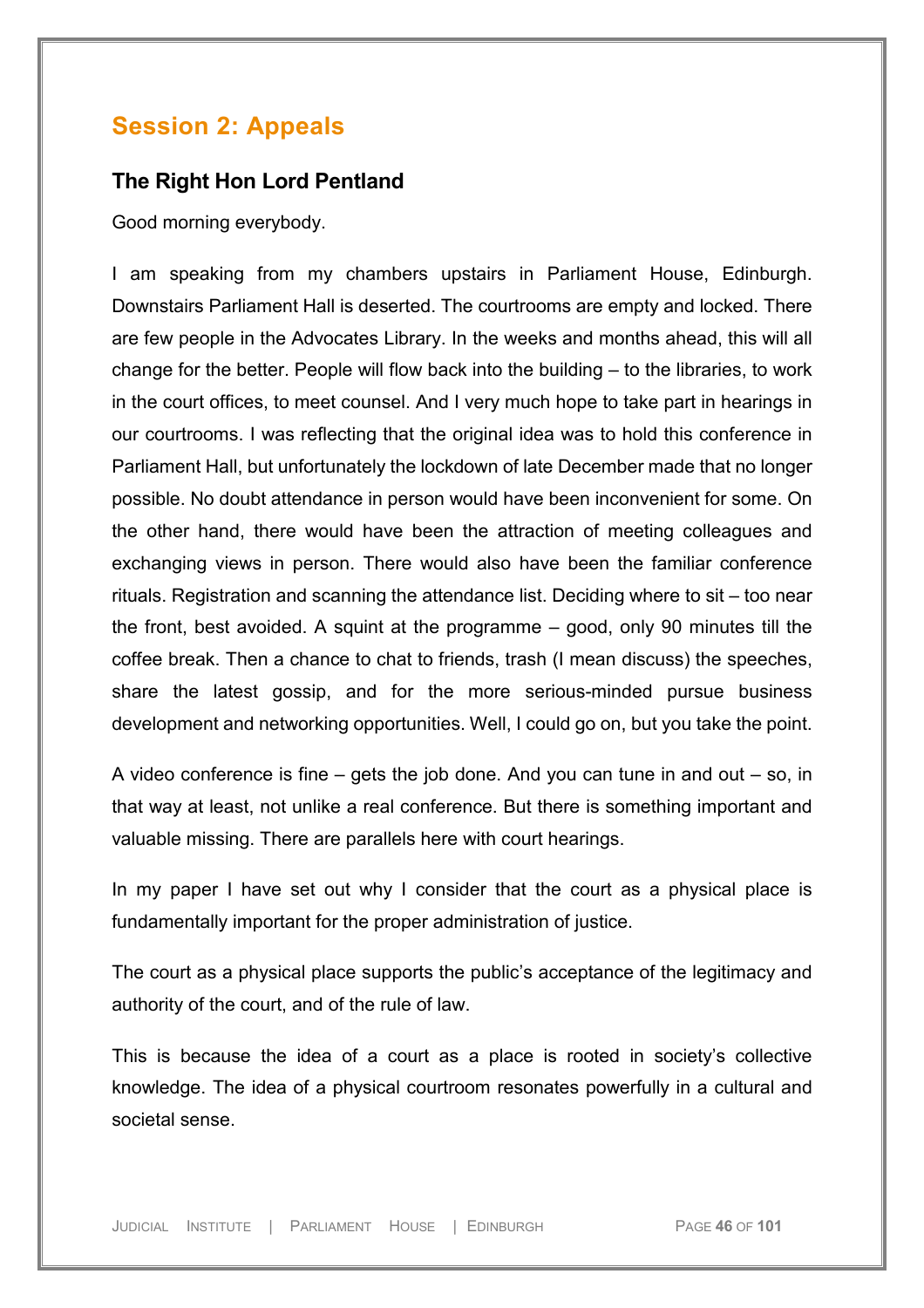Geographic location is also an important aspect of a court's legitimacy. This is especially important for a small legal system such as ours.

If the courthouse is done away with, 10 Downing Street, the Palace of Westminster, Holyrood, St Andrews House and centrally located local government buildings all over the country would still be there. The courts, however, would in time lose stature. To the layperson, the court would become less distinguishable from other public bodies with whom they communicate by email, phone or even video-conference. Interacting with the court would in time become little different from having a meeting by videoconference. This could have serious implications for the rule of law and for the authority and standing of the courts. Place and the court's unique powers of enforcement are inextricably linked in the mind's eye.

Over the past year I have sat in many appellate hearings conducted by videoconference. None of the hearings has been conducted from a courtroom; the judges have either been in their homes or in their chambers in Parliament House. The lawyers have been at home or sometimes in offices or in the premises of the Faculty of **Advocates** 

Notwithstanding the best efforts of everyone involved, my view is that the experience raises serious doubts as to whether online hearings are good enough for substantive hearings.

I think that there are five main difficulties.

First, the constructive dialogue and engagement between bench and bar that should be the pulsating heart of an appellate hearing cannot be replicated online. This type of debate is the essence of the adversarial system at any level; it is just as important for appeals as for first instance work. It is only when the judge has had the benefit of intelligent and vigorous advocacy on both sides that he or she can feel fully confident of his or her decision. Over a video link interventions and exchanges between the judges and the advocates are awkward and stilted. The technology acts as a barrier, inhibiting free-flowing and spontaneous dialogue. The interchange becomes strained and difficult. As a result the quality of the hearing is diminished. And if the quality of hearings (particularly appellate hearings) is reduced in this way, ultimately the quality of our law will suffer.

JUDICIAL INSTITUTE | PARLIAMENT HOUSE | EDINBURGH PAGE **47** OF **101**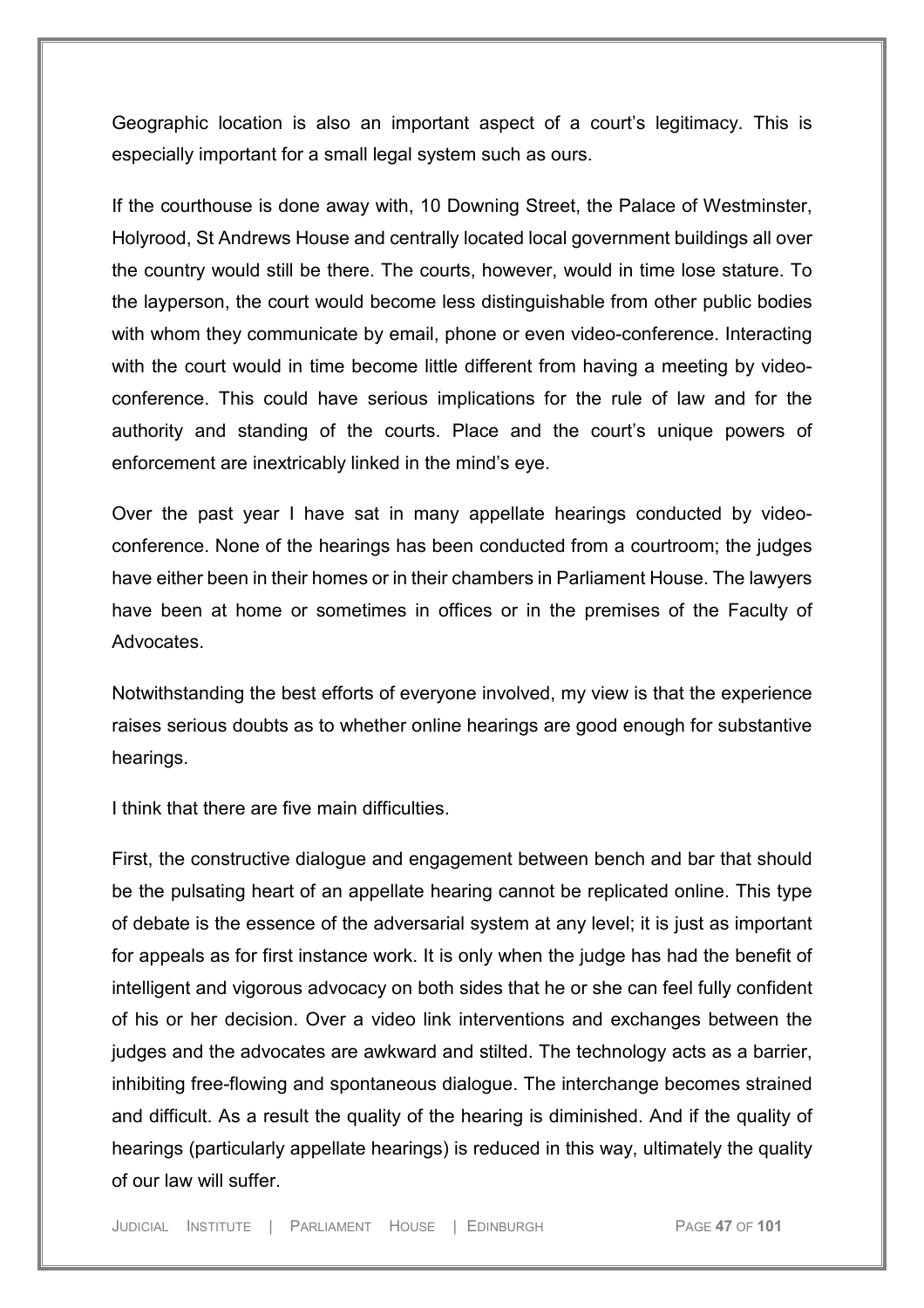Second, there is a lack of the formality that is vital for any court hearing. There is no real sense of the court as a place because the court is no longer a place. The rituals and symbols which reflect the authority and independence of the court are missing.

Third, there are difficulties in trying to refer to and work with large volumes of electronic documents during a video hearing. Navigating around electronic files on one screen whilst keeping one's attention on the advocates and other members of the court on another screen is particularly challenging.

Fourth, there are concerns about the prolonged use of screens on participants' physical and mental welfare. Staring at a computer screen for many hours alone in a room is stressful and debilitating. The lack of direct human contact with other participants enhances a sense of isolation and detachment. The experience can be dehumanising. I have spoken to so many colleagues on the bench and in the profession who have yearned for the spontaneity of an in-person hearing and the human element that such a hearing encapsulates.

Fifth, it is problematic for instructing solicitors and clients to communicate with the advocates during a hearing. A court hearing is or should be a dynamic event. Reacting and responding to points raised by the court is made more difficult over a video link as compared to what happens in a physical courtroom.

It is also difficult for the members of the court to interact with one another during the hearing. None of these comments is intended to undermine the potential for creative and flexible uses of technology for certain types of appellate hearings, such as procedural or case management hearings. Substantive hearings involving complex legal debate are, however, more effectively conducted in person in a courtroom in my view.

If the advocates, on the instructions of their clients, would prefer the hearing to be conducted in that way, the court service should respect such preferences wherever possible. If the parties wish an in-person substantive hearing in an appeal it is difficult to see why this should be denied. What sense would it make for courts 1 and 2 in Parliament House to stand empty whilst the judges were beamed in by video link from their chambers elsewhere in the building?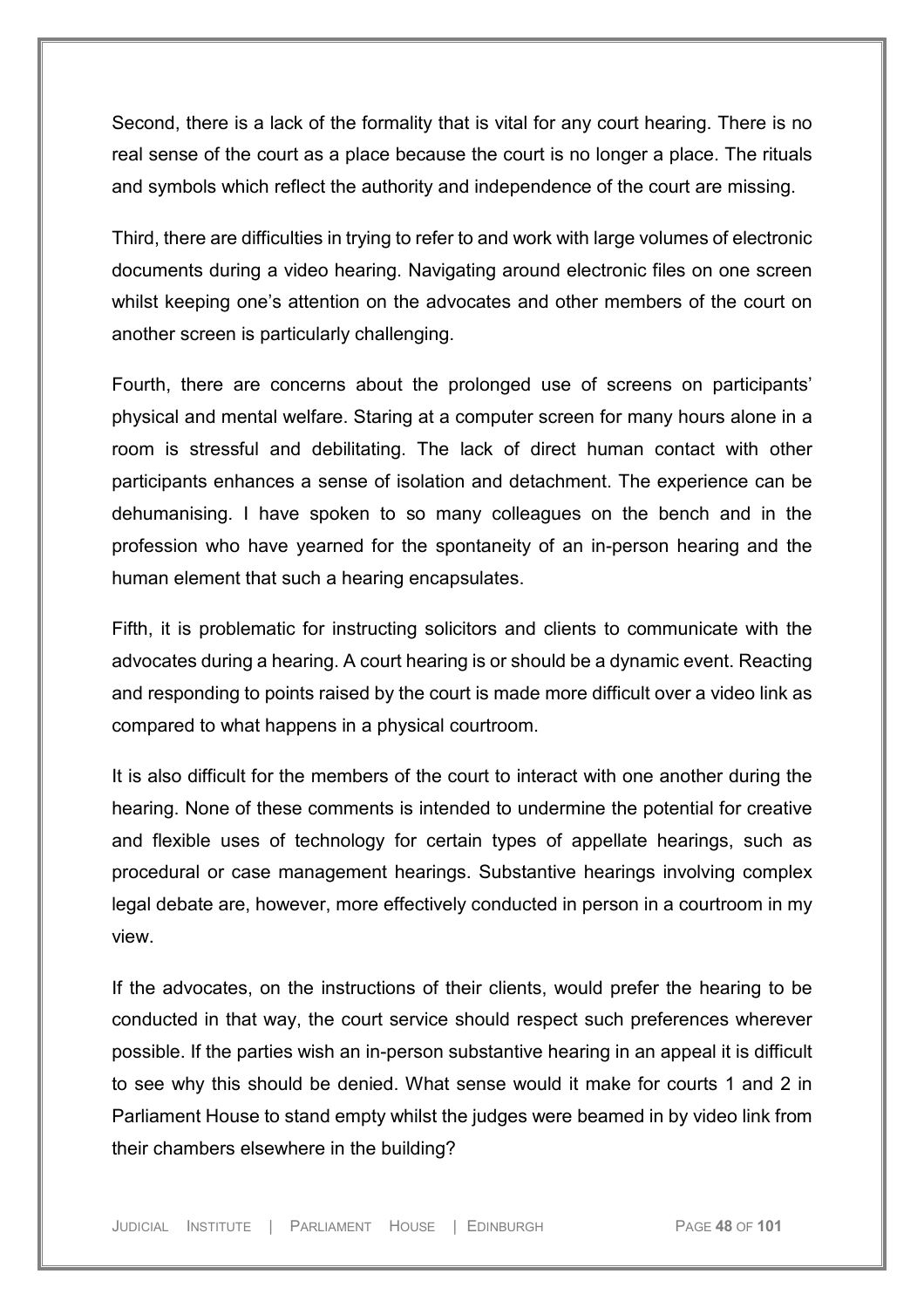Conducting appellate (or any) hearings in a courtroom does not mean that modern technology should not be put to far better use in that setting. There is considerable scope for this in the context of appellate hearings. It is clear from what has been achieved during the pandemic that electronic systems are useful for the purposes of lodging and displaying documents and other materials. We should put the days of unwieldy lever arch files behind us. Improved document management systems should be introduced for parties and members of the court. This will mean that everyone will be able to look at and work with the documents in the same format, at the same time and in the same place. Such systems should be installed in all our civil courtrooms.

Substantive appeal hearings in the Court of Session should be live-streamed to a wider audience, as has successfully been done in the Supreme Court and elsewhere. That will promote greater access to justice. Like others, I would be concerned about any system which required the public, including the media, to apply to the court to watch or listen to a hearing. That seems wrong in principle.

All these improvements can be accommodated without abandoning the courtroom as the best venue for a substantive appellate hearing, in which the members of the court, the parties and their lawyers assemble and work together in a formal environment.

There must be meaningful investment in the court estate so that in future we all work from modern, properly equipped courtrooms. Such changes extend well beyond shortterm solutions, such as providing laptops or tablets to the judges and banishing them to work permanently from their chambers or homes. Our civil courtrooms urgently need to be properly fitted out for the digital age; they should not be depopulated. These improvements will also bring substantial environmental benefits.

I conclude in the paper that the methods by which disputes are decided should not depend on a mere dichotomy of interests, namely, efficiency and fairness. There is, rather, a triangulation of interests between efficiency and fairness, yes, but also quality. When writing the paper, I thought back to the prorogation case in 2019. It seemed to me that at that time the authority of the Court of Session was powerfully conveyed; it filtered through the public consciousness. The image of the court as a place communicated the court's separateness, legitimacy and standing. I doubt that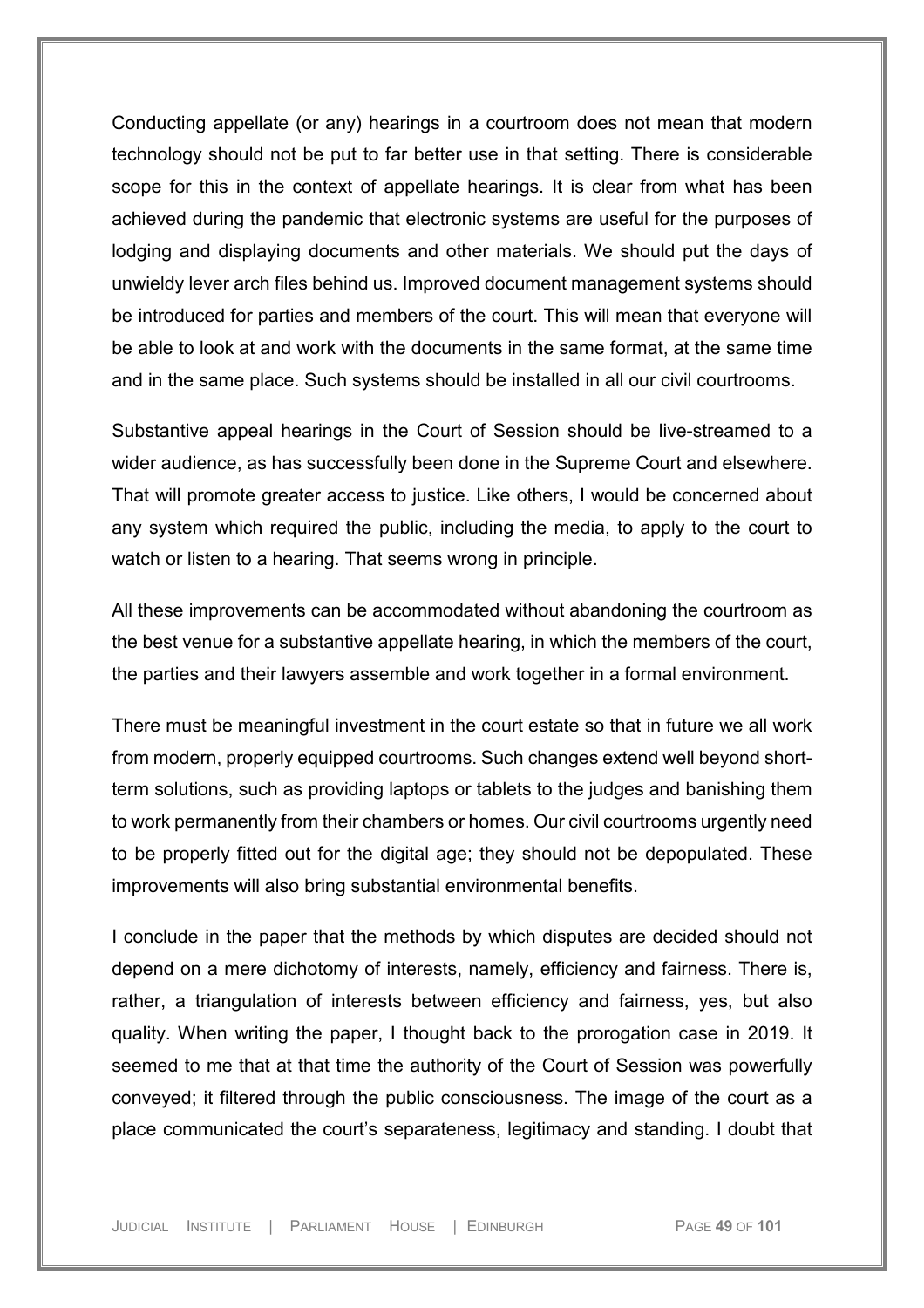the same effect would have been achieved if the judgment of the First Division had been delivered from and analysed over a studio-based news desk.

In planning ahead, we should keep a sense of perspective and proportion. The notion that after 14 months of enforced isolation we should lock up the civil courtrooms, never to return, is one that at least requires careful examination.

We cannot predict with any certainty the consequences of the replacement over time in the mind's eye of the court as a place by the court as a website or an app. The court's institutional authority is deeply embedded in the psyche of society. Unlike the other two branches of the state (the legislature and the executive), it needs this to be effective. We should be extremely careful before taking any steps which risk undermining it.

Long-term decisions about the future of the civil courts must be based on a detailed and open-minded examination of all the various possible options for reform; one is the greater use of technology in some settings and contexts, but it should not be assumed that this is a panacea. Full public consultation is vital on issues of such enduring importance. The advantages and disadvantages of using technology in the courts should be objectively evaluated and the views of all stakeholders fully considered. That should extend well beyond the different branches of the legal profession. This should not just be about lawyers talking to lawyers. It is only in the light of thorough public consultation followed by close analysis of the views of stakeholders that sustainable long-term policy for the future of civil justice and the civil courts can be developed. Input from wider Scottish civil society is vital as part of Scottish participatory democracy.

Change should not be driven by calculations based predominantly on alleged cost savings, perceived efficiencies, or the siren voices of digital ideology. As the Lord President has said, the court is not just a physical space. It is a public service. The question is how best to ensure that the quality of that service is maintained and enhanced.

I hope that today's conference marks a starting point for such an exercise in public participation and engagement.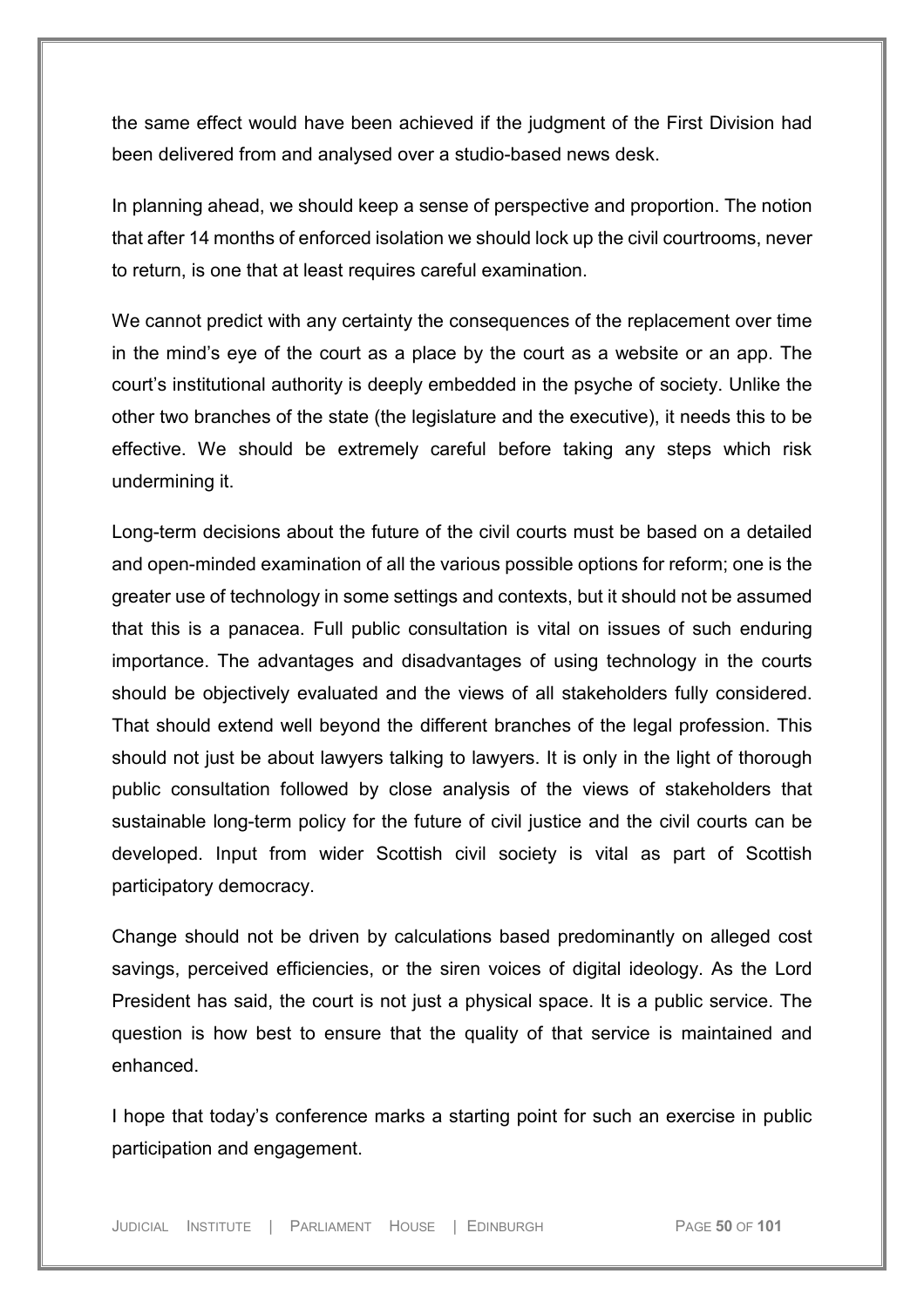## **Sheriff Principal Aisha Anwar**

Good morning. Well, I don't join you in my t-shirt from my living room sofa with my dog barking in the background. I am not expecting the gas engineer. I hopefully will not drop in and out of this conference because of difficulties with my internet connection. You, I hope, will not speak over me. I do not have others present in my chambers assisting with my responses to any questions. You, I hope, will not take a screenshot of me and post it on social media; and, no, I'm not a cat. These issues have all arisen in remote hearings; everyone will have their own stories to tell. Once we are able to meet again, these will make for entertaining dinner party conversation.

I was invited by the Lord President to set out my experience and my personal view of remote hearings in the Sheriff Appeal Court, and to address how these hearings are being managed now in the sheriff court, and how they might be managed in future. I will touch upon some important matters affecting civil business in the sheriff court. Before doing do, I will make some general observations.

First, like courts all over the world, the Scottish judicial system has responded to a pandemic. There has been no managed, researched piloted project, but an immediate response to a pressing need. What has become clear is that the technology exists and that hearings can be conducted remotely. That is quite different from the question of whether they should be conducted remotely.

Secondly, remotely hearings are not a new phenomenon. Witnesses have been able to give evidence by live link for some time in civil and criminal courts. Assessing credibility and reliability in a remote setting is not a fresh challenge. For well over a decade, the commercial court in Glasgow has conducted case management conference by telephone conference call. Case management hearings in family actions in Glasgow followed suit.

Thirdly, discussions on the future of remote hearings should not be defined by a nostalgic desire to return to the way things were.

Equally, however, we cannot engage in what Professor Richard Susskind describes as vision-based thinking, where there are no sacred cows. Vision-based thinking, which involves rewriting on how we manage civil justice in Scotland must be based on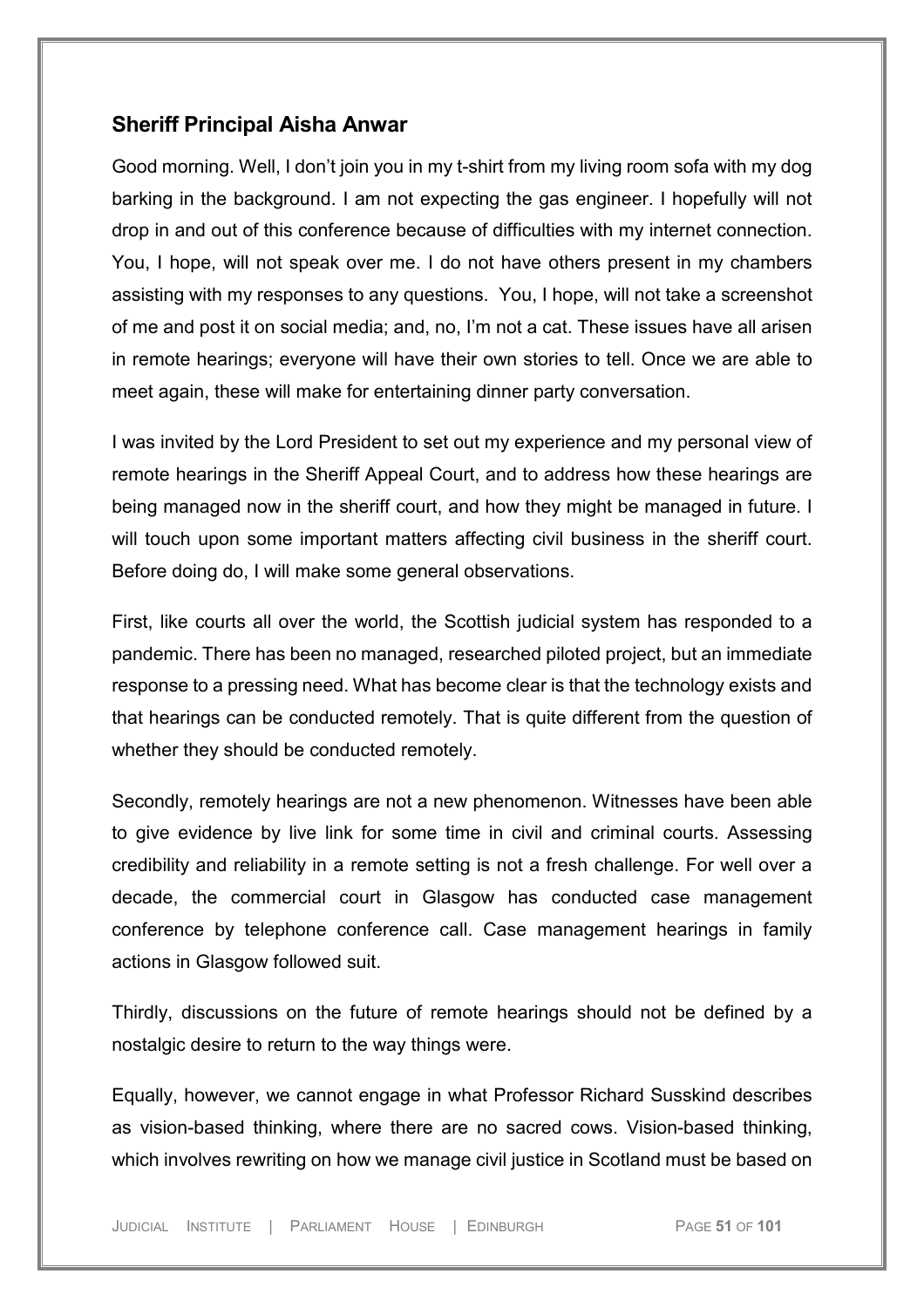a number of sacred principles which cannot be sacrificed in a rush to embrace technology. To do so would risk undermining the supremacy of the law itself. Those sacred principles include the need to maintain access to justice, the need for transparency and the need to maintain the authority, dignity and legitimacy of the courts, each of which are addressed in the papers by Lord Pentland and Lady Wise. However, we require to separate sacred principles from what may be described as lesser concerns. The former are non-negotiable; the latter require closer scrutiny. One lesser concern relates to non-verbal cues from the bench. These include the dreaded raising of the judicial eyebrow, the judicial frown or the dramatic placing down of the judicial pen, many of which traditionally and subtly indicate to a pleader that it is time to move on. Could we pause to reflect with honesty on how effective those subtle indicators really are? Are we in danger of exaggerating the effectiveness of non-verbal cues and holding more nostalgically to a bygone era? Did they ever cause a pleader to instantly give up a line of argument? In my experience, many of my non-verbal cues require to be followed with a polite question interrogating the pleader, pointing out the weakness of the submission advanced, or letting him or her know that I have his or her point, and that he or she may wish to move on. Perhaps I did not raise my eyebrows high enough, frown with sufficient menace or place down my pen with enough drama.

Another concern is that parties may not have the means to participate effectively in remote hearings. According to the Office of National Statistics, 90% of adults in the UK in 2018 were internet users. That figure is likely to have increased since then. The pandemic will have accelerated the use of the internet and video-conferencing. We should be mindful that generations to come will be more IT-savvy. Perhaps the problem of access to digital technology is not as acute as we might imagine, and over time will become less so. Meantime, where there is a lack of access to technology, that will be an argument in favour of an in person hearing. An honest debate requires that we separate sacred principles from such lesser concerns. Finally, to be successful and to command the confidence of all court users, including the judiciary, a shift to remote hearings must be suitably resourced by trained and qualified staff, supported by proper digital infrastructure and underpinned by clear court rules.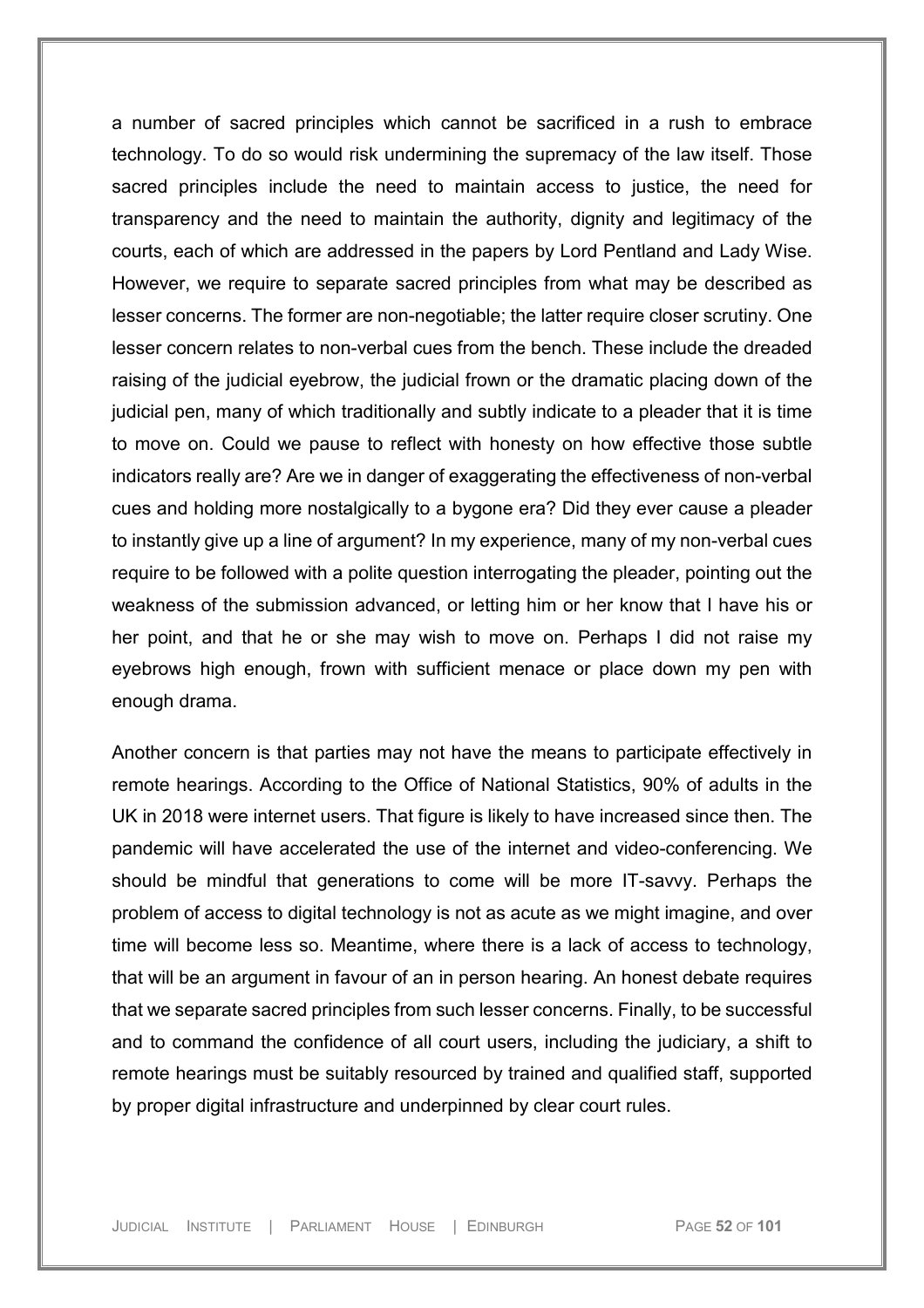Turning to the Sheriff Appeal Court, it is worthy of note that there appears to be a general consensus among members of the judiciary, the profession and the Faculty of Advocates, that remote procedural hearings have worked well, and have much to commend them. That has certainly been my experience, and that of my fellow Sheriffs Principal. Lord Pentland has set out the main difficulties with remote substantive appeal hearings. I will not rehearse those. An interesting question arises as to who should decide whether a hearing should be remote or in person. A survey of the Faculty highlighted that 72% of members who responded considered that remote hearings should only be conducted with the consent of parties. What of the situation when one party, for good reason, wishes to have a remote hearing, and the other for tactical reasons chooses to resist? Is it appropriate that one party should have a right of veto? When considering whether an appeal should be heard by single or triple bench, the procedural appeal sheriff must have regard to the matters and the presumptions in SAC rule 6.6. The question of whether an appeal is suitable for a single or triple bench is not determined by the parties. Similarly, the question of whether an appeal should be in person or remote should be informed by the position of the parties, but those should not be determinative. The procedural appeal sheriff should retain a discretion to be applied by reference to any matters or presumptions set out in court rules. Single bench appeals are not dissimilar to first instance debates in form. Perhaps unlike many first instance debates in the sheriff court, however, the issues in an appeal are well-defined with focused written submissions and notes of argument, and counsel and agents who are well-prepared. The appeal sheriff will have considered the issues in advance. The hearing itself is generally confined to the matters each party may wish to emphasise or which the appeal sheriff wishes to be addressed. Frequently, single bench appeals involve party litigants, some of whom can feel more at ease joining remotely from the comfort of their home. Party litigants tend to produce lengthy written submissions, and can feel better having done so. Their oral submissions are normally more limited, and questions from the bench can be focused on the pertinent issues. On the other hand, it can be more challenging to control the environment from which a party litigant joins a remote hearing. Difficulties can arise when they either seek to refer to documents which have not been lodged or cannot be easily identified in those that have been. In person, these issues are easily managed. Single bench appeals also provide a Sheriff Principal the opportunity to sit in their local court. That can be a valuable exercise. Were remote hearings to become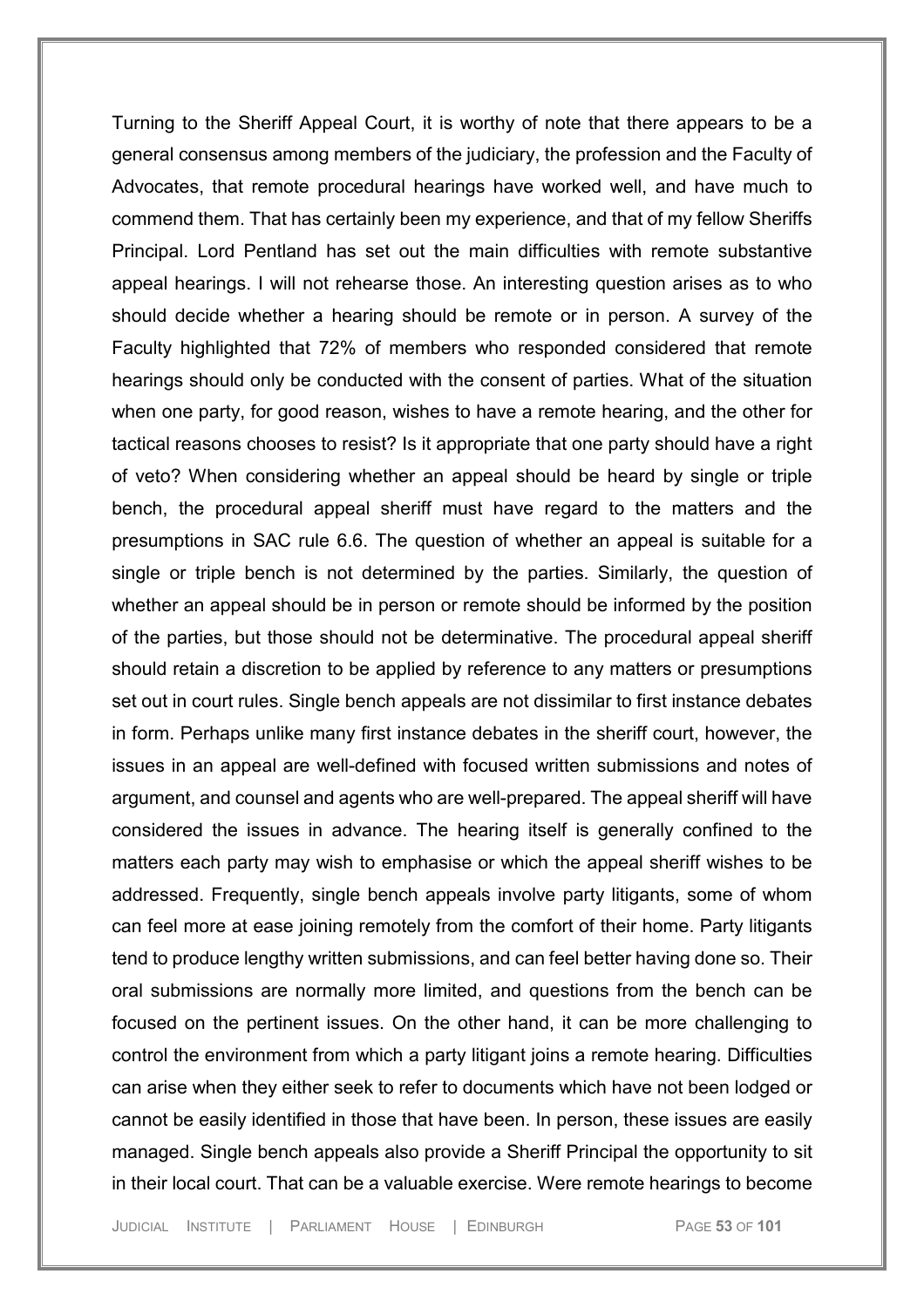the only form of single bench appeals, there would be a risk that justice may no longer be seen to be administered in the local jurisdiction.

In triple bench appeals, conducting a substantive appeal hearing by Webex has advantages. Oral submissions tend to be briefer and more focused, with a greater emphasis on written submissions and notes of argument. That leads to a more informed discussion between the judiciary and those appearing, and can lead to shorter hearings. Court accommodation in Edinburgh is not required. Appeal sheriffs from across Scotland do not require to convene in one place and it is thus easier to manage diaries. On the other hand, as Lord Pentland has pointed out, the spontaneous nature of the discussion between the judiciary and those appearing can often have the effect of clarifying a submission or producing a concession. This can be somewhat stilted in a virtual environment. The benefits of meeting face-to-face with colleagues, and the shared learning gleaned from such interactions can be lost. If during a hearing a matter requires to be clarified between counsel and an instructing agent, this can lead to delays. There is no satisfactory equivalent to the tugging of counsel's gown.

Remote substantive appeal hearings have a place, and will in time prove to be a useful tool in the box. In my view, the Sheriff Appeal Court should retain a discretion as to whether to convene a remote or physical substantive hearing, by reference to welldefined criteria. This would allow a degree of flexibility which can take account of the views of parties, issues of convenience, the complexity of the issues raised and any particular issues which may arise in relation to party litigants.

I would like to very briefly return to the business of the sheriff court to draw attention to matters which should inform any discussion of the future of remote hearings in there.

First, as a court of first instance with a wide and varied jurisdiction, the sheriff court deals with matters which may have a profound impact upon the lives of litigants, such as actions for eviction or those seeking orders for the removal of children. While the problem of digital exclusion for the reasons given is not as acute as one might assume, the issue of social exclusion remains. Those who lead chaotic lifestyles may struggle to meaningfully participate in remote hearings or provide instructions to agents. Often instructions are received by agents in the court building on the morning of a hearing.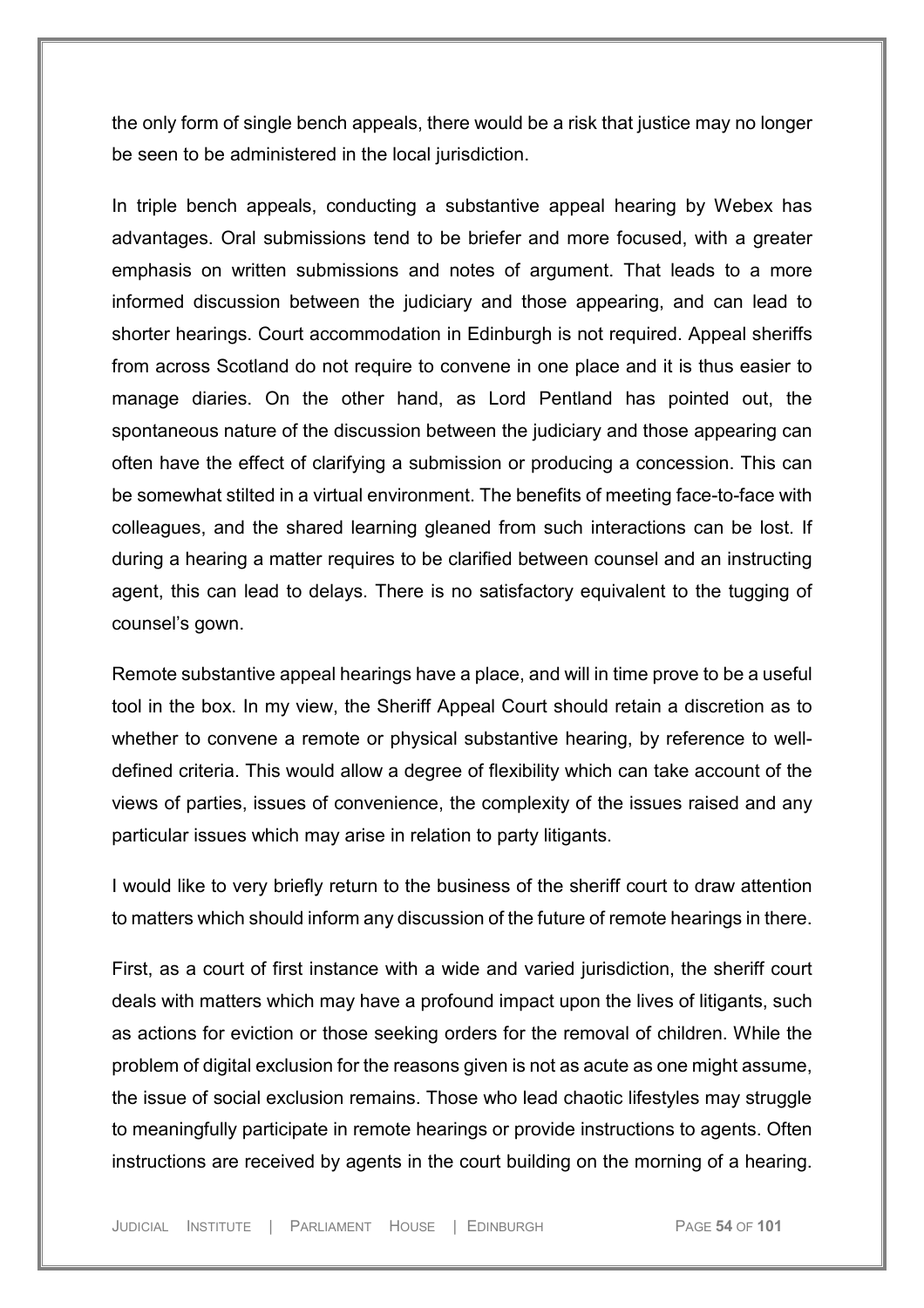These problems manifest themselves regularly in proceedings for adoption, permanence orders, proceedings under the [Children's Hearings \(Scotland\) Act 2011](https://uk.westlaw.com/Document/I35F33CC01EFC11E0B520FF39C03FE9FA/View/FullText.html?navigationPath=Search%2Fv1%2Fresults%2Fnavigation%2Fi0ad73aa500000179f5f95aeb2a841f82%3Fppcid%3D4ffd7aa884c447d7aac963a428da3b17%26Nav%3DLEGISLATION_PRIMARY_SECONDARY_WLUK%26fragmentIdentifier%3DI35F33CC01EFC11E0B520FF39C03FE9FA%26parentRank%3D0%26startIndex%3D1%26contextData%3D%2528sc.Search%2529%26transitionType%3DSearchItem&listSource=Search&listPageSource=dc743cc5215d1e94cb74514252969b2e&list=LEGISLATION_PRIMARY_SECONDARY_WLUK&rank=1&sessionScopeId=25f9c183e71d666fca74bc9f02df1a42e8e82f887a5c5a39678ccea66189ac64&ppcid=4ffd7aa884c447d7aac963a428da3b17&originationContext=Search%20Result&transitionType=SearchItem&contextData=(sc.Search)&comp=wlukgroupid=linets) and, indeed, in family cases where emotions run high. In my view, very careful consideration is required before any decision is taken to retain to remote hearings for such proceedings.

Secondly, it must be acknowledged that sheriffs do not have access to individual folders containing electronic copies for the papers, unlike in the Sheriff Appeal Court. Instead, sheriffs have access to integrated case management system (ICMS), which existed pre-Covid. ICMS has not yet been adapted to facilitate easy, intuitive access by sheriffs to electronic documents. Valuable time is lost during hearings while sheriffs search for documents. Difficulties are created when documents are lodged late, and are not uploaded. At times, this is onerous for sheriffs, such as in the ordinary courts; similarly to the experience of district judges in England and Wales described by Flaux LJ. If procedural hearings, opposed motions and debates are to be conducted remotely and efficiently in future, digital infrastructure and document management systems must be improved. A civil online system allowing solicitors to submit documents relating to ordinary actions directly on to ICMS is being piloted. It is important too that ICMS has a function for an electronic inventory of process, with hyperlinks to each item of process. That too is under consideration.

Thirdly, problem solving courts are challenging in a virtual environment. Many child welfare hearings benefit from a frank exchange between the sheriff and parties. There is the ability of the sheriff to have a stern word with parents regarding their conduct, or to persuade them to work together to focus on the child. That personal engagement between the sheriff and the parties is not easily replicated in remote setting.

Finally, the current ordinary court rules do not lend themselves well to remote hearings. Ordinary civil proceedings rarely involve an early focus upon an evidential hearing. A national approach to ensure consistency of well-ordered, correctly paginated and timeously lodged productions, joint lists of productions with hyperlinks to the authorities, strict timetables on the lodging and exchange of affidavits and joint minutes of admission, and recording, storage and transcription of remote, in-person or hybrid evidential hearings, would be much welcomed developments. From what Amanda Miller has said, the profession too would welcome these.

JUDICIAL INSTITUTE | PARLIAMENT HOUSE | EDINBURGH PAGE **55** OF **101**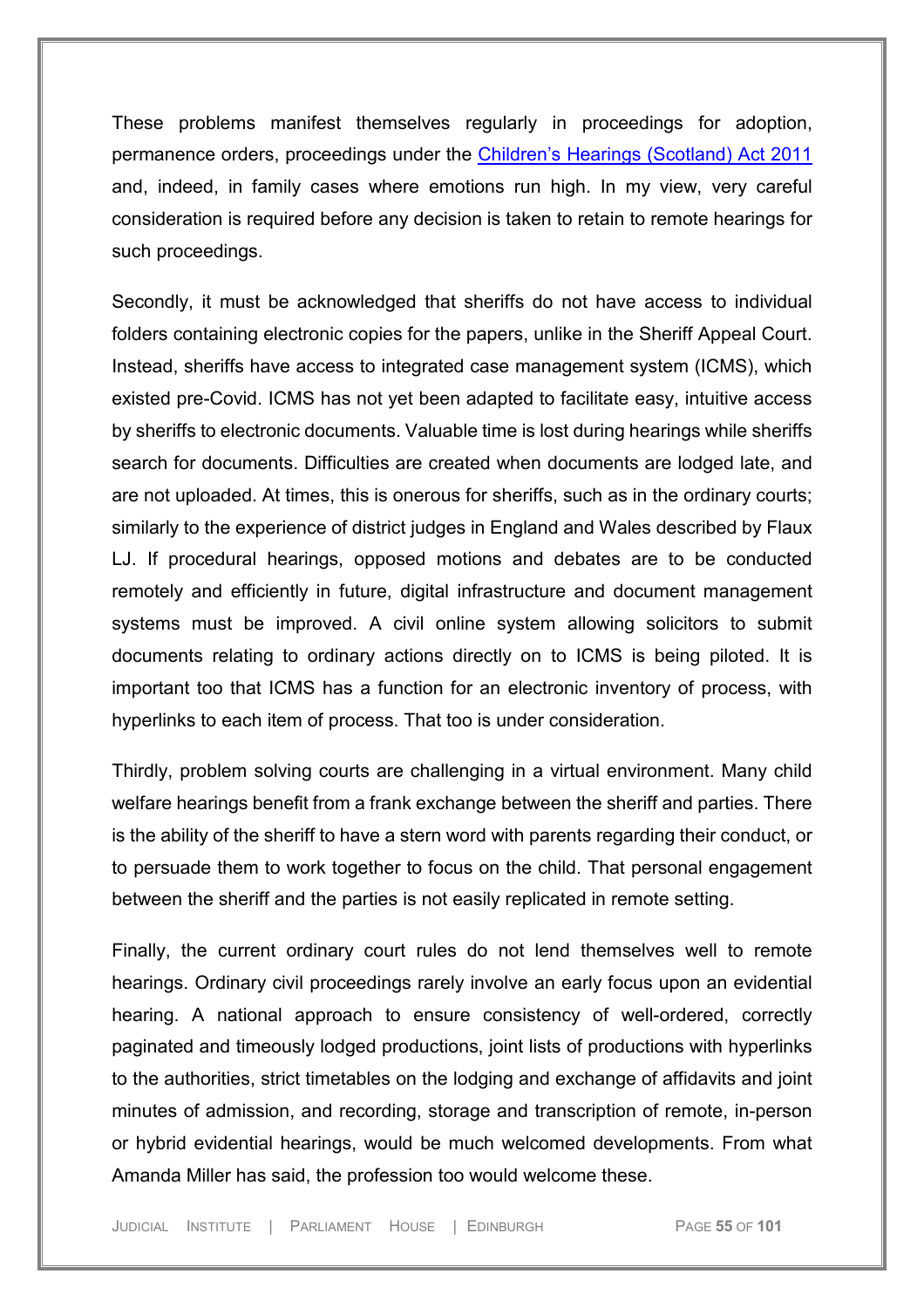If, as Professor Richard Susskind suggests, we are at the foothills of the transformation of court services, the discussions at this conference may help to provide a compass and a route map as we embark upon the ascent. I am grateful for the opportunity to contribute to this conference, and I look forward to listening to the discussions it generates. Thank you.

## **Roddy Dunlop QC, Dean of Faculty**

When lockdowns were first imposed in Scotland, the Scottish Courts and Tribunals Services – despite what might fairly be said to be years of under-funding – moved swiftly to build on the existing technology infrastructure and ensure processes were put in place so that the justice system could continue to operate.

And so the business of reaching verdicts through remote hearings began, with all the stakeholders, including the Faculty of Advocates, working together to facilitate the best possible outcomes. After all, Faculty's primary focus is to ensure that the people of Scotland, regardless of wealth, background or location, have access to the very best independent, objective legal advice.

I am no Luddite. The switch to a different way of doing things to minimise the impact of the pandemic wherever possible has delivered certain advantages. A simple example here is that many legal practitioners have been able to cut the expense and time attached to travelling, as remote hearings alleviated the need to catch a train from say Glasgow to Edinburgh to attend a 20-minute hearing. Likewise, the move to electronic papers – a forced 'revolution' that may otherwise have taken the better part of the current decade – has in many instances streamlined the processes involved in preparing for remote hearings.

But with the lockdown restrictions continuing to ease and Scotland's society slowly opening up again, serious consideration must continue to be given to how best to conduct court business post-COVID.

Organised by the Judicial Institute for Scotland and convened at the behest of the Lord President, The Right Hon Lord Carloway, this conference has provided a platform specifically to address the way forward for civil justice. While remote hearings have proved a useful addition to the options available for court business while social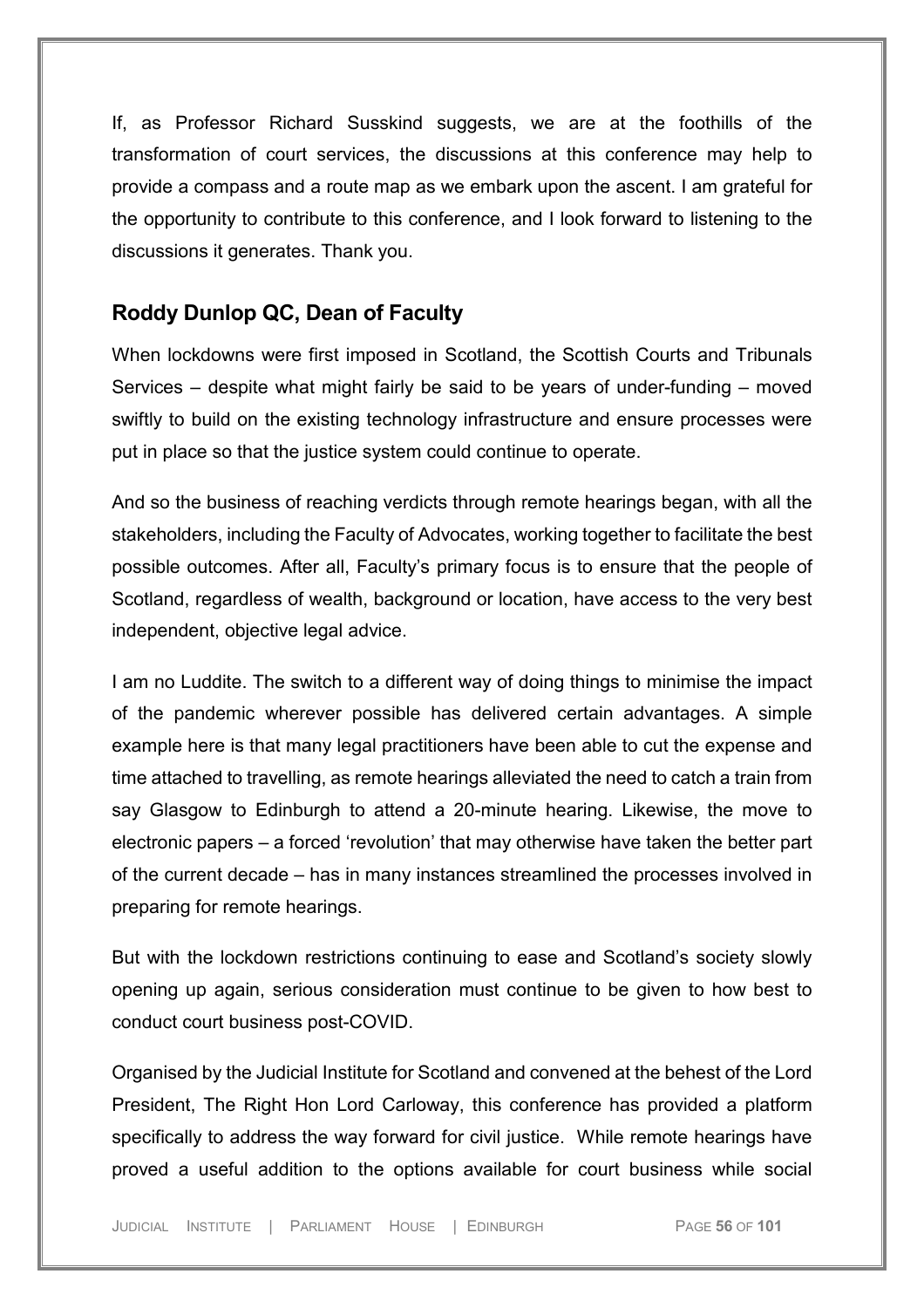distancing measures have been in force, they should not enjoy recognition as a onesize-fits-all approach in the future.

Faculty, along with the other Bars of Ireland, Northern Ireland, and England and Wales, issued a joint statement before the conference to this same effect. The Four Bars are in agreement that while the continued use of technology in court is to be supported, the future default position for court hearings – other than procedural business - should be in-person hearings.

The views of practising Advocates in Scotland on remote hearings have twice been surveyed by Faculty – once in August last year and again in April this year. While most Advocates agree that these are a useful addition to the options available for court hearings where procedural matters are concerned, the majority also believe that reverting to physical in-court appearances for more complicated matters – particularly but not solely where witness evidence is required – is crucial. Those views were shared by respondents to a survey conducted by the Law Society of Scotland.

The argument for a return to in-person hearings is, of course, vulnerable to accusations of "self-pleading", or to the response that just because Advocates and solicitors would prefer to conduct litigation in that way does not mean that this is what should happen. In that regard, it was illuminating to hear the forthright views of Lord Pentland, a senior appellate judge, who was clear that for a number of reasons the administration of justice is impaired by virtual hearings. The fact that we have managed to cope in the last year does not mean that we should continue merely to cope in the years to come.

Then we have the well-being issues created by the current mode of working. 'Zoom fatigue', combined with the difficulties of working from home and trying to manage personal and professional obligations in the same space, no doubt contributed to roughly one in every three advocates that responded to the Faculty's survey reporting that continued use of remote working would worsen their mental health. As has been remarked, there is a real difficulty that 'working from home' is morphing into 'living at work'.

These concerns were echoed in the results of a survey of judges and sheriffs carried out by the Judicial Institute for Scotland in April this year, which were referenced at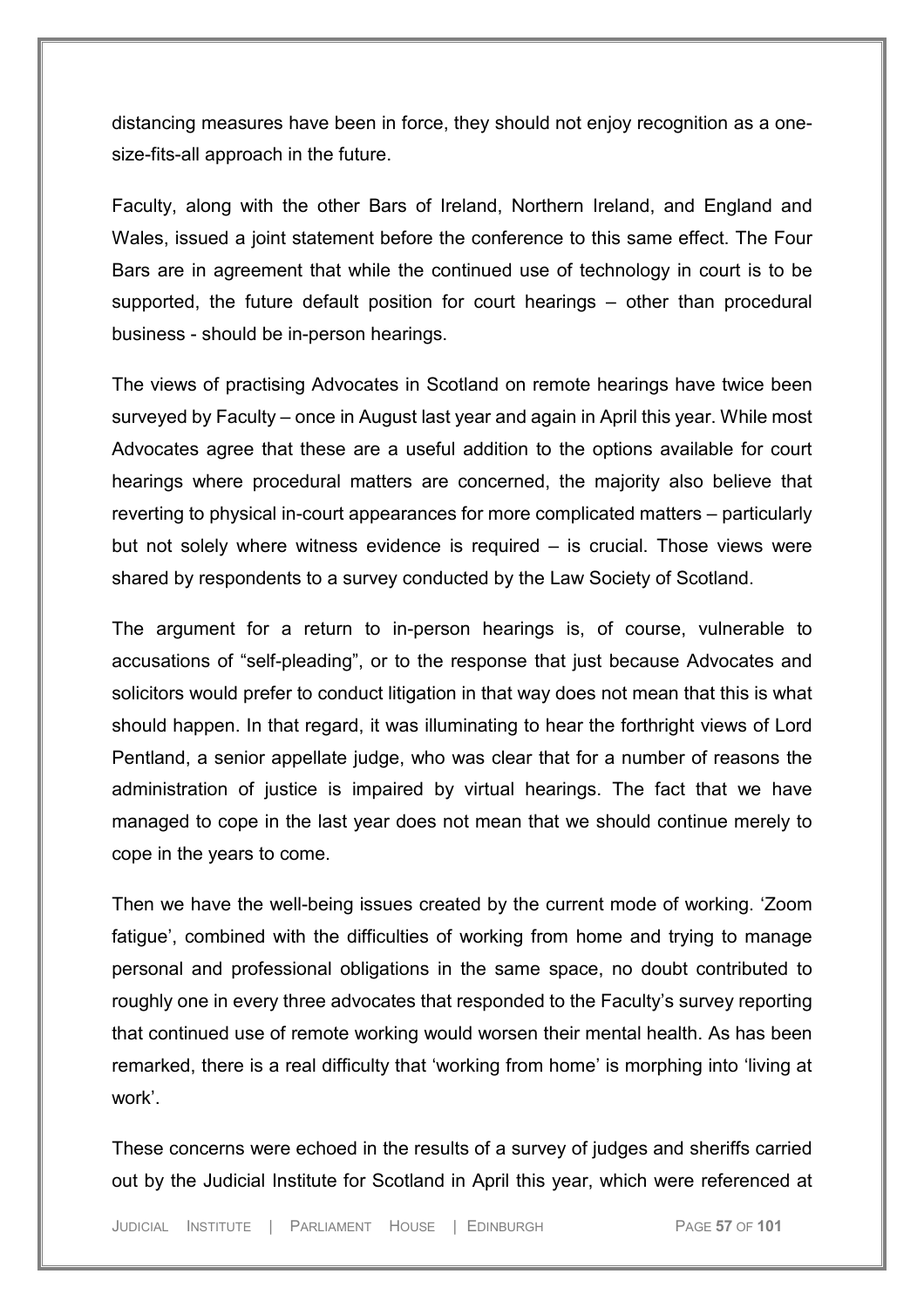the conference. Respondents here expressed the impact that virtual courts had had on their health and wellbeing, citing eyestrain, increased fatigue, low morale, isolation and other negative factors. They also reported an increased need for preparation time for court hearings, difficulty in adapting the discipline they previously exercised during in-person hearings, and an increased administrative burden on themselves and their clerks. One memorable response indicated that if the current mode of working continues, the judge in question would be looking to retire as quickly as was feasible. That is not in anyone's interests.

Another real concern is the impact that the current situation has had on the training experience of junior members, of both trainee solicitors and of Devils. If we allow the training of new practitioners to remain impaired in the way that the current situation entails, the legal profession and the society it serves will ultimately suffer as a result.

The Right Hon Lord Justice Flaux, Chancellor of the High Court of England and Wales, remarked at the beginning of this conference that his view was that:

"*we must seize the good things that have come out of this terrible crisis – the efficiencies and the things that we have learnt to do better – and jettison the bad, including the erosion that working from home has caused to our perception of the work/life balance*."

I could not agree more. Access to and the provision of a robust, healthy justice system in which all stakeholders can fully participate as effectively as possible is a cornerstone of any democratic society. While remote hearings have and will continue to play a valuable role in the courts, they cannot and should not become the default method of working in the future. As I have said before, virtual justice is just that: virtual – as in "nearly", or "almost". Scots law should not content itself with "almost".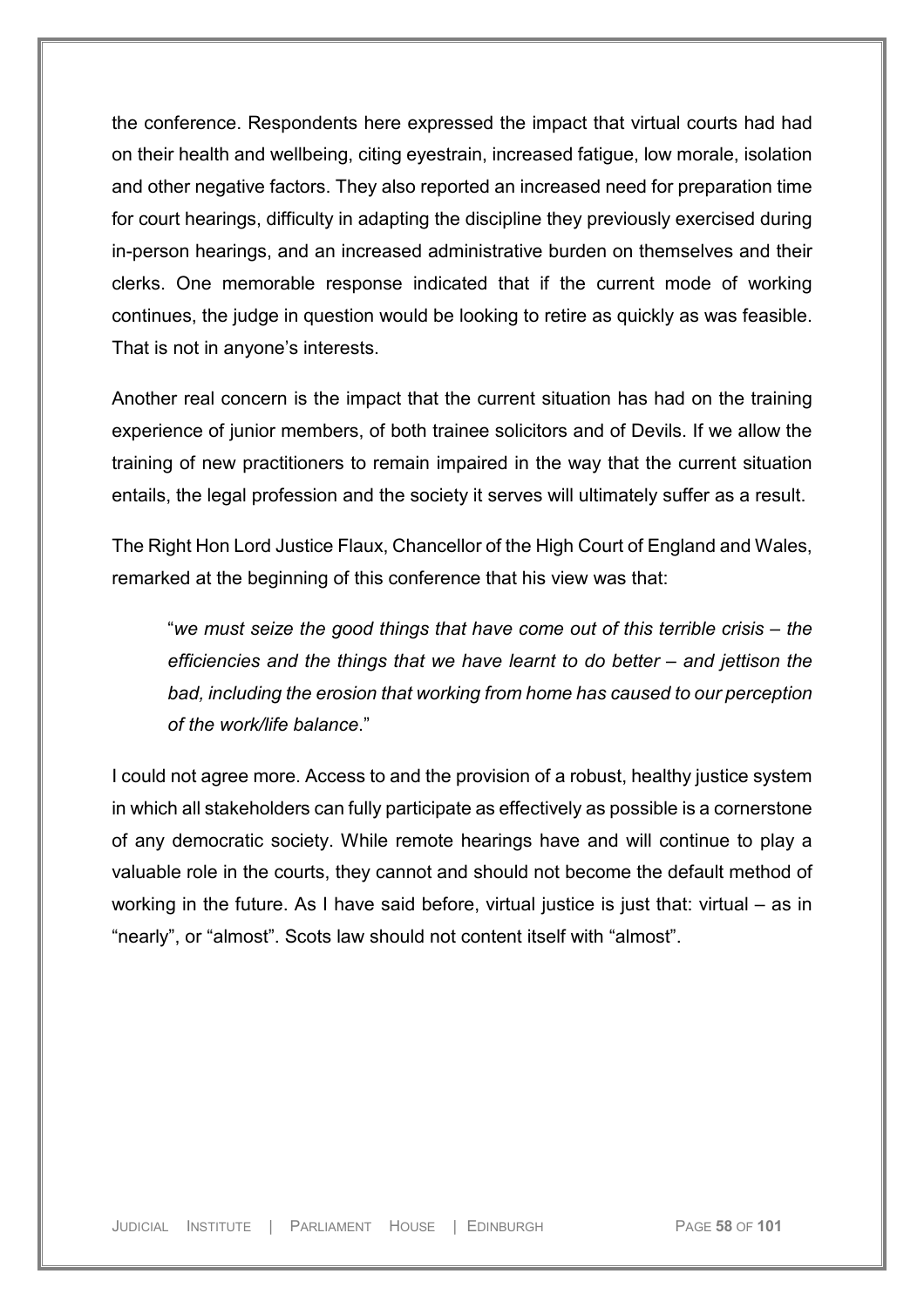## **Vikki Melville, Managing Partner of Clyde & Co (Scotland)**

First, I'd like to thank the Judicial Institute and the Law Society for inviting me to take part in today's conference. I have been listening with great interest to the speakers this morning. I am conscious of the possibility reinventing the wheel because a lot of the views that have been shared this morning are very much in line with my own. I would like to talk about some of the Law Society's findings from surveys of a wide range of members recently. In those responses, there was a commonality with our responses to our internal UK-wide surveys at Clyde & Co in August last year. It would be interesting to see whether views have since changed.

The findings were inconclusive regarding appeal hearings, probably because only a small number of practitioners have been involved in appeal hearings over the last year. 15% stated that remote appeals worked particularly well, but 16% said that they did not work at all well remotely. I was surprised how close these numbers were; success of outcome may have an influence on one's overall view. However, I do think it is testament to the effort, investment and the time and energy behind the scenes in SCTS, whether in the Inner House or the Sheriff Appeal Court, that hearings have been able to continue virtually. It is fair to say that appeals have been less affected by the potential for confusion through different forms of remote hearings in different courts. The courts' response times in relation to all business, including non-urgent business, have been as maintained at pre-Covid levels. This shows how well technology has held up the system, and how well practitioners and all involved in the court system have managed to adapt to a very challenging year. It is fantastic that the Sheriff Appeal Court has managed to work at the same level as it was prior to lockdown. They now have three substantive appeal hearings per fortnight conducted by WebEx. One procedural court is held per fortnight. Any urgent hearings are heard by telephone conference call. The very nature of appellate hearings means that the transition to remote hearings has been consistent across the Sheriff Appeal Court and the Inner House. This can be compared with the feedback received from members of the Law Society, and my own colleagues, relating to first instance work in the sheriff courts, where there has been a variation in practice across the sheriffdoms.

I would like to share with you one recent personal experience, close to my heart, in the context of a remote appeal hearing. This was in the UK Supreme Court, heard in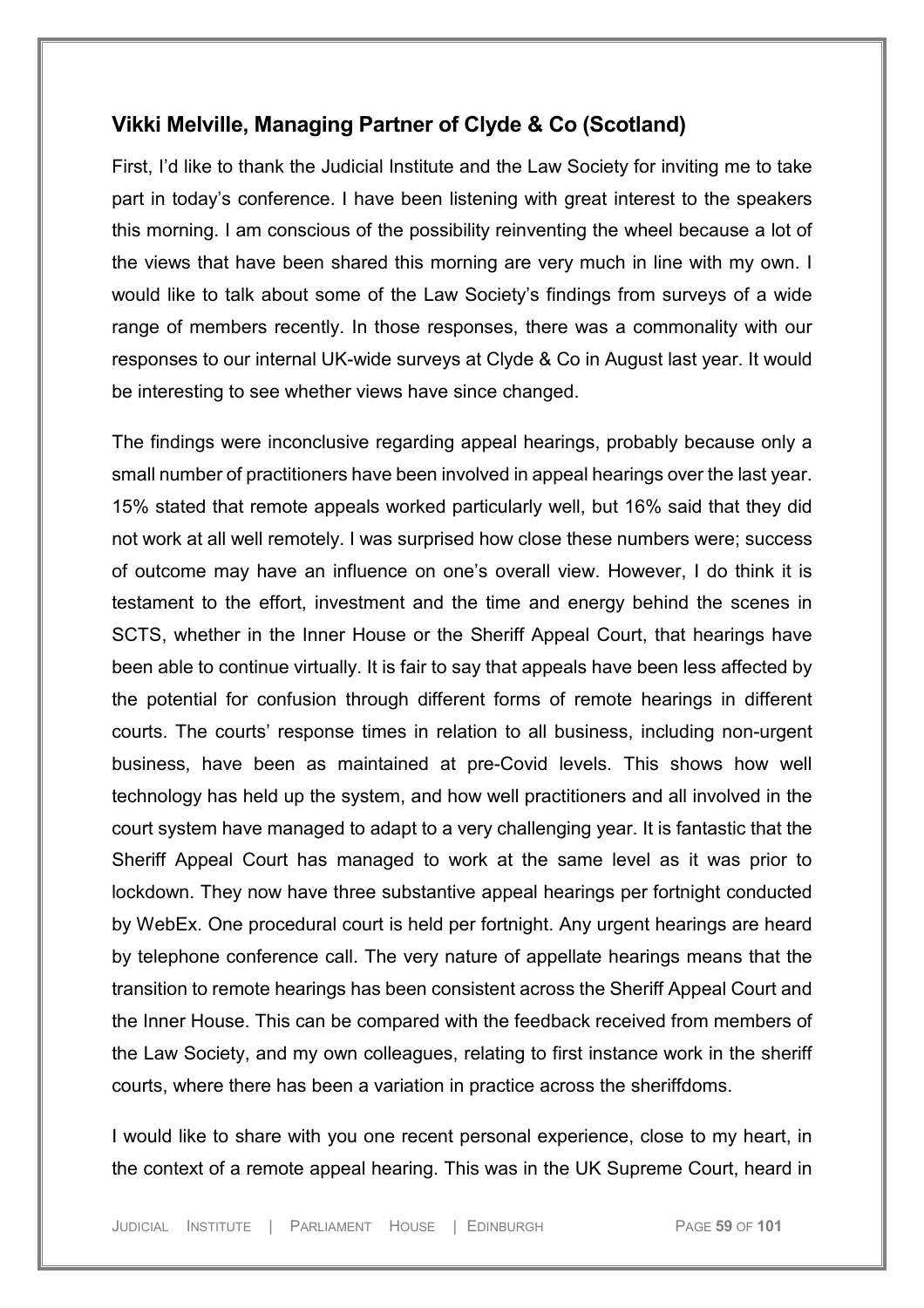February this year. It was in the case of *[Burnett or Grant v International Insurance](https://uk.westlaw.com/Document/I70E9BD00A41F11EBB72395CD24165317/View/FullText.html?navigationPath=Search%2Fv1%2Fresults%2Fnavigation%2Fi0ad73aa500000179f5fd8cde2a842112%3Fppcid%3D468f8a5c2d4342ba84c14c9906fd4486%26Nav%3DUK-CASES%26fragmentIdentifier%3DI32E8E4F0A41E11EBAE15A8EB63040741%26parentRank%3D0%26startIndex%3D1%26contextData%3D%2528sc.Search%2529%26transitionType%3DSearchItem&listSource=Search&listPageSource=38fe1727930b7f27e9ee035f589dd67a&list=UK-CASES&rank=1&sessionScopeId=25f9c183e71d666fca74bc9f02df1a42e8e82f887a5c5a39678ccea66189ac64&ppcid=468f8a5c2d4342ba84c14c9906fd4486&originationContext=Search%20Result&transitionType=SearchItem&contextData=(sc.Search)&comp=wlukgroupid=linets)  [Company of Hanover Ltd](https://uk.westlaw.com/Document/I70E9BD00A41F11EBB72395CD24165317/View/FullText.html?navigationPath=Search%2Fv1%2Fresults%2Fnavigation%2Fi0ad73aa500000179f5fd8cde2a842112%3Fppcid%3D468f8a5c2d4342ba84c14c9906fd4486%26Nav%3DUK-CASES%26fragmentIdentifier%3DI32E8E4F0A41E11EBAE15A8EB63040741%26parentRank%3D0%26startIndex%3D1%26contextData%3D%2528sc.Search%2529%26transitionType%3DSearchItem&listSource=Search&listPageSource=38fe1727930b7f27e9ee035f589dd67a&list=UK-CASES&rank=1&sessionScopeId=25f9c183e71d666fca74bc9f02df1a42e8e82f887a5c5a39678ccea66189ac64&ppcid=468f8a5c2d4342ba84c14c9906fd4486&originationContext=Search%20Result&transitionType=SearchItem&contextData=(sc.Search)&comp=wlukgroupid=linets)* [2021] UKSC 12. This was an insurance case, in which my client was the insurer. The central issue on appeal was whether the insurer entitled to rely on an exclusion under the policy of liability arising out of the deliberate acts of an employee. This was a career first for me and my team at Clyde & Co to have a case proceed all the way to the UK Supreme Court. Permission to appeal was granted in 2019. The appeal was lodged in January 2020, long before any utterance of a pandemic, Covid, lockdown or working from home. At that point there was still an expectation that the hearing would proceed in the usual way in the court in London. Once the appeal was listed to be heard in February 2021, that was not going to be possible. Throughout the year, case preparation was not affected by the case being heard remotely, primarily because the UK Supreme Court has required electronic bundles for a couple of years now.

This allows me to share some of my own personal views about moving to full electronic working, in particular dealing with electronic papers rather than a paper dependent administrative system. It is clear that in order for full electronic working to be successful, you have to invest in technology. There have been difficulties posed by the speed of transition. I was wedded to paper files, and sometimes I do miss them, particularly when I get a large instruction coming in from an insurer whose own systems perhaps haven't been invested in or upgraded sufficiently. They send through hundreds of emails and attachments. It is very time-consuming to go into each item, open them up and try to work out what papers are relevant for review for the first record, as compared to the old fashioned method of printing everything off, having a quick thumb through the papers to disregard anything that is not relevant to the case. I do accept that electronic working by-and-large is much more efficient. I think it's obviously much more in the interest of the environment going forward, by reducing our carbon footprint and storage space, both in terms of filing cabinets in the office, papers in the general department or those lever arch files building up on the floor of Roddy Dunlop's study. However, we have to caution against the assumption that working with electronic papers is necessarily more efficient. It can be harder to pull together than traditional paper bundles from a practitioner's point of view. Thankfully, that's a task I can now delegate to juniors in my team, but I am told that it can be very time consuming to put these together in the correct format, particularly with the requirement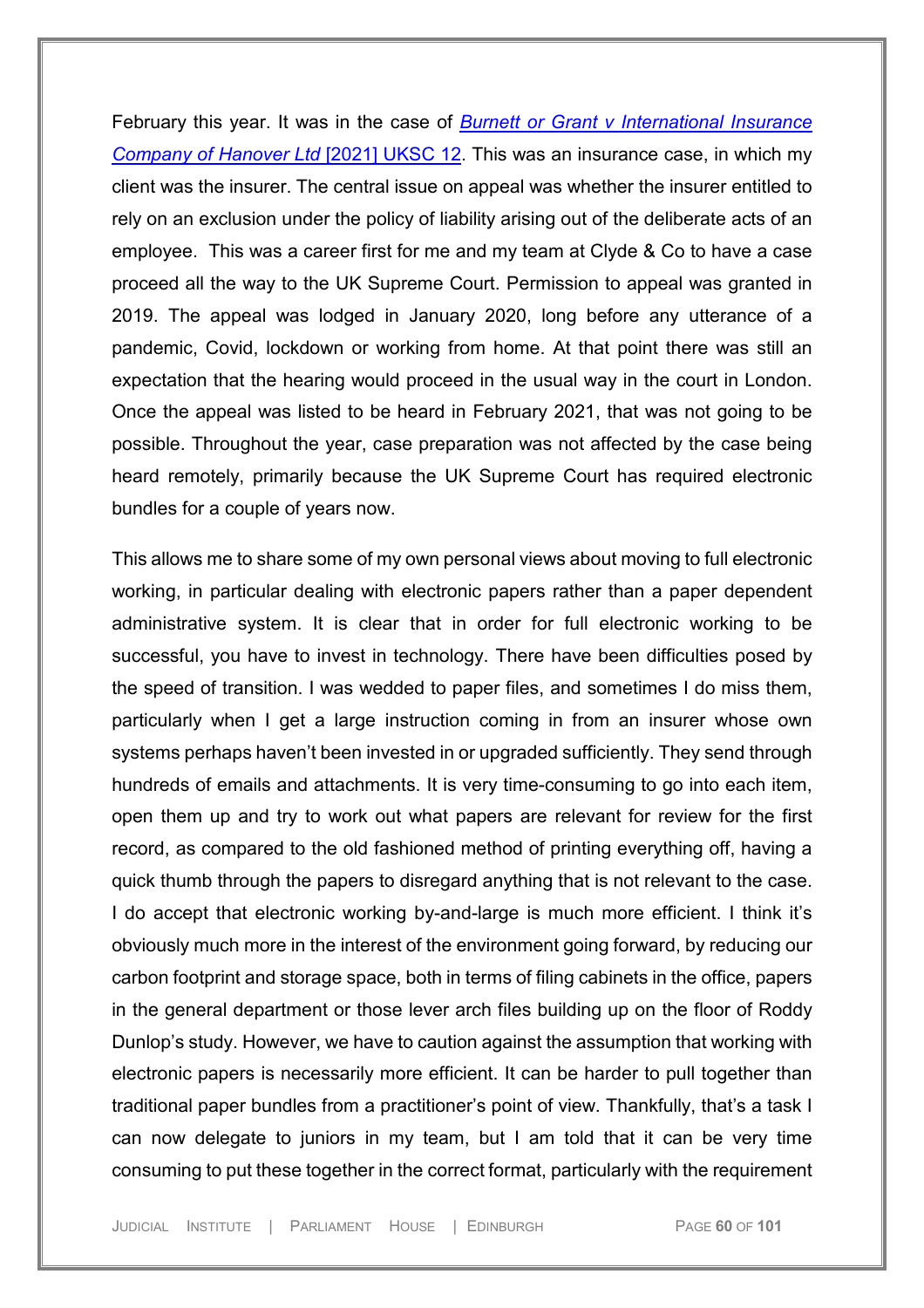for hyperlinks. However, I do think it's quite clear that when working properly, the use of electronic papers will reduce the length of time spent by the court and counsel looking for pages during the submissions, or ensuring that there are standardised reference points when passing papers on to witnesses to refer to.

It does still cause me to break into a cold sweat when I think back to the day before my UK Supreme Court hearing in February. We had lodged everything electronically by the court deadline. Papers had been accepted in the correct format by the court registry, but first thing on Friday morning I received an email from my senior counsel advising that he received an email from the registry saying that one of the Justices was unable to view the electronic documents on screen. We were being asked to rescan and submit the entire joint bundle. The difficulty was that half of the hard copy papers were sitting in the respondents' agents offices up in Aberdeen. The other half were in my office. My trainee, in charge of dealing with the creation of the bundle, was working from her parents' home in Lanark. So you can imagine just what then ensued over the course of that Friday, trying to engather all the hard copies, have them scanned again and resubmitted in time for 5pm that day - only to then be told that after all the first version of the bundle could in fact be seen on a different screen. This is a small anecdote I accept, but we do have to caution whether electronic working can always be the panacea and be much more efficient, compared to our traditional paperbased system. A lot of that depends on investing in the technology of the future and the training and education of users.

The UK Supreme Court hearing itself ran very smoothly on WebEx, with only the Justices and senior counsel having access to it. Aside from minor Wi-Fi connection issues, requiring repetition of questions, it was a very easy hearing to follow. Discussions before the appeal included whether the remote platform would make the Justices less inclined to interject, but I found this was not the case. Both sides received challenging interventions throughout the submissions. As a viewer, I found it fascinating to watch that level of judicial intervention, at a level that I had never witnessed before. Indeed, in terms of how both senior counsel dealt with the questions, it was very much an example of advocacy in its finest moment. Only the President and counsel speaking at the time would have their microphones on. If Justices wished to interject, they would raise their hands, their microphones would be switched on, and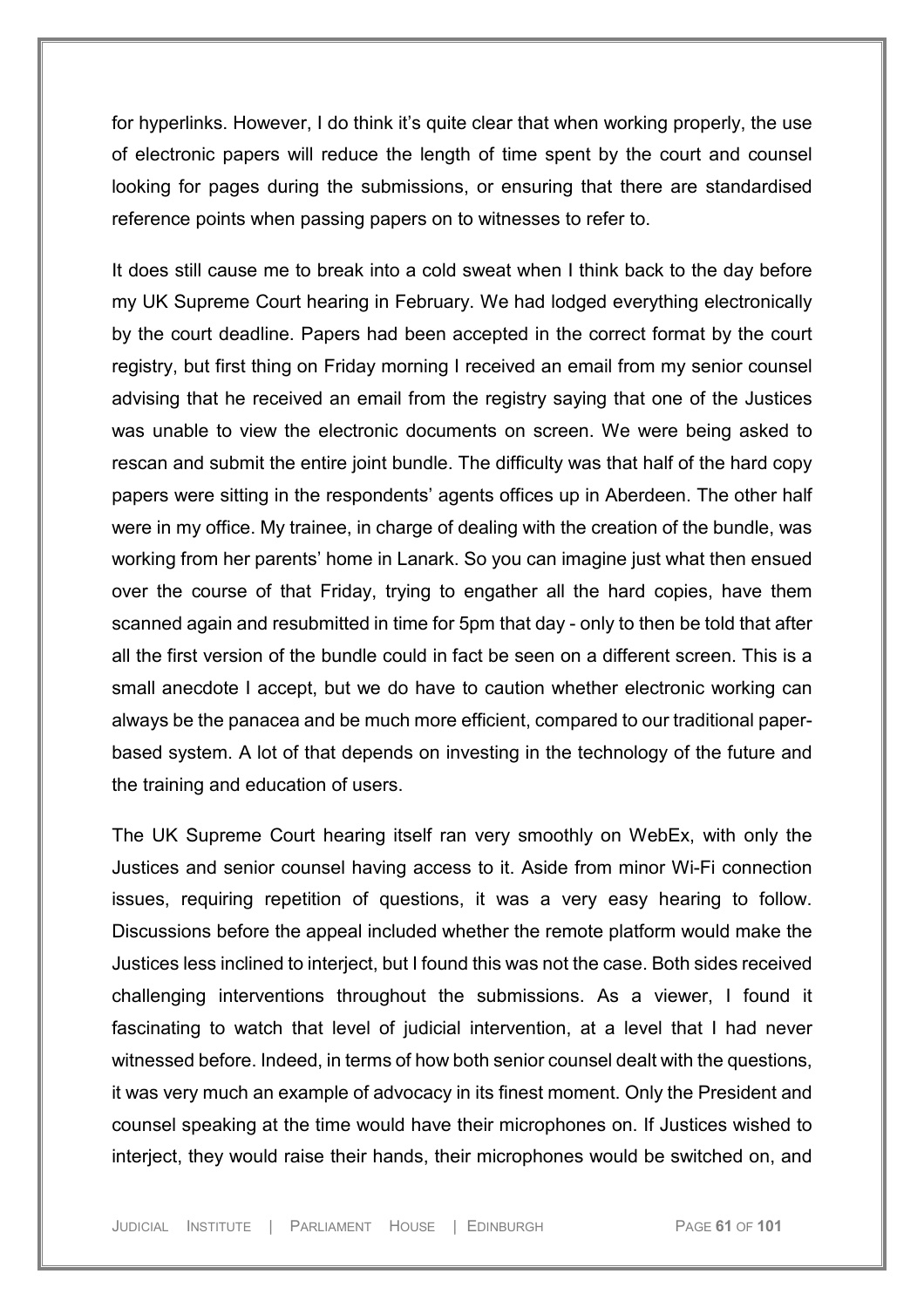we found this avoided speakers cutting off each other and it did work very well. It was easier for the UK Supreme Court to arrange for all parties to view proceedings because they have had their live stream process and procedures in place through the link on their website for a long time now. It does work very well. One of the benefits was that some members of my team who would not necessarily have been able to come down to London to watch in person, were able to watch the whole event.

Equally, there was a lot missing. I would turn to a couple of paragraphs in Lord Pentland's paper, which resonated with my own experience, and that of my colleagues and clients. Lord Pentland refers to the absence of formality and dignity that should characterise a court hearing, there being no sense of the court as a place, the rituals and symbols which reflect the authority and independence of the court are missing, and the atmosphere, which resembles a mere business meeting rather than a court hearing. That absolutely sums up my experience of going to the UK Supreme Court for the first time. I wasn't able to meet my client, who happened to be London-based anyway, outside the door of the court with the rest of my legal team, and wasn't able to experience the atmosphere and the vibe inside the courtroom. Importantly, we weren't able to share the post-match experience, as we stepped out on to a busy street in London, and perhaps onto a more convivial setting such as a pub or restaurant.

These may be small, minor points to consider in the great scheme of all of the challenges of the last year but they are still ones we have to consider. How do we build relationships if we don't have those shared experiences in person? Much of that has been covered by Roddy [Dunlop] in his paper and in his presentation this morning. This is one of my biggest concerns about moving to more remote hearings and less in person. I am all for a hybrid system because there are efficiencies and savings, particularly from a client perspective, and at the procedural end of the spectrum, where there can be a lot of time saved through not having to travel or wait outside the court in a motion roll hearing, for example. But how do you replicate that relationshipbuilding during that so-called dead time? My real concern is the lack of human engagement that's been built up over generations, hundreds of years arguably, within a very small, close-knit legal community, is at risk of being lost if we don't go back to in-person advocacy and hearings.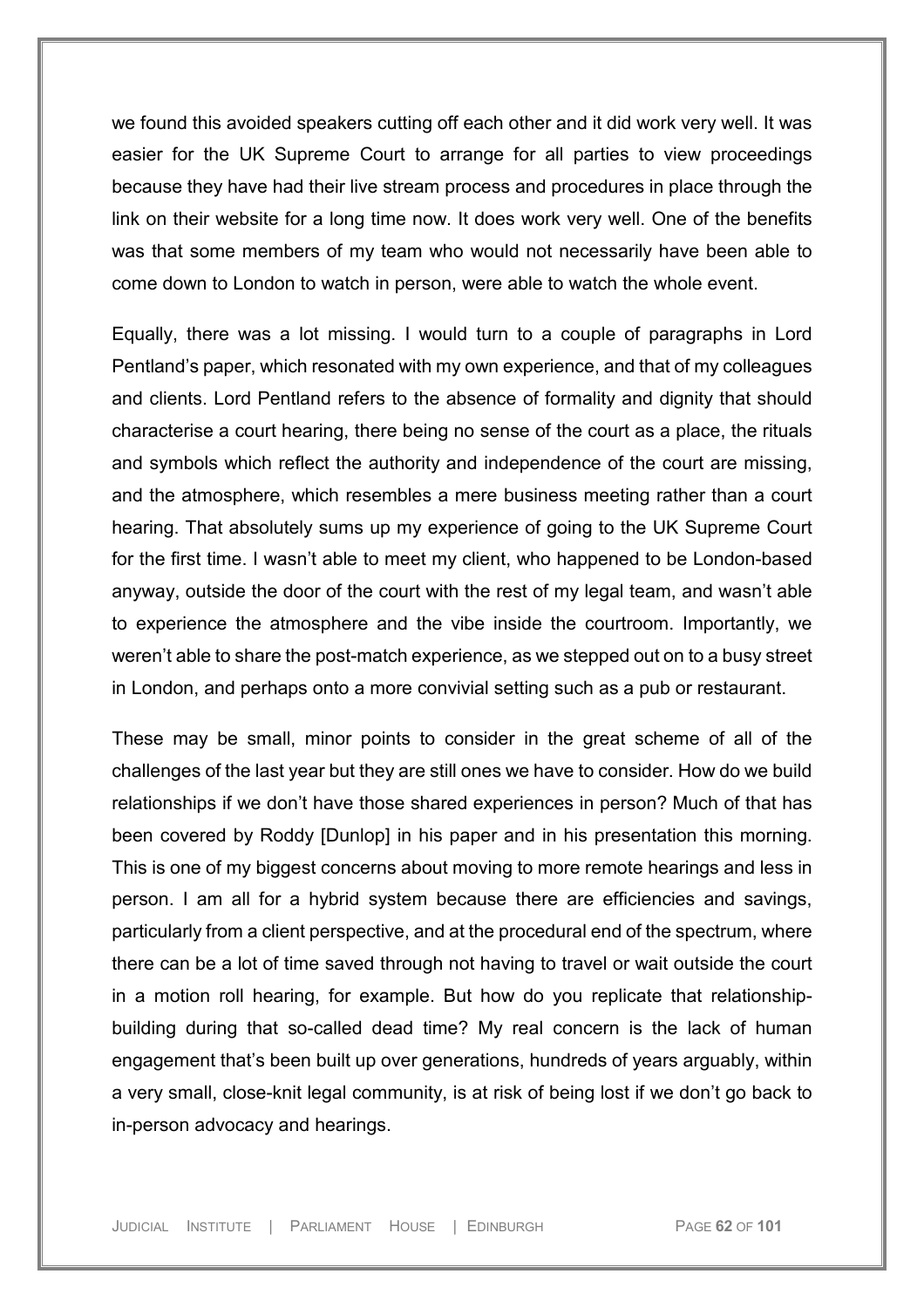I include as part of that the pre-trial meetings with counsel as a part of the civil litigation process. Yes, they are all done very well on Zoom, but you don't get to build your relationship with counsel. I have a duty at this stage of my career to ensure the next generation of lawyers, whether a trainee, newly-qualified solicitor or a junior associate, has the same experience I have had over the past two decades. If we don't move back to a situation here we can see each other in person, how will the new generation of lawyers know who to instruct in the future, or be aware the identity or personality of sheriff or judge in their case which will have come across in previous hearings? They may get to watch fine examples of advocacy on video, but what about all the less fine examples they might pick up on if they are sitting in the physical environment of a courtroom? I have had the fortune on instructing the likes of Roddy Dunlop QC many times in my career, and I hope I will do so in the future. I do so because he's a brilliant advocate, one of the finest in the country; but I also do so because I know him very well from time outside the courtroom, a pre-trial meeting or on a train travelling to a hearing. The next generation would not have that opportunity; to be able to advise their clients on who is their preferred counsel if they have not had the benefit of that relationship-building. They may not be able to build a relationship or rapport with their opposite number, if they have less opportunity to see people in person as well. It has worked because it has had to, but that does not mean it should continue in the future. My concern is that if we do not move to a more blended, hybrid format, then it is the next generation that misses out. Thank you.

## **Questions and Discussion**

Q. On the issue of who should decide whether a hearing is remote or otherwise, is it appropriate that parties' representatives should seek to agree whether any hearing should be heard in person? To what extent is proportionality an important factor in whether a hearing should be conducted remotely and if it is accepted that remote hearings are cheaper, will access to justice be served by a system where one party can refuse that option and force a more expensive in person hearing? Finally, why should the decision of whether to conduct a hearing remotely be directed to the bench and not to parties?

A. LP: Insofar as the first question, the court should have regards to parties' views, particularly where they have an agreed stance. Where the parties agree on the form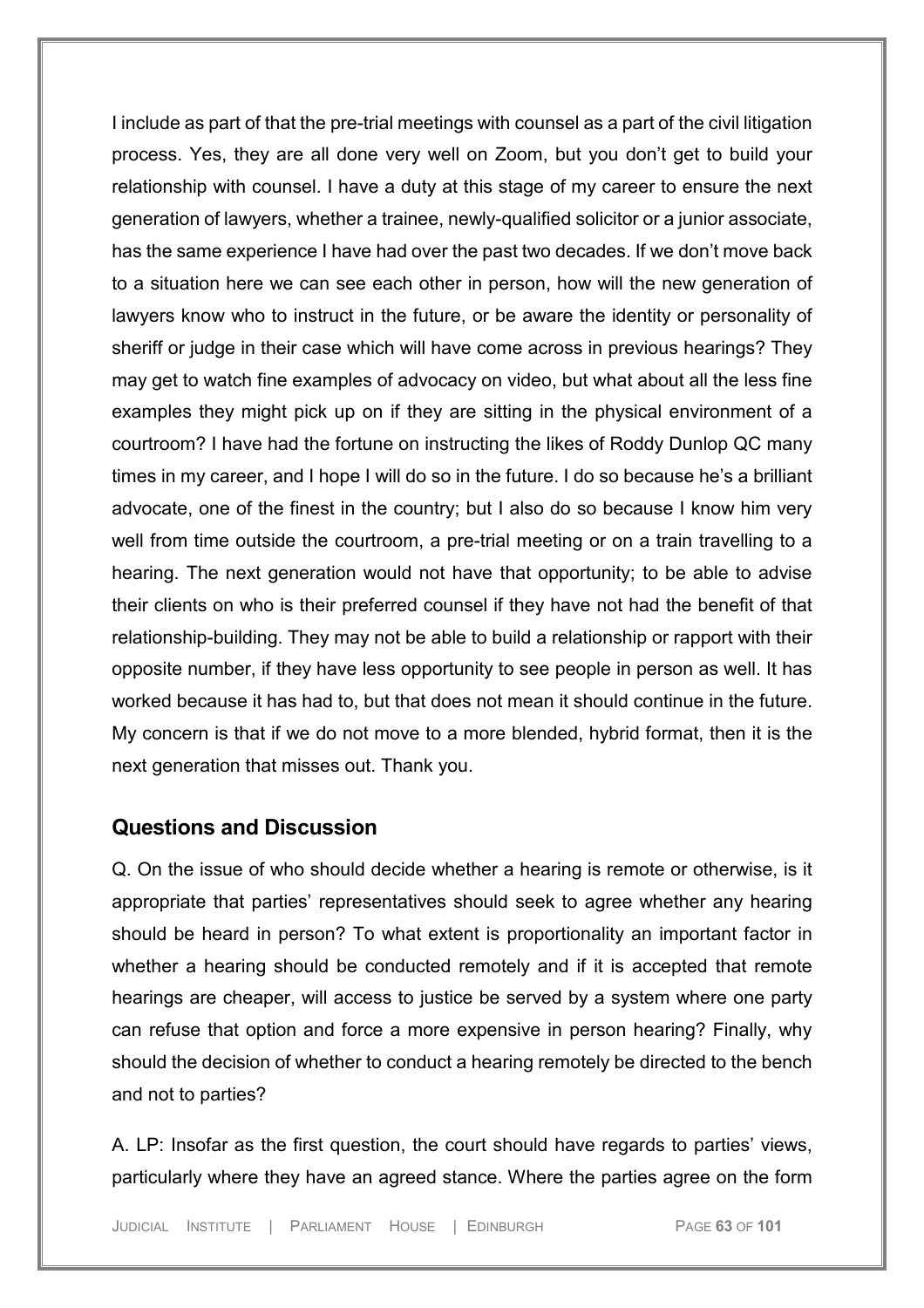of hearing, then that should be an important but perhaps not determinative factor for the court in reaching its decision. My own view, is that if parties say that a dispositive hearing would be more appropriately conducted in person then the court should normally give credit to that. It is the responsibility of the court to provide that and in person hearings should not be denied to parties whom we ultimately have to serve. With regards to proportionality, on one view, that might imply that considerations of cost and efficiency could outweigh the best interests of justice. I have serious reservations about that.

A. VM: Every case has to turn on its own merits. It is not the case that the question of cost should be determinative of whether a case should be heard in person. That might be different if there is a particular issue the court has to consider in terms of costs, and where a hybrid system may be fairer. We have got to be careful of situations where parties have disproportionate resources. The answer would be that it turns on each individual case and a hybrid format may be the answer.

A. RDQC: The proposition I was advancing was that it would be odd that where both parties wanted an in person hearing, the court might decide otherwise. If both parties come to court asking for the same thing then the starting point should be that the court should provide that. That is a different issue to parties vetoing remote hearings. One consideration would be where one party was economically riding roughshod over the needs of other parties.

A. SPA: I raised this in my talk to address exactly this situation. Clearly where parties are in agreement, that will impact upon the decision making process, but there must be retained a discretion the judge or sheriff.

Q. Another question is which type of hearing should take place with vulnerable witnesses/children and what safeguards should be put in place for party litigants? For example, should equality and human rights assessments be carried out prior to hearings?

A. LP: My own view is that I would seriously question whether cases involving party litigants should ever be conducted remotely. They will only be appropriate where it is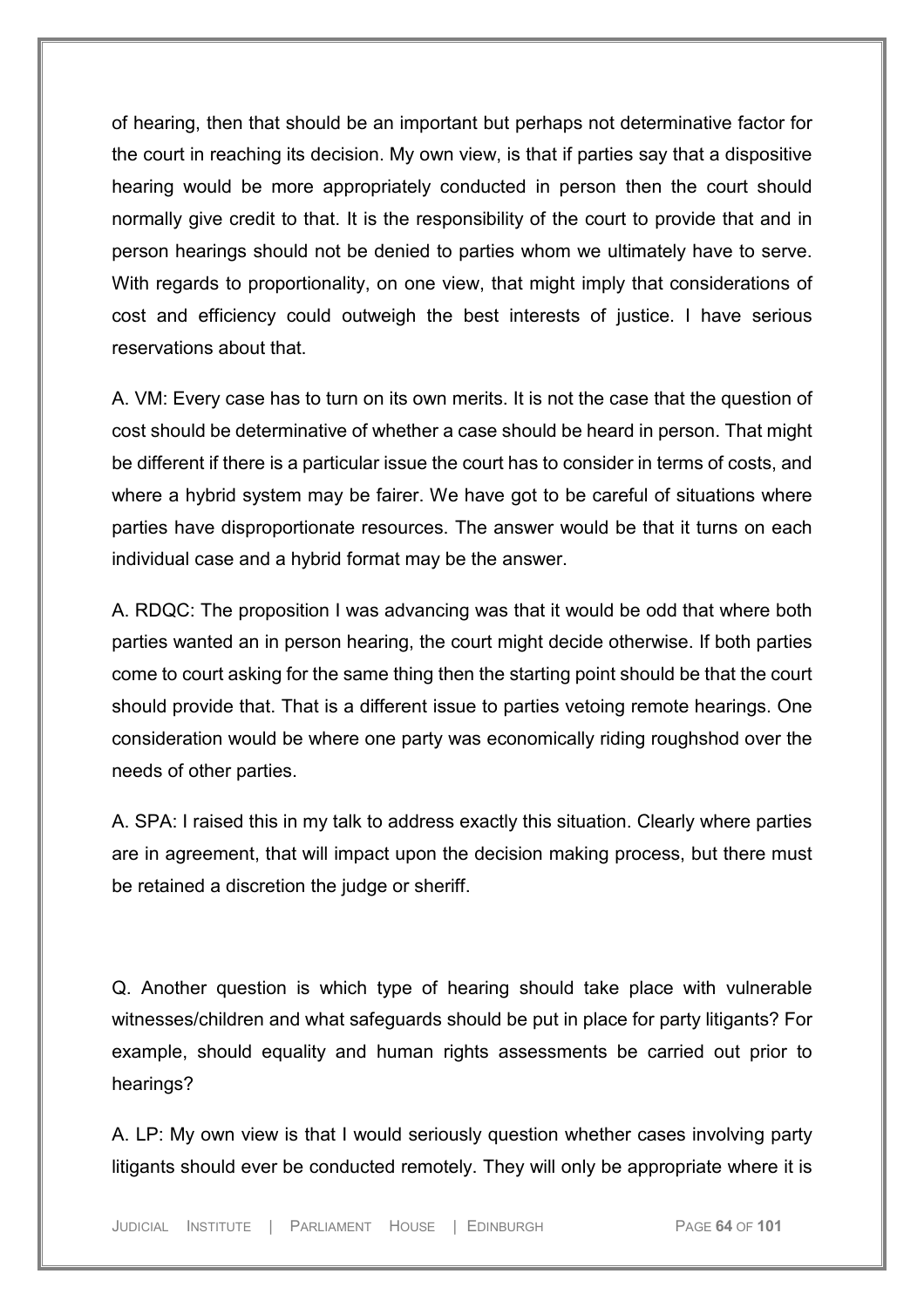entirely clear that the party litigant won't be disadvantaged. It is usually preferable that they come to court and address the judge wherever possible. That allows party litigants a greater extent of involvement in the hearing and in-person hearings allow judges to engage more meaningfully and in a more human sense. The Inner House has dealt with a significant number of party litigants in a variety of appeals. It is often exceptionally difficult for them to their present case effectively in a remote environment, especially where they do not have access to the technology or encounter issues using it. That can put them at a disadvantage compared to professional lawyers. The court and judges do our best to address those issues but it is difficult. With regards vulnerable witnesses, one of the great attractions of remote technology is the greater flexibility it confers on the court to allow it to do whatever is appropriate in specific cases.

A. SPA: My experience in the Sheriff Appeal Court insofar as party litigants is that there are some who feel more comfortable in a remote setting. They will produce a great deal of written material ahead of the hearing as that is their comfort blanket. I am not sure there is one size fits all. There needs to be an assessment by the judiciary as to whether that individual litigant is able to engage. You can get a sense of that from the written material. With regards vulnerable witnesses, there are certain categories of proceedings which are unsuitable for remote hearings, such as adoption, children's hearings and even section 11 orders. A measured approach is to look at how remote hearings work in other types of proceedings first and then assess them in the context of the more difficult categories which might involve dealing with individuals who have a whole array of issues which might prevent them from participating meaningfully.

Q. Has the fact that Scotland is a small jurisdiction assisted in making virtual courts work?

A. SPA: That would be an unqualified 'yes'. We have seen the very best of the profession during the pandemic. Everyone rolled up their sleeves and got on with it. That was partly because of the strong trust between solicitors, advocates and the bench. I presided over the first remotely conducted civil proof heard in Scotland, which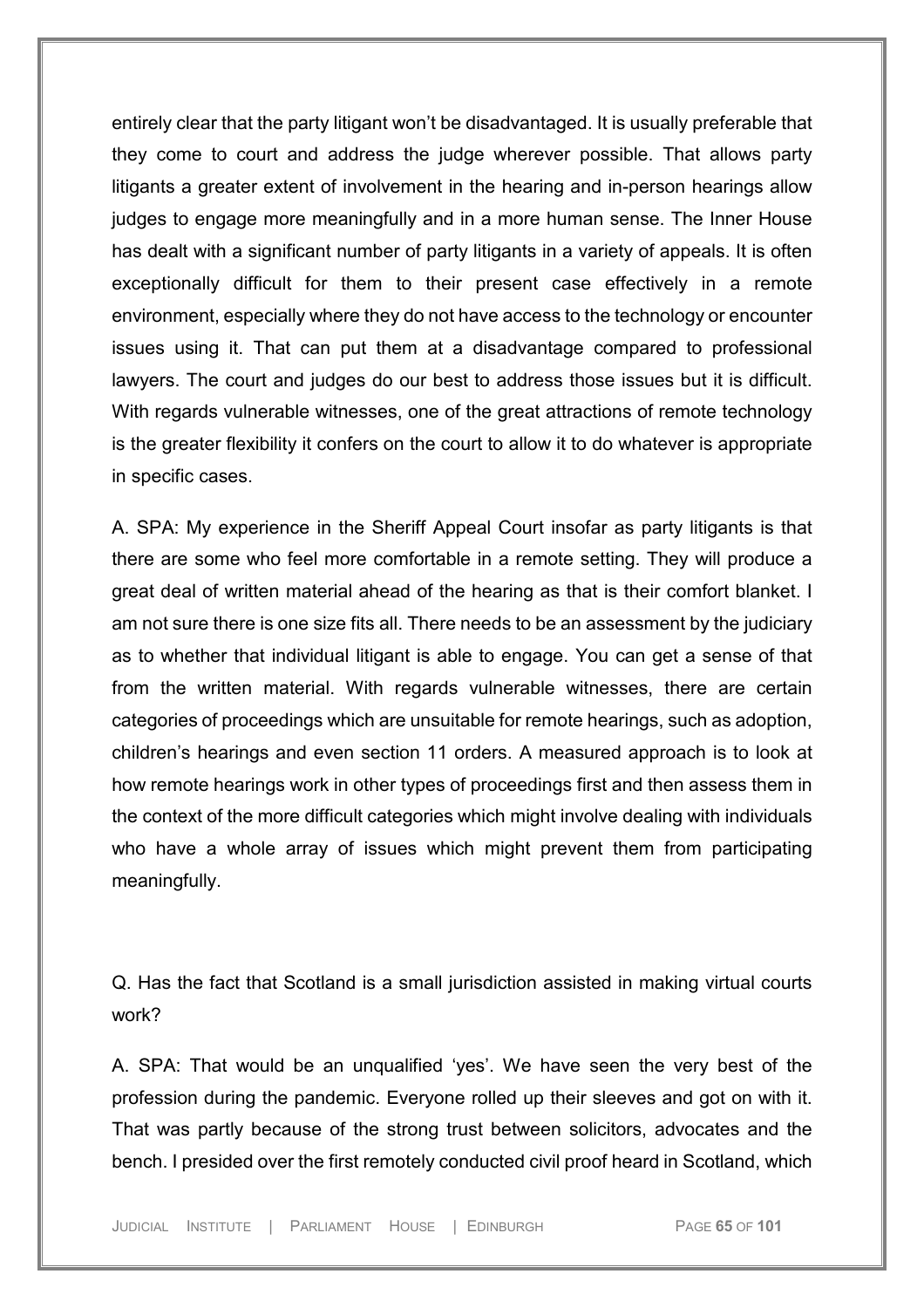involved two family solicitors working collaboratively together. The proof had been part-heard and was subsequently reconvened remotely. Had the solicitors not worked together it would have been impossible for me to have reconvened that proof at such a time.

A. RDQC: I agree wholeheartedly with that. Mutual relationships of trust have allowed progress. This feeds into a concern I have going forward which was evocatively discussed by VM. The real concern is that if we allow too much of our lives to be conducted remotely those relationships will be lost. Trainees aren't forming relationships with colleagues never mind their opponents. It is not healthy from a viewpoint of common humanity, never mind civil litigation and we can't let it endure much longer.

A. VM: For my own experience, I have had new starts join my team who, for six to seven months hadn't met any of their colleagues in person. In that context, it is a lot more challenging to build up a rapport. If you multiply that forward to five or ten years' time, I can't see how those relationships will be replicated in the longer term.

A. LP: I agree - one of our greatest strengths is the sense of community which binds together all participants in Scotland. We must be very careful that this is passed on to future generations. We cannot allow those advantages to slip away.

Q. This is perhaps a related point: are 'door of the court' settlements more difficult to replicate in the virtual world?

A. RDQC: I have to agree with the question. I've found myself running innumerable cases in the last 12 months which, had they been heard in court, would likely have been agreed prior to the hearing. You cannot replicate the door of court discussions in a virtual existence. There are two reasons for that. The first is fear. There is a sudden realisation on the part of the client: "this is happening, I am about to be cross-examined before a Senator of the College of Justice". It is real and it is happening. That realisation can sweep away snagging aspects of a settlement. The second is that being there in real life facilitates discussion. You are speaking to your colleagues, you're having a coffee or walking up and down Parliament Hall and you have that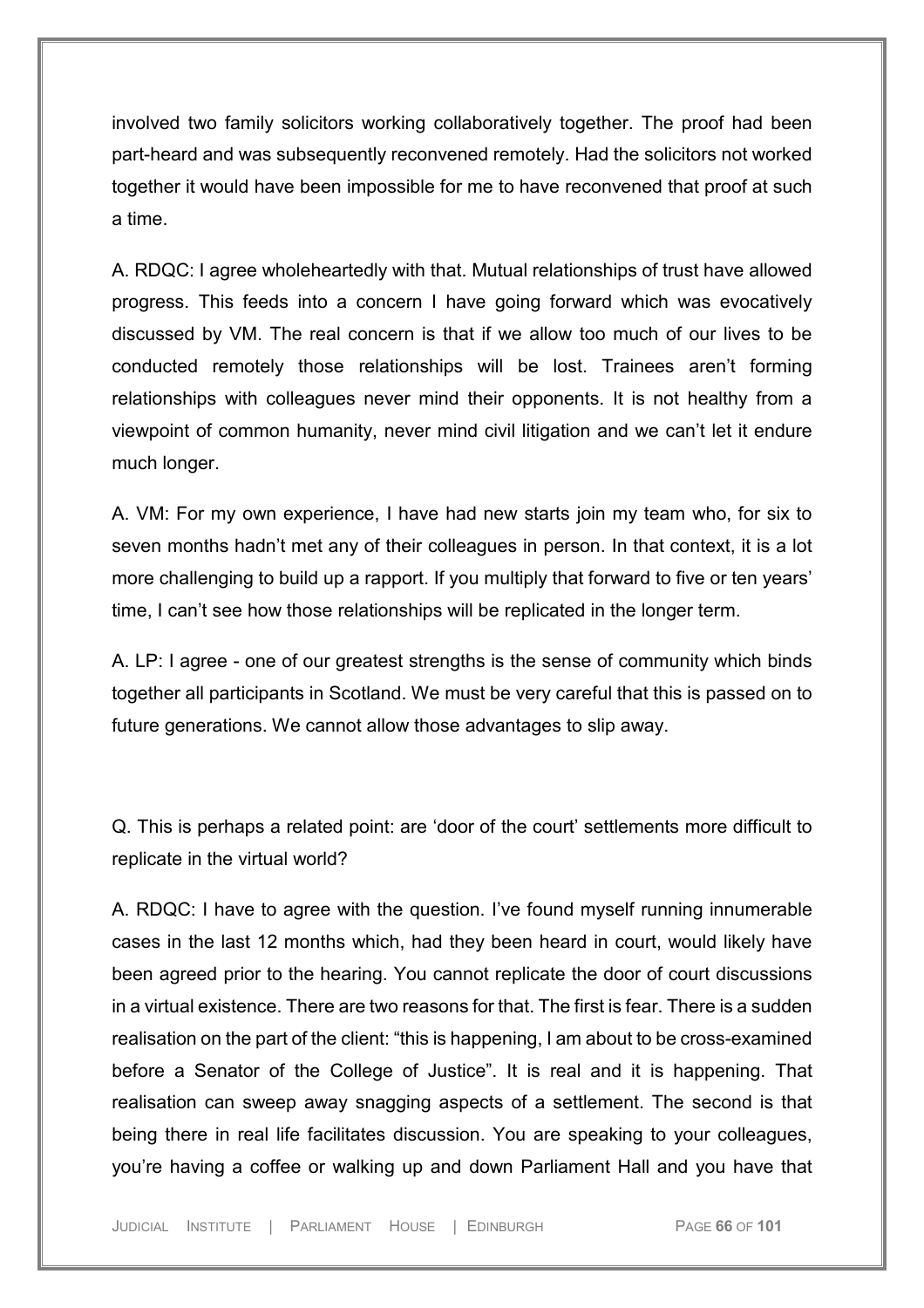discussion. The wheels are oiled and settlements happen. You could force people to come on screen 15 minutes before hearing but is that really going to work? Humans being put in a room together are far more likely to come eye to eye than on a screen.

A. SPA: I wonder whether we need to look at that question in a different way. Should the question be "*why do door of court settlements happen*"? Where that happens, parties are delaying justice for other litigants. What can we do to prevent those type of settlements? Perhaps by way of a pre-diet meeting. I appreciate that even with that there will be some who nonetheless wait until they are on the steps of court to close the deal. We do need to be a little more creative to ensure we are not discharging proof diets as a result of late settlements.

A. SD: The same issue is true of criminal cases. We are talking about human behaviour and failing to resolve matters before the day of the trial. The introduction of section 196 gave parties the incentive to sort things out in advance. Maybe a similar inceptive or punishment should be introduced in civil matters.

A. RDQC: That is a well-made point and the very point which prompted Lord Coulsfield's reforms which resulted in a mandatory pre-trial meeting. Similarly, it is not mandated in the rules but there is an almost universal practice of commercial judges requiring the parties to have a pre-proof meeting. It is just human nature to put off that decision until your hand is absolutely forced by the door of the court.

A. LP: For as long as I can remember, judges have deprecated late settlements. No doubt in theory they are undesirable, but aren't they just another inherent and inevitable feature of the human-driven process of resolution of disputes? The conversation is part of a wider one of the fundamental importance that court carries a sense of place and the effect that has on parties. We have to be extremely careful to preserve and maintain that level of formality and dignity in remote proceedings

A. VM: We also shouldn't simply be focusing on settlement when thinking about the impact of the door of the court. The point also arises with the discussions parties have subsequent to certain procedural hearings, for example. You don't get that after switching off your camera.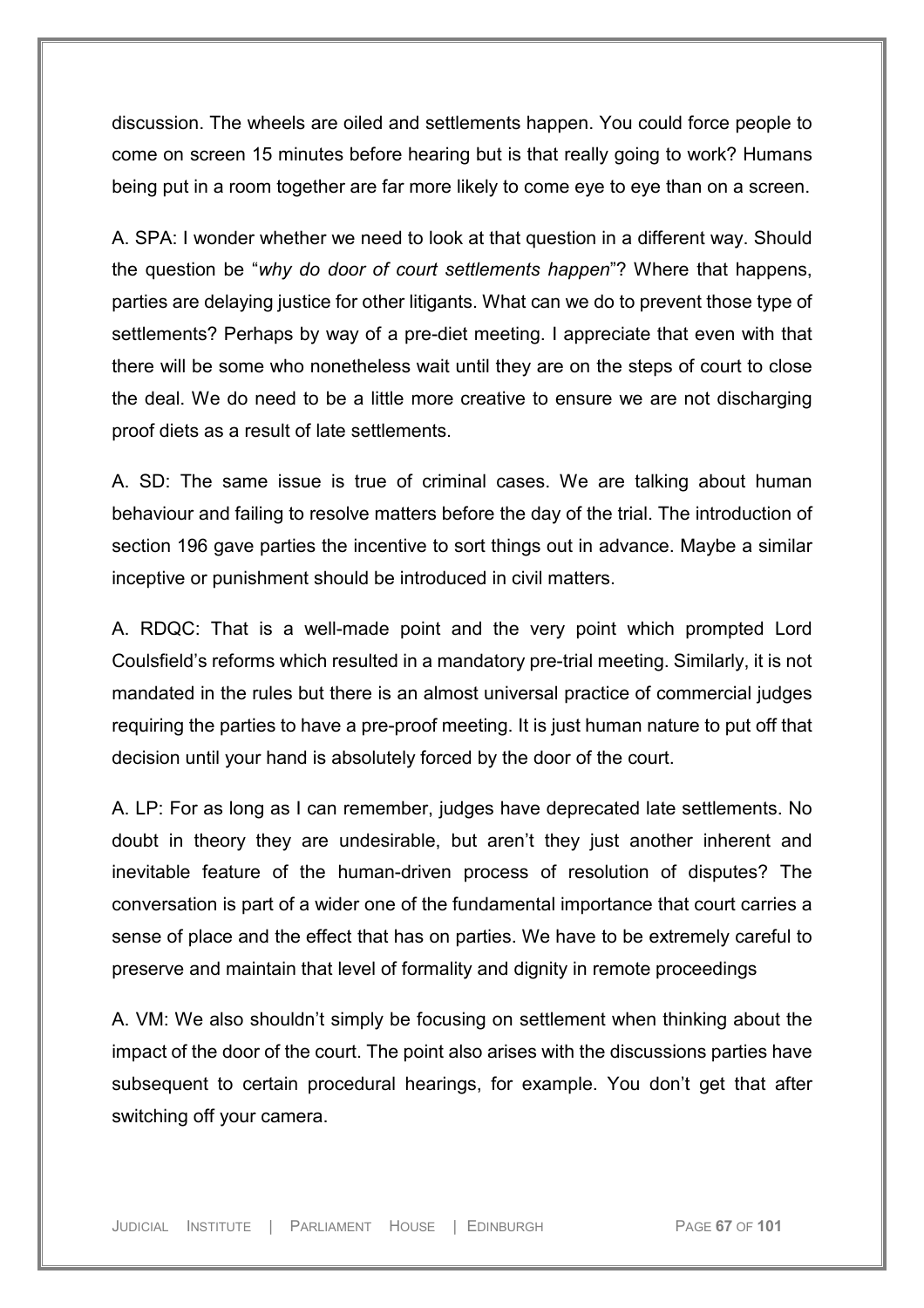A. SC: My view from a judicial perspective is that judges will require to reflex their judicial case management powers and pay close attention to these issues once hearings are up and running. We will require to use those powers in a proactive and constructive way.

A. LP: And undoubtedly we're going to have more tools in the box now.

Q. (directed to VM) There has been discussed the creation of a hybrid model for appeal hearings - could you unpack that?

A. VM: I think this is a much more difficult nut to crack. I think that my comment in relation to hybrid hearings was in the context of anything other than appeal hearings. The nature of an appeal hearing lends itself to be either or. Evidential hearings are where I see hybrid hearings working.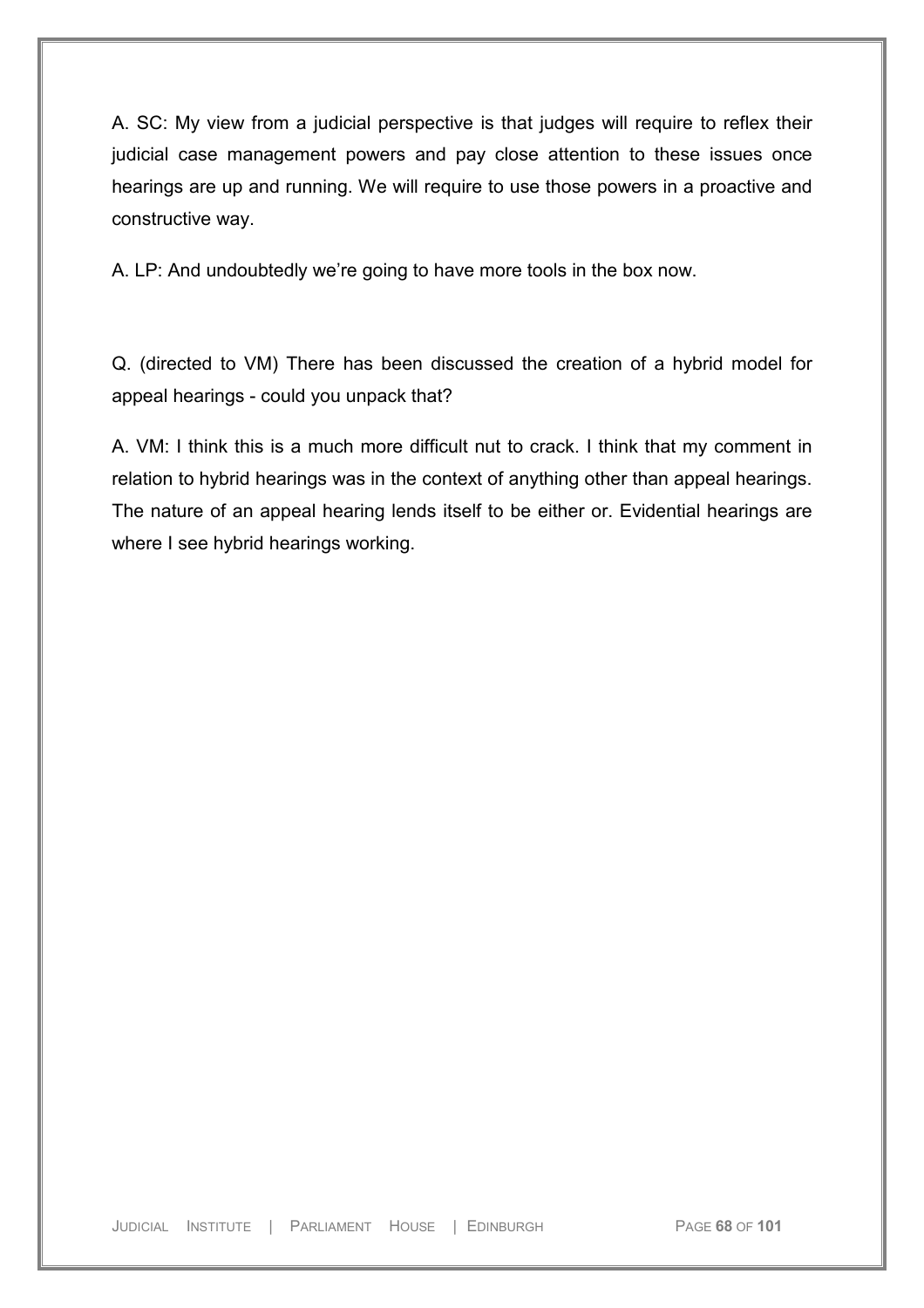## **Session 3: Proofs**

## **The Hon Lord Tyre**

Good afternoon. We turn now to the remote conduct of proofs. In relation to returning to in-court hearings generally, my ultra-sensitive antennae have picked up a wind blowing in a particular direction, or at the very least a fresh breeze. When we turn the conduct of remote proofs, even over WebEx with microphones muted I can already hear the sound of barricades being erected. You have a written paper narrating experience in the commercial court where we have been conducted proofs remotely for a year now. I will take that as read and focus on how things may progress from here. At the outset, I should say my experience is based on commercial litigation. Very different considerations may arise in family law and child law cases. There may be less difference between commercial cases and other types of case. One should not assume that issues of credibility never arise in commercial litigation. Whatever I do say is a personal opinion.

The theme of this conference is to consider what aspects of remote hearings should be retained in future. As an introduction I want to highlight some of the aspects of the remote hearings that in my experience have proved problematic; in other words, all the things which are not good. To my mind, the major issue is not one of assessment of evidence, but simply of problems with technology. During the last year we have all got better at doing things remotely. I'm disappointed that the technology generally has not improved at the same rate we have. Most irritations and disadvantages of conducting proofs remotely arise out of technological issues. Many of these are outwith SCTS's control, but some of the statements in the SCTS paper remain aspirational. Almost every day, there will be an interruption in someone's internet connection or a problem with their bandwidth. That is not confined to witnesses giving evidence from their own homes. It is just as likely to happen when a witness appears from a solicitors' office or, indeed, with counsel from the Advocates' Library. We are at the mercy of automated systems which cannot be controlled locally. I expect some will have experienced that exciting feeling when your VPN announces in the middle of a hearing that due to inactivity it will switch itself off and restart in 60 seconds. Another a continual bugbear is the electronic numbering of documents. We seem to have managed to import into the era of electronic documents the familiar principle from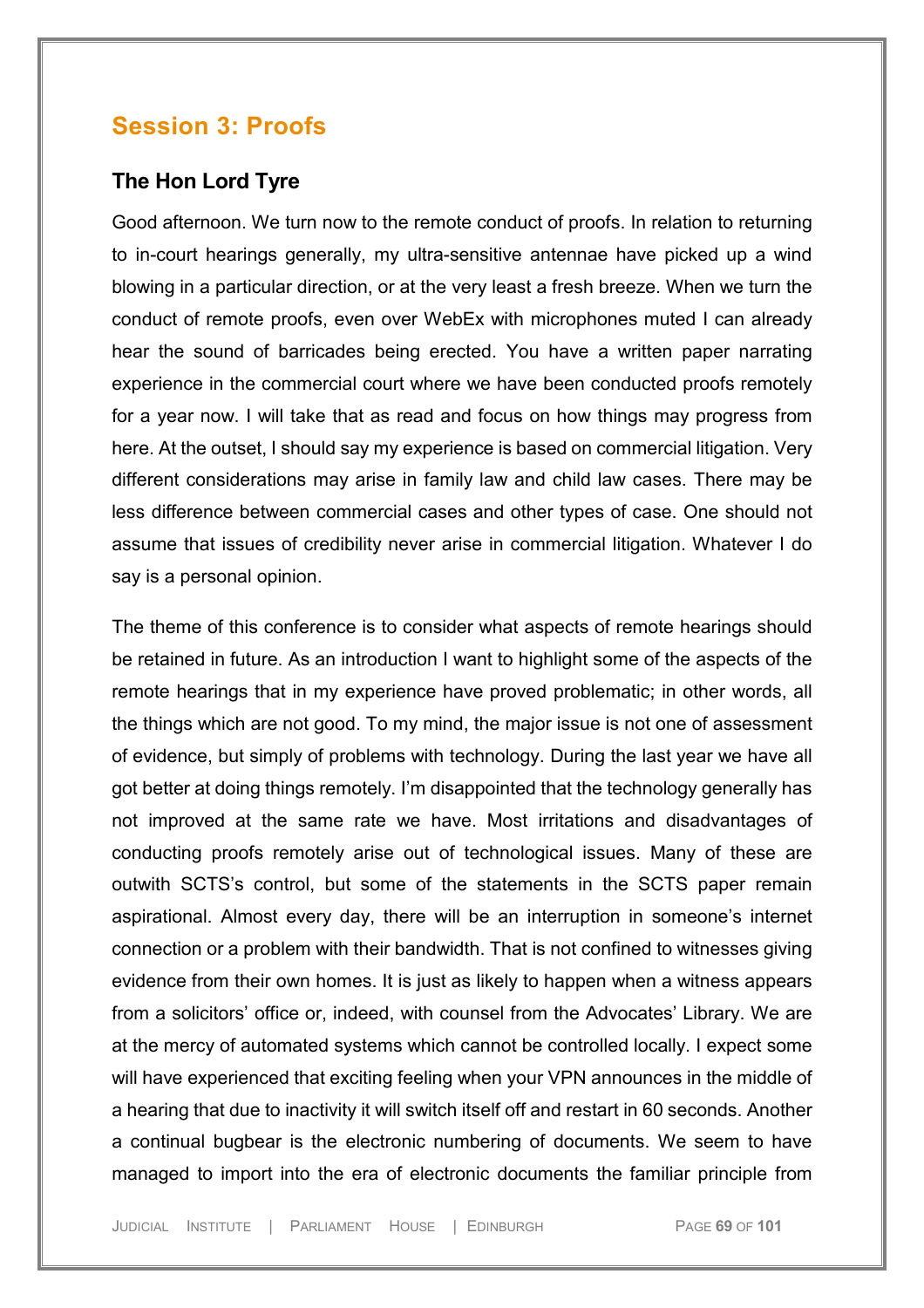paper days that everyone in the room has different paginations. That is a problem which hasn't been solved yet. I'm not suggesting any of these problems are insoluble, but that after a year we haven't got there yet.

Some other technological irritations cannot properly be described as flaws. They are inevitable features of taking evidence from witnesses on a screen. One is the variable appearance of witnesses on screen because one has no control over the witness in contrast to where they appear in person in the witness box. There will be variations in lighting. A particular witness' face may be in shadow. They may be further from the camera than you would want or may not be even looking at the camera, but instead looking at the image of the person asking them questions which may be off in another direction. Then there is the background against which they are sitting when giving evidence. Another aspect which particularly affects proofs which tend to last all day is that they are more tiring than in person hearings. We have heard today about the effects of communicating through a computer screen, but I do want to make clear that in commercial proofs we do have morning and afternoon breaks. We do not go on for two or three hours in a row. Our personal layout of screens, keyboards and so on may be less than ideal. Some of this may have come about because we have forced to adapt more rapidly than we had wanted. I have not given proper consideration to the layout in my study here at home because I've regarded it as temporary, but if it becomes clear what will retained indefinitely it will require more thought. The point is that instead of abandoning an aspect of remote hearings because it does not work as we want, we should consider whether we can rectify the problem identified. I hope going forward SCTS will be able to assist with whatever further hardware etc. we need to move to an indefinite situation.

The technological aspects have been the least satisfactory aspects of remote proofs, but I accept others have more substantive issues. That is the focus of this afternoon's conference, which I now turn to. One of these is that opportunities for oral advocacy have been diminished. I shall defer giving views until the questions section. Looming above all is the assessment of credibility. On this, the judges' perspective may be different from the advocates'. I can only to speak to that of the judges. In my view it has not been significantly more difficult to assess the credibility of a witness on screen than in person. It can be done; it is done all the time. In the commercial court, all of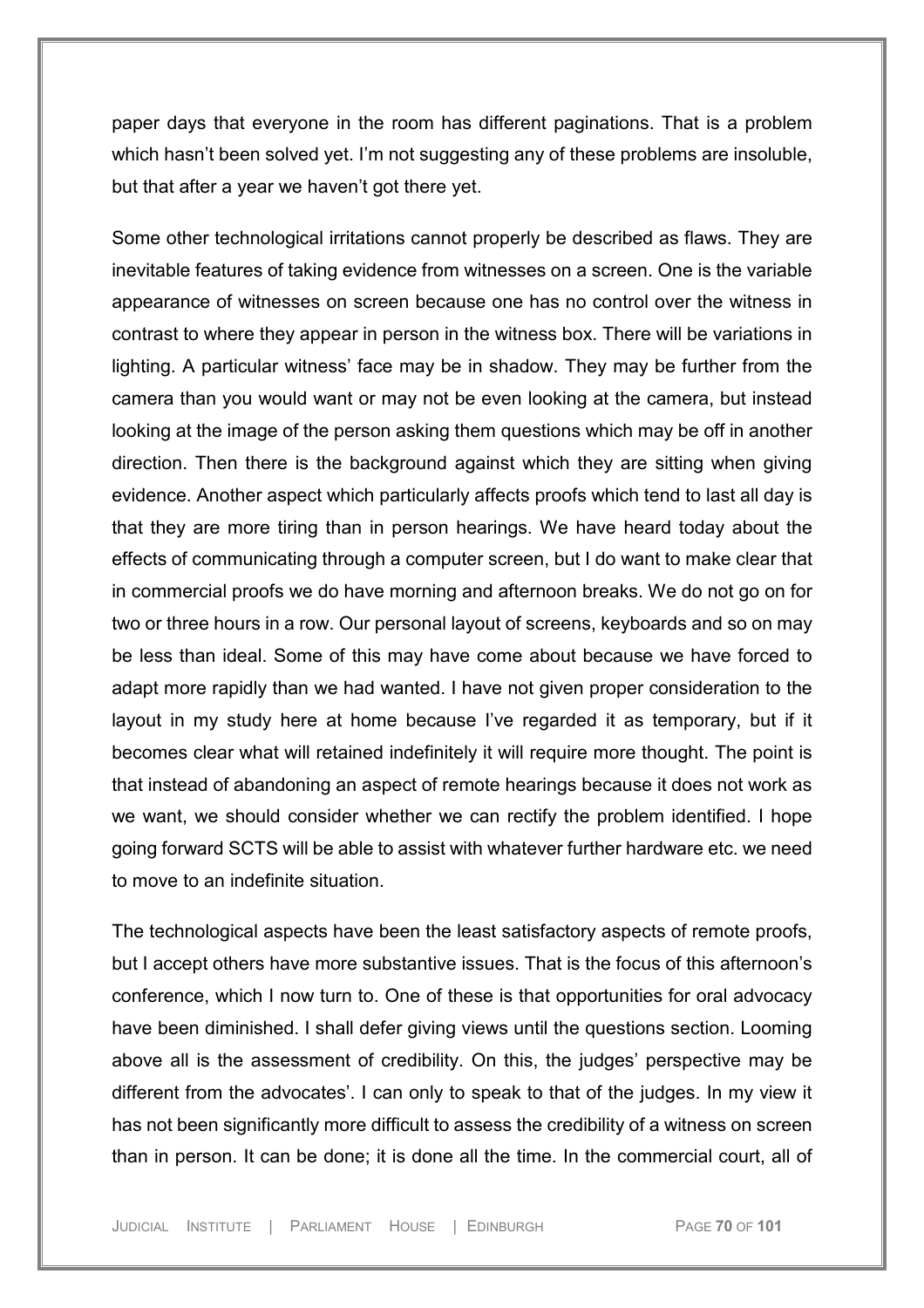the judges have issued opinions including assessments of credibility. Our experience is in accordance with the quotations from judgments mentioned by Flaux LJ. None of the factors identified by Hazel Genn making it harder to detect a lie or how to improve our detection abilities are affected by the witness and the questioner being remote from one another. There has also been discussion about a loss of formality, and the potential impact of that on the pressure on the witness to tell the truth. I would readily accept that absence from a courtroom may be advantageous, for example if a witness is to be warned for prevarication. They may conclude rightly or wrongly that there is not much a judge can do about it from the other end of the country. In less extreme cases, it has not made much difference to the willingness of witnesses to tell the truth. It is still a stressful experience. When it comes to assessing reliability, the removal of unnecessary formality may actually assist a witness in giving reliable evidence. It has not been my experience that the ability of counsel to cross examine witnesses effectively and in the way they want to do has been diminished. There have been some excellent cross examinations which provided me as a judge with every bit as good an opportunity to assess credibility. I acknowledge this is not necessarily applicable to every kind of case.

Overall, my experience of conducting remote proofs has been positive. I am not arguing for their retention as the norm post-Covid. The degree of success we have had in running remote proofs does not imply that it is the preferred way to do it. There has been an enormous shared effort by court staff, solicitors, counsel, judges and the parties and witnesses themselves to enable remote proofs to run successfully. I suspect there may be a big difference between cooperation in difficult circumstances to make the best of it and voluntarily deciding to continue to do it that way when it is no longer necessary. If remote hearings were retained in a way that departed from the consensus desire, I suspect that goodwill may evaporate.

One of those differences may be in our attitude to the tolerance of informalities. So long as there is the feeling of everyone pulling together, informality may be part of the process which we put up with. I do not mind hearing conversations between counsel who have forgotten that, because my name and face is not on screen, I can still hear and see what they are saying. That tolerance would need to be tightened if WebEx became normal practice, as mentioned by Flaux LJ. Looking forward, for my part I do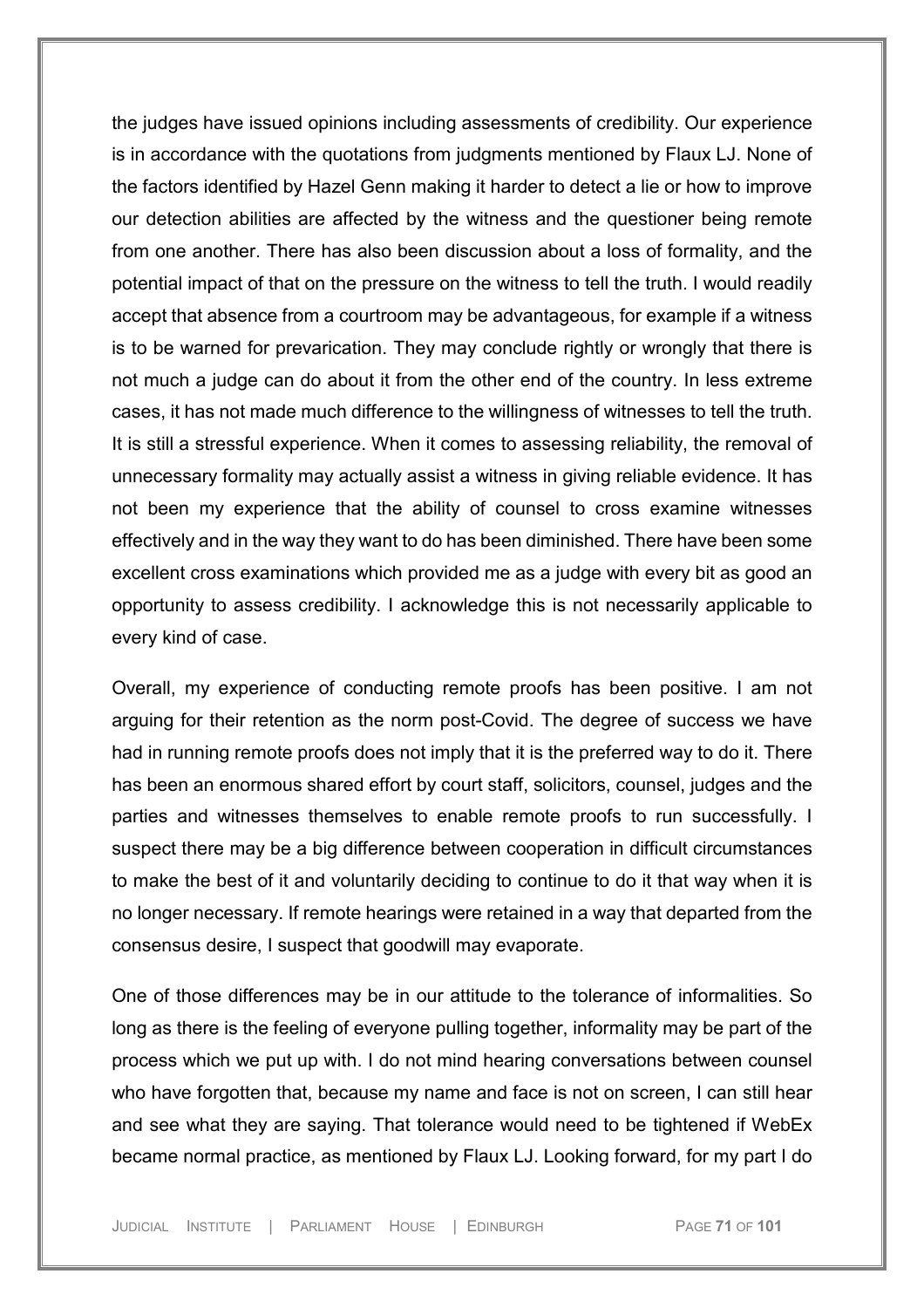not propose to imagine a world in which Parliament House is sold for redevelopment as a Scottish Enlightenment theme park, and the whole of the Court of Session moving online. I agree with the Dean of Faculty's point that it is difficult to see why the court should refuse an in-person proof if both parties want one. I assume therefore that most proofs will return to being conducted with at least the principal players - the judge, the clerk, counsel and solicitors - in the courtroom together. I consider instead what benefits can be retained in that situation.

One point already mentioned by Vikki Melville is climate change. Some of the practical developments of the last year have been very good for the environment. It may not be a reason in itself for adopting remote hearings indefinitely, but it is an important factor, and it is relevant to at least three of the potential permanent benefits that ought to be retained.

First, expert evidence. We were becoming more accustomed in the commercial court to hearing concurrent expert evidence, sometimes loosely referred to as hot-tubbing; where you have the experts on a particular issue for each side giving evidence simultaneously. In some respects, this can actually work better when conducted remotely with both experts on screen, rather than finding somewhere for them both to sit in a court. Each can see the other. The set up encourages dialogue and debate between them. That may not sit well with the traditional notion of cross-examination closely controlled by counsel on each side, but it is very helpful from the point of view of the fact finder. Here, there could be big savings in travel. Experts are often located a long way from Edinburgh; often on the other side of the world. There is a saving in time and cost in taking their evidence remotely, with very little lost. The same goes for non-expert witnesses who live a long way from court. I see no reason why we shouldn't continue to take their evidence remotely even if everybody else is in the courtroom. There is, however, room for improvement of the layout of cameras and screens, so that eye contact can be maintained.

That links into the subject of hybrid or blended proofs, where some evidence is taken in court and some remotely. Again, this can be retained as a possibility so long as deployed with due regard to fairness to both sides. Electronic documents prevent enormous wasted paper. We ought not to go back to the bad old days of collapsing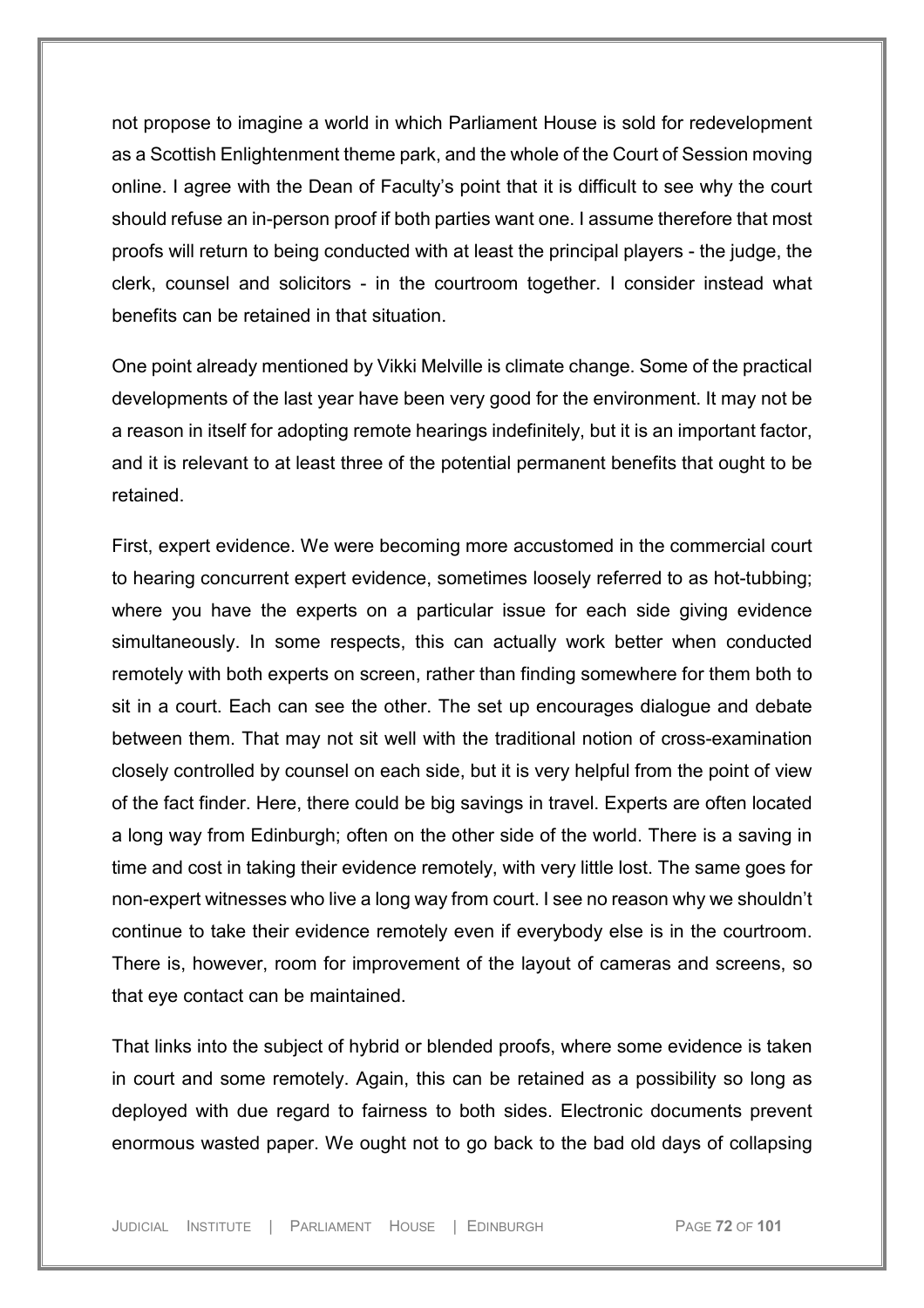lever arch folders with systems in place for electronic lodging. The systems are not ideal yet, but they are getting there.

It is not just of benefit to the environment: use of electronic documents is generally speedier than using paper. If a case is document heavy, there can be a dedicated operator whose job it is bring the documents on screen. If the paperwork is lighter that can be handled by junior counsel or a solicitor. If the judge has a second screen, you can be looking at the documents on one screen and the witnesses on another. I find this a perfectly satisfactory way of conducting the hearing. It is, as ever, for the court to retain control of the total amount of documents uploaded. It's too easy to shove it all up there. It is up to the court to ensure the volume of documentation doesn't get out of hand. A valid point made at a recent meeting of the Commercial Court Users' Group is that there is a lot of paddling under the surface by the agents to produce what seems like a seamless presentation of electronic documentation. That doesn't come without a price in cost and additional time. I accept that would be the case, but I hope as the technology improves that these issues can be addressed, so I don't see this is as a reason to go back to paper.

I would like finally to mention open justice. The availability of hearings on WebEx has made them easier to attend for the media and the public alike. For a proof I heard in April of this year, I never had less than 50 attendees a day, in addition to those directly involved. When my colleague, Lord Clark, heard the judicial review by Hearts and Partick Thistle football clubs, I understand he had 950 attendees. This is an important consideration. The advantage of WebEx is that speakers are automatically shown on screen. It is difficult to see how that could be achieved in a courtroom without the sort of investment that has been necessary for the broadcasting of UK Supreme Court proceedings. Perhaps there is another category of proofs that should remain remotely conducted, namely those with significant public interest.

I will finish on that controversial question. I hope what I have said has given you something to think about. Thank you all for your attention.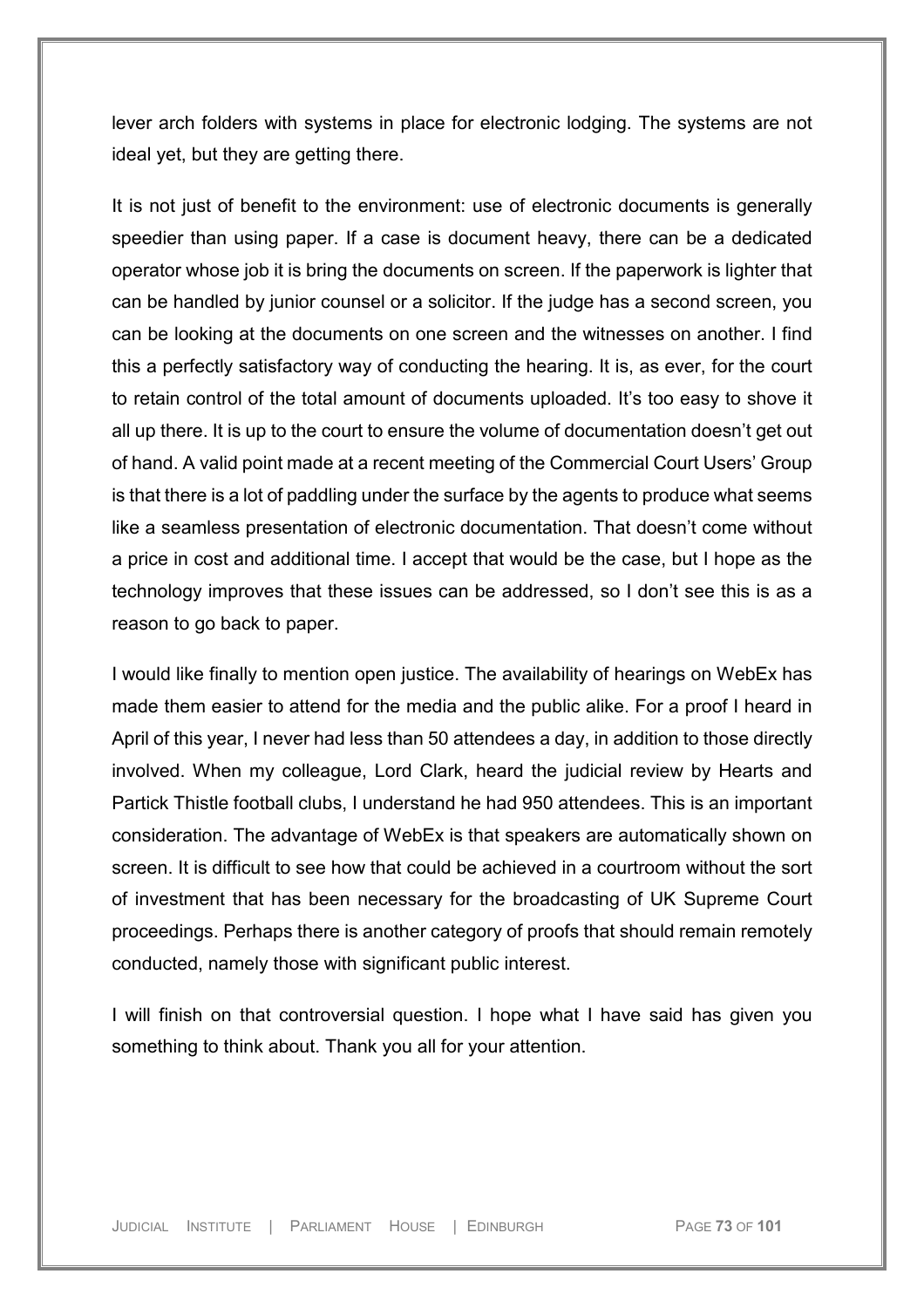### **Sheriff Wendy Sheehan, President of Sheriffs' Association**

I am grateful for the opportunity to speak on behalf of the Sheriffs' Association this afternoon. There has been a high level of shrieval engagement on a broad range of issues covered in today's programme. I will focus on the key points given the time constraints and will try to avoid labouring points already mentioned by other speakers.

Sheriffs are eager to engage with new technology, to learn and adapt to change. We have done so to a huge extent over the last year. We have had to develop skills not only in utilising technology but in effectively engaging with parties on digital platforms in a wide range of contexts.

We appreciate the rapid development of the technology for virtual hearings which has kept the civil courts running over the last year against the background of Covid-19. WebEx is a vast improvement on telephone conferencing. It works well as platform for many types of civil court business – in particular, as has been touched on by other speakers, in the Sheriff Appeal Court, the ASPIC - which is now a fully digitised court - and in relation to commercial cases. We accept that WebEx is likely to remain the default platform for civil/ordinary court business - where hearings are either procedural, based on written submissions or legal argument by agents/counsel.

The convenience offered to agents and litigants, particularly in sheriffdoms where travel to court may be significant, is acknowledged as is the fact that virtual hearings can offer increased access to justice for some litigants.

However, these positive observations come with significant caveats:

- There is a much greater administrative burden involved in setting up hearings, document sharing, upward delegation from clerks to the judiciary and the time spent in both preparing and tidying up courts;
- The efficient conduct of hearings is dependent on appropriate digital connectivity, speed and familiarisation with technology - we are still at the bottom of a very substantial curve in this regard;
- We appreciate the work being undertaken by the Civil Lab to upgrade ICMS, to devise digital processes and better document management systems. I am

JUDICIAL INSTITUTE | PARLIAMENT HOUSE | EDINBURGH PAGE **74** OF **101**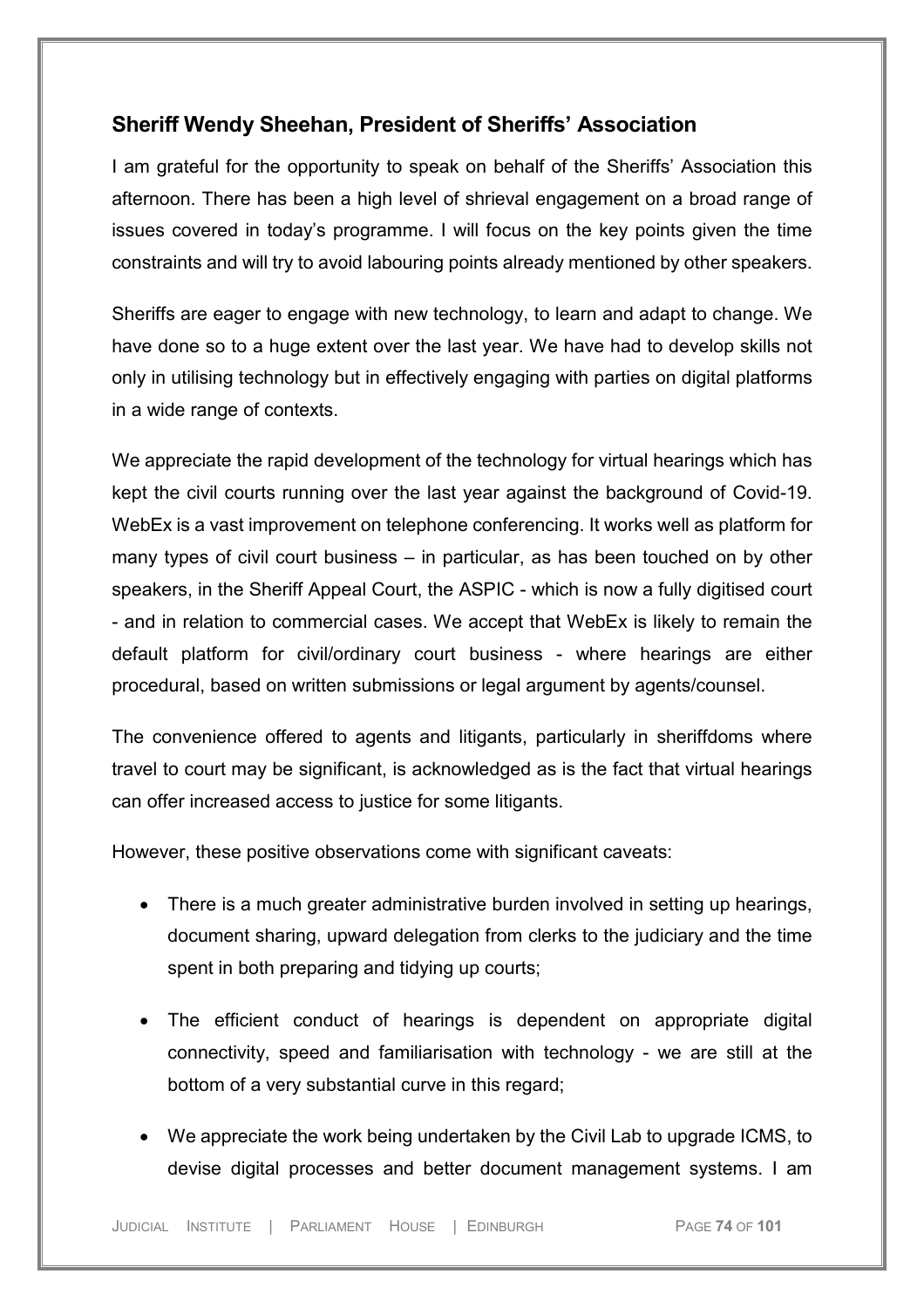delighted that both Lady Wise and Sheriff Principal Anwar are on the Civil Lab board. The importance of this work to sheriffs and the current levels of frustration encountered must be emphasised. We are keen to be closely involved in the development of ICMS. If we are given that opportunity, then it is more likely that user friendly tools will be developed which sheriffs will deploy with confidence;

• We have found dealing with high levels of business virtually to be challenging: 76% of shrieval responses to the survey reported that virtual courts have made their job more difficult. Many colleagues report occupational health issues – fatigue, isolation, orthopaedic and ophthalmic issues, low morale and loss of job satisfaction. Issues of judicial welfare should not be overlooked, nor can it be assumed that as we adapt to new ways of working that these will simply resolve.

#### **Evidential hearings/proofs**

Responses to the survey of judicial attitudes demonstrate that sheriffs care deeply about the integrity of the civil courts. Some concerns have been expressed about potential diminution in the quality of evidence

The direction of travel in the sheriff court has tended to involve an increased reliance on affidavit evidence in virtual hearings. Affidavits are filtered through the lens of the agent drafting them and may be a product of the circumstances in which they are produced. Sheriffs are cautious about placing as much weight on them as oral evidence.

Insofar as parole evidence is concerned, there is an increasing movement towards evidence by live link in the Scottish courts. The benefits to expert witnesses, other professionals and vulnerable witnesses are obvious. Remote evidence works well in many cases. Whist we are at an early stage in evaluating experiences of assessing evidence remotely in more contentious matters, in cases where there are sharp issues of reliability and credibility, most sheriffs remain of the view that the environment offered by a court room, where the flow of questioning and engagement with the witness is unchallenged by the sometimes stilted and flat experience encountered on a screen, is preferable.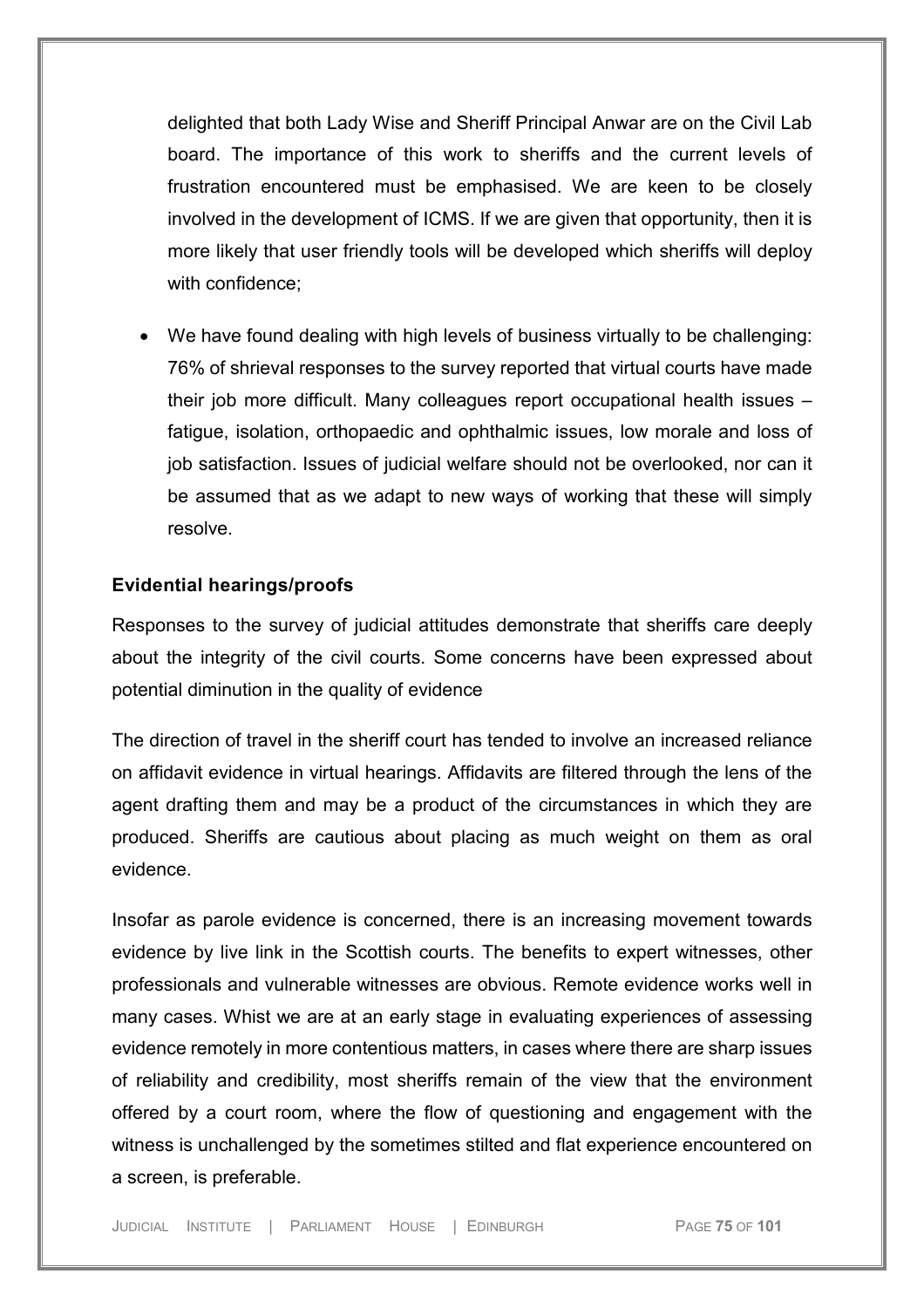Many so-called live proofs are in fact a hybrid of affidavit evidence, video link evidence from expert and skilled witnesses and in-person evidence from witnesses speaking to contentious matters of fact.

Sheriffs are at the sharp end of the judicial system. We hear a greater volume of cases conducted by party litigants who at best, are harder to corral and focus and who at worst, can present a real challenge to manage remotely where issues of contempt or prevarication may arise.

Cases with multiple parties also present greater challenges to conduct remotely as do those involving interpreters.

My most challenging experience of a WebEx proof involved a child being crossexamined following the joint investigative interview which comprised her evidence-in chief and in which she made allegations of paternal sexual abuse. Her parents required an interpreter to follow the evidence. The interpreter joined us on a live link from a cloakroom on a connection with terrible feedback and time delay, as a result of which she continually interrupted the child's evidence to shout over her in a foreign language. After multiple stops and starts and an acutely distressed child, we convened in a courtroom before her evidence was lost entirely.

It is our hope, that sheriffs will be trusted to manage cases effectively – focusing the issues in dispute and identifying the hearings where an in-person hearing is necessary in order to most effectively make findings in fact in a particular case.

I'd like to say a few words about some types of case which are less suited to virtual hearings:

Sheriffs often preside over problem-solving courts. This involves skilled interaction with agents and parties, the use of mediation skills and emotionally intelligent, welltimed interventions. This is very challenging on a digital platform. This type of hearing is most prevalent in family courts - in particular, child welfare hearings, which account for the bulk of private family law cases and a substantial part of the civil court programme in most sheriff courts. Well-managed child welfare hearings resolve cases prior to proof. The most effective child-centred decisions are made when the parties engage meaningfully in the process. The increased emphasis on involving children in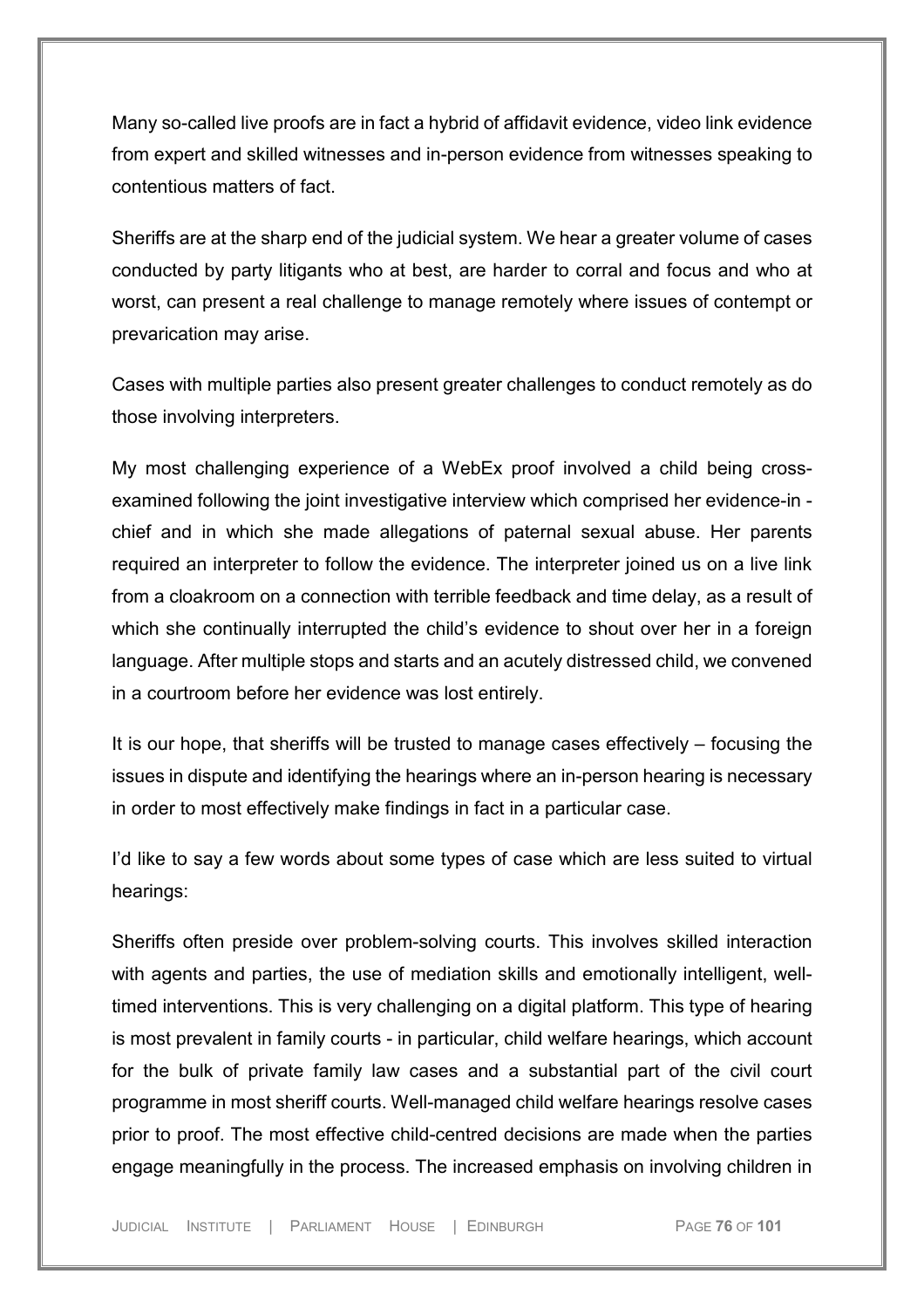these hearings and the requirement to explain our decisions to them will further exacerbate these challenges.

Similar issues have been encountered by sheriffs hearing cases dealing with adults with incapacity.

Our summary sheriff colleagues who undertake simple procedure cases also report difficulties in engaging with parties and attempting to resolve cases at an early stage, referring parties to in-court mediators or adopting a problem-solving approach to resolving cases prior to evidential hearings digitally can be very challenging.

As other speakers have observed - agents and parties settle cases by attending court and speaking to one another at hearings.

Whilst some of these challenges may be ameliorated by training and the development of judicial skills in conducting such hearings digitally, there is sometimes undoubtedly, a benefit in litigants attending court.

Multiple concerns arise in relation to adoption, permanence and children's referral cases. The birth parents of children involved in such proceedings often encounter digital poverty, learning difficulties and other adverse life experiences which make it virtually impossible for them to effectively participate in virtual proceedings, which at the best of times are difficult for them to understand. They are often acutely stressed, anxious and angry. They require to be supported by their agent in-person throughout the process.

Granting a child protection order or permanence order where the parent is on a screen, participating alone from home or worst still, as a disembodied voice down a phone due to their lack of digital connectivity, precludes their effective participation in what is a crucial decision about their family life. Having undertaken such hearings personally, I have real concerns, not only about fairness to the parties but also, even where the right decision for the child is made, about the depersonalisation and loss of humanity involved in the process. This is suboptimal at best and the view of many sheriffs simply inappropriate. Those concerns are not unique to the Scottish family courts.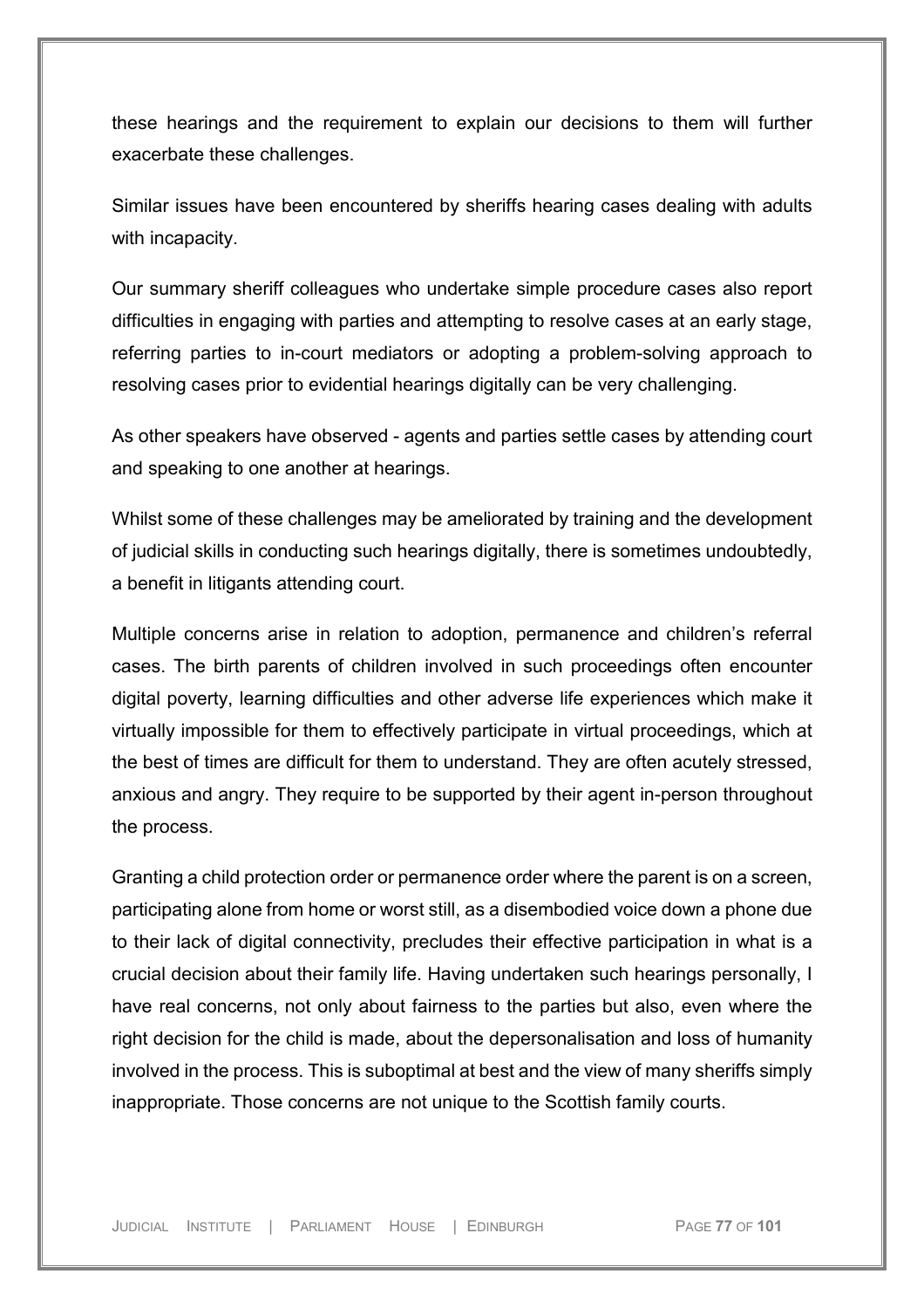The factors which are likely to underline the decision about whether a virtual hearing is appropriate in a particular case will vary but where life changing decisions about families' lives are concerned, the means by which a fair hearing is ensured should be a matter for discretion by the judge or sheriff conducting the case.

# **Ruth Innes QC**

Good afternoon. From the various surveys of the judiciary and the legal profession, it appears that there is little support for evidential hearings continuing to take place remotely after the pandemic. Many of us have now have the experience of conducting such hearings, so views expressed are on an informed basis. Various issues are raised as to why evidential hearings are particularly problematic. They are of course the key determinative hearing in the litigation, and therefore bear close and careful consideration.

However, the focus of the discussion often seems to be on the perspective of the lawyers, rather than of the litigant. In my view there is a deep sense of unreality as people watch their lives play out on a screen. Their family life, health and work. They are spectators rather than participants. In an evidential hearing, they appear for a time on a screen; and then they are gone, relegated to a name on an attendee list, if even that. The only constants on screen are the lawyers. People appear from disparate home and office environments. The hearings end at the click of a button. In a courtroom, the litigant is present, engaged and visible. Agents and counsel can address questions, and as the case progresses provide reassurance or perhaps a much-needed reality check. Distress can be seen and alleviated. There is time to process, reflect and digest.

The importance of gathering together in a neutral venue, the purpose and focus of which is the resolution of the litigant's dispute cannot be underestimated. In recognition of these issues, judges and sheriffs have developed strategies of ensuring that the virtual court hearing has a sense of formality and seriousness, and is not a glorified Zoom call. Solicitors and counsel have tried to ensure parties feel engaged and supported through the process. In practical terms this will mean that, if possible, a proof will be conducted from agents' offices or from 142 High Street. This can lead to the rather bizarre situation that both sides are at 142 and the judge is in chambers in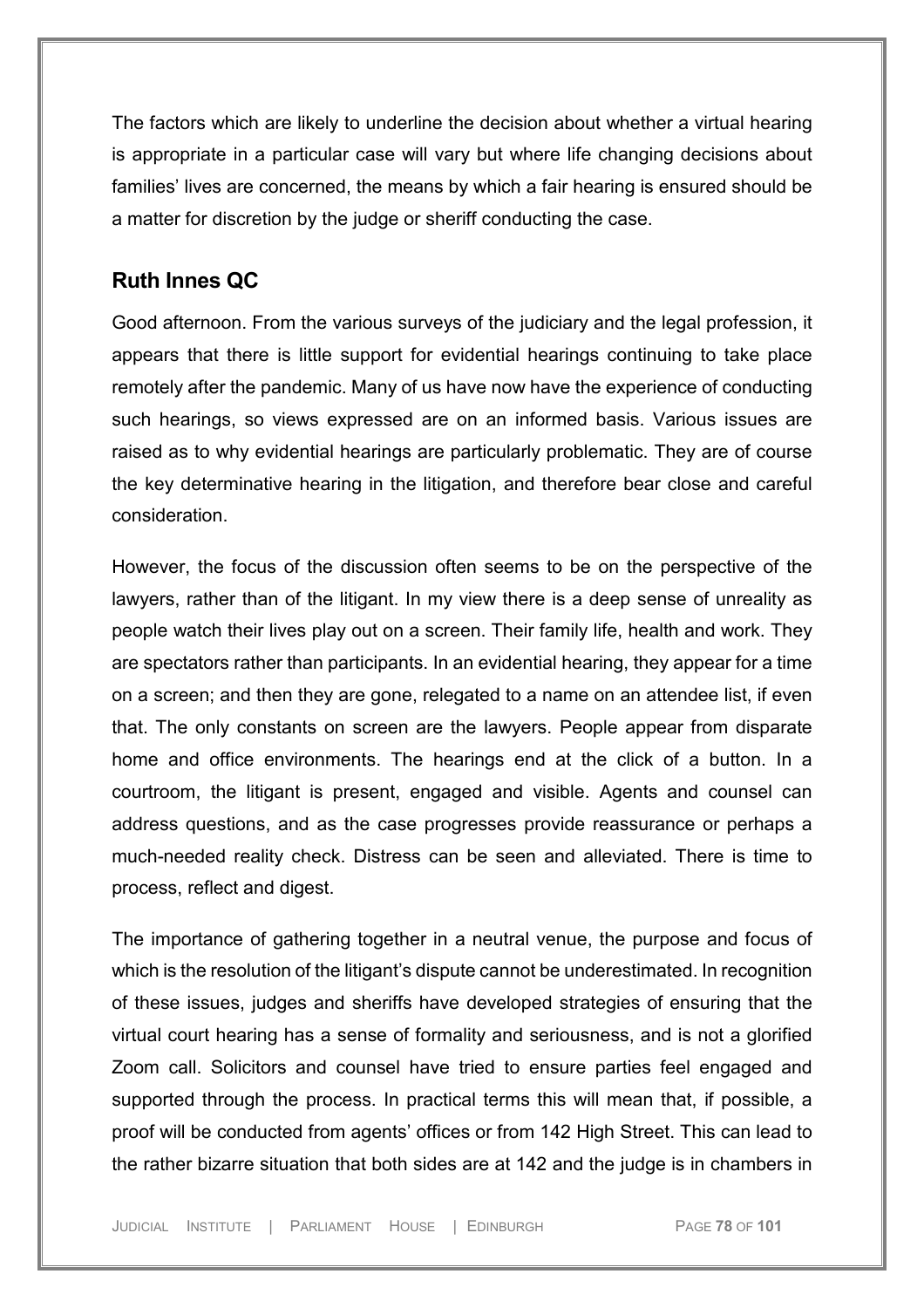Parliament House. Absent the pandemic, that would be nonsensical. Even if it is not possible for one side to be together, there is a proliferation of online communication: WhatsApp groups, Teams and Zoom meetings in breaks, before and after court. Why do we do all this? Because a litigation is not about lawyers, but about the resolution about the litigant's dispute. That resolution will affect a person's life, whether it is home, family, health, work or business. If the pandemic has taught us nothing else, surely it has reminded us the importance of human relationships and interaction; why else have there been rules about extended households and the early easing of restrictions so we can see each other in person? Because we all know that meeting in real life is better than a phone or video call. Whilst we try to replicate face-to-face interaction virtually, it is but a pale imitation.

Turning to some of the issues raised in the Faculty survey in relation to the taking of evidence from witnesses. These present a number of a challenges.

First, technical issues. Not all witnesses have sufficient access to internet speed and bandwidth, suitable devices and operating systems. When connections are tested, they can work but circumstances can change depending on where the witnesses is sitting in the building or who else is using the Wi-Fi connection. Even slight delays affect the ebb and flow of cross examination. Witnesses may not be comfortable using technology for an important court hearing without support on hand. They may not have devices on which they can properly view documents or a private space from which to give evidence. There are evidential issues, practical issues about how to put documents to witnesses. Screen-sharing can be used but usually a witness will have their own affidavit, report or productions to hand. Overall, it is not entirely clear what documents they have in front of them. Are they marked up or annotated? What are they looking at on their screens? Do they have WhatsApp open? Are they communicating with others during their evidence? Inevitably, witnesses, even professional witnesses, who are in their own homes or studies, will have access to other documents not before the court. Quite often they suggest that they might refer to notes during the course of their evidence. Then there is making objections. This can be difficult because it may not be apparent that you are about to, in the same way that standing up in court is obvious. The witness may answer the question before the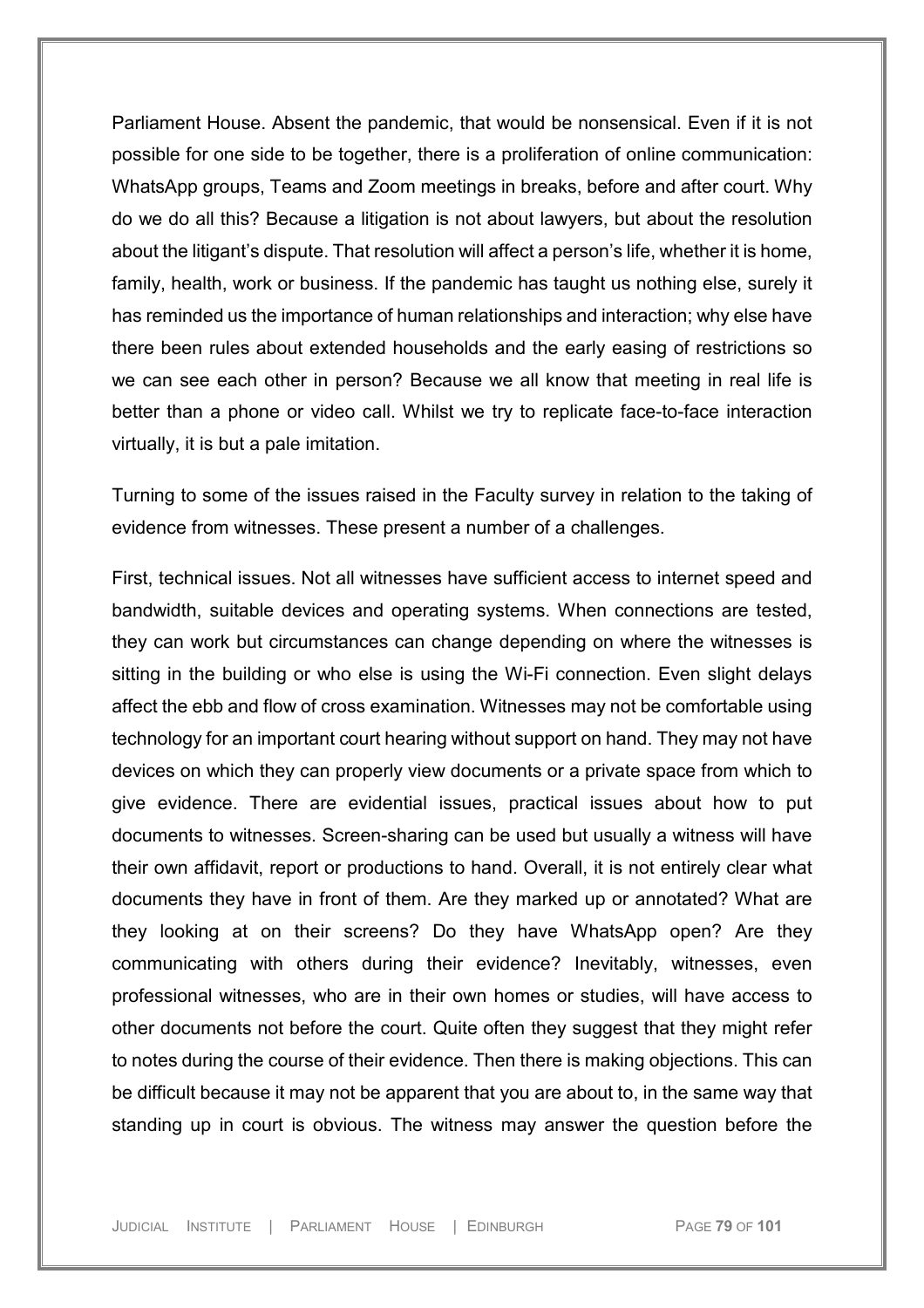objection can be made, or because the technology doesn't cope with people speaking over one another. Short of a Britain's Got Talent style buzzer, it is difficult to object.

We have already heard about the effect on the witness of giving evidence remotely. Are they more comfortable, less stressed or more casual? Does the technology cause additional stress? Do they have any time to acclimatise to the virtual courtroom or are they simply catapulted into a situation in their own living room where they are subjected to a barrage of cross examination, and then it is over? There are welldocumented concerns about assessing credibility and reliability, or perhaps more broadly to form an impression of a witness. As far as cost is concerned, it is not clear that a remote proof will result in savings for the litigant. Whilst lawyers will not have to travel to court, it seems more fee earners are involved in the conduct of the hearing, such as taking notes, screen sharing and taking instructions from the client. The practical preparation for the hearing itself seems to be more extensive. Anecdotally, and from the Faculty survey, hearings may take longer. Why is this? Is it because of breaks, time lost because of technical issues, difficulty managing documents or that evidence is more stilted?

The other matter not to be forgotten is the burden on clerks of managing a virtual hearing. Now they have to perform the role of clerk, macer, IT support; as well as liaising with agents directly in respect of other cases, and continuing with their other work.

All of this is not to say that evidential hearings haven't worked. As has already been acknowledged, with a great deal of cooperation on all sides, in a context with no alternative, they are as good they could have been. Of course, there are matters to be preserved and regulated post-Covid.

First, electronic documents; gone are the days of dragging a heavy case along to court. Hopefully suitcases will be used in future for holidays, once again. The system for the use of electronic documents does have to be standardised and improved. We need proper electronic processes. In terms of the management of papers during court, particularly during proofs, we need to think about how those are dealt with. Who is responsible for showing documents on screen in court? Could this role still be performed by the macer?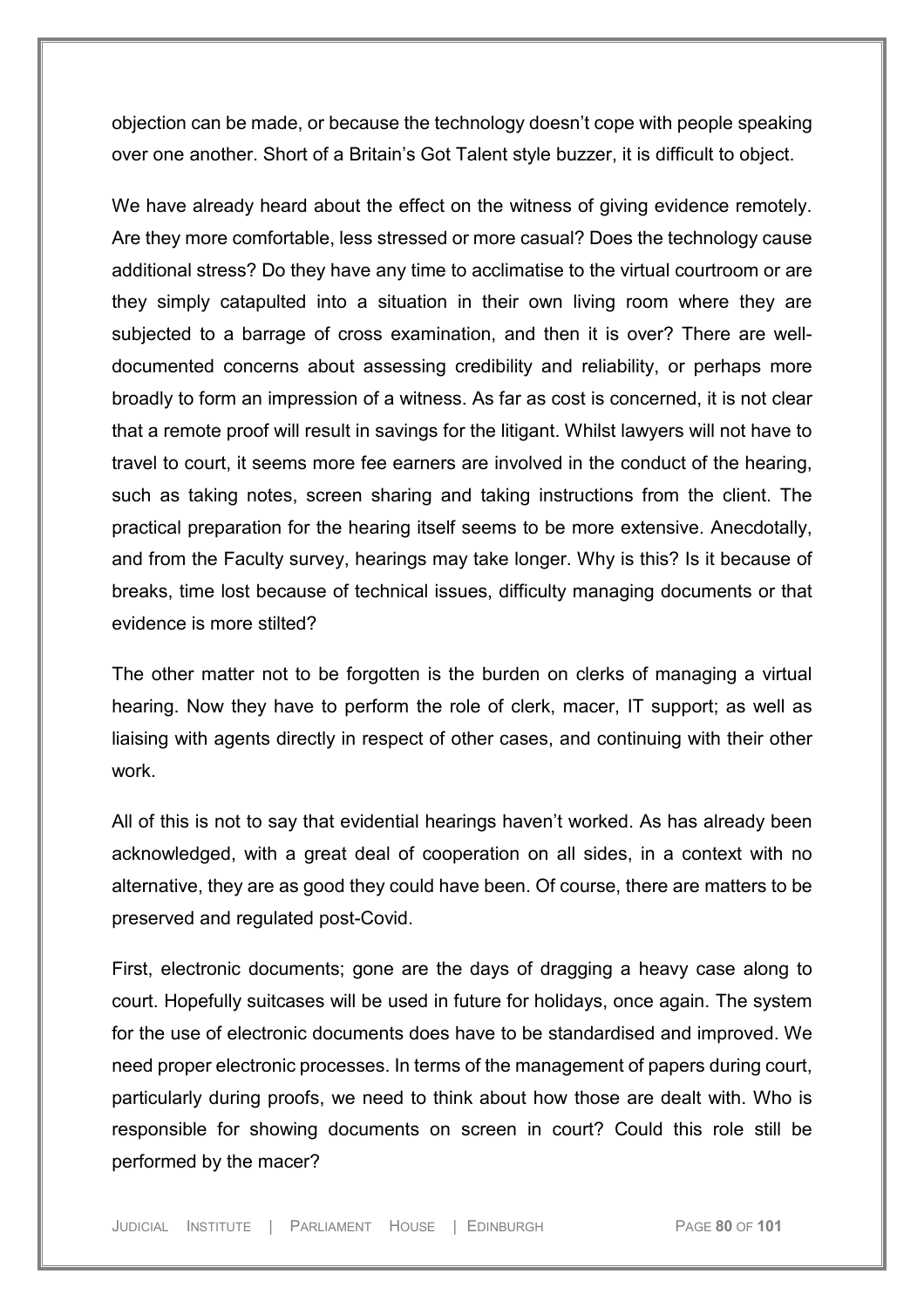Secondly, there should be greater ease in taking evidence remotely and greater flexibility in permitting it. However, if it is thought that remote hearings should take the place of in person hearings - certainly evidential hearings - there must be careful, appraisal, research and full consultation.

Why do we try to replicate what we do in real court, virtually? Because what we have been doing works, and we know it works. Absent the justification of a global pandemic, virtual proofs could only be justified on the basis that it would improve access to justice, as compared to an in-person hearing. Experience to date suggests that is not generally the case. Thank you.

## **Gordon Dalyell, Partner, Digby Brown, and Past President of the Association of Personal Injury Lawyers**

Thank you Sheriff Duff and thanks to the Judicial Institute for organising this conference

I fully appreciate that I am number 11 of 11 panellists, and I apologise in advance for any repetition of what has gone before, but many of the themes emerging today are consistent across the various types of hearing that we have been discussing. In addition, the thoughtful contributions by my fellow panel members highlight many of the pertinent issues specific to proofs or other evidential hearings.

My principal remit today is to summarise the position of the Law Society of Scotland, following a survey of its members. As with the Faculty of Advocates, the Law Society reached out to its membership and the findings are broadly similar. Whilst there is widespread recognition of the advantages of the remote hearing facility, the broad consensus amongst the solicitor branch of the profession is that these represent an excellent means to conduct procedural hearings but not for all evidential hearings.

The technology is, in itself, generally, not seen as a significant issue with almost 60% of those surveyed identifying no difficulties in its use. However, as others have alluded to, there are always challenges with technology.

There are issues with the experience of clients, with 45% of those surveyed saying they had difficulty in obtaining instructions, and 41% indicating that clients had difficulty in understanding or participating in the proceedings.

JUDICIAL INSTITUTE | PARLIAMENT HOUSE | EDINBURGH PAGE **81** OF **101**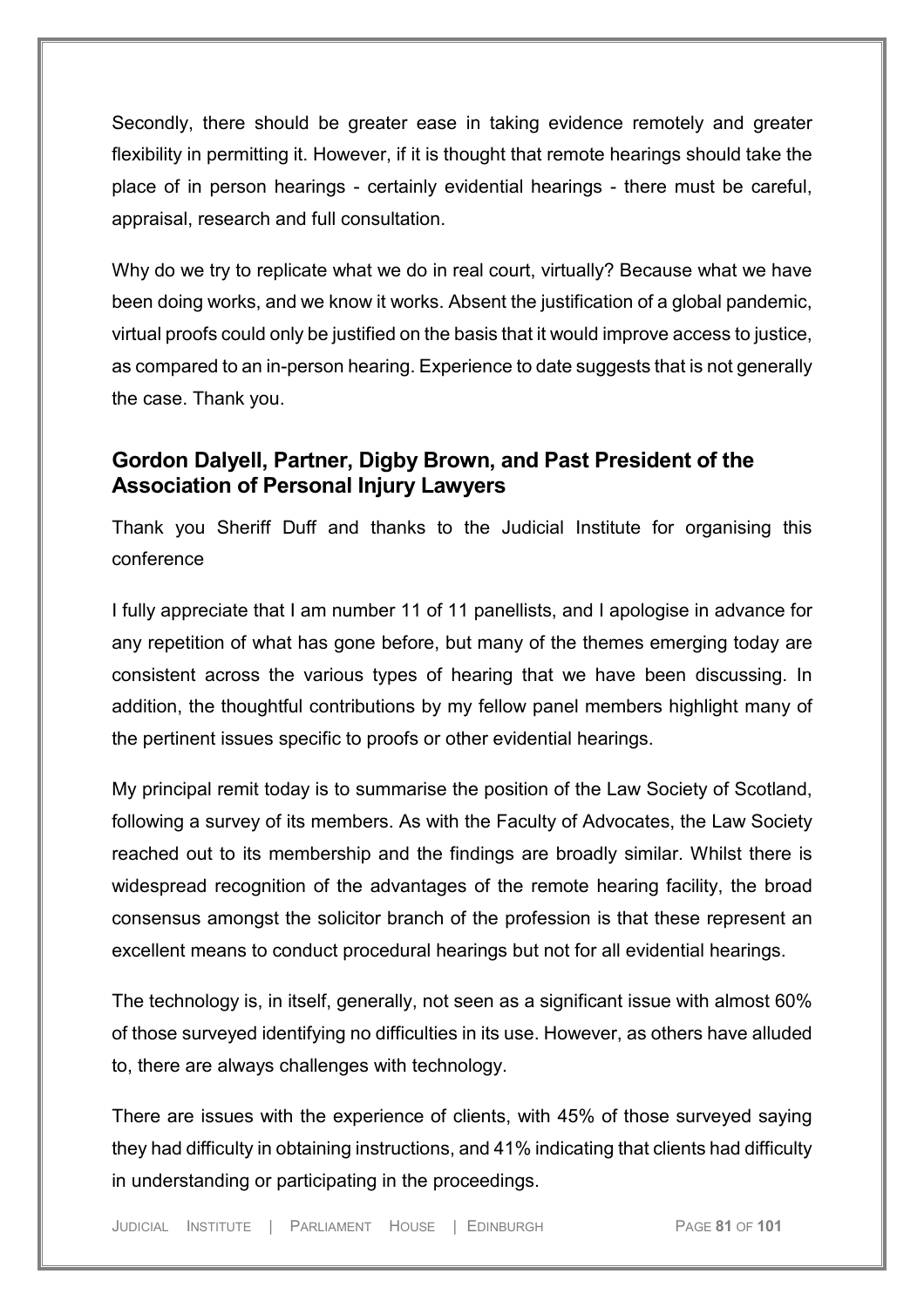Moving on to the particular topic of proofs or other evidential hearings, around two thirds of those surveyed confirmed that in their view these did not work well. There are also wider concerns about some of the consequences of these remote hearings.

It seems to me that these concerns can be broadly grouped in to the following main areas:

- (i) The hearing and assessment of evidence, with particular reference to reliability and credibility;
- (ii) Communication within a legal team;
- (iii) The ability of members of the profession to learn and gain experience of all aspects of court craft;
- (iv)Consistency across the Scottish courts;
- (v) Access by the public, including journalists, to proceedings; and
- (vi)The wider effect on wellbeing and collegiality.

#### **Hearing and Assessment of Evidence**

A number of concerns in relation to the effect of remote hearings on assessing witnesses have already been covered in some detail. The Law Society survey found that 70% of respondents found examination and cross-examination to be more difficult, and 74% felt it was harder for judges and sheriffs to assess reliability and credibility.

Many of the concerns expressed did centre on the ability to interact face-to-face with witnesses.

78.5% of respondents were in favour of remote hearings continuing. When asked which hearings should do so, almost all, 99% indicated procedural hearings should operate remotely, but only 13% felt proofs should go ahead remotely and 12% other evidential hearings. A clear distinction.

Of those that were not in favour of continuing with remote hearings, 78% of respondents felt their clients' interests were disadvantaged by having a virtual hearing,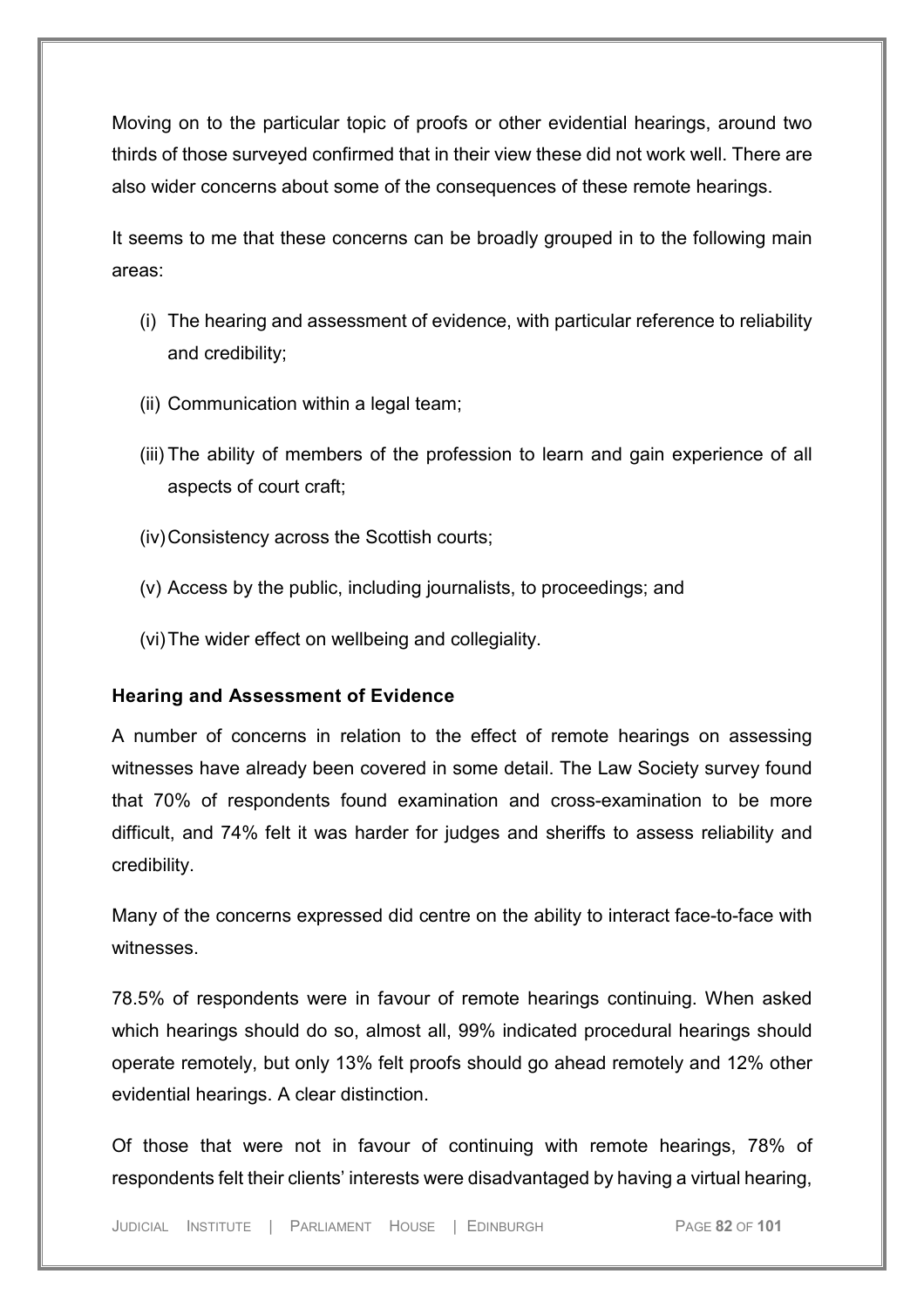and 89% cited difficulties with examination and cross-examination of witnesses as preventing effective participation.

I fully accept that it may depend largely on the particular case, particular participants, and particular decision-maker. We have already heard from Lord Tyre and Lady Wise about their experiences. In the passing, I was struck by the passage in her judgment in the "*[YI v AAW](https://uk.westlaw.com/Document/IBC7ADBF00F0A11EB9409A61C8FB1CB9F/View/FullText.html?navigationPath=Search%2Fv1%2Fresults%2Fnavigation%2Fi0ad73aa500000179f5f239452a841c0e%3Fppcid%3Dc47942c56f7a43ffadbf07ed2fc155c4%26Nav%3DUK-CASES%26fragmentIdentifier%3DIBC7ADBF00F0A11EB9409A61C8FB1CB9F%26parentRank%3D0%26startIndex%3D1%26contextData%3D%2528sc.Search%2529%26transitionType%3DSearchItem&listSource=Search&listPageSource=315bbe3604be7eec85411e4b6655e842&list=UK-CASES&rank=1&sessionScopeId=25f9c183e71d666fca74bc9f02df1a42e8e82f887a5c5a39678ccea66189ac64&ppcid=c47942c56f7a43ffadbf07ed2fc155c4&originationContext=Search%20Result&transitionType=SearchItem&contextData=(sc.Search)&comp=wlukgroupid=linets)*" case where Lady Wise was able to comment on a particular piece of evidence by the defender, and which clearly had some significant bearing on her assessment of him. Equally, she identified certain issues with evidence being taken from witnesses via the use of mobile phones.

As mentioned by others there have been examples of cases where the natural flow of cross-examination has been interrupted - whether by technology issues, or witness issues - and perhaps to the detriment of the cross-examiner's case. In certain cases, the demeanour of a witness may be less crucial in cross than perhaps documentation or other evidence. It is however an aspect that needs to be considered carefully.

This perhaps just illustrates that in certain cases, heard virtually, of course it is possible for a view to be reached, and which may be little different from that which would have been arrived at in the setting of a physical courtroom. However, we rarely find ourselves in a one size fits all environment.

We do need to consider the technology. It is clear that generally speaking the WebEx offering works reasonably well. There can be occasional glitches, and delays in connectivity but delays and issues with witnesses are not unknown in any court setting.

The testing provisions in the guidance issued, e.g. by the All Scotland Personal Injury Court, are detailed, thorough, and of great assistance to practitioners. Generally these seem to have worked reasonably well. There have however been instances of where there have been difficulties, and where testing has not been able to have been carried out satisfactorily, or if there are concerns, then the default position of evidence in person should be adopted.

Use of devices is varied, and some regard ought to be had as to how effectively a witness can be assessed if he or she is giving their evidence by use of a mobile phone, with perhaps connectivity issues in the background. Using a good laptop with good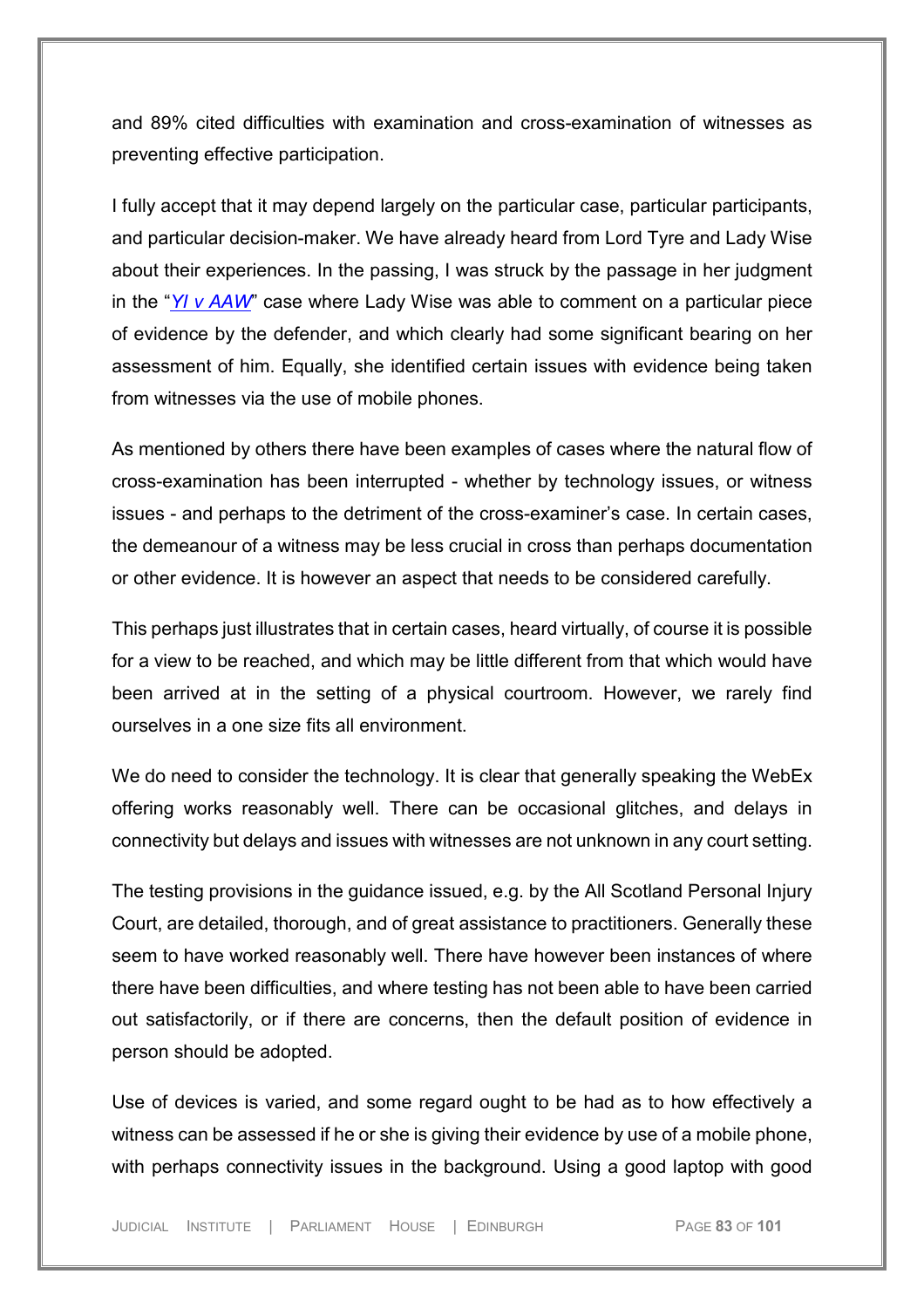broadband can make matters proceed very easily. However not everyone has access to these. Take for example a witness sitting at home who is being referred to voluminous documentation, or footage of some kind, and using a less than state of the art mobile device.

There will be cases where the option of taking evidence remotely may enhance justice. There may be certain expert, or other witnesses, away from Scotland whose evidence can be of great assistance and who otherwise might not have been able to contribute to the case.

Formality is an issue. The prospect of having to step into a witness box carries some significance. For many "a day in court" has some resonance. Others have mentioned the importance of access to and transparency of justice, for all, particularly litigants. That ought to be at the forefront of our thinking.

In essence, whilst there will be witnesses whose evidence can and perhaps should be taken remotely, the clear view of this branch of the profession is that in-person evidential hearings should be the norm, and for those that do give evidence remotely, sufficient safeguards ought to be in place to ensure fairness.

#### **Communication within a legal team**

Communication during the course of a hearing is crucial. Different approaches undertaken during the current time have included WhatsApp groups, separate email or text communication, and various other methods, but there are potential issues with the ability to communicate quickly enough, and for anyone who happens to be 'on their feet' to be able to respond to any such message. I am aware that in a recent proof heard by Lord Tyre, at least one of the parties' representatives was grouped together in a room at 142 High Street, allowing them the ability for discussion safe in the knowledge any conversations would remain private, assuming the mute buttons were on! That may also represent the best way to involve the client in the group, whether in person, or contactable by the team. That may or may not be possible in each case.

#### **Learning**

The wider issues are equally as important. Improving one's advocacy skills is reliant on appearing on a regular basis and that it is clear that for many doing so in a physical

JUDICIAL INSTITUTE | PARLIAMENT HOUSE | EDINBURGH PAGE **84** OF **101**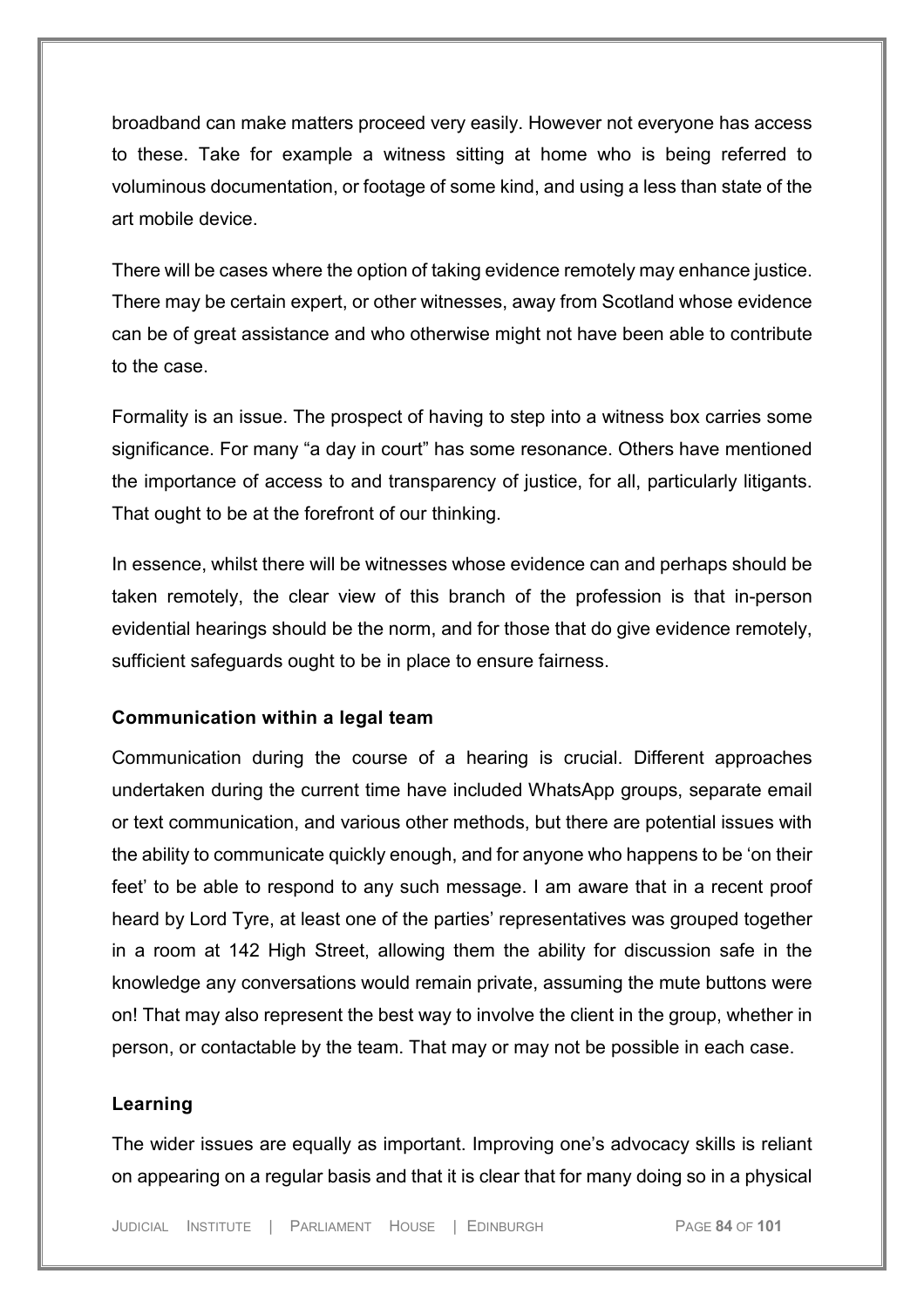setting is far preferable to a virtual setting. That relationship with the bench consisting of, not just the facial expressions of the decision-maker but also the body language, and other sometimes subtle, sometimes not, signs, which convey the message that your questioning or submissions ought to take a different tack.

The ability for younger, less experienced members of the profession, whether solicitors or advocates, to sit in a court room, listening to a case in which they have no direct involvement, should also not be discounted. There are many factors at play, not just observing the way in which questions are put, and answered, but also the behaviour of those presenting the cases, and importantly the decision-maker. The knowledge gained through this type of experience should not be underestimated.

#### **Consistency of approach**

The initial volume of practice notes, directions and guidance produced by the different sheriffdoms were of course helpful, but for anyone practising in different parts of the country, created certain challenges. Since February this year, updated guidance has been issued on a national basis, which is welcome and should be the norm, allowing of course for certain variances to take account of local requirements. That level of coordination of rules to enhance the conduct of remote business, as set out by Sheriff Principal Anwar, is crucial.

This may also be the moment to suggest that whilst the focus of today has been on civil business, we ought not to forget that there should be consultation and discussion with those in the profession who conduct criminal business. The medium to long term effects of the pandemic affect all of us, and whilst most of us who conduct civil business have been able to do so without crossing the threshold of a court in the last 15 months or so, that has not been the case for our criminal colleagues. Whatever measures are taken in relation to the future, it will impact on everyone.

#### **Public Access**

The ability of the public, including the media, to have access to court hearings is important. To be fair to the SCTS, they have devised a mechanism for members of the public, and journalists to contact the relevant court to seek access to the virtual hearing. This involves the provision of a specific passcode.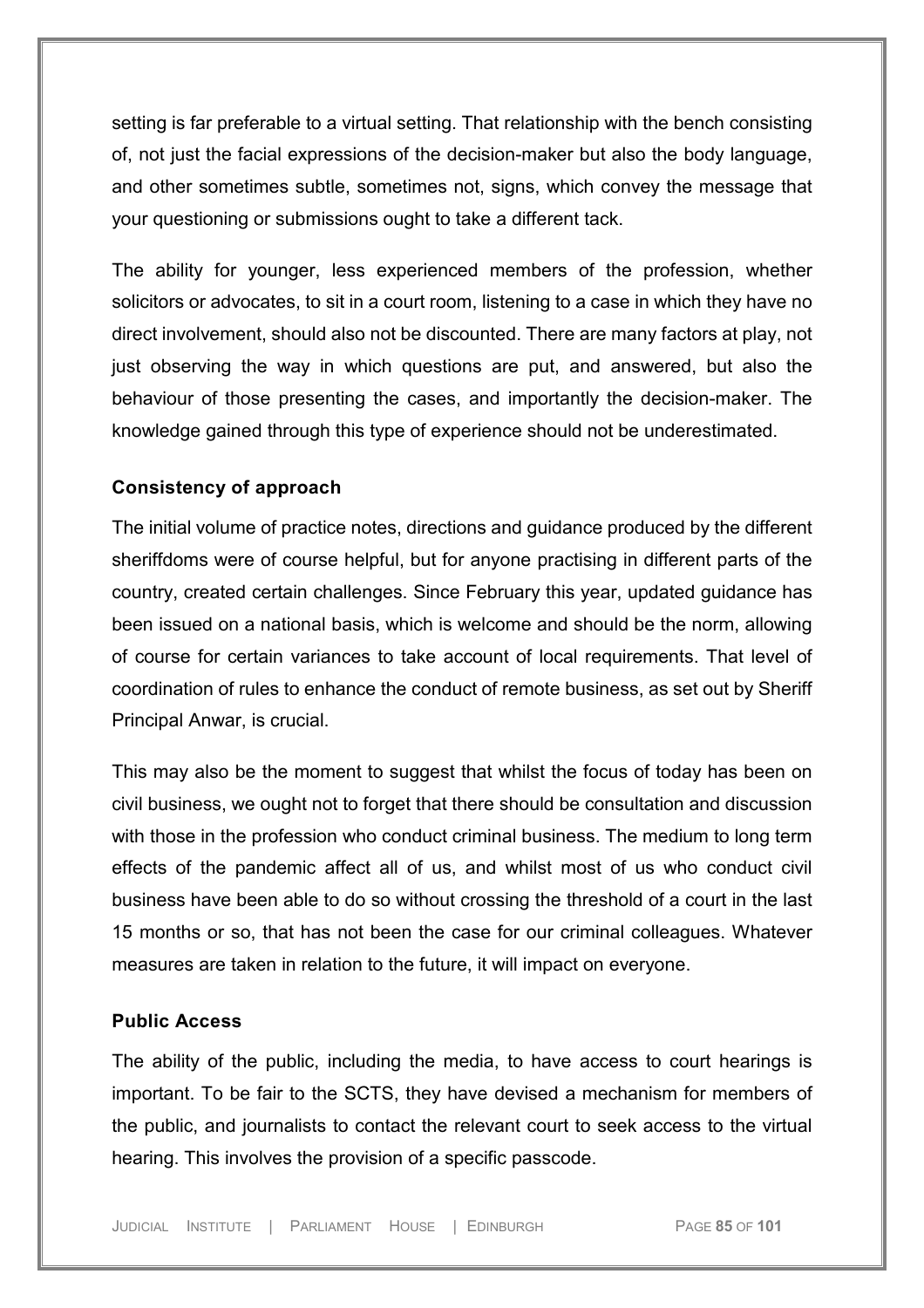Any access should be monitored and feedback sought as to how well it is working. As with younger members of the profession whom I mentioned earlier, there is an obvious benefit to allowing, for example students, as well as other interested people, the ability to observe proceedings in as accessible a way as possible.

#### **Wellbeing and Collegiality**

Equally, the importance of social interaction between colleagues should not be forgotten. Relationships with all court personnel, whether that be counsel, agents, clerks, macers and bar officers, are forged through direct human contact. These are the relationships which assist in the delivery of justice. The ability to have that conversation "at the door of the court" with one's opponent, or the informal word provided by the clerk, which has a bearing on the approach taken at a hearing, are vital in enabling all of us to progress the court's business.

Related to this aspect is what I would describe, and Roddy Dunlop also referred to, as collegiality. This pandemic has had a significant effect, and in far too many cases, a devastating impact on people's lives. The psychological consequences will require to be addressed for a long time to come. The ability to interact is not simply confined to the particular case. Day-to-day contact, for all of us, is hugely important. Of course, this applies to members of Faculty, and also the judiciary equally. The opportunity to speak with colleagues face-to-face is an important part of what, we as litigators do.

It is no surprise that many firms, now considering how to organise a return to working in offices, are looking at a hybrid model, usually a minimum of 2-3 days a week, and perhaps more for those less experienced, such as trainees. That will have consequences.

Within wider society there are likely to be significant changes to the way we work. The Law Society has pointed to surveys anticipating differently structured working weeks, and a wider variety of places of work. We should not forget, that whilst many of us have the advantage of being able to work from home in a space which is quiet, and efficient, for a large number of people, working from home means being located in a bedroom, a kitchen or on a sofa, and with little privacy. There are of course ways to ensure that appropriate arrangements are in place to allow a court appearance to proceed, but there will require to be flexibility and understanding.

JUDICIAL INSTITUTE | PARLIAMENT HOUSE | EDINBURGH PAGE **86** OF **101**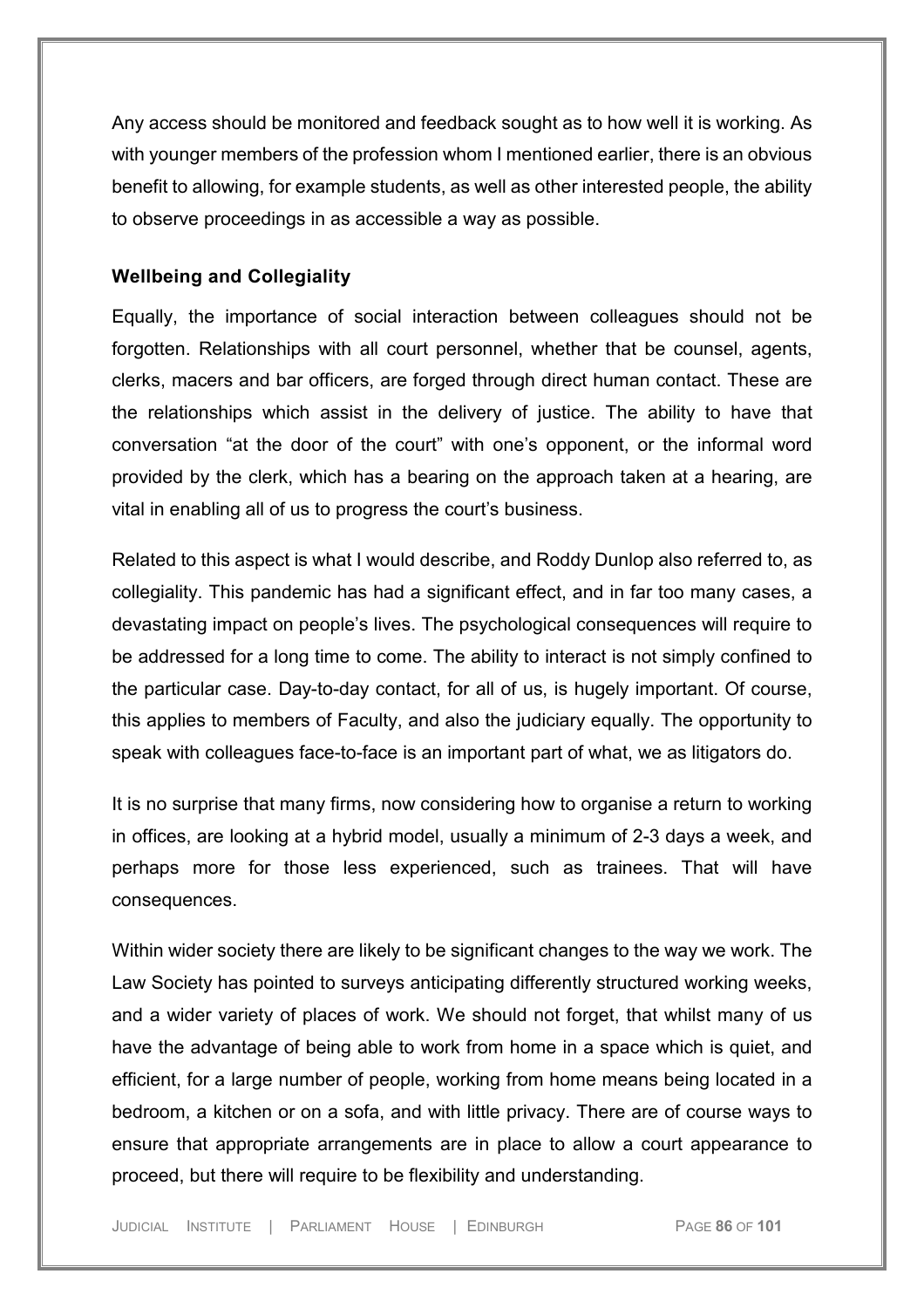There is no doubt that virtual or remote hearings are here to stay. That procedural or similar hearings should be dealt with this way, seems to be a generally agreed way forward. For proofs and evidential hearings, it is different. How and when they take place needs to be carefully considered by all concerned.

The Law Society survey is quite clear, and accords with that of Faculty, in that the default position ought to remain that a proof or other evidential hearing take place in person. As Lord Tyre has pointed out, there will be an increasing responsibility on parties to actively consider what evidence is truly required and how best that evidence should be presented. The potential use of a virtual resource should not be discounted.

In many cases, it will simply not be necessary for a witness to travel to Edinburgh, Glasgow or wherever the court is located, whether that is from another part of Scotland, or further afield, to give evidence lasting a relatively short period of time.

How we achieve this may vary according to the type of case. Lord Tyre has pointed to the advantages of the commercial court practice. That of course is a casemanagement model and is viable for the number of cases that go through that court. In different areas e.g. personal injury where the numbers are higher, and the caseflow model is utilised, a different approach may be necessary.

One of the key innovations of the Coulsfield reforms was to effectively bring forward the crucial decision time, i.e. the door of the court settlement discussion, to the pretrial meeting. One of the requirements of the pre-trial meeting, and perhaps one which is less onerously observed, is to consider what evidence may be agreed prior to any diet of proof or trial. It would not be too much more to ask parties to assess, in the event that evidence cannot be agreed, to consider which areas of evidence a witness will speak to and whether that can be dealt with remotely. That could be set out in the pre-trial minute. The decision will depend on each case and circumstances, but it may assist in focusing minds as to whether a witness is truly required.

As a profession, we have always required to adapt, and undoubtedly that will continue in dealing with the consequences of this pandemic. We have a number of principles to reconcile, access to justice, justice being seen to be done, and ensuring that clients' interests are able to be represented as effectively as possible.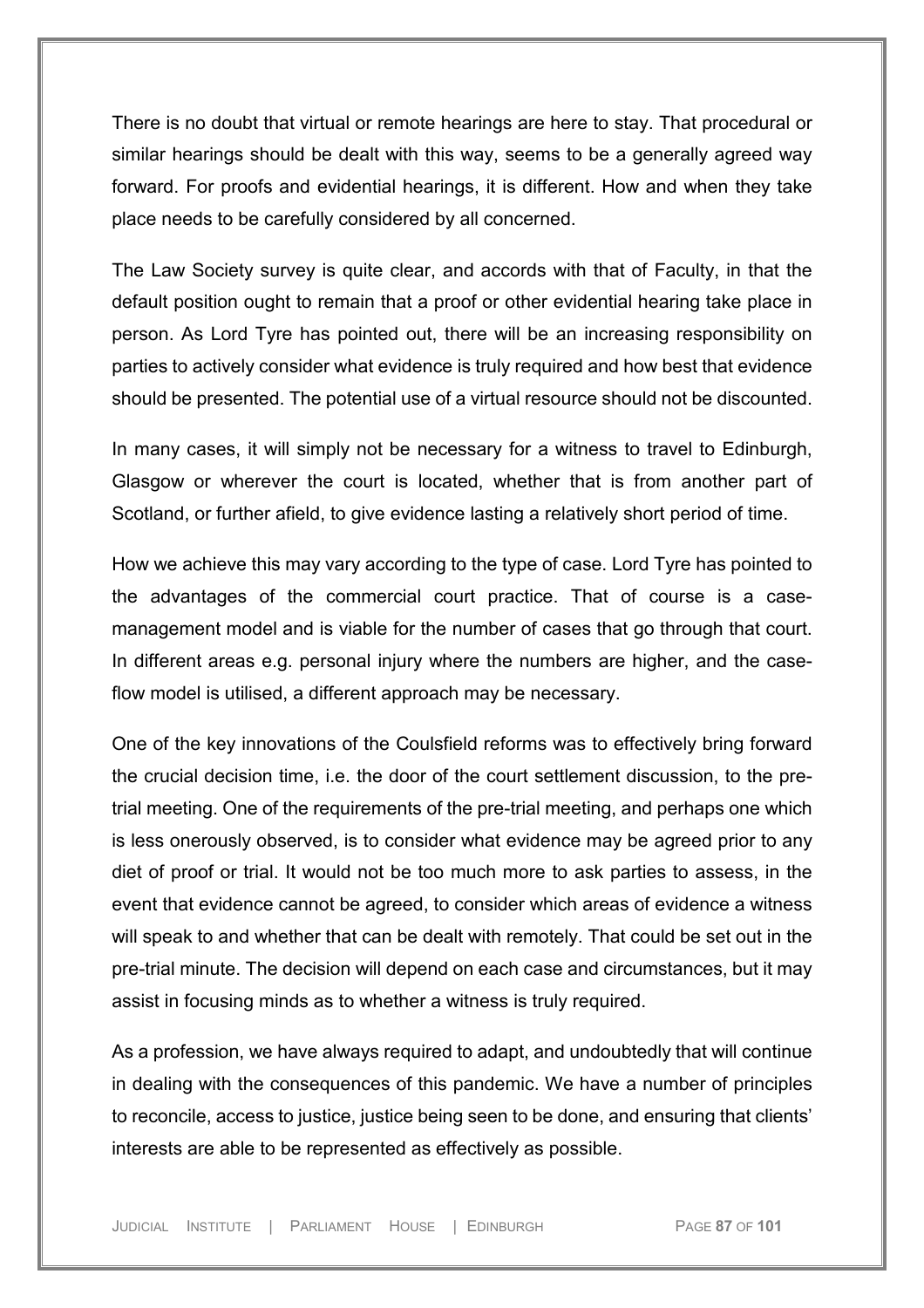I emphasise the importance of engagement with all involved and welcome this conference as an initial step.

### **Questions and Discussion**

Kay McCorquodale ['KM'] joined at commencement of Q&A. KM was invited by SC to make some comments on issues raised by previous speakers.

KM: Collaboration is key. Having everybody here today is really important. I can assure Lord Tyre that as far as I am aware, the Court of Session is not going to be turned into a theme park. Insofar as the comments made by RDQC relative to the backlog of criminal cases, in our paper we say that backlogs in the High Court and Sheriff Court will take some three or four years to work through. That is a simple fact. SCTS's physical accommodation is under some pressure and where available, will be used for criminal rather than civil business. The vast majority of civil business constitutes procedural hearings and remote hearings will be appropriate forum for many of those. The reality is very different to the situation envisaged by LP of three judges sitting in their chambers in Parliament House, with counsel in consulting rooms at 142 High Street. I don't see why that situation would arise if accommodation was available. Both LT and LP made the point that we need to have meaningful investment in hardware and that it is really important for courtrooms to be fitted out for the digital age. That is absolutely agreed - we need to make sure that courtrooms are properly equipped for use of electronic documents and that judges and court staff are properly trained in dealing with electronic documents. SCTS's Civil Lab will also look at standardisation of electronic documents and bundles and that will form part of the ongoing process of how to make ICMS more user-friendly.

Q. It has been suggested that increased use of virtual courts may produce a saving to public purse. Could any savings be used to mitigate court fees and to improve access to justice? Further, if the coronavirus legislation is repealed, will the positive changes it effected (such as electronic lodging of documents and electronic signatures) remain if the legislation is repealed? How agile will courts and court rules be in adapting to future changes?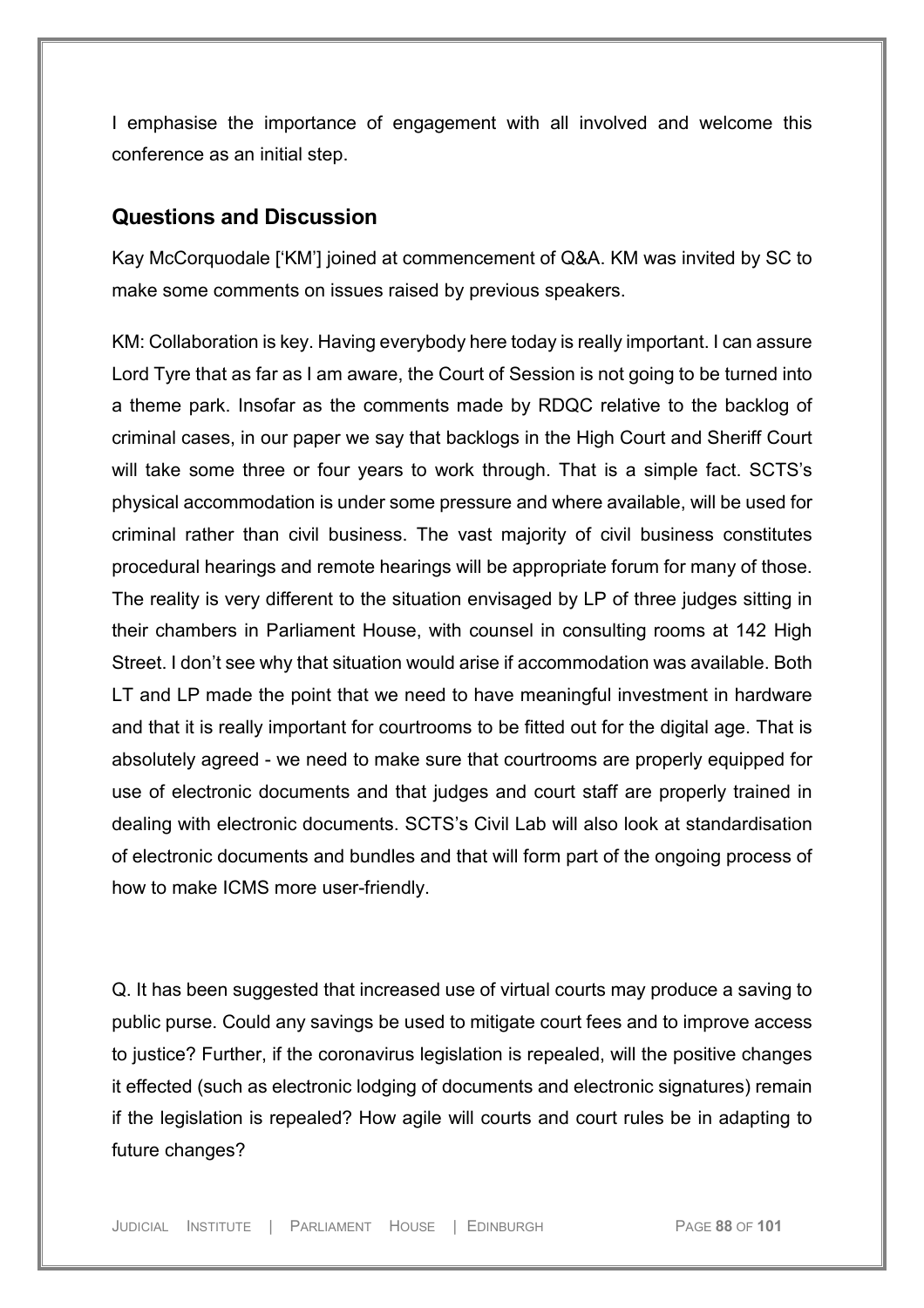A. KM: In his speech, the Lord President made it clear that the setting of court fees is a matter for the government. SCTS works closely with them in developing those that but that is a matter for them. The coronavirus legislation and any potential extensions is also a matter for them, although we are working closely with the government on that and will provide them with evidence assisting their decision. In fact, we have some justice officials attending today. Agile development is the focus of the civil lab and has been prioritised with members of the judiciary. Undoubtedly there will require to be rule changes and SCTS is working closely with the Scottish Civil Justice Council on that. Again IT will feed into that and will be addressed in our civil lab.

A. GD: On court fees, it is clear that court fees are going up and I wouldn't anticipate any reduction at all in that regard.

Q. Will a move towards cases proceeding to virtual hearings based on written submissions, result in the decline of oral advocacy skills?

A. LT: If that was the sum total of it then yes. Clearly the use of only written submissions would have detrimental effect on oral advocacy. Remote hearings have had the indirect effect more evidence is agreed than before and written submissions are used. But it doesn't have to go all the way. I have had written submissions in many cases but I have never heard a case where oral submissions have been dispensed with. It is no loss to oral advocacy to get uncontroversial stuff out of the way in the written submissions and then use oral submissions to focus on the issues really in dispute. I am not any more enthusiastic than anyone else in terms of moving towards the continental system of everything being in writing and nothing orally. I don't think remote hearings take us in that direction.

Q. In the panel's experience are some parties/representatives prepared to do or say things they wouldn't in person? Does more need to be done to educate witnesses of what is expected of them in giving evidence remotely? Is dealing with issues of contempt of court and prevarication more difficult to deal with in a remote setting?

A. SS: I think that written submissions often focus the issues. In terms of submissions made by representatives, a more strident approach might be taken virtually but that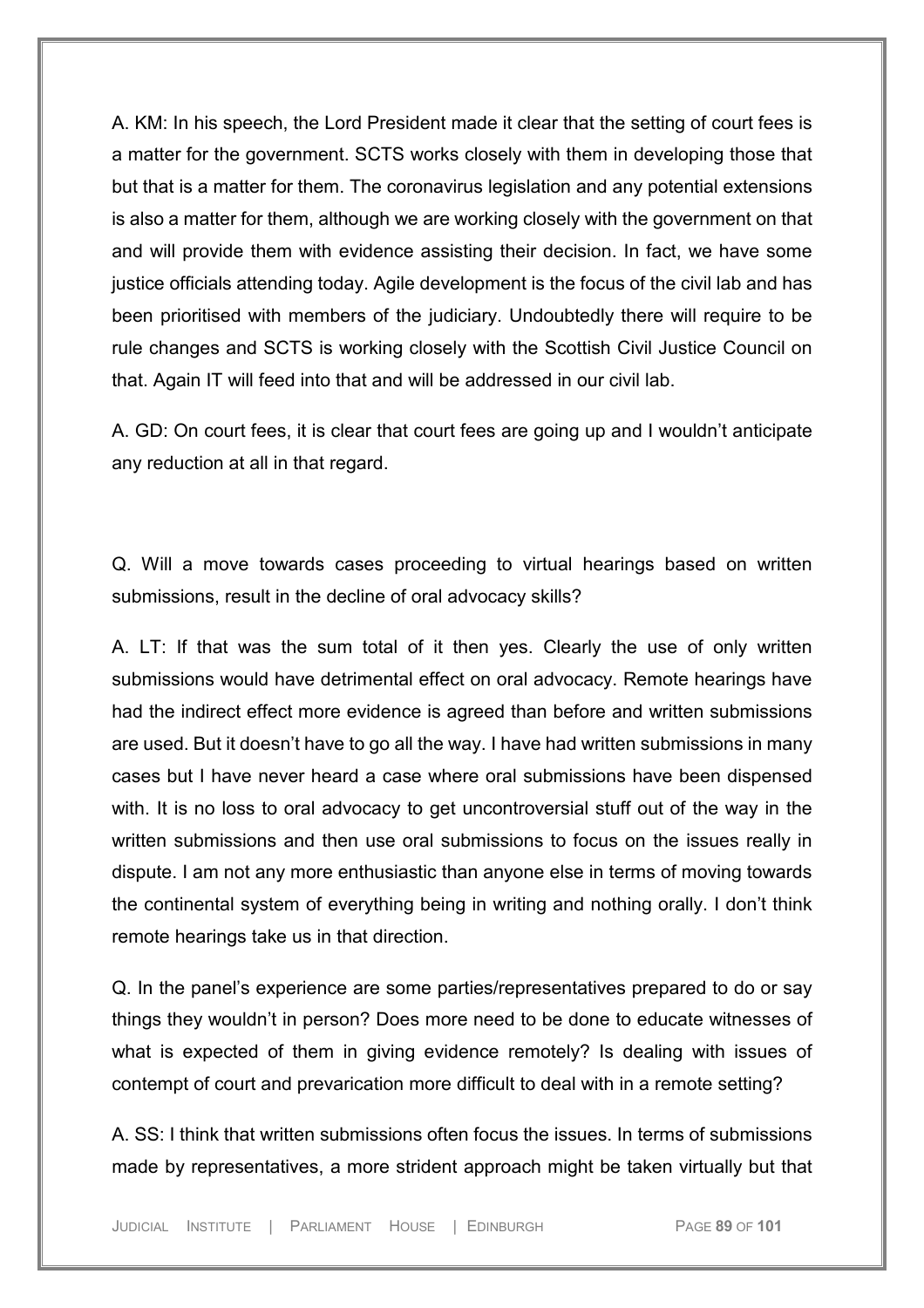largely isn't problematic. In creating the solemnity of the court on screen there is work to do. There should be an SCTS crest in the sheriff's background and setting rules at the start of the hearing is very important. Even where you do that it is difficult to control who else is in the room. My own experience is that it is harder to deal with a witness not answering questions or being obstructive through a screen. I would be happy to be trained on how to do that better. For me the behaviour of witnesses and parties is a factor in considering which matters are suitable for remote hearings.

A. RIQC: I have certainly had witnesses consulting notes and not thinking there was a problem with that. I saw a witness recently, when completing his evidence, wishing the judge good luck which he wouldn't have done in real life. The nervousness of people in a remote setting seems to give rise to such behaviour. In terms of the arguments being made, they are exactly the same as in real life. I haven't experienced anyone thinking they could make arguments on a remote hearing which they wouldn't in real life.

A. GD: I would echo that. Equally as far as witnesses, I am not aware of any bad behaviour. I have experienced witnesses having difficulty in viewing documents on a rudimentary mobile phone. That's where we need to be satisfied that the remote conditions are just as good as they would be in court.

A. LT: While I have had no misbehaving witnesses, I don't doubt what SS was saying in relation to family law cases. Those seem to be situations in which remote hearings must be more difficult. I have a stock phrase to go through with witnesses - checking that they are alone in the room, with mobiles off for example. At the point of giving the oath, most witnesses will understand they are in a courtroom. I have had almost no instances of phones ringing. I did, however, have one witness interrupting evidence, after confirming that devices were off, to advise me that Prince Philip had died. In terms of another person being in room with witnesses, you would need to have some suspicion before asking them. If it turned out that they had lied, then you would have to consider contempt proceedings. That would involve adjournment of the hearing and an investigation. In remote hearings it is much more difficult to take immediate action.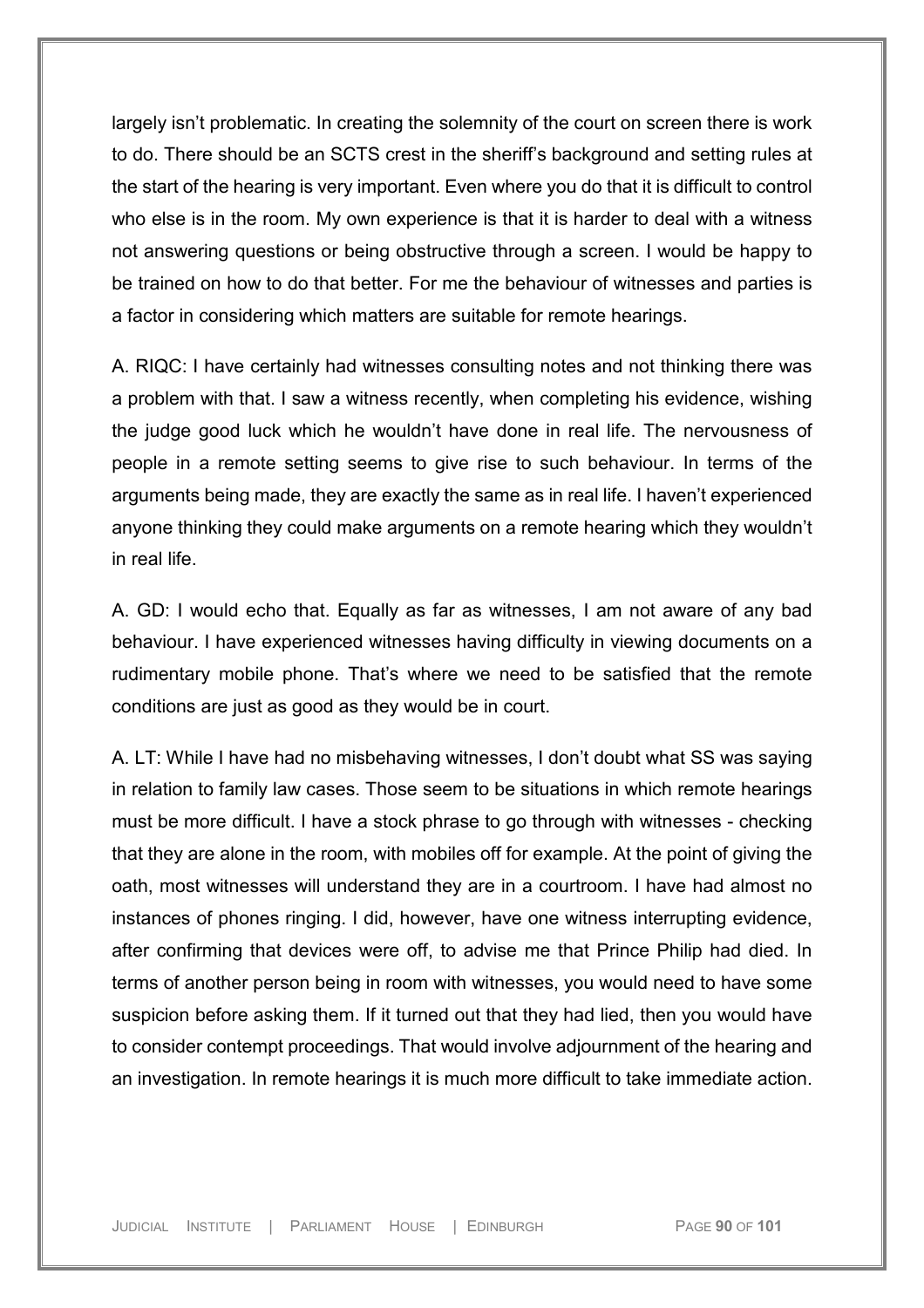Q. Does SCTS agree there should be full public consultation with regards further changes to civil litigation? Will there be collaboration and not just consultation between SCTS IT and the judiciary?

A. KM: Absolutely, there will have to be a full public consultation. Today's conference is the first stage, which is rightly focused on the profession although there are a number of delegates from third parties as well as journalists etc. We need to reach out to the public at large and anything permanent will have to be effected through legislation. Collaboration is the most fundamental thing between SCTS and court users. In the Civil Lab we have public owners who are people working within courts and who know how it works. The judiciary, court staff and IT will all have to work together. In addition, common issues are raised during SCJC meetings and the Law Society's Civil Working Group.

Q. Will there be consultation with practitioner groups?

A. KM: Absolutely - the work of the Civil Lab takes this into account. For example, we are currently working on a rule change to make Civil Online compulsory and we are liaising with practitioners in that process.

Q. How will remote procedural hearings take place where the individuals involved are to be in physical court straight after?

A. RIQC: That is a practical issue in family law cases but I imagine this will arise in other areas such as commercial actions. I know that the Faculty of Advocates has been looking at improving IT systems so that people have somewhere other than PH or the Library to go to conduct procedural hearings. But that still involves going from one building to another.

A. LT: This is an excellent question and relevant to judges as well. It is not too difficult to conduct a procedural hearing from chambers but that requires the transfer of technology. The equipment I use (a Surface Pro) doesn't work in PH, so there are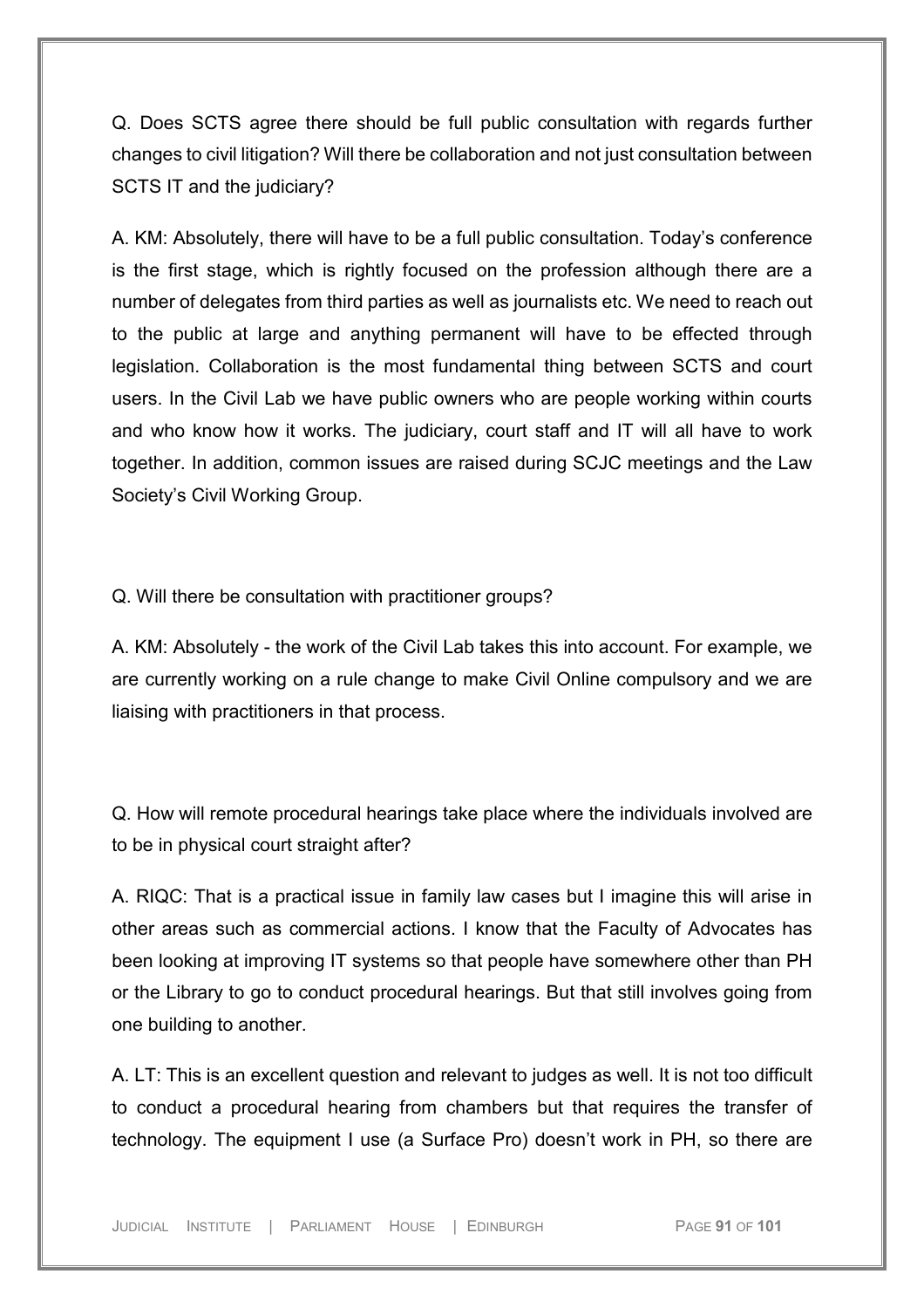improvements which will need to be made there. It can't just be for judge to decide what happens as that could create all sorts of issues.

A. SS: It is not unusual for sheriffs to deal with a variety of hearings and it is now incumbent upon us to keep diaries in a way we haven't before. The requirement to get all the protagonists in the same place at the same time is becoming a real challenge. That also applies to clerks too and is one of the areas we will need to work on.

A. SC: I echo SS's comments on that. I sit for half my time, and regularly hear child welfare hearings which can be close in form to evidential hearings. They are fixed for half hour slots. That can be difficult to deal with from the clerk's point of view and working out which cases should be taken first and asking agents to hang around virtually. It is not unusual for me to be told that agents are on a remote hearing in a different court. If everyone is having to juggle diaries then that is exceptionally tricky.

A. GD: I think at one point there was an issue with WebEx licenses. Some courts only had a license to operate one virtual court at a time, I don't know if that is still the case.

A. KM: As far as I'm concerned that is not an issue. The issue is for sheriffs to consider what hearings are best conducted via Webex. It was an issue when licenses were originally rolled out, but it is not an issue now.

Q. Recognising that all panellists think that where both parties want in-person hearings they should be allowed, when will this happen?

A. KM: SCTS follows Scottish Government guidance and as long as social distancing is in place, we will not be able to get back to the way things used to be.

Q. Might there be scope to give special consideration to continue using remote hearings relative to emergency or interim applications?

A. SS: Sheriffs are used to dealing with out of hour applications, predominately dealt with via telephone and email. I am sure sheriffs would be very happy to continue dealing with those and interim interdicts via Webex.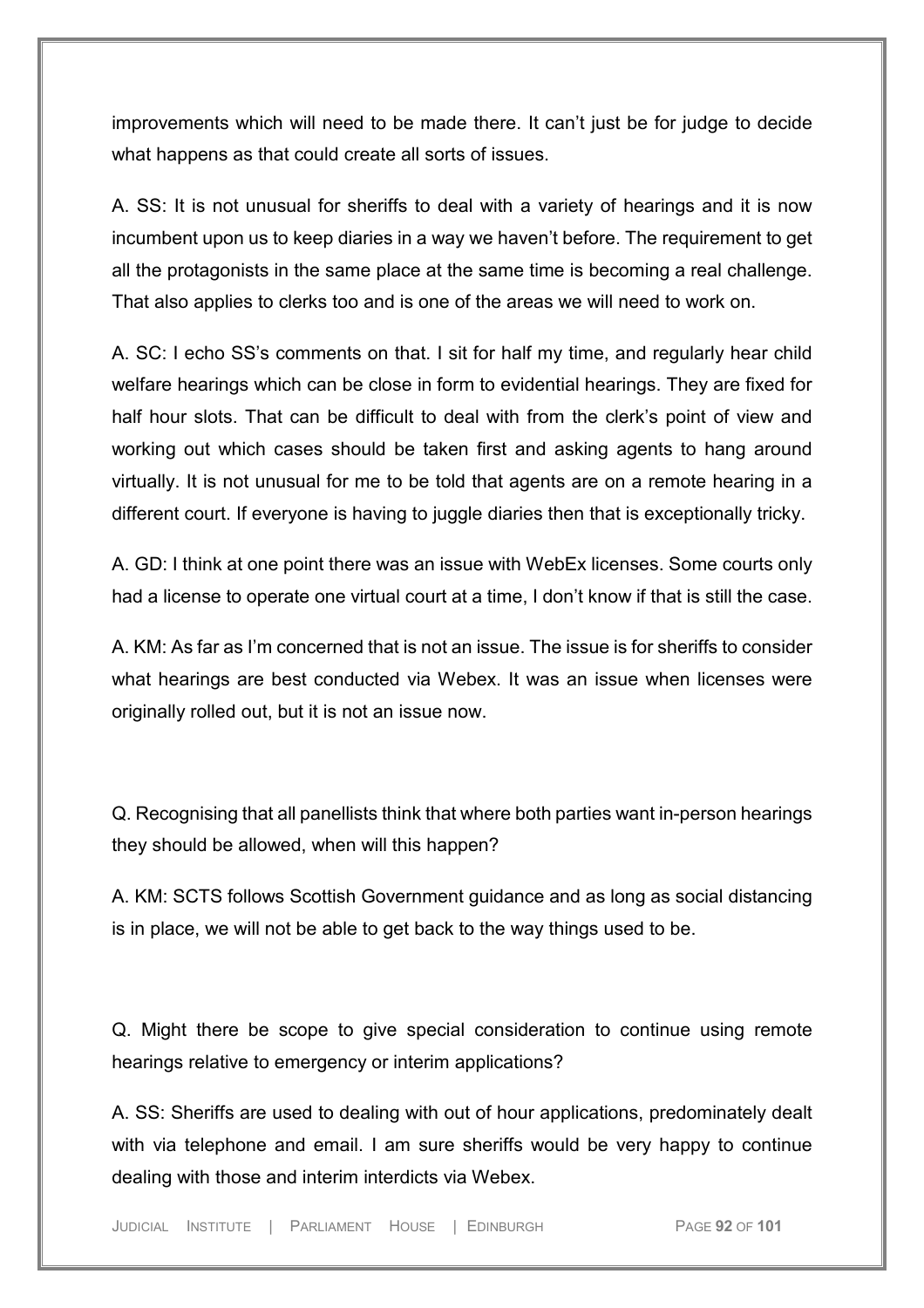A. SD: There has been improvement with the granting of warrants with the introduction of electronic signatures and it allows a significantly easier process for granting warrants. Matters can be dealt with straightaway and from a shrieval perspective I wouldn't want to see a winding back of that.

Q. We spoke about public access to open justice in the context of the importance of journalists being able to access the written pleadings. How do journalists get access to documents referred to in a remote hearing?

A. RI: The general point is that if documents are referred to in a hearing, in order for the journalist to properly understand what is going on they require sight of those. The UKSC dealt with this in *Dring* and it was addressed in *Cherry* too. The general principle is one of open justice and there should be access to documents subject to any orders which may be in place.

A. LT: I think it is very important that the responsible media have access to any documents enabling them to report properly. The problem is how the content of those documents is reported. Pleadings contain lots of material which may never be proved at all. I am very much in favour of documents being made available to the responsible media. Things have been better since doing remote hearings as the documents are brought up on screen for everyone to see. If the parties are using electronic documents in court, then that is just as good. In the past presumably journalists didn't see documents being shown to witnesses, so that must be an improvement to open justice.

A. KM: The point is that our staff will provide information discussed in open court. We are working on a platform which will allow us to upload closed records to journalists upon request. We are working to ensure that the correct information is made available to responsible journalists.

Q. Could increased use of phone and video hearings be used to establish specialist family sheriffs in all Scottish courts? Could that ensure that the most difficult family cases are handled in a similar fashion across Scotland?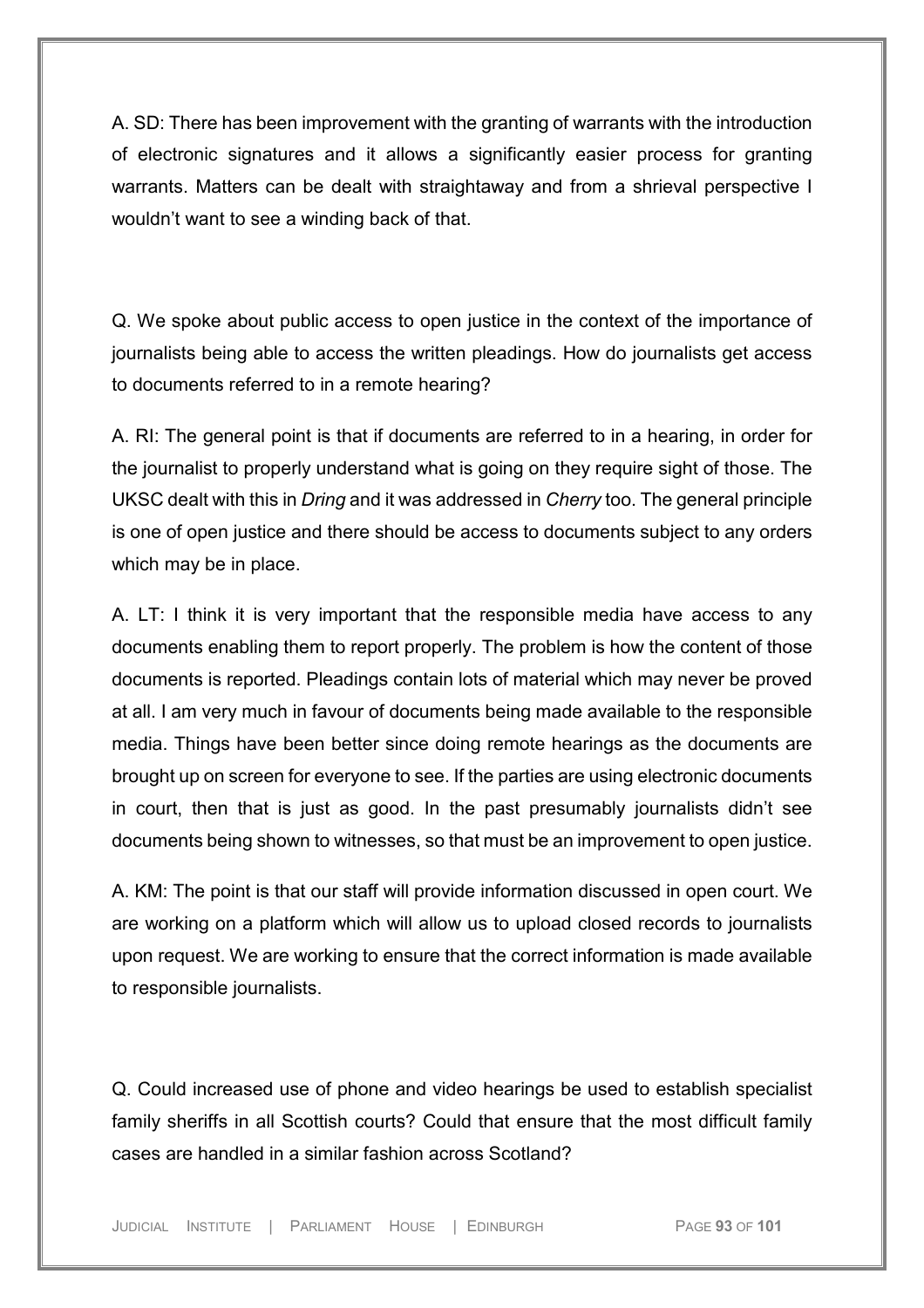A. SS: At this point in time Scotland has no formal family law structure, and family law is not seen as specialist area of civil litigation. There are judges experienced in family law in Edinburgh and Glasgow Sheriff Courts. I accept that virtual hearings might improve deployment of those specialised right across Scotland but that will only work if a specialist family law structure is put in place.

#### *SPA rejoined the panel.*

A. SPA: That question presupposes that virtual courts are appropriate for family cases. We need to resolve that question first. If family hearings are to be in-person, then that flies in the face of a virtual specialised court. As a specialised family sheriff in Glasgow, my experience was that the system worked very well and there was consistency on the bench. The difficulty with specialist judges in smaller courts is that it is difficult to identify one sheriff where the sheriffs have to work across a very wide subject area.

Q. It might be thought that family matters should be hived off from the discussion around virtual hearing, given the barriers to digital access that many parties involved in those cases experience.

A. SS: I touched on this. I think that parents going through children's referral cases are the most likely to face challenges that make it difficult for them to instruct and participate in proceedings. Equally there is an increased focus on children's participation in hearings. I don't think these cases readily lend themselves to a digital platform. The challenge for a small jurisdiction like Scotland is balancing the objectives of specialist family law judges with the fact that the subject matter of cases involving sensitive issues have to be dealt with in a human way, ideally in an in-person court. That is the dichotomy.

A. SPA: We need to learn a lot more about how remote courts operate and the type of case in which you can have virtual hearings. Prior to COVID-19 it was suggested that parents join the hearings from social work offices. Many of them have a distrust of social work department and so that location would not be conducive to them meaningfully participating in hearings. We need to be careful when considering the virtual court model and family law matters.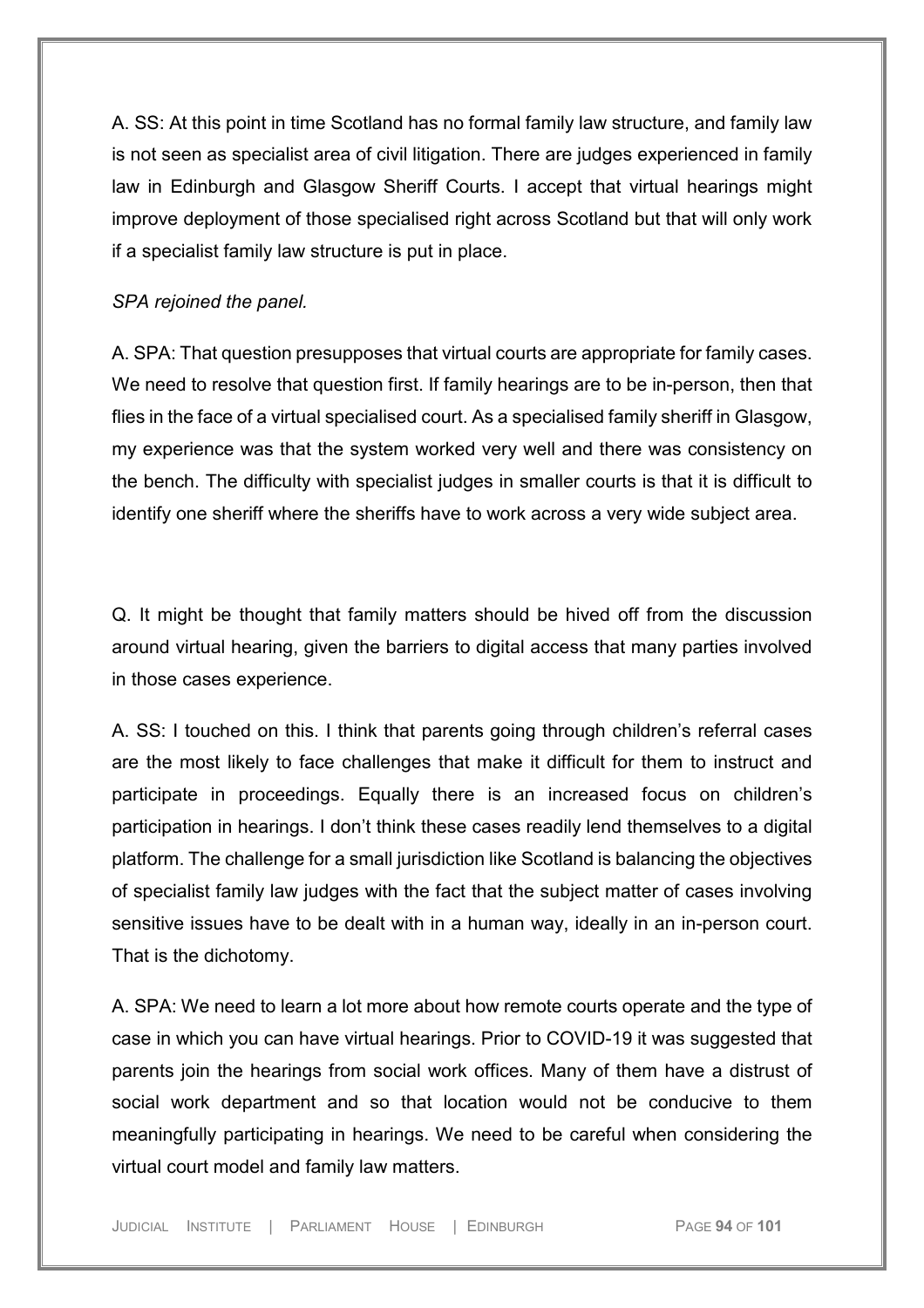Q. Have the panellists found a satisfactory way to deal with objections during a proof?

A. SS: Some form of buzzer. It is difficult and often using the waiting room function can be used to take witness out. The harder issue is being able to interrupt the question.

A. LT: I had an objection to a question timeously made. I said to the witness, "you'll have to leave the room", meaning the virtual room. He left the physical room he was in which worked just as well. Someone called him on his mobile to tell him to come back in. A more structured way would be to demote the witness temporarily from Webex. Physically walking out of the room might not work where the witness can't be trusted to do as they're told.

A. RIQC: I think that if someone is demoted to attendee they can still hear what the panellists are saying so physically leaving room might be preferable. The difficulty is trying to shout over your opponent to make the objection. It can be technically challenging. A buzzer and the option to mute the witness might be helpful.

Q. Does anyone know of bespoke video conferencing which may be more appropriate than adapting WebEx or Zoom?

*Mike Milligan, SCTS IT joined the discussion.*

A. MM: There are international experimental trials being conducted looking at the appropriate technology. We are part of that experiment.

A. SC: I have had a little experience of this. When virtual hearings started, England and Wales were using a range of platforms and those were somewhat bespoke to the particular requirements of the case and type of court. It was a bit of a hodgepodge and had a mixed response. In Ireland, a single platform (not WebEx) was used. That platform allowed for breakout rules. Canada uses a different system again.

*SD suggested that MM note a query in relation to whether anything can be done with feedback occurring when a clerk and sheriff are in the same room.* 

JUDICIAL INSTITUTE | PARLIAMENT HOUSE | EDINBURGH PAGE **95** OF **101**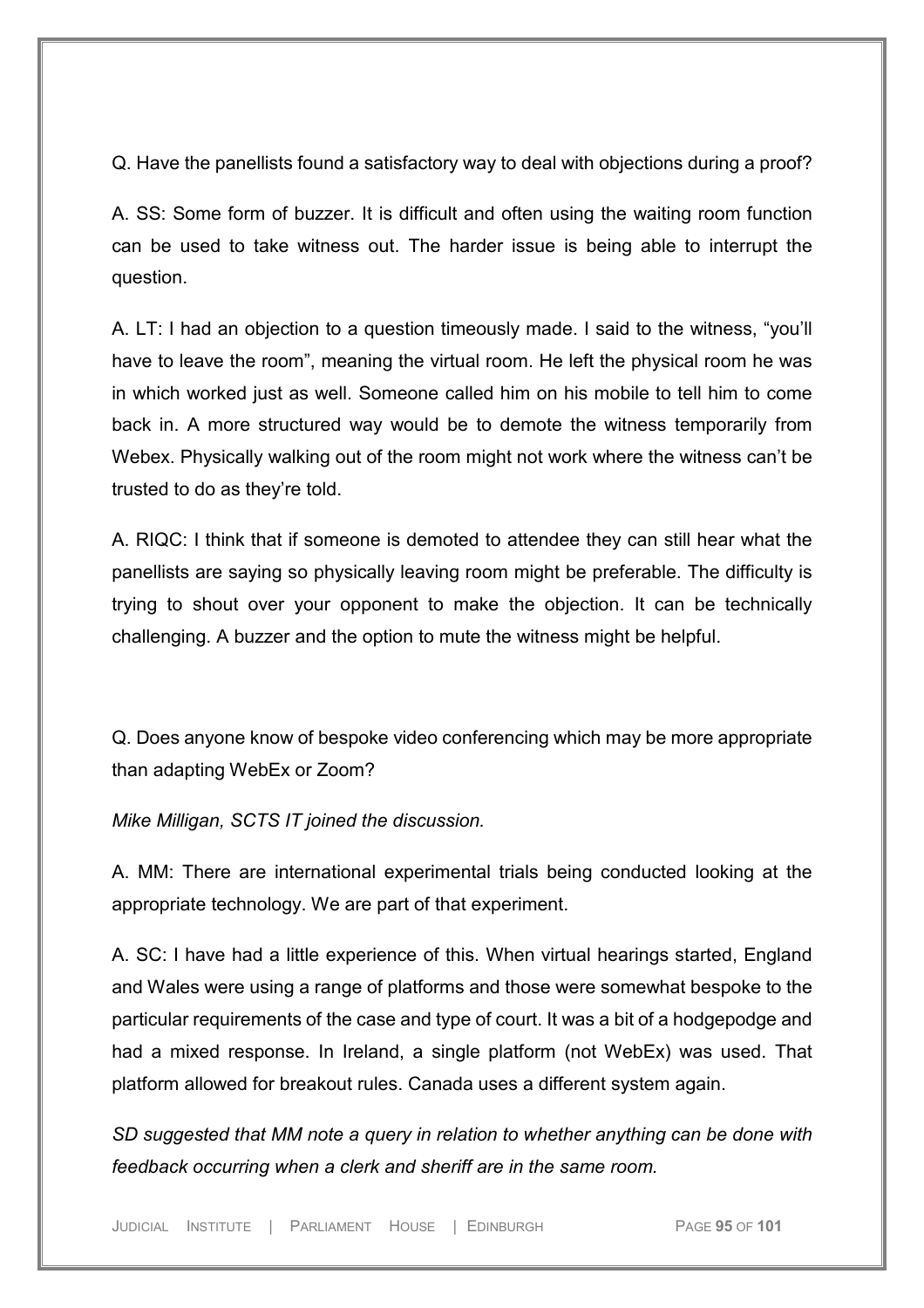Q. Should the suitability or otherwise of a remote hearing be dealt with the PTM stage?

A. GD: I think that is something which can usefully be discussed at the PTM stage and if there is a dispute over its appropriateness, that can be brought before a judge.

A. SPA: In the Sheriff Appeal Court, parties are asked to note whether there should be accelerated or standard procedure, and so they could indicate at that juncture whether a remote hearing is appropriate.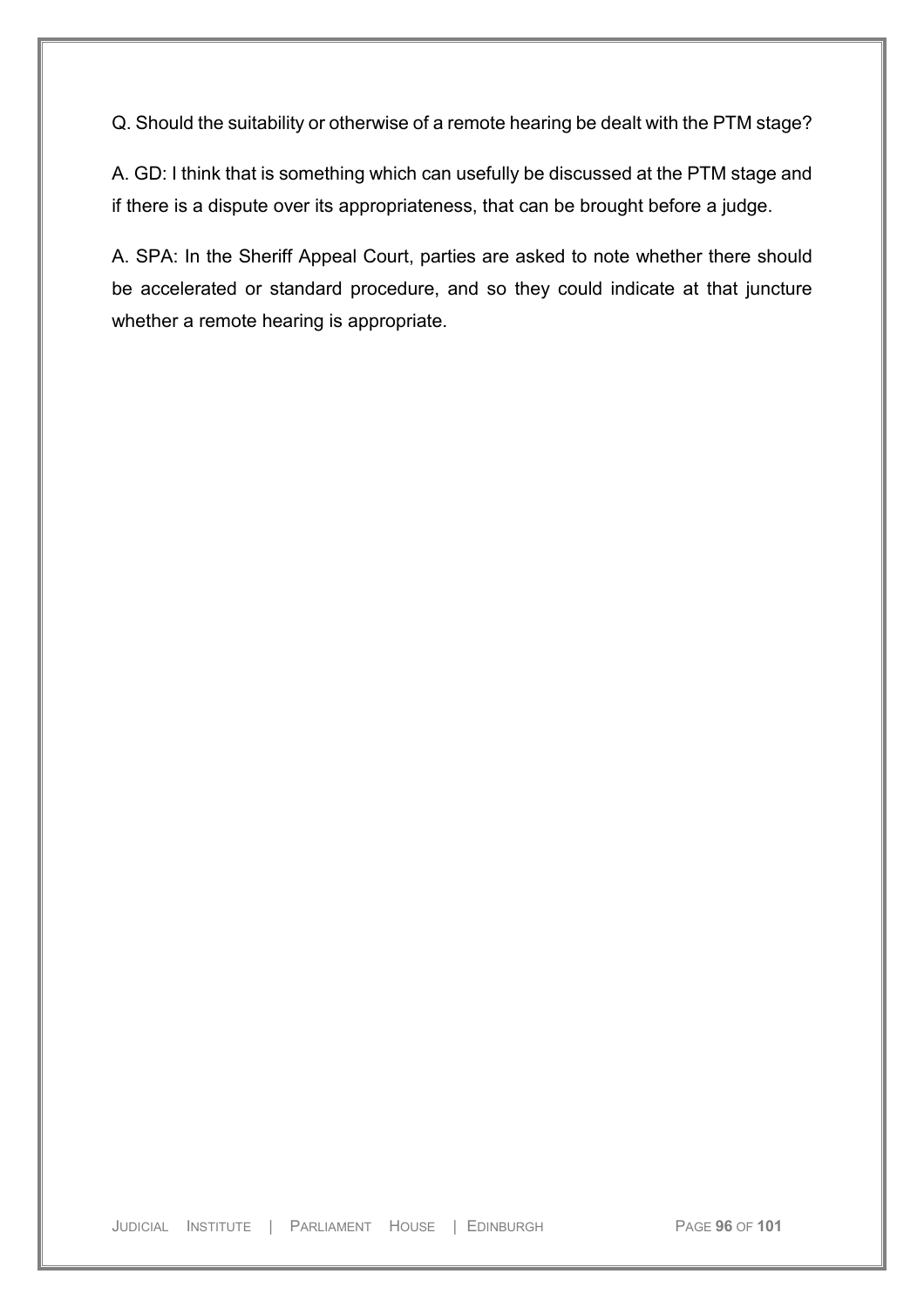# **Closing: The Right Hon Lady Dorrian, Lord Justice Clerk**

Last year, in the space of a few months, we were catapulted, suddenly and urgently, into a world of virtual hearings, digital documents, and remote working, and, perhaps to the surprise of some, the heavens have not fallen. As Professor Richard Susskind and others have observed, virtual hearings have actually worked better than anticipated, and have certainly been more than an adequate response to the problems raised by the pandemic.

This pattern of working was essentially forced on us by circumstance, with no time for anticipation, and minimal opportunity for preparation, and whilst there has been some opportunity to refine things with experience, we have just had to get on with the system as developed for use.

I think that this is an important factor to bear in mind: that as we look at what the future might hold, we should not assume that any less satisfactory aspects of the way we currently do such hearings are a necessary or in-built feature of them. We need to make sure that we do not extrapolate, from one bad or unsatisfactory experience, a conclusion that this is a consequence of remote hearings themselves rather than a chance combination of other factors, or indeed our own lack of expertise with the technology.

Flaux, LJ said we should seize the good and jettison the bad, and I suppose no one would disagree with that proposition, which others have echoed, but we need to identify what we mean by "bad" - we should also consider that there may be means of improving any poor or inadequate aspects of how we are doing things, rather than simply categorising them as bad and jettisoning them, a point already noted by Lord Tyre this afternoon.

Professor Susskind in his paper said that there should be no sacred cows. Sheriff Principal Anwar rightly drew a distinction between what are "sacred cows", essentially those practices made sacrosanct only by tradition and usage; and sacred principles, the basic features which are essential to a judicial system. We can easily lose the former, but the latter are the fundamental building blocks of the system. However, whilst it is very easy to say that there should be no sacred cows, and to assert a belief in this proposition, it is much harder, for all of us, honestly and fairly, to identify when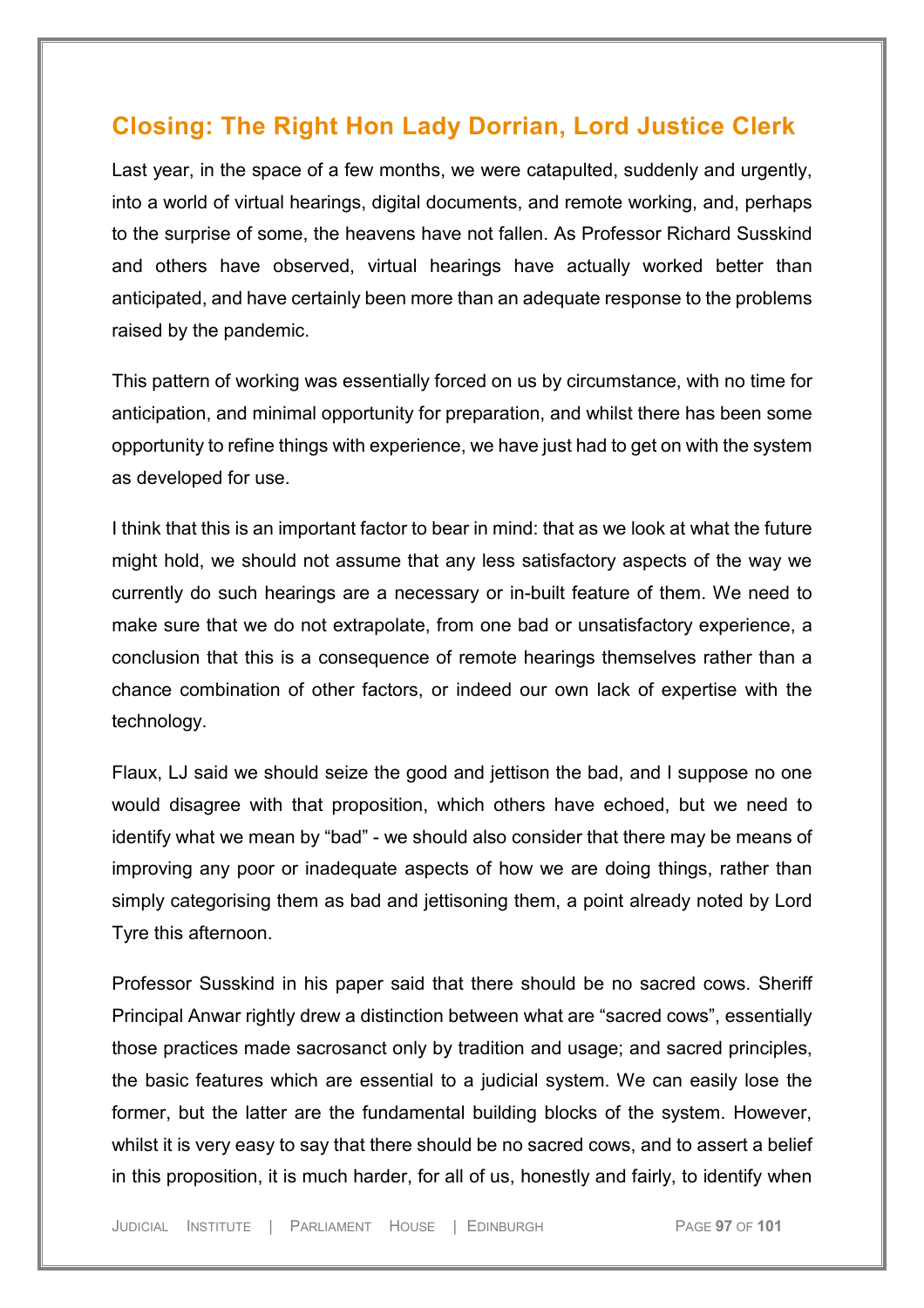we may be defending a practice not because it has inherent benefits above another approach, but because we personally like doing things that way, or are used to doing so.

The experience we have had over the last year gives us a major chance to consider ways in which we could improve our system in the interests of those it most concerns, the litigants. That's not to say that remote hearings should be adopted wholesale regardless of the circumstances of the case and parties. Of course, there will be cases which are unsuited to remote hearings; on the other hand there will be cases where the convenience of a remote hearing suits both the litigants and their witnesses. I agree with Lady Wise that there are no "neat boxes", and with Flaux, LJ that there are factors which need to be addressed to determine the suitability of proceedings for a virtual hearing, and we should be open to the possibility that the future may consist of a mixture of virtual and live hearings, and even hybrid hearings.

Cases such as *Re One Blackfriars* [\[2021\] EWHC 684 \(Ch\)](https://uk.westlaw.com/Document/ID954EA208CA711EBB624B907CB72CC86/View/FullText.html?navigationPath=Search%2Fv1%2Fresults%2Fnavigation%2Fi0ad73aa500000179f5f027382a841adb%3Fppcid%3D22db14de2ad14e579ee4124ae3ba4d9c%26Nav%3DUK-CASES%26fragmentIdentifier%3DI46C71E908CA111EB965BE7175ABC0C89%26parentRank%3D0%26startIndex%3D1%26contextData%3D%2528sc.Search%2529%26transitionType%3DSearchItem&listSource=Search&listPageSource=cab6907ab550702ee26ff51807d4de00&list=UK-CASES&rank=1&sessionScopeId=25f9c183e71d666fca74bc9f02df1a42e8e82f887a5c5a39678ccea66189ac64&ppcid=22db14de2ad14e579ee4124ae3ba4d9c&originationContext=Search%20Result&transitionType=SearchItem&contextData=(sc.Search)&comp=wlukgroupid=linets) and others mentioned this morning, along with comments in the conference papers about the limitations of traditional means of assessing credibility, together with judicial experience as a whole, suggest that anxieties about assessing credibility, and even more so, reliability, through a virtual medium, are much exaggerated. As Flaux, LJ said, these cases suggest that the ability to make such assessments is not impeded. Thus the fact that a cases involves witnesses whose credibility may be in issue is not obviously a sound basis to reject the possibility of a remote hearing.

What we need to do is distinguish between factors which really impinge on the quality of justice and those which do not. A protocol could be developed to identify factors which make a case unsuitable, or suitable, for a virtual hearing, and some of the criteria suggested by Flaux, LJ, as well as others, could be utilised.

One topic of discussion today has been the risk of distractions and the diminution of formality, and the concern that we should not lose the formalities which have benefitted our judicial system well over the years. Again, most would agree with that, although again we need to distinguish between those formalities which add value and those which do not – for example, jettisoning wigs and gowns for civil appeals has not had an adverse effect on the solemnity or formality of proceedings.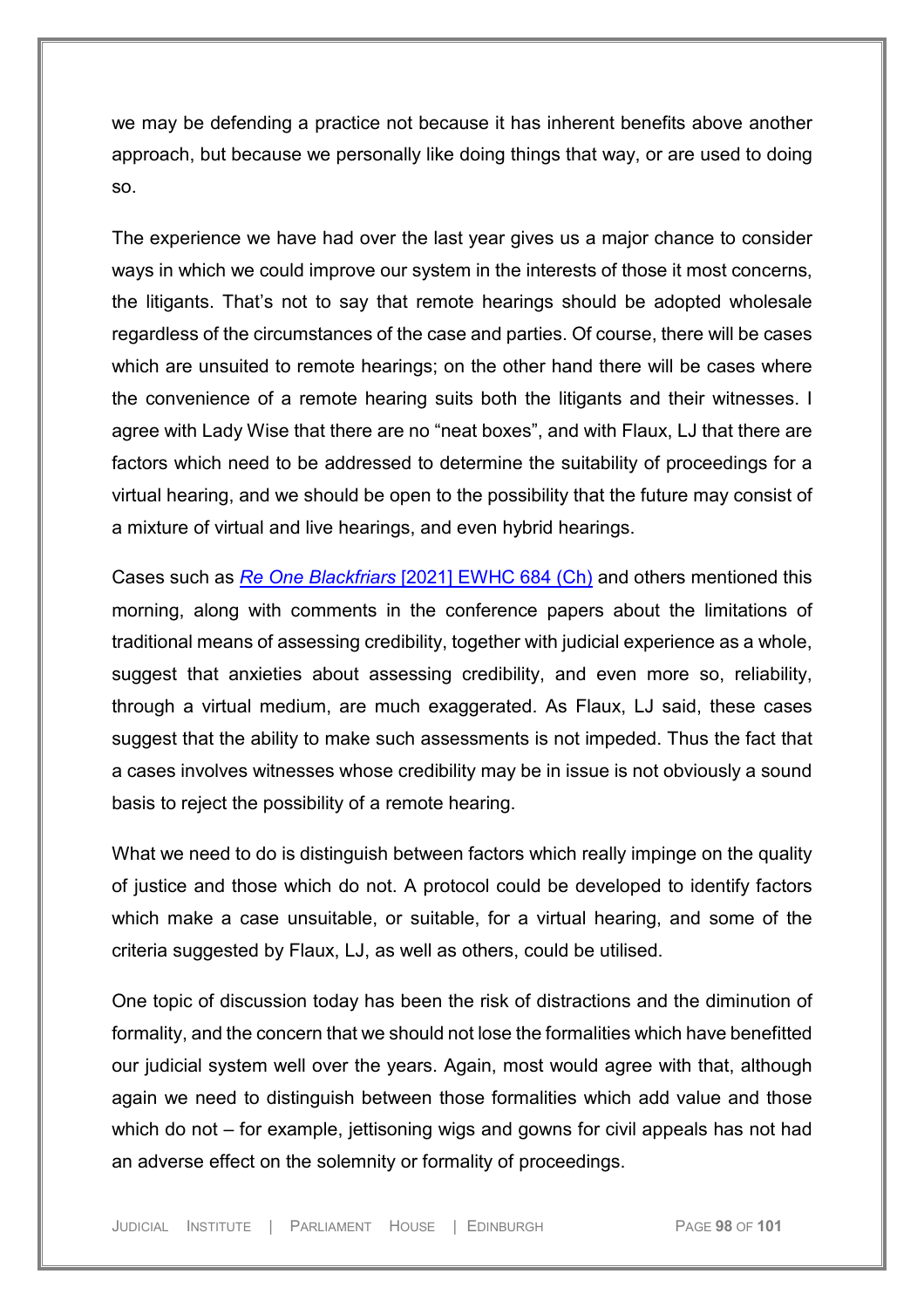We should recall that the system we are using has been developed on an unplanned and urgent basis: within any future development it should not be beyond us to address concerns about solemnity and formality, as well as many other things.

Several people have raised the issue of important decisions and orders being made virtually; but I am puzzled to understand why this should be more problematic in a civil case than say, in an appeal against sentence, where it has long been the position that decisions about whether someone continues to serve a potentially substantial period of imprisonment, are made in this way. I'm excluding from this comment certain child centred cases which have been mentioned, but that is really more to do with concerns about effective engagement rather than the difficulty in making important issues in a remote format.

I agree that our oral tradition of advocacy is a long and valuable one, and remains important. However, for my own part, I have found the quality of oral advocacy has sometimes improved, with oral submissions being used more often – though still not often enough – as a springboard to highlight the primary arguments, to supplement, not repeat, the written material, and to answer points made in the opponent's submissions or raised by the court. The interaction between the bench and counsel may be more stilted, but as Vikki Melville has noted, challenging interventions can still be made. Maybe we just need to get better at using the technology. I also agree that there are issues to be addressed regarding communication between counsel and solicitors; solicitors and client; and between counsel.

And I do not dismiss the arguments about the importance of place as a factor in the authority of the court. These are all things which need to form the underpinnings of progress. Electronic bundles seem to have many more advantages than disadvantages, and although I hear the cautionary note sounded by Vikki Melville, I think it would be very interesting to identify the proportion of papers lodged which are actually referred to in any given appeal, a matter alluded to by Lord Tyre.

There are three areas which I think raise issues of particular concern. These are open justice; access to justice; and welfare and morale.

Views seem to be divided on the issue of the effect of remote hearings on open justice. On the one hand, many more people can dial in to the hearings; and the press may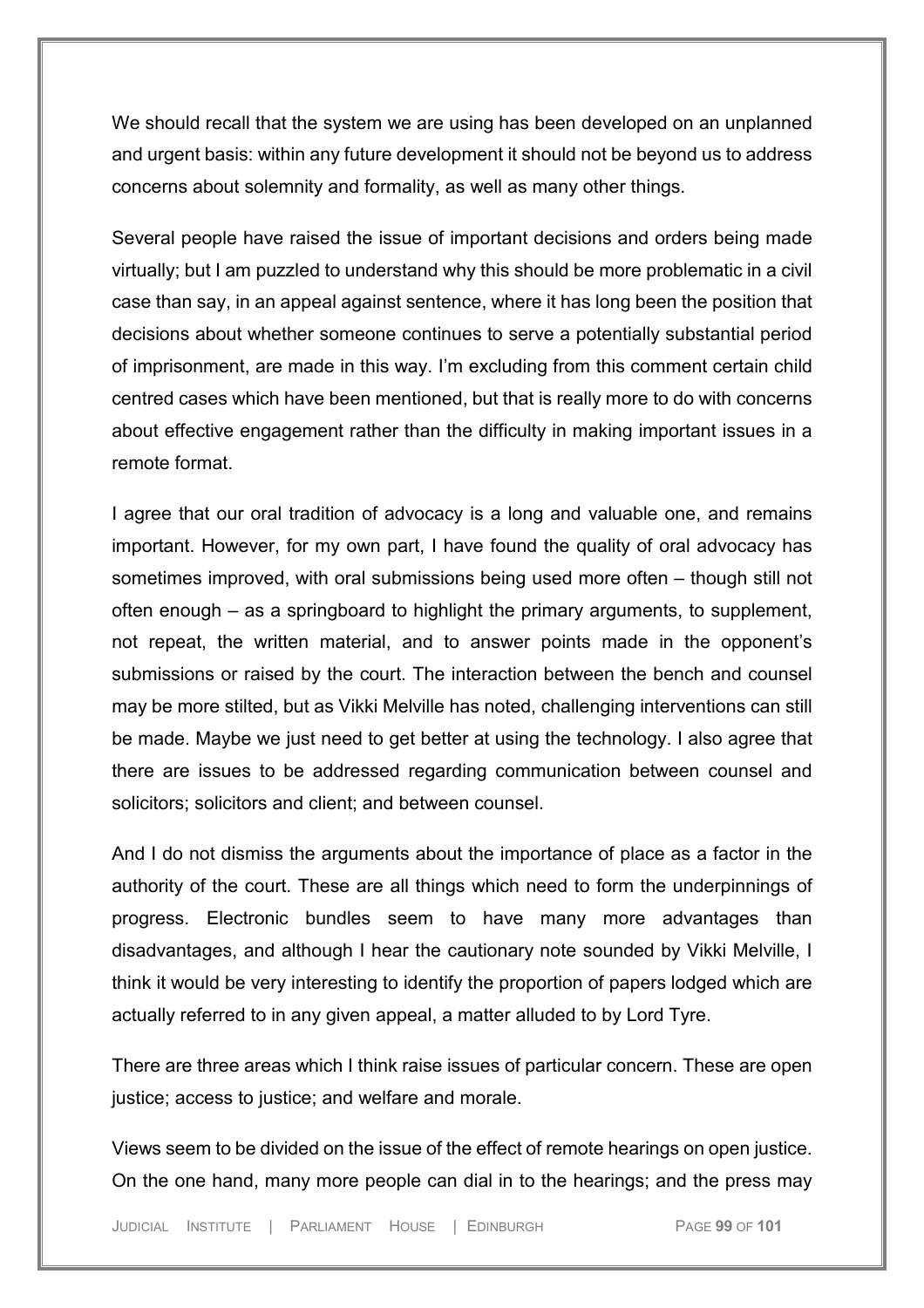be able to cover more hearings than otherwise. On the other hand, at present only the press tend to be given video access; and the possibility of dropping by the courts to see what's going on is lost, although I question whether many people other than tourists or students really do that. Nevertheless, there is a serious discussion to be had about open justice, amongst ourselves and with the media.

There are clear access to justice issues in relation to remote hearings, including what Flaux, LJ described as the "exclusionary" potential of technology, especially for party litigants. This is a critical issue which must be acknowledged at the heart of any postpandemic changes. At the same time, though, let's not pretend that there are no access to justice issues within the system operating in its traditional fashion, particularly in a geographically diverse country like Scotland. An important element, highlighted by Sheriff Sheehan and Ruth Innes, QC is that of enabling and ensuring effective participation by litigants. I've already mentioned this in relation to child centred cases, and some of Sheriff Principal Anwar's observations on this have a striking resonance. This can be an area of weakness in our system generally, and is something to be guarded against even more strongly in the utilisation of remote hearings.

Finally, there is the issue of welfare and morale, another vitally important issue. As we have heard, some people have welcomed the opportunity to spend more time working from home; others have hated the experience. During lockdown, when both leisure time and work time had to be spent at home, these feelings will have intensified greatly. There will be a real desire to resume the human aspects of going to work, of the kind referred to by both Lord Pentland and Vikki Melville, in heartfelt contributions. The benefits which come with what may be called the social or human aspects of traditional working should not be underestimated: humans are social beings and will suffer from the loss of personal interactions with colleagues, staff and counsel.

Not all individuals will have a home environment suitable for conducting virtual hearings, and one can understand the argument "*if I need to go into the library why can't I just go into court*".

The work/life balance is another issue: working from home so much over the last year has for many had the undesirable effect of eliminating the work/home divide, and